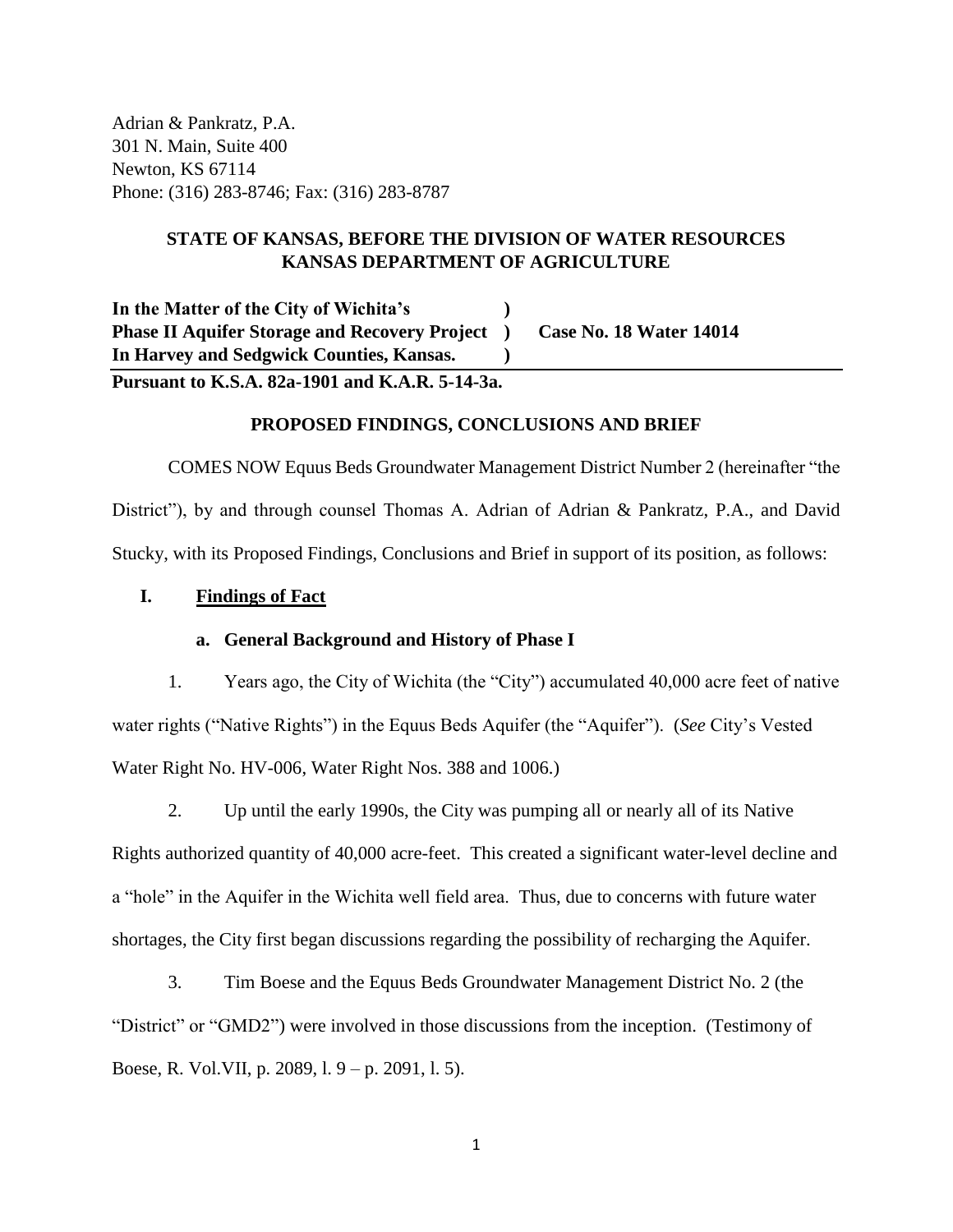4. As a consequence of this planning, the City pursued ASR Phase I, which allowed for three bank storage wells, a surface water intake from the Little Arkansas River, a surface water treatment facility, and recharge facilities including recharge wells and recharge basins. The goal of ASR Phase I was to create a "hydraulic barrier" and slow the migration of the chloride plume toward the City's well field, along with other nearby water users. (Testimony of Pajor, R. Vol. II, p. 296, ll. 8-12.)

5. As a part of ASR Phase I, the City entered into a Memorandum of Understanding with the District ("Phase I MOU") that included a variety of requirements including, but not limited to, the protection of domestic wells' water quality and a remedy if the water quality is impacted by the ASR Phase I operations. (*See* ASR Phase I MOU.)

6. ASR Phase I approvals also imposed various permit conditions including, but not limited to, defining the horizontal and vertical boundaries of the ASR basin storage area, water quality and water-level monitoring, physical recharge credit accounting, establishing the Minimum Index Levels per Index Cell, prohibition of withdrawing recharge credits below the Minimum Index Levels, and prohibition of passive recharge credits. (*See* ASR Phase I Initial Findings & Order dated August 8, 2005, and associated ASR Phase I approved water permits.)

7. The Current Minimum Index Level is based on 1993 historic water levels and precludes the City from withdrawing recharge credits below that level. (*See* ASR Phase I Initial Findings & Order dated August 8, 2005, ASR Phase II Findings and Orders dated September 18, 2009 and September 28, 2010, and associated ASR Phase I/Phase II approved water permits.)

8. The City's engineer, Michael G. Jacobs, sent an official letter on behalf of the City that the 1993 groundwater levels were the "reasonable" metric to use when ASR Phase I was permitted. (Testimony of Henry, R. Vol. III, p. 575, l.  $11 - p$ . 576, l. 1; City Exhibit 19.)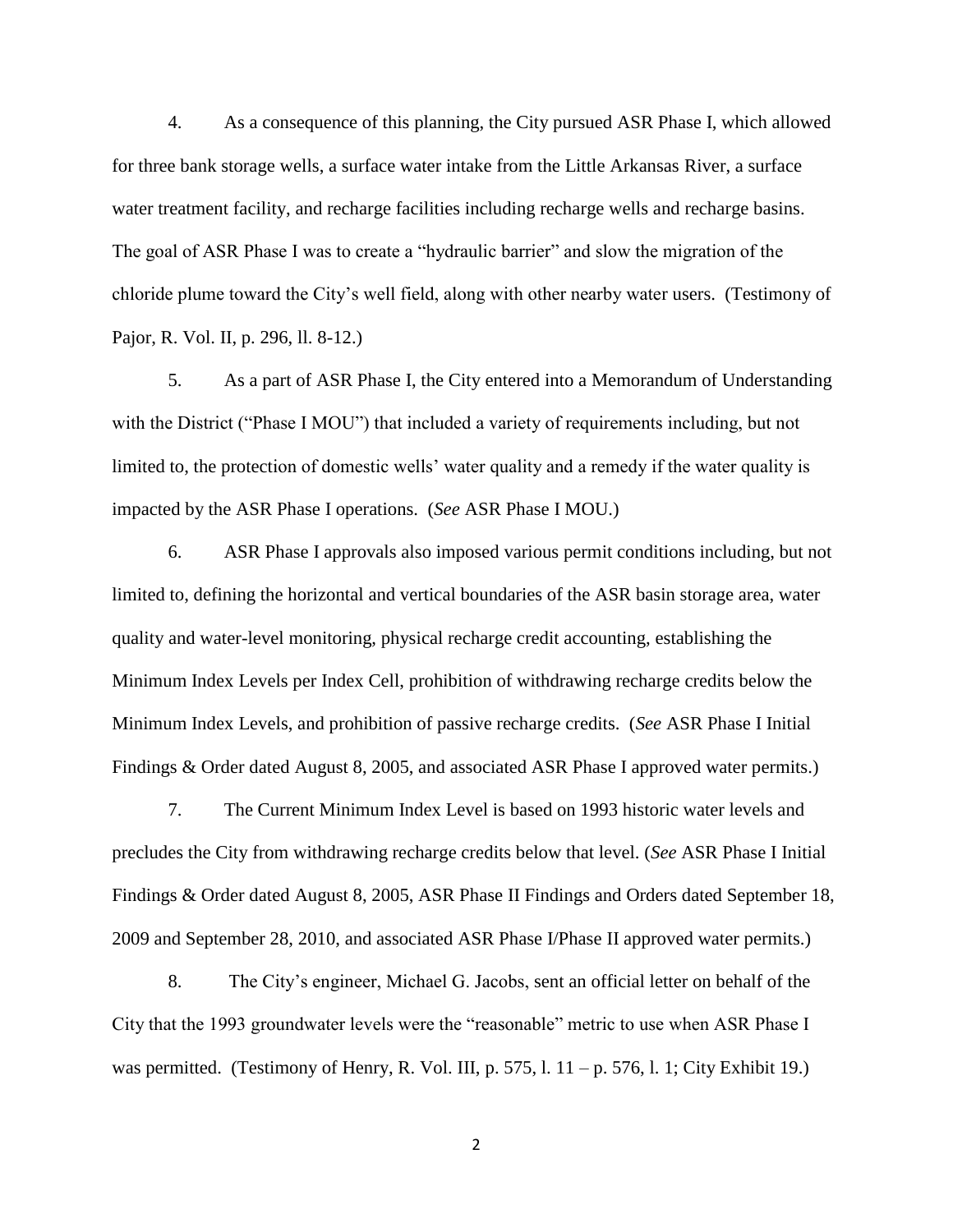9. Mr. Jacobs also opined that not dropping below the 1993 levels was in the public interest. (Exhibit 19.) Mr. Henry agreed that this was the position of the City at that time. (*See* Testimony of Henry, R. Vol. III, p. 576, l. 24 – p. 577, l. 4.) One of the reasons for the City's concern during this period was that dropping below the 1993 level would remove the hydraulic barrier and cause the migration of the Chloride plume and deteriorate water quality. (Testimony of Henry, R. Vol. III, p. 580, ll. 5-16; City Exhibit 19.)

10. Consequently, the City committed to the fact that it would only withdraw recharge credits if the static water level in each index well was above that established minimum level. (City Exhibit 19.)

## **b. Background of Phase II**

11. Subsequently, the City decided to pursue the next step in its efforts to artificially recharge the Aquifer through ASR Phase II.

12. With ASR Phase II, the City can accumulate recharge credits by treating and physically injecting treated surface water into the Aquifer. (Testimony of Pajor, R. Vol. II, p. 338, ll. 5-10.) The credits can then be stored and utilized for later consumptive purposes by the City. (*See id*.) Because water is injected into the Aquifer, the accumulation of recharge credits can be metered. (*Id.* at p. 340, ll. 6-9.)

13. Mr. Letourneau identified six main steps inherent in the process: 1) water is taken from the Little Arkansas River during flooding, 2) that is treated, 3) then injected into the Aquifer, 4) to be stored in the basin storage area of the Aquifer, 5) determine losses, and then 6) take the water to the City for municipal use. (Testimony of Letourneau, R. Vol. V, p. 1315, l. 3 – p. 1316, l. 1; Testimony of Letourneau, R. Vol. VII, p. 1743, l. 14 – p. 1744, l. 8.)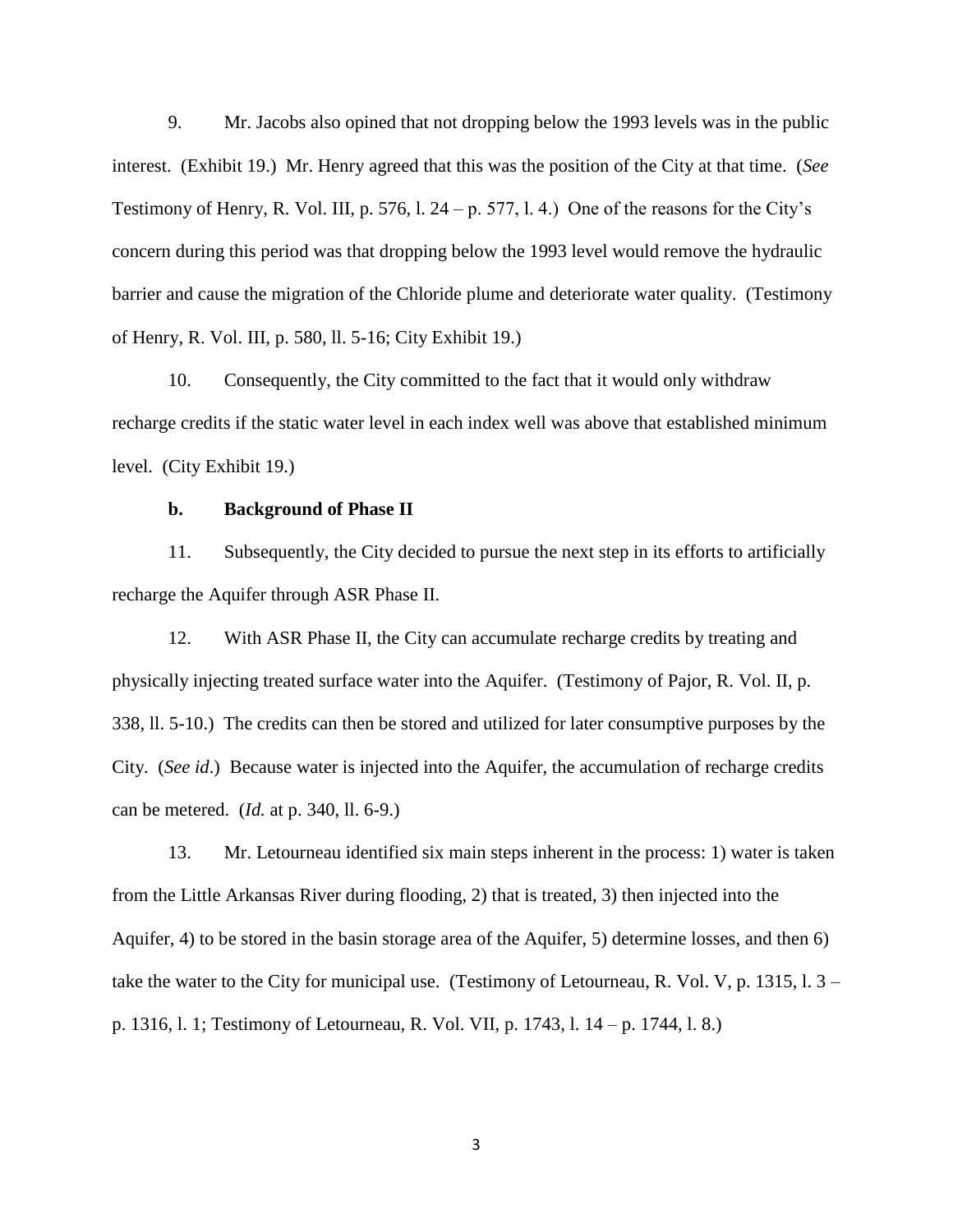14. ASR Phase II permits identified two uses made of the water: municipal and artificial recharge credits. (Testimony of Pajor, R. Vol. II, p. 341, ll. 19-23.)

15. Mr. Letourneau testified that the "recharge credit use" is satisfied when water is actually physically injected into the Aquifer. (Testimony of Letourneau, R. Vol. V, p. 1317, ll. 13-22.) The following exchange occurred at the hearing:

Q: And so the first beneficial use occurs when this water is taken out of the Little Arkansas River and then injected into the actual aquifer, is that the first beneficial use?

A: Yes. Q: And, in fact, when this water is taken out of the Little Arkansas River and injected into the aquifer, the beneficial use is artificial recharge; is that right? A: That's correct.

(*Id*.)

16. For clarity, Mr. Letourneau indicated that physical recharge only occurs when "an actual molecule of actual water [is] put into the aquifer." (*Id*. at p. 1314, ll. 6-9.)

17. Mr. Letourneau testified that the "municipal use" was only satisfied under ASR

Phase II after water that had been stored in the Aquifer was then removed for use in the City. (*Id*. at p. 1318, ll. 2-17.) In other words, "when that water is taken back out of the aquifer, it's the same source water that was injected." (Testimony of Letourneau, R. Vol. VII, p. 1665, ll. 7-10.)

18. Mr. Letourneau explained the complicated perfection process involved in ASR Phase II permits. He identified that, under the ASR Phase II Permit, to perfect for artificial recharge you have to accumulate recharge credits and then to perfect for municipal use you have to utilize the credits and put the water to municipal use. (*Id*. at p. 1805, l. 15 – p. 1806, l. 5.)

19. As mutually exclusive from the beneficial use of artificial recharge, currently, the ASR Phase II permits currently allow the City to take higher flow water from the Little Arkansas River, treat it, and send it to the City for municipal use. (*Id*. at p. 1912, l. 4 – 1913, l. 4.)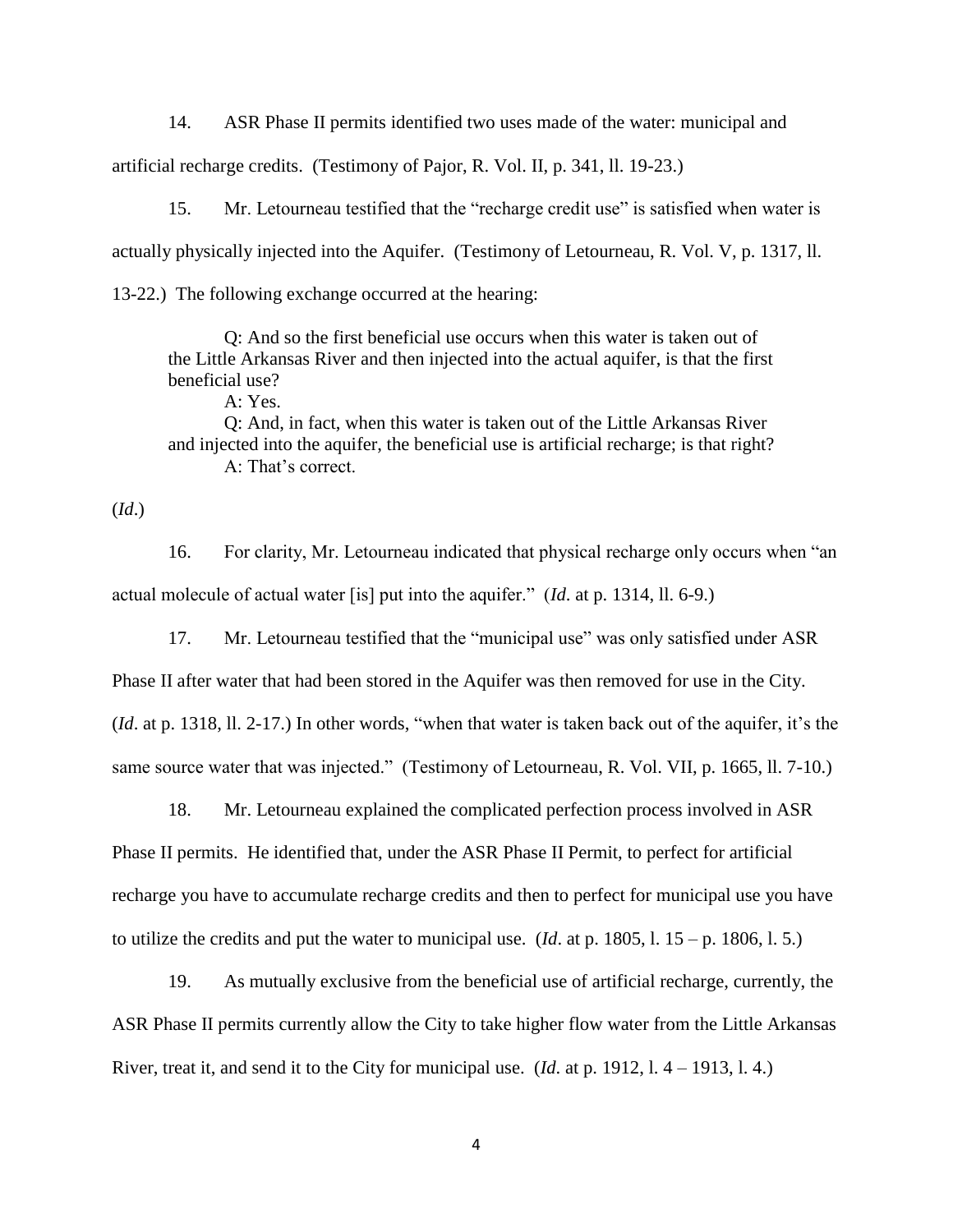20. The goal of Phase II was that the additional water generated from the physical recharge credits could be recovered regularly by the City. (Testimony of Pajor, R. Vol. II, p. 297, ll. 7-11.) The credits would only be recovered now on a very "sparse basis to address drought response." (*Id*. at p. 297, l. 11.)

21. As with ASR Phase I, the City entered into a Memorandum of Understanding ("Phase II MOU") with the District. (*See* ASR Phase II MOU.) The Phase II MOU also imposed crucial guidelines on the City and the GMD2 including, but not limited to, the City's commitment to a remedy for domestic well owners if the ASR Phase II project degrades the water quality to below drinking water quality at the domestic well; the City's commitment to a remedy for domestic well owners within 660 feet of an ASR Phase II recharge and recovery well if operation of the ASR well impairs the domestic well; and a commitment by GMD2 to recommend spacing waivers for ASR recharge and recovery wells that do not meet spacing to existing wells. (*See id*.)

22. Mr. Letourneau indicated that not dropping (withdrawing recharge credits) below the 1993 levels was a requirement of ASR Phase II. (Testimony of Letourneau, R. Vol. V, p. 1313, ll. 13-15.) He indicated that Mr. McCormick, a primary expert for the City, incorrectly testified that this was not a condition. (*Id*. at p. 1313, ll. 16-19.)

23. Mr. Letourneau also testified that when ASR Phase II was finalized, it was determined that not dropping below the 1993 levels was in the public interest. (Testimony of Letourneau, R. Vol. VI, p. 1599, ll. 13-17.)

24. As a further part of ASR Phase II, the City requested, and was granted by the District, various spacing waivers. (Testimony of Pajor, R. Vol. II, p. 321, ll. 16-24.) The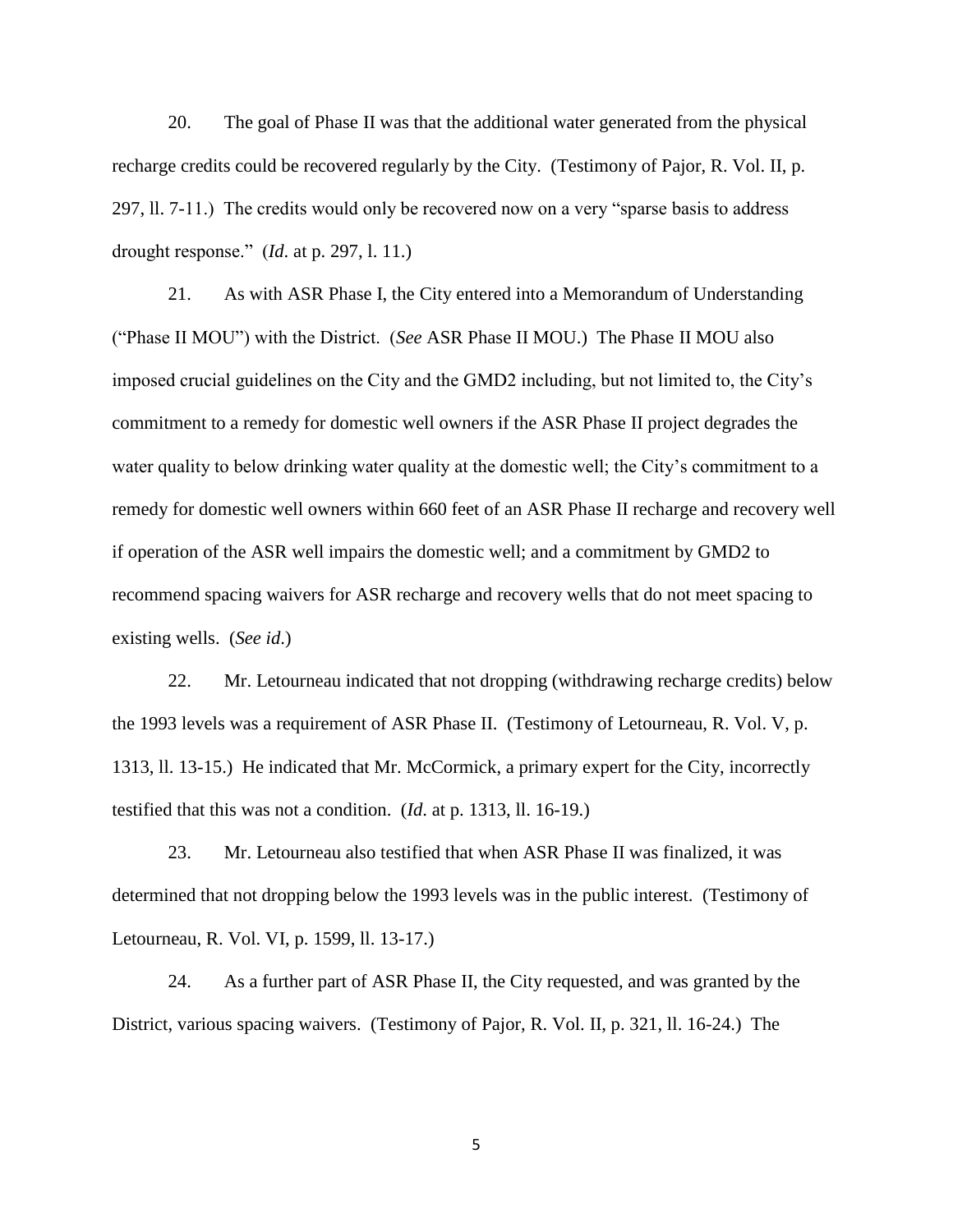spacing waivers were necessary because several of the ASR Phase II permits did not meet spacing requirements to senior existing wells. (*Id*.)

25. The City also sent letters to various domestic well owners asking them to sign spacing consent forms and assuring the well owners that the Aquifer would be artificially recharged, and that the City would not withdraw recharge credits below the established 1993 water-levels. (Testimony of Letourneau, R. Vol. V, p. 1304, l. 15 – p. 1306, l. 25; Exhibit 57.)

26. ASR Phase II approvals also imposed permit conditions on the City including, but not limited to, the following: description of the horizontal and vertical boundaries of the ASR basin storage area, water quality and water-level monitoring, physical recharge credit accounting, describing the Minimum Index Levels per Index Cell, prohibition of withdrawing recharge credits below the Minimum Index Levels, and prohibition of passive recharge credits. (*See* ASR Phase II Findings and Orders dated September 18, 2009 and September 28, 2010, and associated ASR Phase II approved water permits.)

27. Through 2016, the City's ASR Phase I and Phase II operations have injected 9,844.91 acre-feet into the aquifer and accumulated 6,372.2 acre-feet of recharge credits. (*See* Wichita ASR 2016 Annual Accounting Report.)

## **c. The City's Current Proposal**

#### **i. Overview**

28. On March 12, 2018, the City submitted to the Chief Engineer of the Division of Water Resources a proposal titled "ASR Permit Modification Proposal Revised Minimum Index Levels & Aquifer Maintenance Credits" (hereinafter the "Proposal"). (City's Exhibit 1)

29. In short, under the Proposal, the City is attempting to accomplish two things: 1) obtain a new type of recharge credit known as Aquifer Maintenance Credits ("AMCs") based on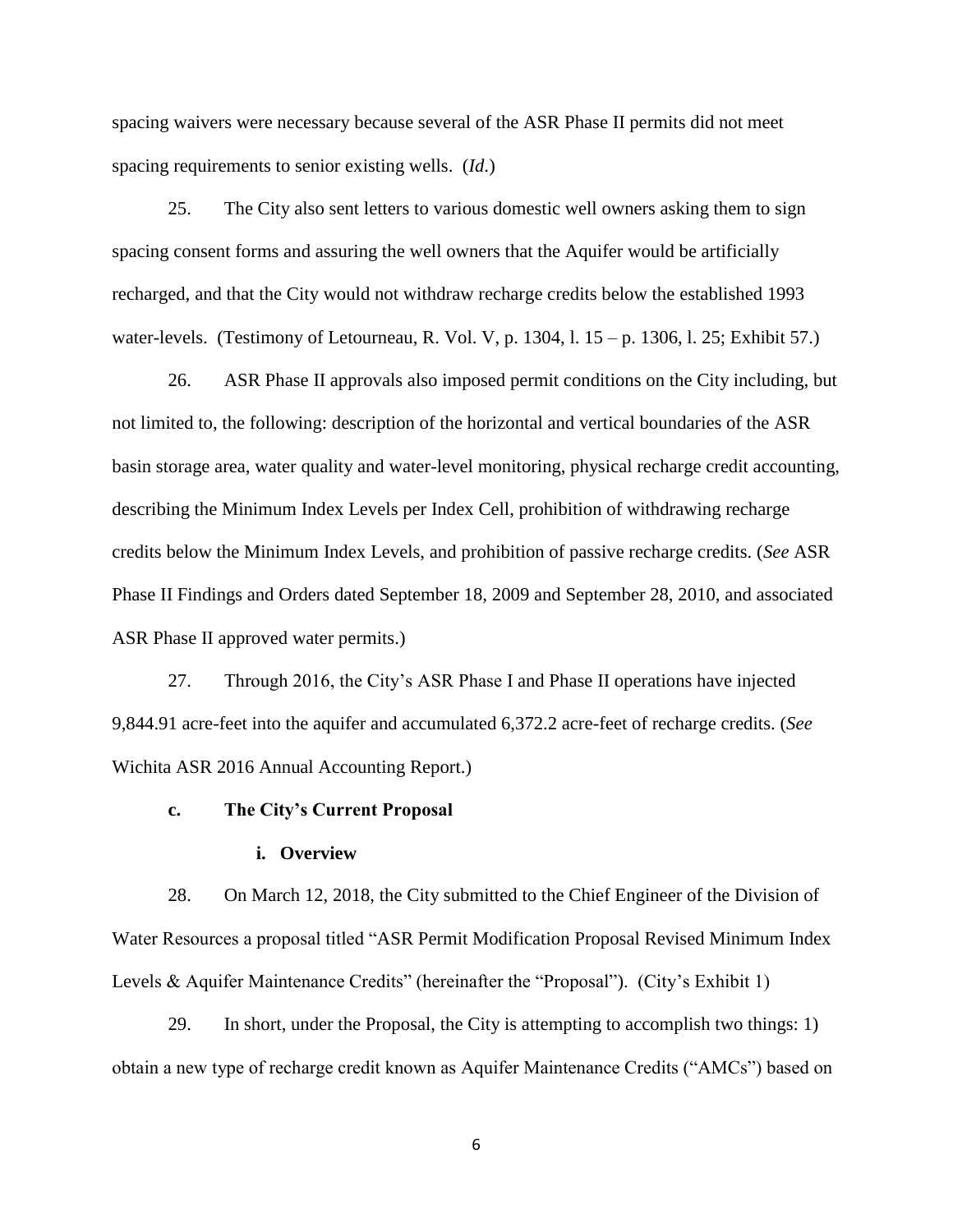water left in storage in the Aquifer during times when the Aquifer is at or near capacity and the City thus pumps water directly from the Little Arkansas River to the City for municipal use, and 2) to lower the minimum index levels under which the City can withdraw recharge credits. (*See*  City's Exhibit 1.)

30. Mr. Letourneau testified that in his 33 years of working for DWR that the concept of AMCs was all "new," and he had never previously seen anything like this elsewhere in the state. (Testimony of Letourneau, R. Vol. VI, p. 1526, ll. 4-13.) In fact, besides the City of Wichita, there are not any other ASR recharge facilities or pending ASR permits in the state of Kansas. (Testimony of Letourneau, R. Vol. VII, p. 1717, ll. 7-15.)

31. The City, and its consultants, first started discussing the concepts of the Proposal with the DWR approximately a year or two before the Proposal was submitted. (Testimony of Letourneau, R. Vol. V, p. 1340, ll. 1-3.)

32. After that, "early on" in the process, discussions occurred that also involved the District. (*Id*. at p. 1383, ll. 8-9.)

33. However, in later testimony, Mr. Letourneau identified a preliminary 2014 meeting between the DWR and the City where AMCs were being discussed, and the District was not included in the meeting. (Testimony of Letourneau, R. Vol. VII, p. 1710, ll. 5-12.)

34. Regardless, because the District expressed viewpoints that differed from the City, the District was later excluded from the discussions concerning AMCs. (Testimony of Letourneau, R. Vol. V, p. 1384, l.  $23 - p$ . 1385, l. 4.) Mr. Letourneau indicated it was the City's decision to exclude the District and the District had desired to remain a part of the discussions. (*Id*. at p. 1386, ll. 8-15.)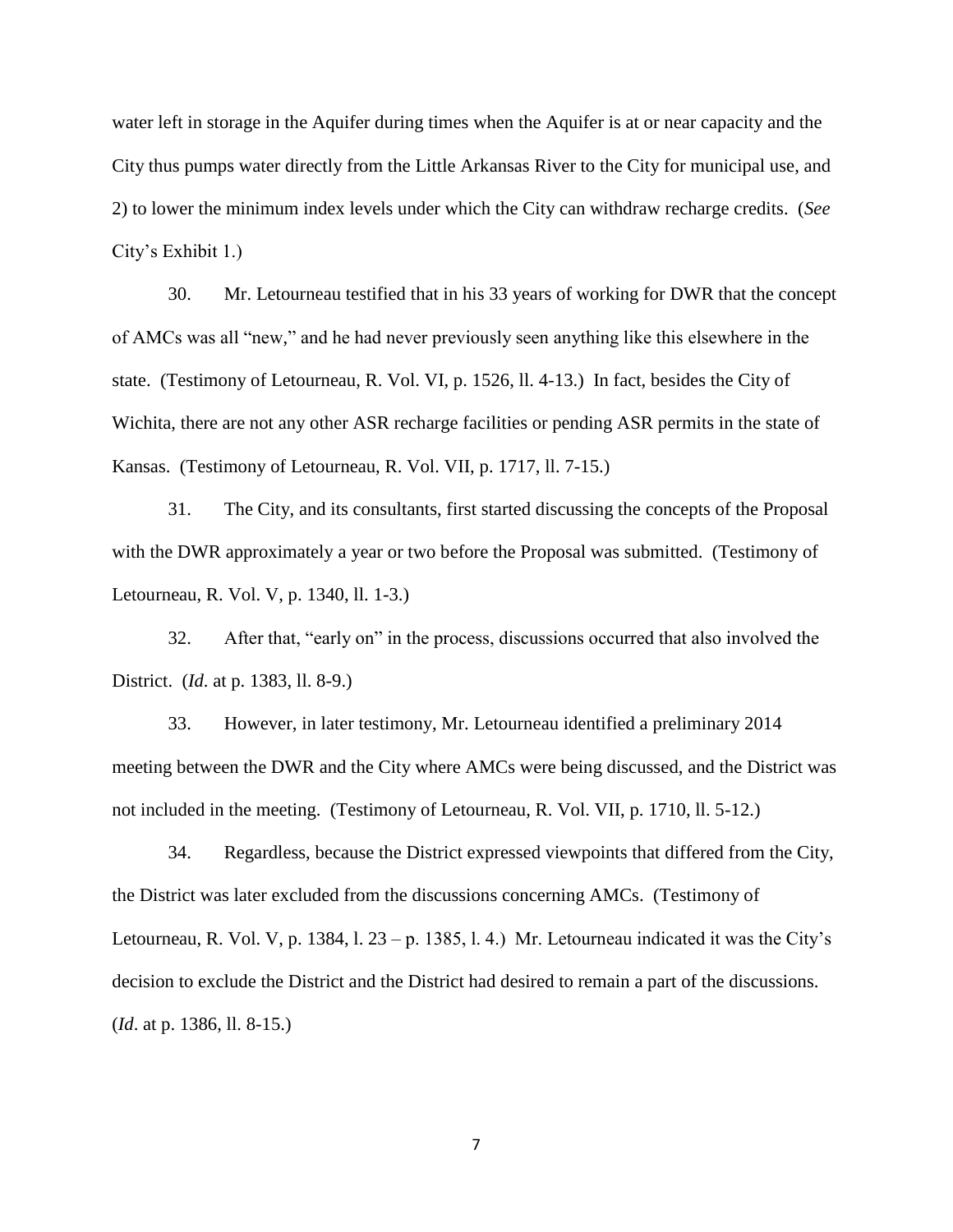35. Mr. Letourneau indicated that, in hindsight, it would have been much better not to have excluded the District from the analysis and planning inherent in the Proposal. (*Id*. at p. 1385, ll. 5-13.) Because the District was banned from the planning, some errors identified by the District with the modeling and the Proposal, were first brought to light during the hearing. (*Id*.) Had the District been present, these concerns could have been addressed much sooner. (*See id*.)

36. The City pursued its Proposal ostensibly for drought planning. (*Id.* at p. 1363, ll. 17-20.)

37. The City acknowledged that it planned for a 1 percent drought. (Testimony of Henry, R. Vol. III, p. 560 l. 25 – p. 561, l. 15; City Exhibit 18.) However, Don Henry acknowledged that guidelines from the State of Kansas only require cities to plan for a 2 percent drought. (*Id*.)

38. Another major reason cited for justifying the City's Proposal is the forecast for increased water demand within the City. (Testimony of Pajor, R. Vol. II, p. 296, ll. 21-23.) As fleshed out later, the City has made various predictions as to its future water needs. However, the City readily acknowledged that its "forecasts" in the past have turned out to be incorrect. (Testimony of Pajor, R. Vol. I, p. 238, ll. 1-6.) The City's current Proposal takes into account population projections through the year 2060. (Testimony of Letourneau, R. Vol. V, p. 1363, ll. 17-20.)

39. The City further indicated a reason for the Proposal is due to the replenishment of the Aquifer to predevelopment conditions, and high-water levels within its well field. (Testimony of Henry, p. 541, l.  $23 - p. 542$ , l. 6.) Indeed, among other reasons cited for the Aquifer's recovery, Mr. Letourneau testified that irrigators only use an average of about 65 to 70 percent of their authorized quantity. (Testimony of Letourneau R. Vol. VII, p. 1749, ll. 6-13.)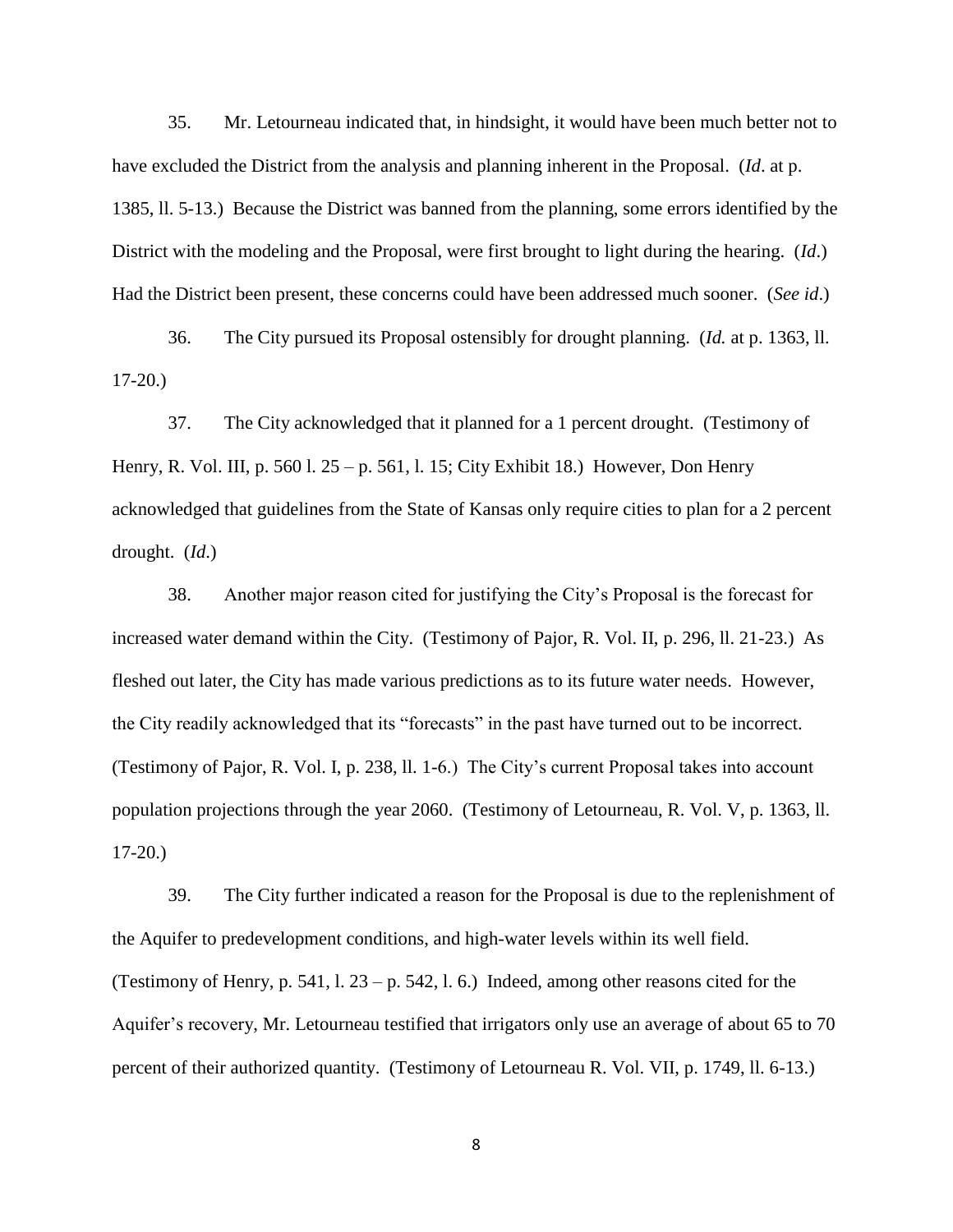40. When the City provided the Proposal, it did not file a change application. (City's Exhibit 1; Testimony of Letourneau, R. Vol. VII, p. 1658, ll. 3-11.)

41. Likewise, a new application/permit is not a component of the Proposal. (*Id*.)

42. The changes requested in the Proposal (allowing AMCs and lowering the Minimum Index Level) are two of most fundamental aspects of the City's ASR Phase II permits and cannot be made with a change application or by a mere request by the applicant; rather new application(s) would have to be filed. (Testimony of Boese, R. Vol. VIII, p. 2173, l.  $12 - p$ . 2175, l. 22.)

43. Mr. Pope also testified that the type of modifications the City is proposing cannot be done with a change application. (Testimony of Pope, R. Vol. X, p. 2714, l. 3 – p. 2716, l. 7.)

44. At the request of Mr. McLeod, Mr. Boese researched the Kansas Water Appropriation Act related statutes and regulations and provided an exhaustive detailed summary of the type of changes that can be made to water rights and orders that can be issued by the Chief Engineer pursuant to these statutes and regulations, in addition to the Change Application statute K.S.A. 82-708(b). (Testimony of Boese, R. Vol. XI, p. 2861, l. 10 – p. 2880, l. 16.) As he identified, there are no Kansas Water Appropriation statues or regulations that allow the type of modifications the City is requesting in its Proposal. (Testimony of Boese, R. Vol. XI, p. 2880, l.  $17 - p. 2881, 1.1.$ 

45. There were several Hearing Officer Orders issued which described what requirements the City's Proposal must meet. These orders included the Order to Modify Hearing and Schedule issued on September 27, 2018, the Pre-Hearing Conference Order dated July 23, 2018, and the Prehearing Order dated May 1, 2019. (*See* Various Hearing Orders.)

46. The May 1, 2019, Prehearing Order states: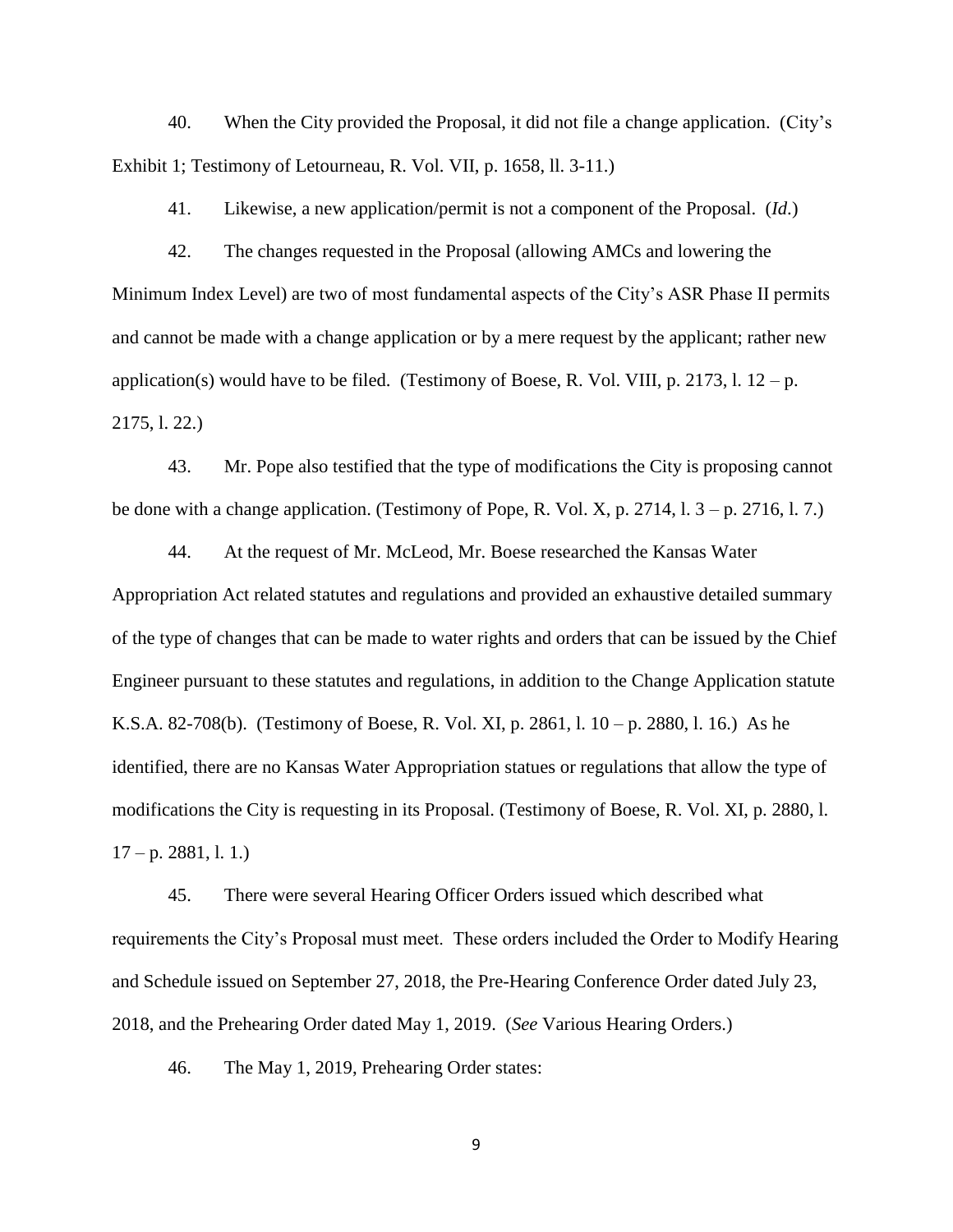[T]he City shall bear the burden of proof, proving by a preponderance of the evidence that the proposed changes to the project should be approved. K.A.R.  $5-14-3a(n)(1)$ . The proposed changes must meet the requirements set forth for Aquifer Storage and Recovery projects in K.A.R. 5-12-1, *et al*. and the requirements set forth in K.S.A. 82a-708b, including that the proposed changes are reasonable and will not cause impairment and that the proposed changes relate to the same local source of supply. Whether or not a change is reasonable should consider the effect upon the public interest.

(*See* May 1, 2019 Prehearing Order.)

47. As outlined in the Hearing, K.S.A. 82a-708(b) details what aspects of a water right may be modified with a change application, namely the place of use, the point of diversion, and the use made of water. The statute further states that the applicant must demonstrate to the Chief Engineer that the change is reasonable, will not impair existing rights, and relates to the same local source of supply. (*See* K.S.A. 82a-708b.)

48. Furthermore, K.S.A. 82a-708(b) states that the change application must be processed using the same provisions as new applications to appropriate water, that being those found in K.S.A. 82a-708(a), 82a-709 through 714. (*See* K.S.A. 82a-708b.)

49. K.S.A. 82a-711 is the statute regarding the Chief Engineer's review of a new application. In part, as testified to by Mr. Boese, it states that the new application cannot impair an existing water right and cannot prejudicially or unreasonably affect the public interest. It further states that in determining whether the proposed use will prejudicially and unreasonably affect the public interest, the Chief Engineer will take into consideration, in part, established minimum streamflow requirements, the area, safe yield, and recharge rate of the water supply, and the priority of existing water rights. It further states that impairment shall include the unreasonable raising or lowering of the static water level and the unreasonable deterioration of the water quality at the existing water user's point of diversion. (*See* K.S.A. 82a-711.)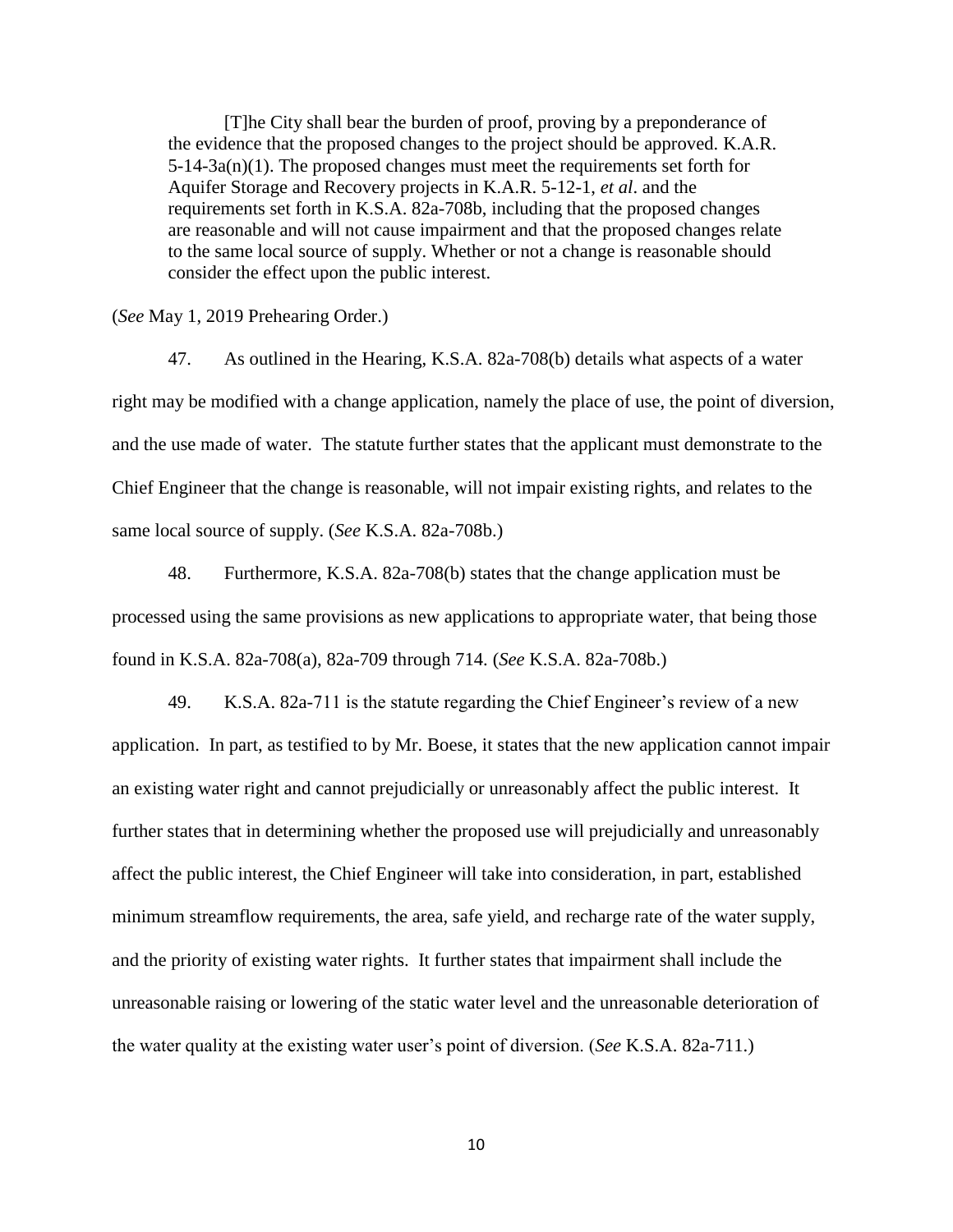50. Therefore, although the District does not believe the type of modifications requested by the City can be processed by just merely submitting the Proposal, and that new applications should have been filed as discussed above, the proposed modifications, if considered by the Hearing Officer, must comply with K.S.A. 82a-708(b), and by extension, K.S.A. 82a-711. (Testimony of Boese, R. Vol. XI, p. 2880, l. 17 – p. 2881, l. 1, *See* May 1, 2019 Prehearing Order, K.S.A. 82a-708b, and K.S.A. 82a-711.)

51. To help support the Proposal, the City has developed a modified USGS Equus Beds Groundwater Flow Model (hereinafter "the MODFLOW Model"). In short, the MODFLOW Model purports to show the hydrologic effects of the City's Proposal on the Aquifer. (*See* City Exhibit 1.)

52. Under the Proposal, during times when the Aquifer is at or above the historic 1998 water levels, the City is asking for a new type of credit called AMCs for diverting water directly to the City from the Little Arkansas River, and thus ostensibly leaving water in the Aquifer. (Testimony of Pajor, R. Vol. I, p. 161, ll. 13-25.)

53. The Little Arkansas River surface water diverted to the City, upon proper treatment, could immediately be used for consumptive use purposes. (Testimony of Pajor, R. Vol. I, p. 193; ll. 20-23; Testimony of Henry, R. Vol. III, p. 594, ll. 5-9.)

54. In fact, even absent the adoption of the Proposal, the City has already directly diverted at least 1,132.19 acre feet of water from the Little Arkansas River to the City for municipal use. (Testimony of Pajor, R. Vol. II, p. 344, ll. 13-24.) Mr. Pajor acknowledged that when this water was sent directly to the City in the past, no recharge credit was accumulated. (*Id*. at p. 344, ll. 19-24.) Rather, the authorized use was only for municipal purposes. (*Id*.)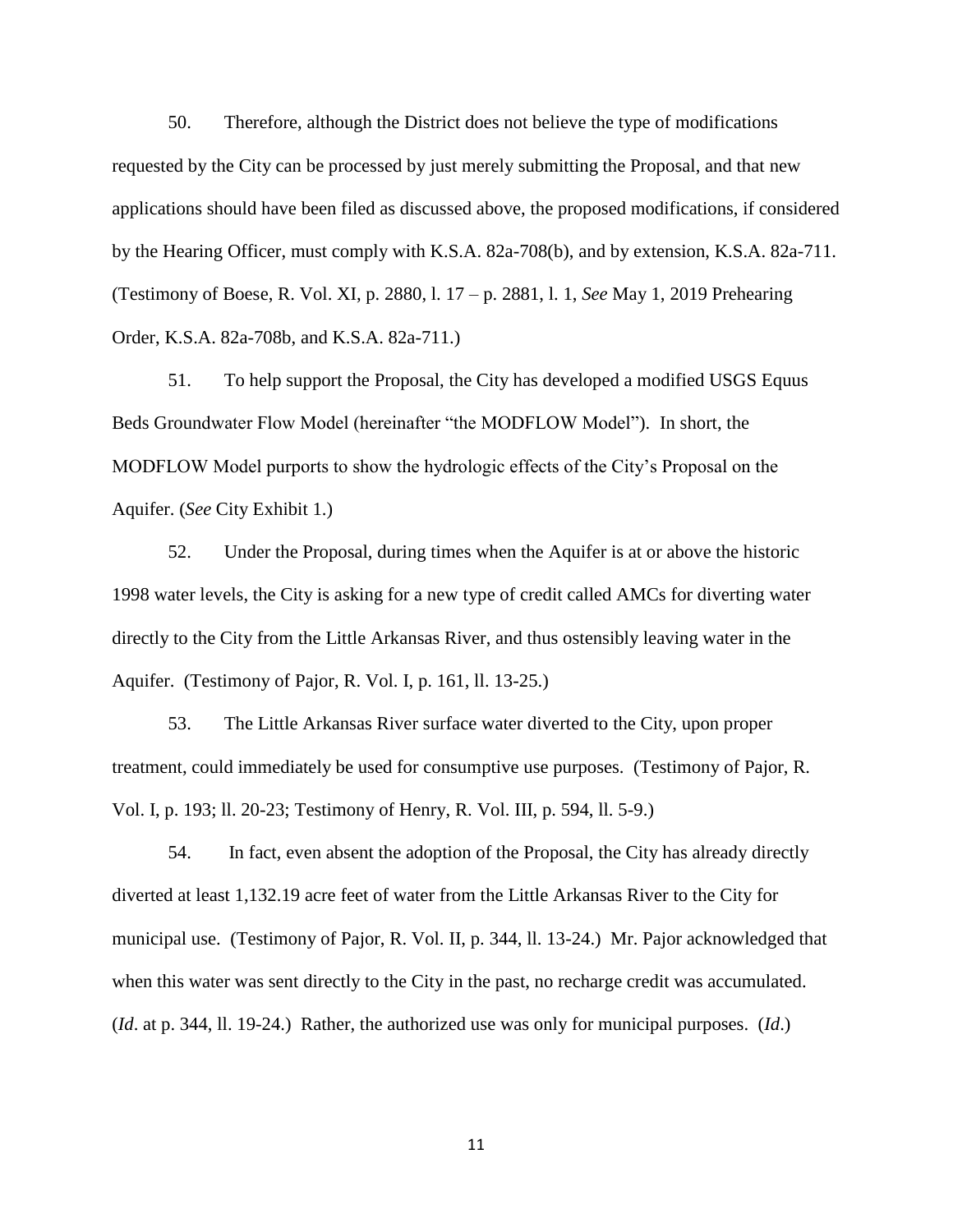55. In discussions regarding the water that has historically been diverted directly from the Little Arkansas River to the City for municipal consumption, the following conversation occurred between Mr. Pajor and counsel for the District:

Q: Now, if we were to focus on the ASR II, order and permit, and those accompanying documents, would you agree that that water was used as a municipal beneficial use?

A: Yes, I would.

Q: And would you also agree with me that that water was not used pursuant to the other beneficial use. Namely, the recharge credit beneficial use? A: With that argument you can't have AMCs. And I know that's where you are trying to get me to.

Q: Well, I am just asking you to answer the question.

A: Sure. I will answer it yes.

(Testimony of Pajor, R. Vol. II, p. 345, ll. 2-15.) This testimony thus exemplifies that this situation is directly consistent with the City's current Proposal, where only a municipal use is actually being generated and no recharge credit beneficial use is obtained. (*Id*.) However, as acknowledged by Mr. Pajor's own conclusions and using ASR II ground rules as a baseline, drawing parallels between past diversions directly to the City from the Little Arkansas River to the City's current Proposal, would not allow for AMCs. (*Id*.)

56. However, with the Proposal, for each gallon the City diverts from the Little

Arkansas River for municipal use, the City would accumulate a corresponding AMC to divert the same amount of water from the Aquifer in the future, subject to gradational losses. (Testimony of Henry, R. Vol. III, p. 594, ll. 10-17; Testimony of Pajor, R. Vol. I, p. 161, ll. 13-25.)

57. The City's Proposal, unfortunately, fails to address the circumstances under which the City can and should withdraw AMCs in the future. (*See, e.g*., Testimony of Henry, R. Vol. III, p. 614, ll. 12-17.) In the testimony of Mr. Henry, the following exchange occurred:

Q. My question is, under the conditions that that future water could be taken out of the aquifer, are those conditions part of this hearing today or would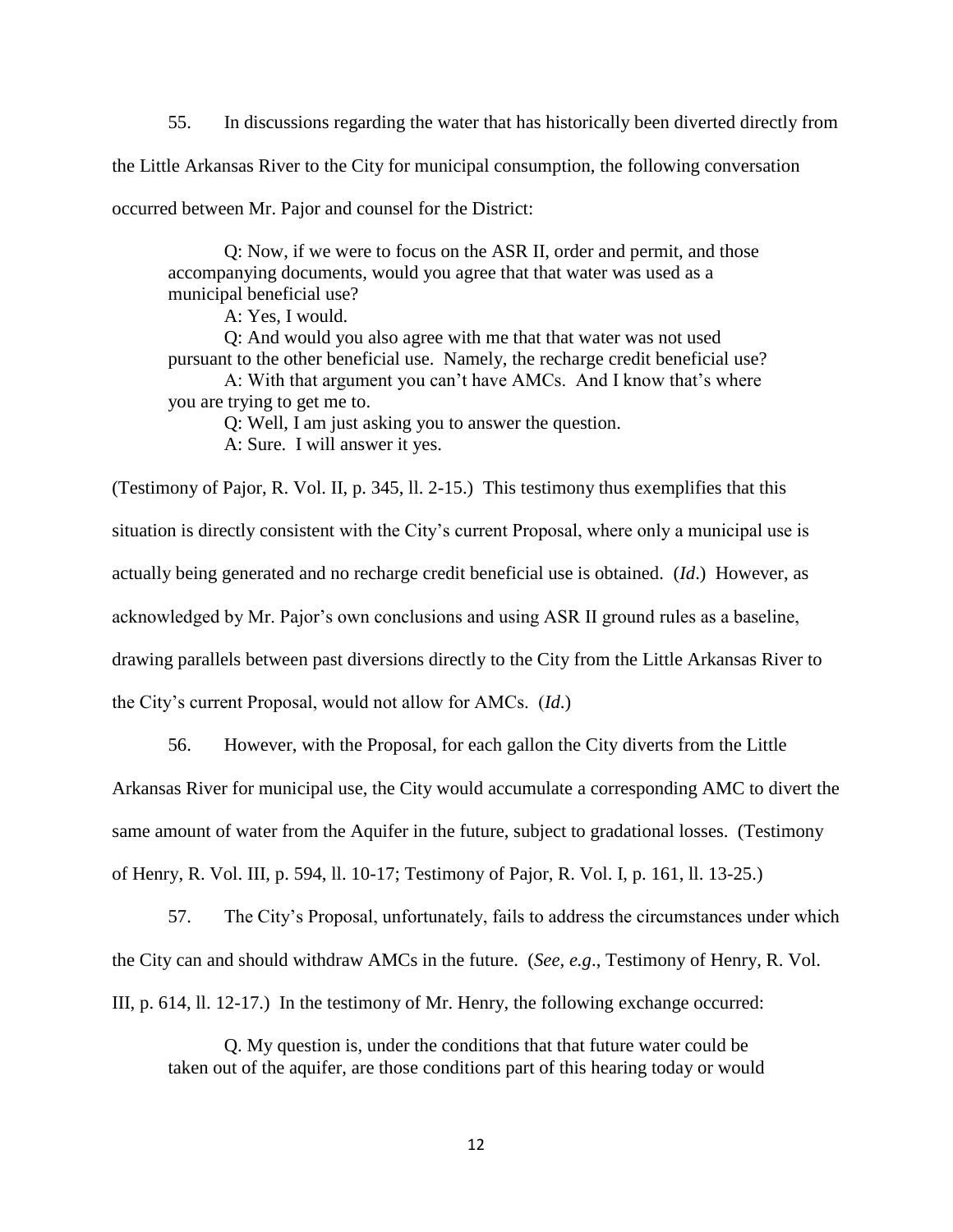that be determined at a later time as far as what that would look like and how the City could take out that water?

A. There are no terms and conditions, as you described that, within the current proposal.

(*Id*. at p. 595, ll. 16-23.)

58. With AMCs, the City would not physically inject any source water into the Aquifer. (Testimony of Pajor, R. Vol. I, p. 241, ll. 11-16; Testimony of Letourneau, R. Vol. VI, p. 1444, ll. 12-17.) Under this scenario, there would be no ability to meter water as it is diverted into the Aquifer, as with ASR Phase II water. (City's Exhibit 1; Testimony of Letourneau, R. Vol. VI, p. 1444, ll. 12-23.)

59. Instead, with AMCs, the source water from the Little Arkansas River would be sent directly to the City for municipal use. (*Id.* at p. 1447,  $1. 2 - p. 1148$ ,  $1. 10$ .)

60. There would also be no ability to measure a change in the water level of the Aquifer because "[n]o water is injected [and] no water is removed." (*Id.* at p. 1446, l. 1.)

61. Consequently, the City agreed that through the Proposal no recharge of the Aquifer would occur. (Testimony of Pajor, R. Vol. I, p. 241, ll. 17-23.) Mr. Pajor was asked point blank by counsel the following question: "[S]trictly with respect to accumulating aquifer maintenance credits, there would be no physical recharge of the aquifer that would occur. Would you agree with that?" (*Id*. at p. 241, ll. 19-22.) Mr. Pajor simply answered "Yes." (*Id*. at p. 241, l. 23.) Mr. Pajor further indicated that since with AMCs no water is actually placed in the Aquifer by the City, unlike physical recharge, the water cannot be metered, as the recharge is only "theoretical." (Testimony of Pajor, R. Vol. II, p. 338, ll. 11-16, p. 340, ll. 9-12.)

62. Nonetheless, the City acknowledged that when an AMC credit is withdrawn, the City will take another gallon from the Aquifer that was not placed there by the City. (Testimony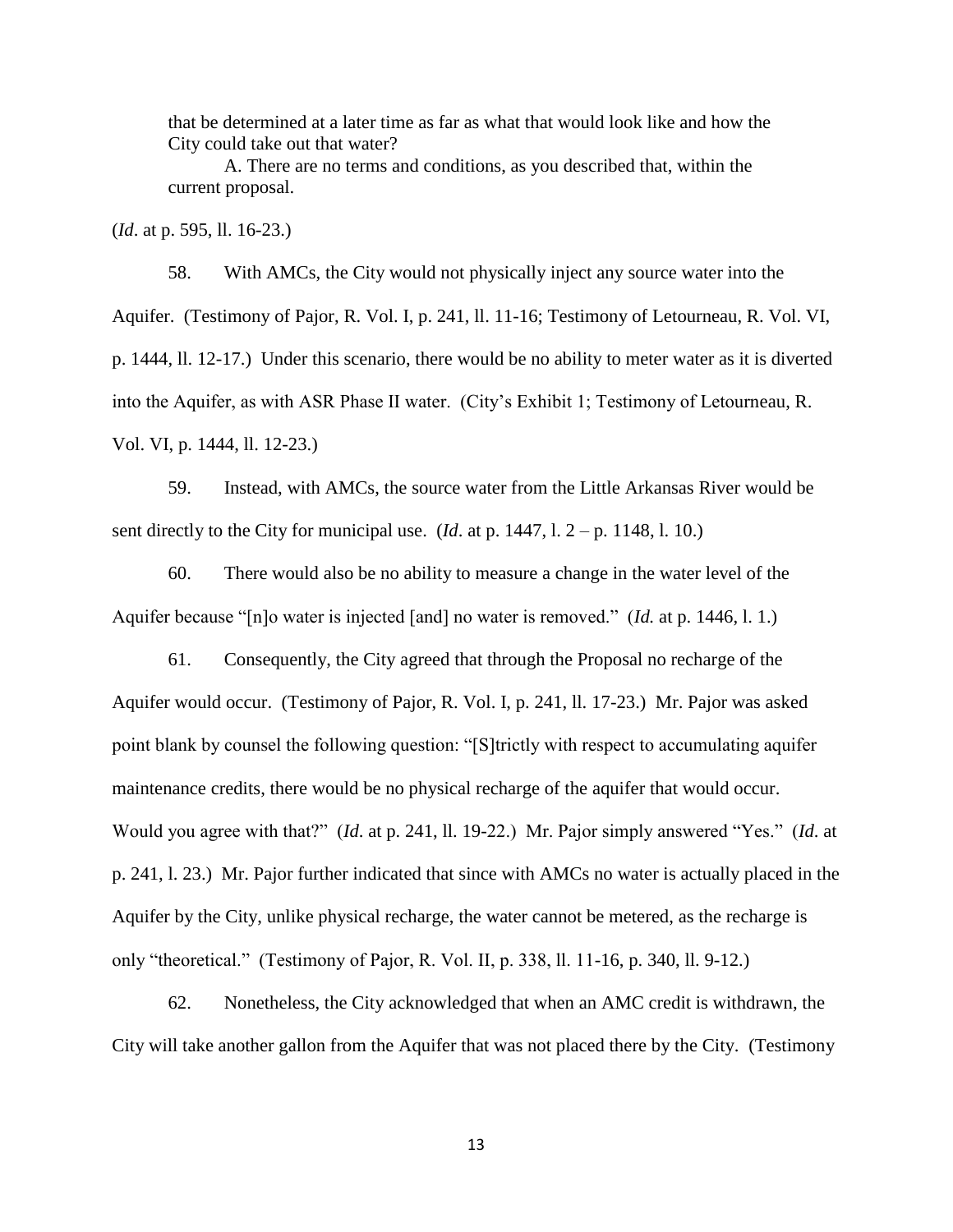of Pajor, R. Vol. I, p. 243, ll. 11-18, p. 244, ll. 17-20.) In cross-examination, the following exchange with Mr. Pajor occurred:

Q: That one gallon of water (i.e., Little Arkansas River surface water) would be used by the City for its municipal water supply; is that correct: A: Yes, it is. Q: And is what the City is then saying is at a later time when the City is asking to withdraw its aquifer maintenance credit for that one gallon of water, that the City would be allowed to then take another gallon of water from the aquifer at a later time. Is that what the City's proposal purports to do? A: Yes.

(*Id*. at p. 243, ll. 7-18.) Mr. Pajor highlighted that this further withdrawal would occur at a "subsequent point in time." (Testimony of Pajor, R. Vol. II, p. 326, ll. 16-22.) The City made a feeble attempt to analogize AMCs to physical recharge credits by calling the subsequent withdrawal merely a "relabeled gallon of water." (*Id*.)

63. With this analysis, the City recognized that for each gallon of Little Arkansas River surface water sent directly to the City for municipal use, the City could take a subsequent gallon of water out of the Aquifer. (Testimony of Pajor, R. Vol. I, p. 245, ll. 9-16.) With respect to AMCs, the additional water would be taken out of the Aquifer at a "subsequent time" in the same fashion as if a physical recharge credit was cashed in. (Testimony of Pajor, R. Vol. II, p. 327, ll. 10-16.)

64. Through the analogy of the consumption of a water bottle, the City explicitly acknowledged that it would be allowed to essentially consume two gallons of water for each gallon of Little Arkansas River surface water diverted to the City through the AMC Proposal. (Testimony of Pajor, R. Vol. II, p. 330, ll. 1-19.)

65. Mr. Pajor acknowledged that its Proposal will open the door for other water users to get similar credits to AMCs so long as these water users can similarly demonstrate that they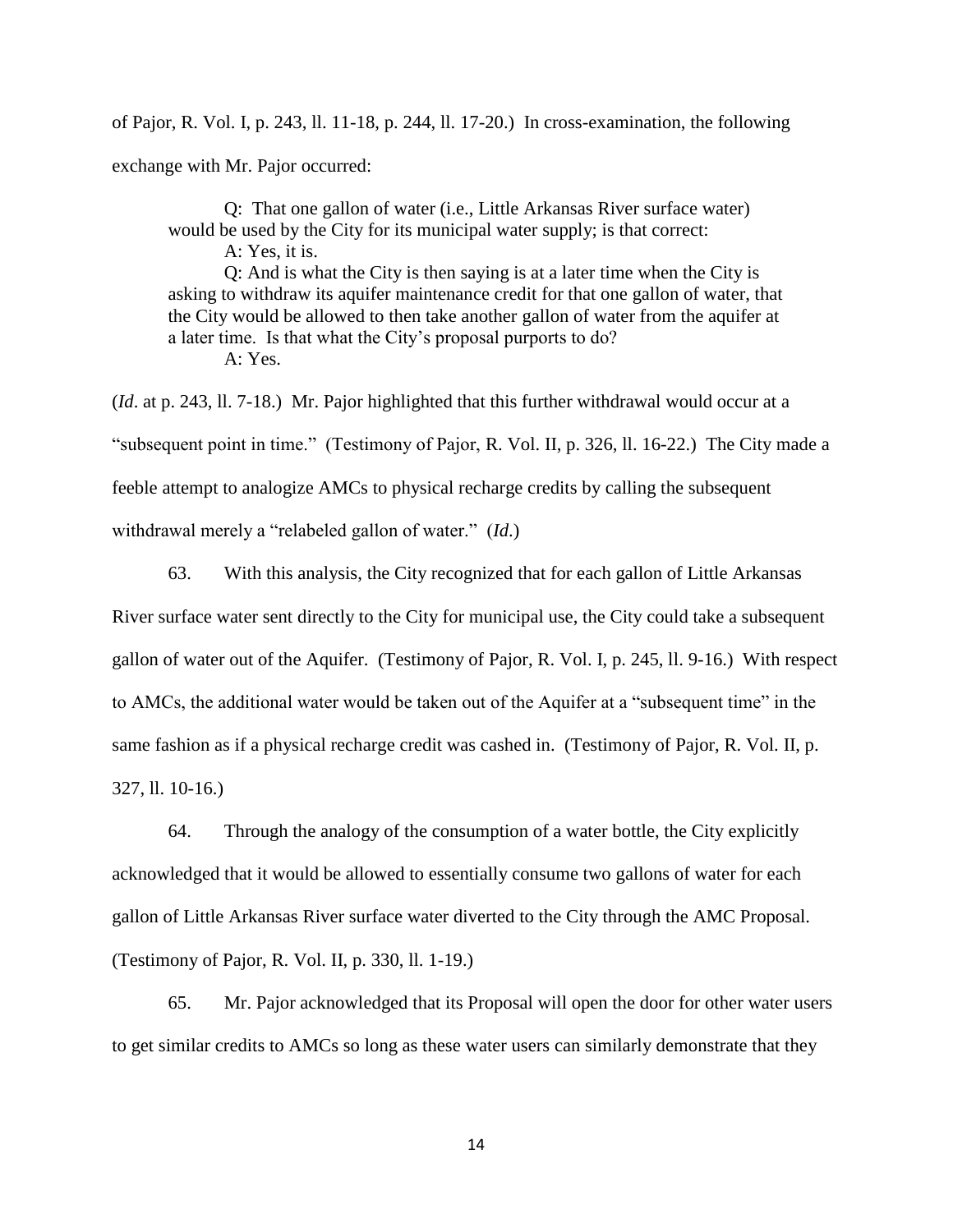are diverting water from new sources other than the Aquifer. (*See* Testimony of Pajor, R. Vol.

II, p. 367, l.  $18 - p$ . 368, l. 3.) On this subject, the following illuminating exchange occurred:

Q: Is it your belief that anyone who leaves water in the aquifer should similarly obtain such a credit?

A: No, it is not.

Q: And why should the City earn a credit for water left, if not others.

A: If another water rights user can meet the water demand that they have from a source other than the aquifer and leave a credit of water in the aquifer, then the argument is parallel. If they cannot, it is not.

(*Id*.)

66. Mr. Letourneau also agreed that irrigators should not receive a credit for leaving

water in storage in the Aquifer because they are "not part of an aquifer storage and recovery."

(Testimony of Letourneau, R. Vol. VII, p. 1829, ll. 10-16.)

67. However, throughout his testimony, Mr. Pajor highlighted that AMCs were

fundamentally based on receiving a credit for water left in storage. (*See, e.g.*, Testimony of

Pajor, R. Vol. I, p. 243, l.  $18 - p$ . 245, l. 8.) Yet, Mr. Pajor concluded his testimony with a

statement directly contrary to approving an AMC pursuant to this logic, as the following

dialogue occurred:

Q: The question is, if the irrigators in the room leave water in the aquifer, they don't use their entire authorized quantity in a given year, should they receive a credit for having left that water in the aquifer?

A: No water rights holder should. Neither the City of Wichita nor others.

(Testimony of Pajor, R. Vol. II, at p. 381, ll. 4-10.)

68. Mr. Letourneau supported the City's testimony and indicated also that the

Proposal was based on "water left in storage." (Testimony of Letourneau, R. Vol. VI, p. 1439, ll.

13-24.) Page 3-1 of the City's Proposal states the same thing. (*Id*.; Exhibit 1.)

69. In also acknowledging the two-for-one aspect of the City's Proposal, the

following conversation with Mr. Letourneau occurred on the record: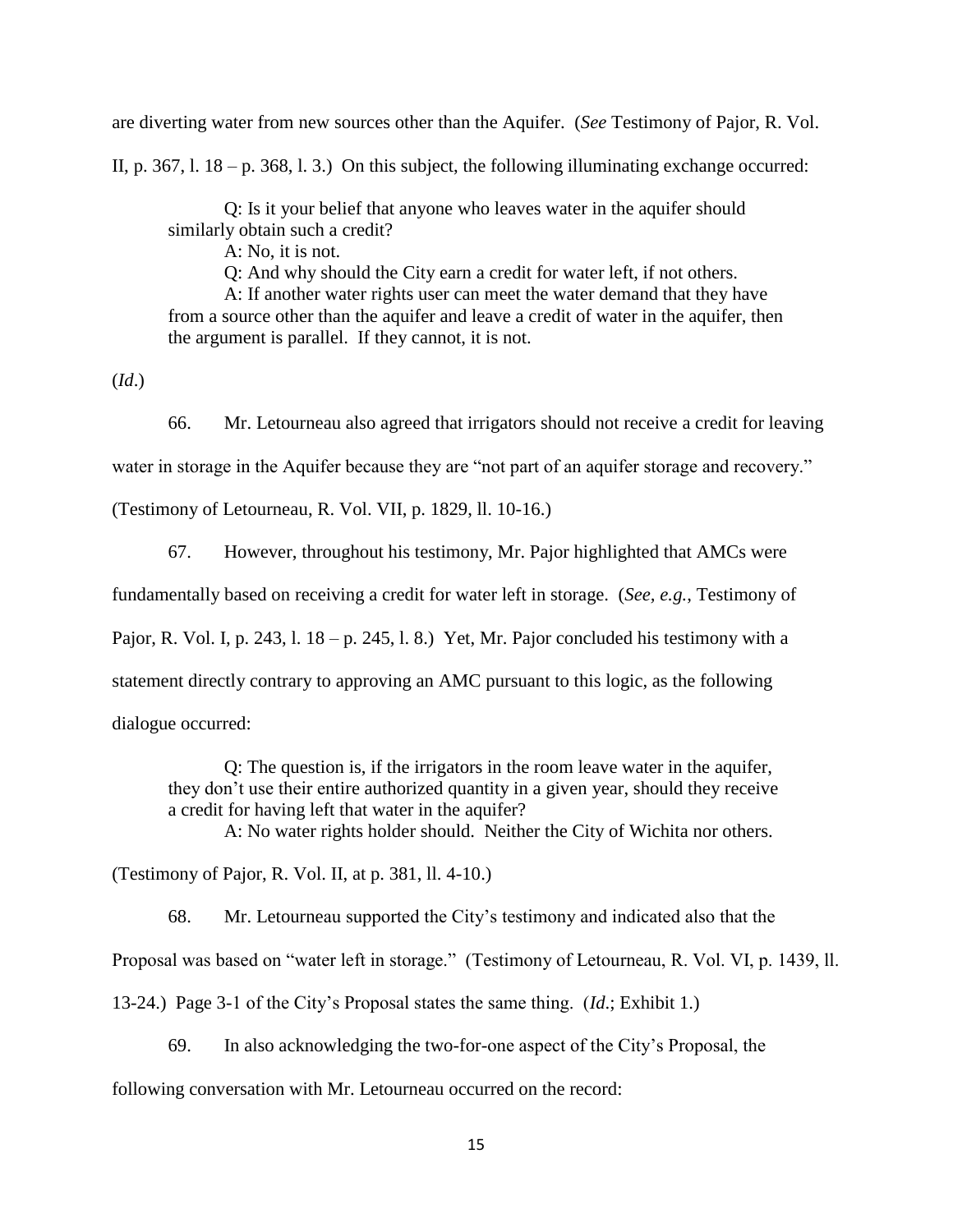Q: So for each gallon of water that is taken from the Little Arkansas River and treated and sent to the City, essentially there would be credit given for another gallon essentially for an aquifer maintenance credit because water is being left in storage. Is that what this sentence is implying? A: Correct.

(Testimony of Letourneau, R. Vol. VII, p. 1639, ll. 17-24.)

70. Mr. Letourneau explicitly admitted that it was his opinion that the City could

double its consumptive use through the AMC Proposal:

Q: [I]f a gallon of water is sent to the City and then when that AMC credit is withdrawn, another gallon of water can be taken out of the aquifer. Is that a true statement?

A: At a later date, yes.

Q: So for each gallon of water the City... sends directly to the City for municipal use after treating it, they can then subsequently take another gallon out of the aquifer based on the water left in storage; is that right?

A: Well, it's not quite a gallon because they leak a little bit, but yes. Yes.

(*Id.* at 1737, ll. 8-20.)

71. Mr. Letourneau also reiterated the City's testimony that with the AMC concept,

no physical recharge of the Aquifer would occur as no source water was being injected into the

Aquifer. (Testimony of Letourneau, R. Vol. VI, p. 1453, ll.13-17; R. Vol. VII, p. 1647, ll. 8-12.)

He also acknowledged that, similarly, with AMCs no source water enters the Aquifer. (*Id.* at p.

1453, l. 24 – p. 1454, l. 2.) As a corollary, the following exchange occurred regarding AMCs:

Q: And that source water isn't stored in the aquifer; is that correct? A: That's correct.

(R. Vol. VII, p. 1647, ll. 13-15.)

The conversation went further:

Q: Well, if there's no source water injected into the aquifer pursuant to an aquifer maintenance credit, there's not source water in the aquifer to then take back out later, true?

A: Under the—yes, under that scenario.

(*Id.* at p. 1665, ll. 16-20.)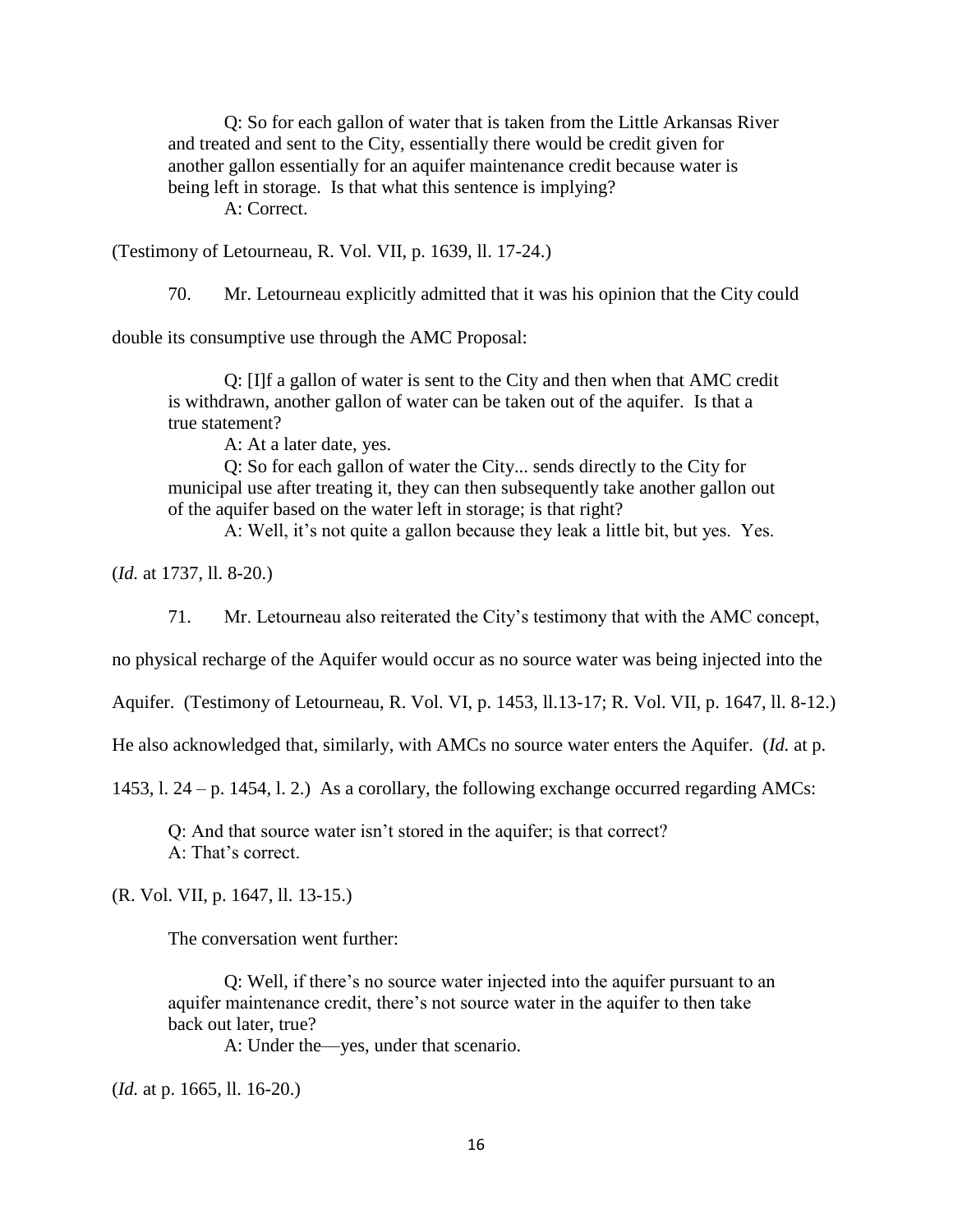72. Mr. Letourneau took the conversation one final step and admitted that because an AMC is fundamentally different from a physical recharge credit, the source of water taken from the Aquifer with respect to an AMC is different. (*Id.* at p. 1665, l.  $21 - p$ . 1666, l. 2.)

73. As indicated, Mr. Letourneau outlined six distinct steps inherent in accumulating an ASR Phase II recharge credit. (*Supra* Fact 13) However, with AMCs, he recognized that several of those distinct steps would not occur because 1) there is no artificial recharge, 2) there was no beneficial use for physical recharge, and 3) there is no source water stored, that is available 4) for later consumption. (*Id.* at 1744, l. 20 – p. 1746, l. 21.)

74. The perfection process for AMCs can also be contrasted with the perfection of ASR Phase II physical recharge credits. With AMCs, the recharge credit would ostensibly be created at the same time Wichita consumes Little Arkansas River water for municipal use and then perfected for municipal use when the water is subsequently withdrawn from the Aquifer and used in the City, again for municipal use. (*See id*. at p. 1814, ll.13-21; 1914, ll. 1-16.) Mr. Letourneau admitted that this was only his speculation as to how an AMC would be perfected as the process was not even outlined in the Proposal. (R. Vol. VII, p. 1919, l.  $23 - p$ . 1921, l. 7.) However, note that with ASR Phase II permits if water is diverted directly to the City for municipal use, the City can already perfect that water for municipal use. (*See* Phase II Permits.)

75. Mr. Letourneau then took the acknowledgement of Mr. Pajor that the City was doubling its consumptive use one step further and admitted that with AMCs two beneficial uses are made of the water at the exact same time:

Q: But isn't it possible, then, with the AMC credit proposal that we have two beneficial uses that are made of the water at the same time? So in other words, this water is used in the City for municipal purposes, and at the same time, isn't it possible that we have a recharge credit that's created at the same time. A: Yes.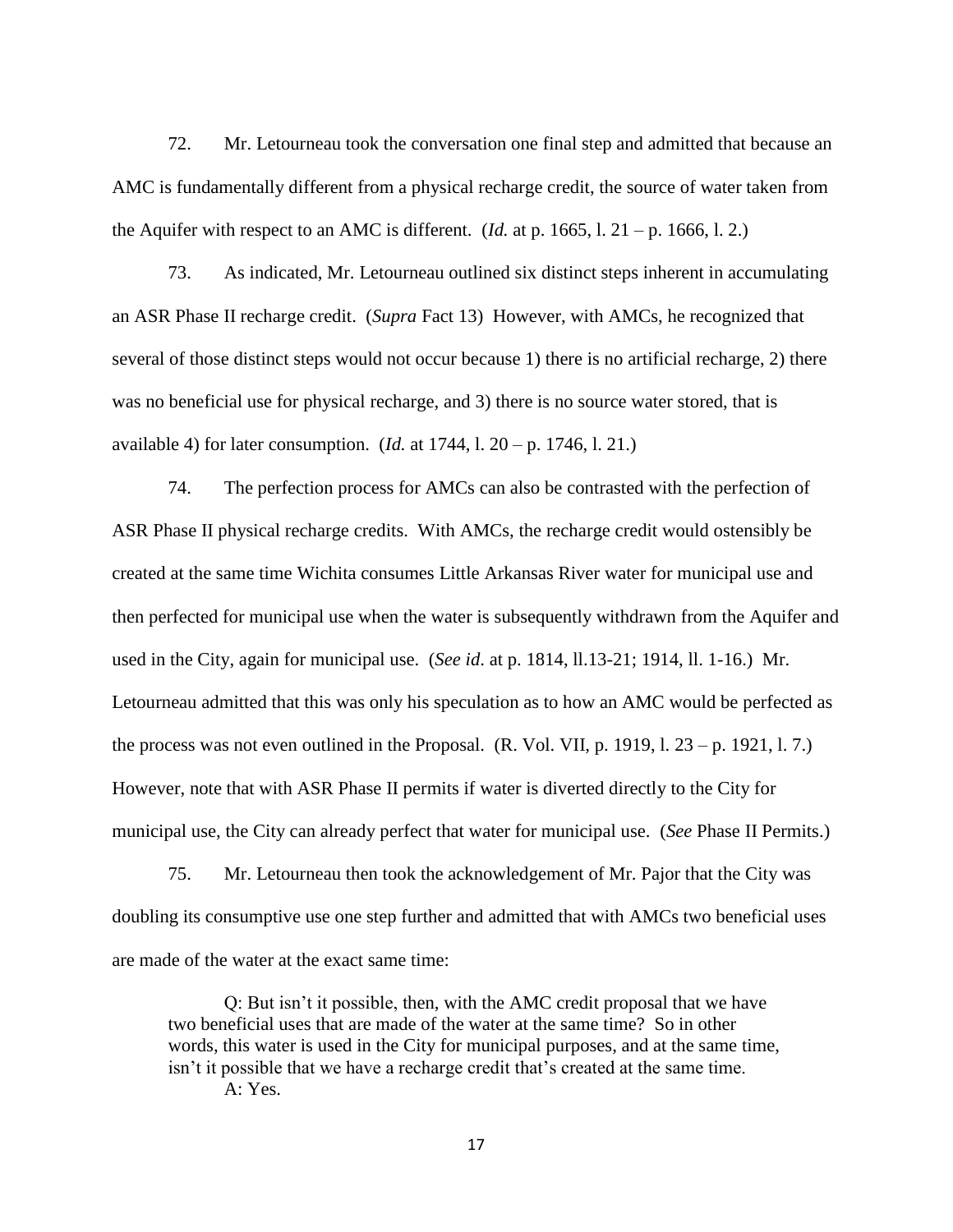(Testimony of Letourneau, R. Vol. VII, p. 1921, ll. 8-15.)

76. Mr. Letourneau also emphasized that if the Hearing Officer makes a determination that "AMCs are not a recharge credit, then … AMCs don't exist." (Testimony of Letourneau, R. Vol. VI, p. 1506, ll. 15-25.)

77. With respect to AMCs, the groundwater the City wishes to consume is already "dedicated" to other users in the Aquifer. (Testimony of Pajor, R. Vol. II, p. 338, ll. 1-4.) Mr. Pajor specifically acknowledged that with the Proposal the water would be "taken" from other users. (*Id*.)

78. Mr. Letourneau agreed with Mr. Pajor's testimony and indicated that the water left in storage would be native water already in the Aquifer that the City did not place there. (Testimony of Letourneau, R. Vol. VI, p. 1442,  $1.7 - p.$  1443,  $1.2$ .) However, the water would be withdrawn from the basin storage area. (Testimony of Letourneau, R. Vol. VII, p. 1688, ll. 7- 8.)

79. With respect to AMCs and physical recharge credits, the City is proposing putting a cap of 120,000 acre-feet of total credits that can be accumulated. (*See* City's Exhibit 1.)

80. The City had contradicting testimony regarding how the cap was determined. For example, Joe Pajor said the cap was "based on the estimated 60,000 acre-feet we need for the 1% drought protection during the 50-year planning period." (Testimony of Pajor, R. Vol. I, p. 195, ll. 21-23.) As a corollary, the 120,000 acre-feet cap would allow the City to bank enough credits to survive more than two 1 percent droughts. (Testimony of Pajor, R. Vol. I, p. 269, ll. 12-14.)

81. However, even in a 1 percent drought, the City would only need approximately 50,000 acre-feet of credits. (Testimony of Pajor, R. Vol. I, p. 167, l. 16 – p. 168, l. 9.)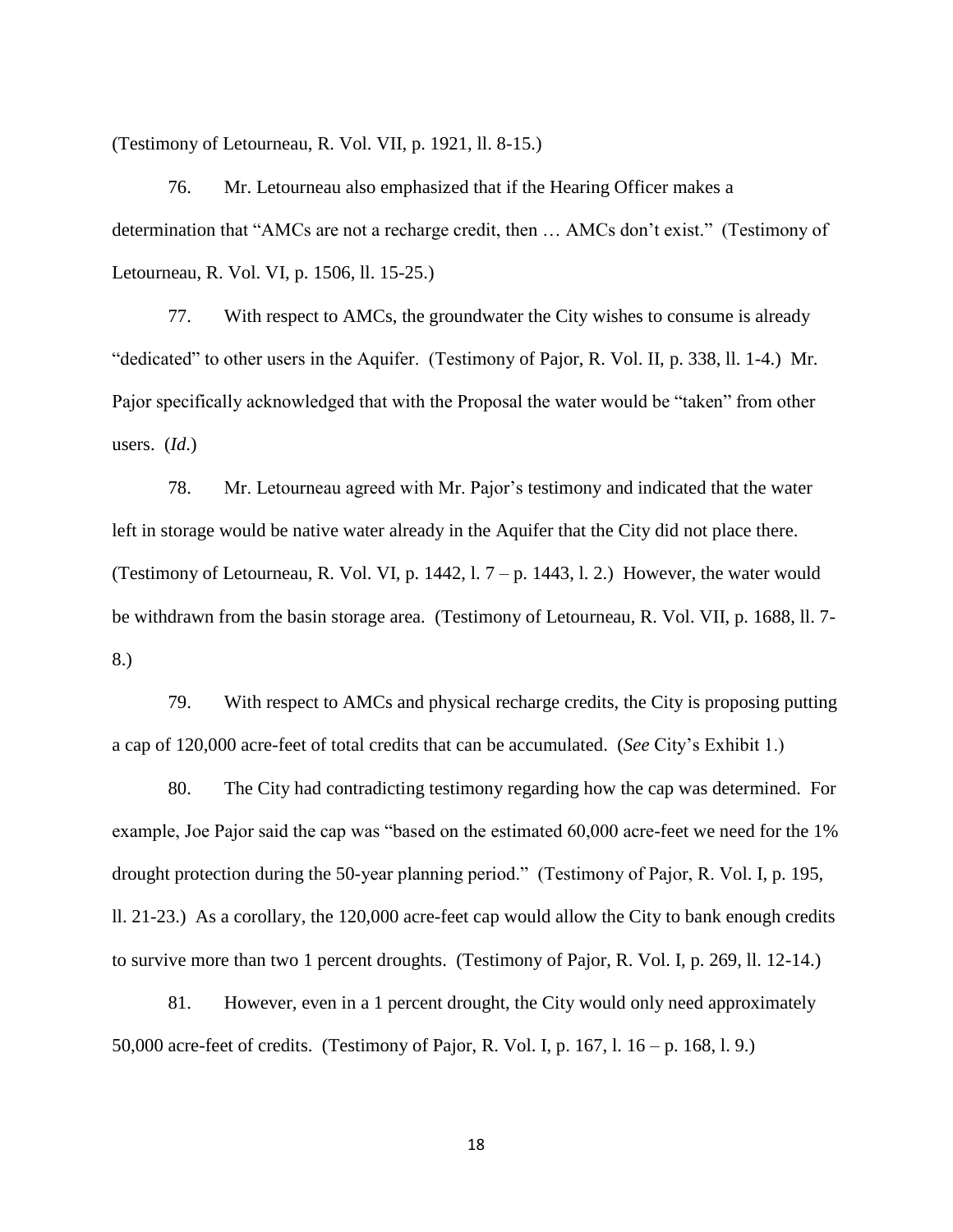82. Mr. Letourneau speculated that the cap was based on the storage capacity of the basin storage area in the Aquifer. (Testimony of Letourneau, R. Vol. VI, p. 1477, l.  $21 - p$ . 1478, l. 3.) Mr. Letourneau also testified that the City's Proposal committed to the City continuing to monitor this storage capacity over time, and that number may change. (*Id*. at p. 1481, l. 21 – p. 1482, l. 2.) Mr. Letourneau testified that this additional monitoring by the City was an important function for the City to perform. (*Id.* at p. 1483, l. 25 – p. 1484, l. 5.)

83. Currently, Phase II credits could be withdrawn at a rate of 18,000<sup>1</sup> acre-feet per year. (Testimony of Pajor, R. Vol. II, p. 364, ll. 20-24.)

84. Mr. Letourneau testified that it had not yet been determined by the City in the Proposal exactly when the City could "cash in" AMCs and if withdrawal would be limited to a time of drought. (Testimony of Letourneau, R. Vol. VI, p. 1515, ll. 12-20.) He indicated "that is one thing that we do want to talk about." (*Id*.) Apparently, this discussion is left for a later time after more analysis by the City, and further dialogue on the Proposal. (*See id*.) However, presently in the Proposal, the City can withdraw AMCs at any time and is not limited to a drought scenario. (*Id*. at p. 1516, l. 21 – p. 1517, l. 1; Testimony of Letourneau, R. Vol. VII, p. 1704, ll. 3-6.)

85. As the second main part of the Proposal, the City now wishes to lower the Current Minimum Index Level anywhere from 9 to 23 feet depending on the location in the Aquifer ("New Minimum Index Level"). (City's Exhibit 1.) The New Minimum Index Level will define the new "floor" to the City's ability to recover recharge credits, although, as long as the water level is below the Maximum Index Level, the City can always recharge the Aquifer even if water

l

<sup>&</sup>lt;sup>1</sup>The City originally incorrectly identified that the current annual Phase II recharge credit withdrawal cap was 19,000 per year.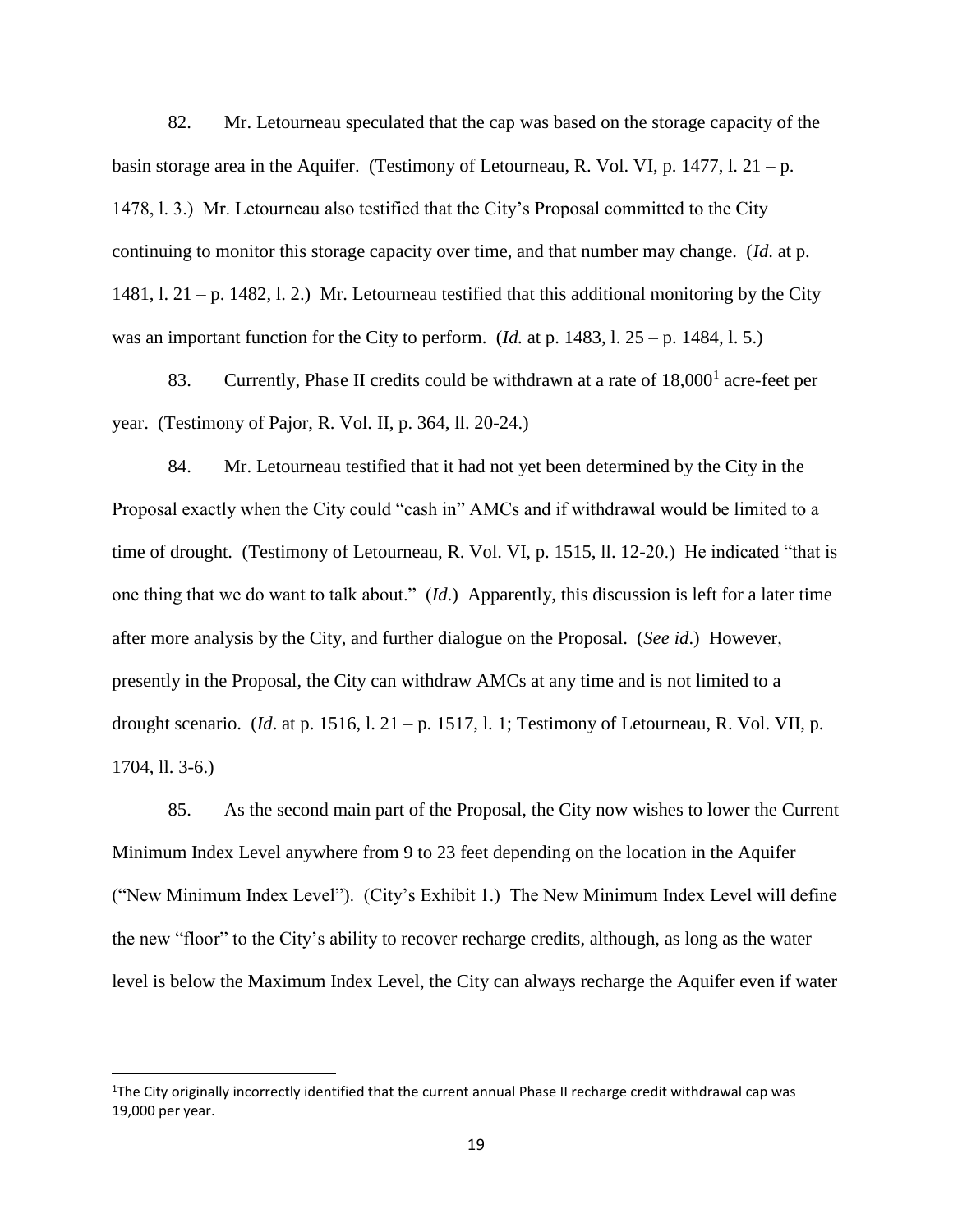levels drop below the New Minimum Index Level. (Testimony of Letourneau, R. Vol. VI, p. 1596, ll. 5-22.)

86. Prior to the Proposal's submission, the DWR helped the City complete a regulation change to pave the way for this lowered minimum index level. (Testimony of Letourneau, R. Vol. VII, p. 1713, l. 11 – 1715, l. 19.)

87. The City has also proposed a simplified accounting methodology to establish the accumulation of AMCs. (*See* City's Exhibit 1.) Under the simplified approach, AMCs would be created by looking at the annual water levels on the ASR Index monitoring well as measured in January each year and the recharge capacity of the ASR recharge well network, subject to initial and gradational losses. (City's Exhibit 1, Testimony of McCormick, R. Vol. IV, p. 1093, l. 10 – p. 1095, l. 14.)

88. The New Minimum Index Level and AMCs are collectively referred to as the "Proposed Modifications."

89. The Proposed Modifications will apply to all ASR Phase II permits and all future ASR permits sought by the City. (Testimony of Pajor, R. Vol. II, p. 347, ll. 11-17.)

90. In fact, the City has already attempted to pursue ASR Phase III. (*Id*. at p. 347, l. 18 – p. 348, l. 11.) ASR Phase III is targeted at enhancing "future development and expansion of the capacities and capabilities of ASR." (*Id*.) In fact, the City even pursued grant funding for ASR Phase III. (*Id*.)

91. Part of ASR Phase III would be to potentially pursue additional bank storage wells. (*Id*.) Constructing more bank storage wells would increase the City's capacity to accumulate AMCs. (*Id*. at p. 348, l. 25 – p. 349, l. 5; City's Exhibit 1; Testimony of Letourneau, R. Vol. VI, p. 1449, ll. 14-18, p. 1451, ll. 1-4.) "The bank storage wells are wells that are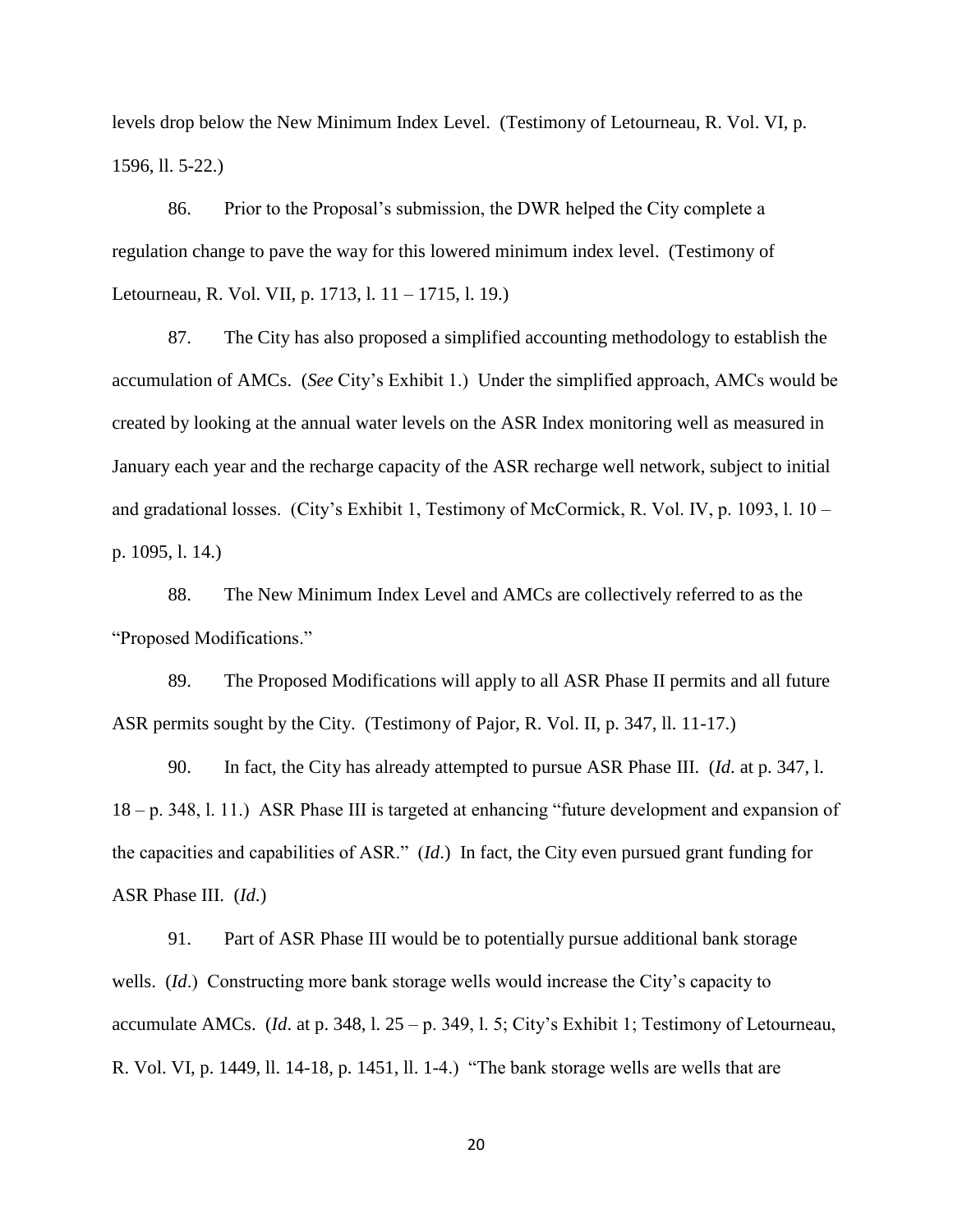completed in the alluvium that capture flow and then delay the flow moving downstream." (Testimony of Letourneau, R. Vol. VI, p. 1449, ll. 3-7.) The Proposal also contemplates future bank storage wells. (City's Exhibit 1; Testimony of Letourneau, R. Vol. VI, p. 1450, ll. 12-14.)

92. In reviewing the City's Proposal, in direct contrast to the testimony of Mr. Pajor, Mr. Letourneau testified that he didn't believe the City's Proposal applied to future ASR applications. (Testimony of Letourneau, R. Vol. VI, p. 1521, ll. 9-13.) Thus, this is yet another part of the Proposal that was not adequately clarified. (*See* City's Exhibit 1.)

#### **ii. Benefits Touted by the City**

93. The City has argued several benefits of its Proposal. One advantage touted by the City of the New Minimum Index Level, is that it can wait longer to withdraw credits during a drought. (Testimony of Pajor, R. Vol. I, p. 169, ll. 12-13; Testimony of Henry, R. Vol. III, p. 540, ll. 1-8; Testimony of Letourneau, R. Vol. VI, p. 1430, ll. 17-23.) The resulting touted benefit is that the City *may* not have to withdraw the credits "during temporary dry spells." (*Id*. at p. 540, ll. 8-10.)

94. However, no aspect of the City's Proposal guarantees that the City will wait longer to withdraw credits and it is the City's sole decision whether to pump down the Aquifer or be a good steward of the resource. (Testimony of Pajor, R. Vol. I, p. 249, ll. 6-14; Testimony of Letourneau, R. Vol. VI, p. 1432, l. 21 – p. 1433, l. 2.)

95. However, short of the possibility that the City may not have to withdraw the credits at all, the City provided no modeled rationale or scientific explanation for how withdrawing credits in later years of a drought scenario would result in less impact to the Aquifer. (*See* City's Exhibit 1.)

96. Although far from a benefit of the City's Proposal, it should be noted that the City plans to use Native Water Rights first and accumulate credits to use at a later date. (Testimony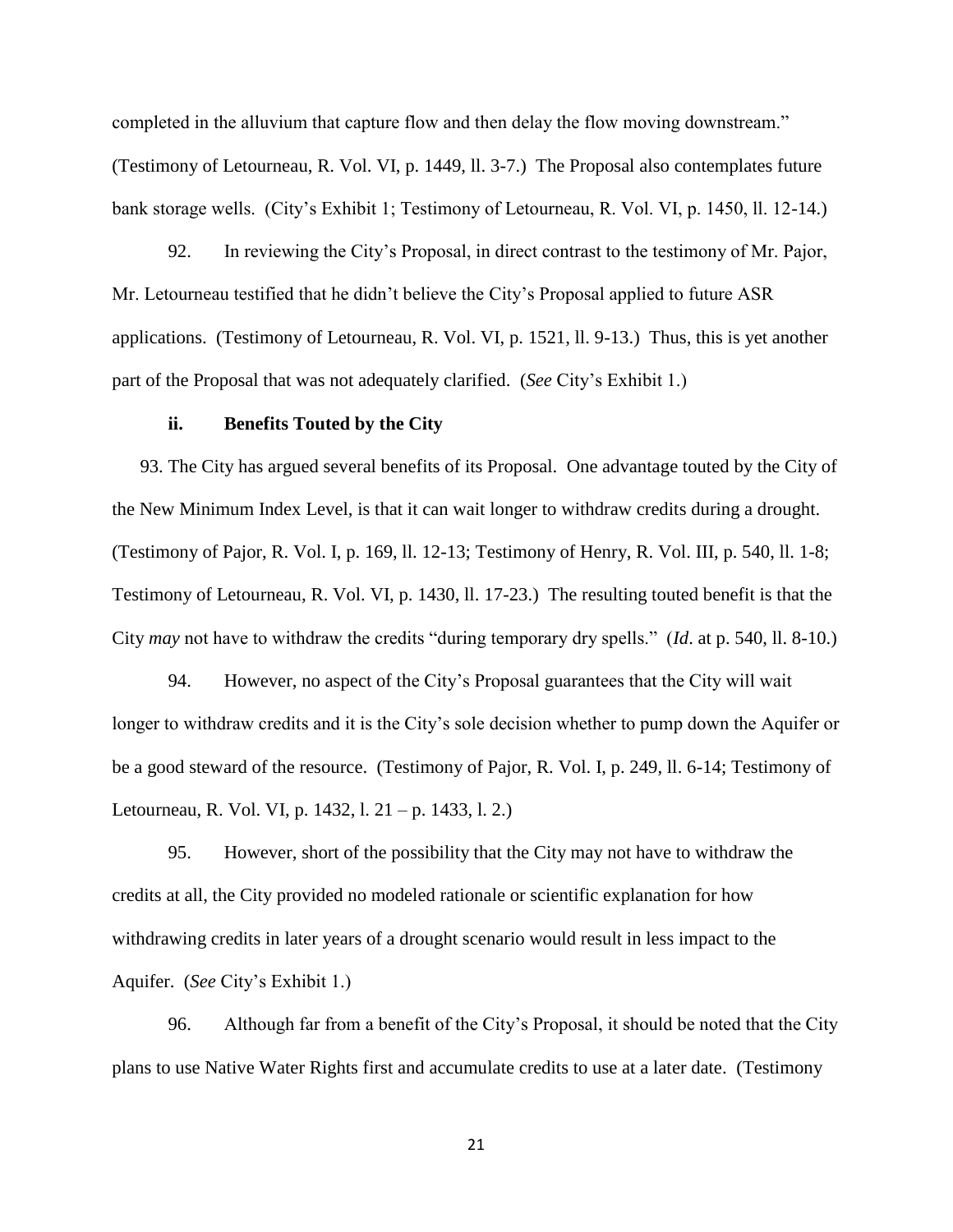of Henry, R. Vol. III, p. 546, l. 24 – p. 547, l. 2.) However, no condition in the Proposal or the proposed permit conditions guarantees this fact. (*See* City's Exhibit 1.)

97. The City also maintains that it will be incentivized to keep the Aquifer full if it can obtain AMCs. (Testimony of Pajor, R. Vol. I, p. 191, ll. 16-21.) The City argues that with the Proposal it will not have to first pump a hole in the Aquifer to create space for artificial recharge. (*Id*. at p. 196, ll. 18-21.)

98. Apparently due to the notion that the Aquifer would be kept full heading into a drought, the Chief Engineer of the DWR, David Barfield, acknowledged his support for the approach eventually memorialized by the City's Proposal some time before it was submitted. (Testimony of Letourneau, R. Vol. V, p. 1392, l. 16 – p. 1393, l. 9.) As early as 2017, he promoted the idea behind the Proposal through both letters and during public meetings. (*Id*.) He had also reached an official determination that AMCs were a "functional equivalent" to physical recharge credits. (*Id*. at p. 1393, l. 24 – p. 1394, l. 4.) In contrast, although the DWR has taken a formal position in support of the Proposal subject to this Hearing, the DWR remained neutral in advance of both the original ASR Phase I and ASR Phase II hearings. (Testimony of Letourneau, R. Vol. VII, p. 1907, l. 14 – p. 1908, l. 16.)

99. Mr. Letourneau agreed that the DWR's support was based *solely* on the belief that the Aquifer would be kept full while AMCs are accumulated and did not consider any other outcomes of the City's Proposal, and DWR did not cite any other reasons for its support. (Testimony of Letourneau, R. Vol. V, p. 1403, l. 19 – p. 1405, l. 15.)

100. In fact, Mr. Letourneau agreed during his cross-examination (after the City had rested its case-in-chief) that there had been "little discussion" about the impacts of withdrawing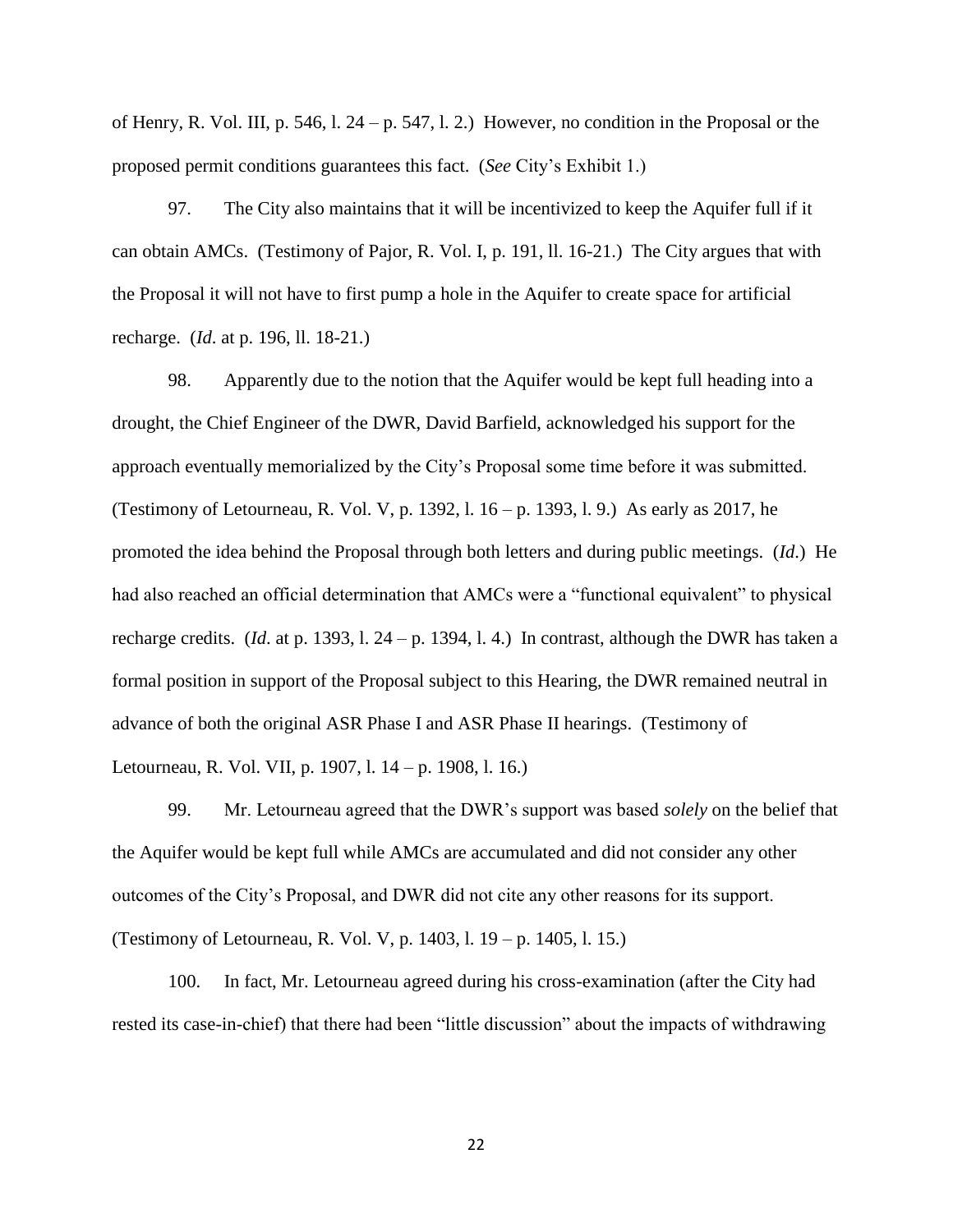the corresponding water associated with an AMC. (Testimony of Letourneau, R. Vol. VI, p. 1600, ll. 3-12.)

101. Mr. Letourneau also addressed a simple hypothetical regarding the Proposal during his testimony. He explained that if the Aquifer was a metaphorical box of a one-acre area and 10 feet above bedrock, with physical recharge credits, if an acre-foot of water was injected and later withdrawn, the resulting level of the Aquifer would still be 10 feet above bedrock. (R. Vol. VIII, p. 1981, l. 9 – p. 1982, l. 22.) However, he admitted that with an AMC, if the Aquifer was at 10 feet above bedrock, and surface water was sent directly to the City, and then a credit was withdrawn from the Aquifer of one-acre foot, the resulting level of the Aquifer would be 9 feet. (*Id*.)

## **d. Universal Concepts Applicable to this Hearing**

102. Although there were obviously many points of contention, there were a handful of universal truisms that all parties acknowledged during the Hearing. Although it took numerous questions for the City to admit this very basic point, the City agreed that withdrawing water from the Aquifer generally poses a detriment to the viability of the Aquifer itself. (*See* Testimony of Henry, R. Vol. III, p. 553, ll. 5-9.)

103. The City also agreed that preservation and restoration of the Aquifer is important because it is a viable resource. (*Id.* at p. 582, ll. 18-22.)

104. The parties also agreed that the Aquifer has recovered over time due to natural recharge and the sustainable water practices of the various constituents of the Aquifer. (Testimony of Pajor, R. Vol. I, p. 151, ll. 4-12.)

105. For example, like the District, the City acknowledged that promoting safe yield is a very beneficial operating policy. (*Id.* at p. 220, ll. 4-8.)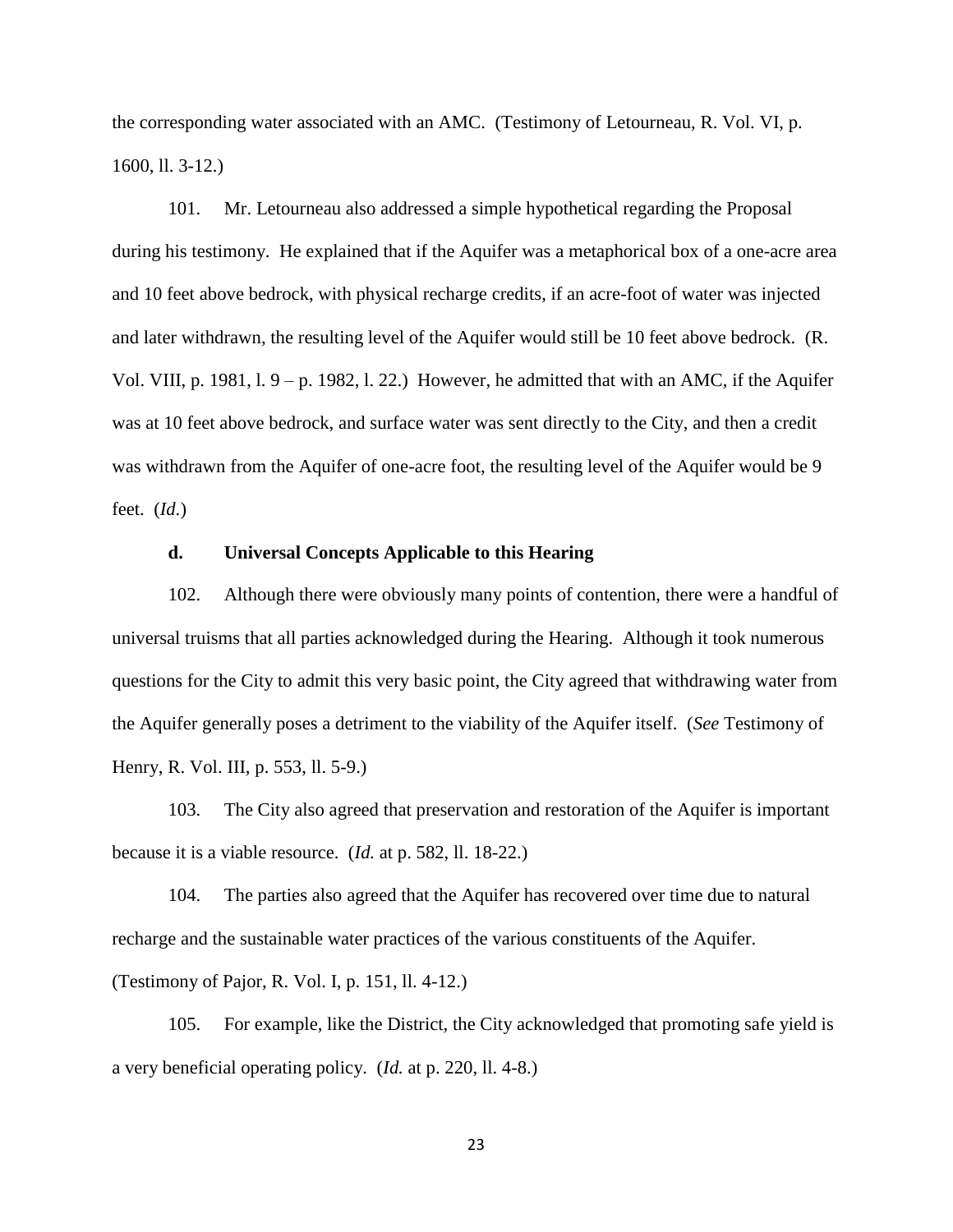106. All parties confirmed that the area of the City's well field in the Aquifer is heavily over-appropriated. (*See, e.g., id.* at p. 220, ll. 1-3; Testimony of Boese, R. Vol. VIII, p. 2210, l. 13 – p. 2225, l. 16; GMD2 Exhibits 59 and 41.)

107. Further, all parties agreed that lower water levels could cause the increased migration of the chloride plumes in the Aquifer. Mr. Pajor stated it succinctly, "Lower aquifer levels will adversely impact chloride contamination." (Testimony of Pajor, R. Vol. I, p. 263, ll. 22-23.) These above points, supported by all parties, are important basic tenets applicable to the other concepts testified to during the Hearing.

## **a. The City's Modeling and the District's Response**

## **i. The City's Modeling**

### **1. Drought Modeling**

108. The City's consultant used the Palmer Drought Severity Index to determine the duration and intensity of 1 percent drought simulation and used the 1933-1940 drought period as a "near fit." (Testimony of Winchester, R. Vol. I, P. 52, ll. 1-5; City's Exhibit 1.)

109. The 1933-1940 drought actually represents a more severe drought than a 1% drought. (Testimony of Winchester, R. Vol. I, p. 53, ll. 10-15; City's Exhibit 1.)

110. The City's consultant admitted that there were many limitations and issues with the Palmer Drought Severity Index method of determining drought severity, including, but not limited to: it is based on approximations, reliability issues, arbitrary in nature, lacks regional data, and doesn't account for snow/ice and extreme precipitation events. (*Id*. at p. 87, l. 6 – p. 92, l. 2.)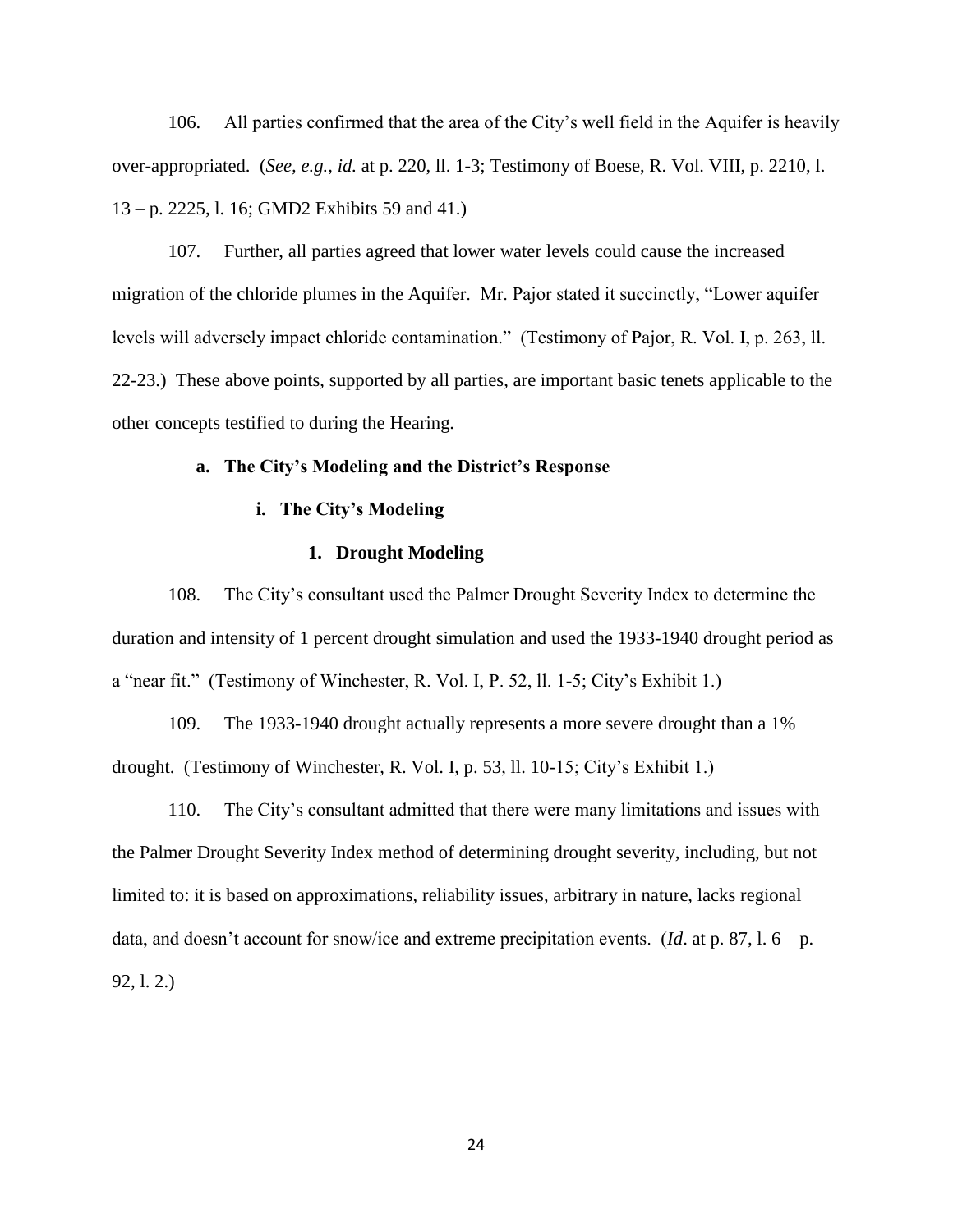111. The City's 1 percent modeled drought used a period of 8 years. (City's Exhibit 1.) Mr. Winchester admitted a 1 percent drought does not have to be 8 years in duration and that there is no such thing as a normal or average 1 percent drought. (*Id.* at p. 121, ll. 8-19.)

112. The City's models use the years 2011 and 2012 repeated four times to come up with a 1 percent drought of 8 years in duration. (City's Exhibit 1). 2011 and 2012 repeated four times equates to a more severe drought than the 1933 to 1940 drought. (Testimony of Winchester, R. Vol. I, p. 131, l. 25 - p. 133, l. 13.)

#### **2. MODSIM**

113. As part of the City's attempts to justify its Proposal, the City engaged in two types of modeling: MODSIM modeling to consider drought conditions pumping ("the MODSIM Model") and the MODFLOW Model. (*See* City's Exhibit 1.)

114. As part of the testimony on the MODSIM Model, the City's experts acknowledged various issues and errors as identified below.

115. Mr. Macey advised that he input different water resource and pumping scenarios regarding the drought simulation into the MODSIM Model, despite only receiving training in using the model from Mr. Winchester over the phone and via e-mail. (Testimony of Macey, R. Vol. III, p. 637, l. 22 – p. 629, l. 10.)

116. Despite apparently doing the majority of the City's work related to inputs to the MODSIM model, Mr. Macey advised that when he first started using the model in 2016, he was not an expert at it and was "learning." (*Id*. at p. 638, l. 22 – p. 639, l. 1.)

117. Mr. Macey advised that the City's future water needs through the year 2060 were based on a medium growth projection as described in the City's Water Demand Assessment (*see* City Exhibit 22), but that he did not perform any of the work or calculations and did not know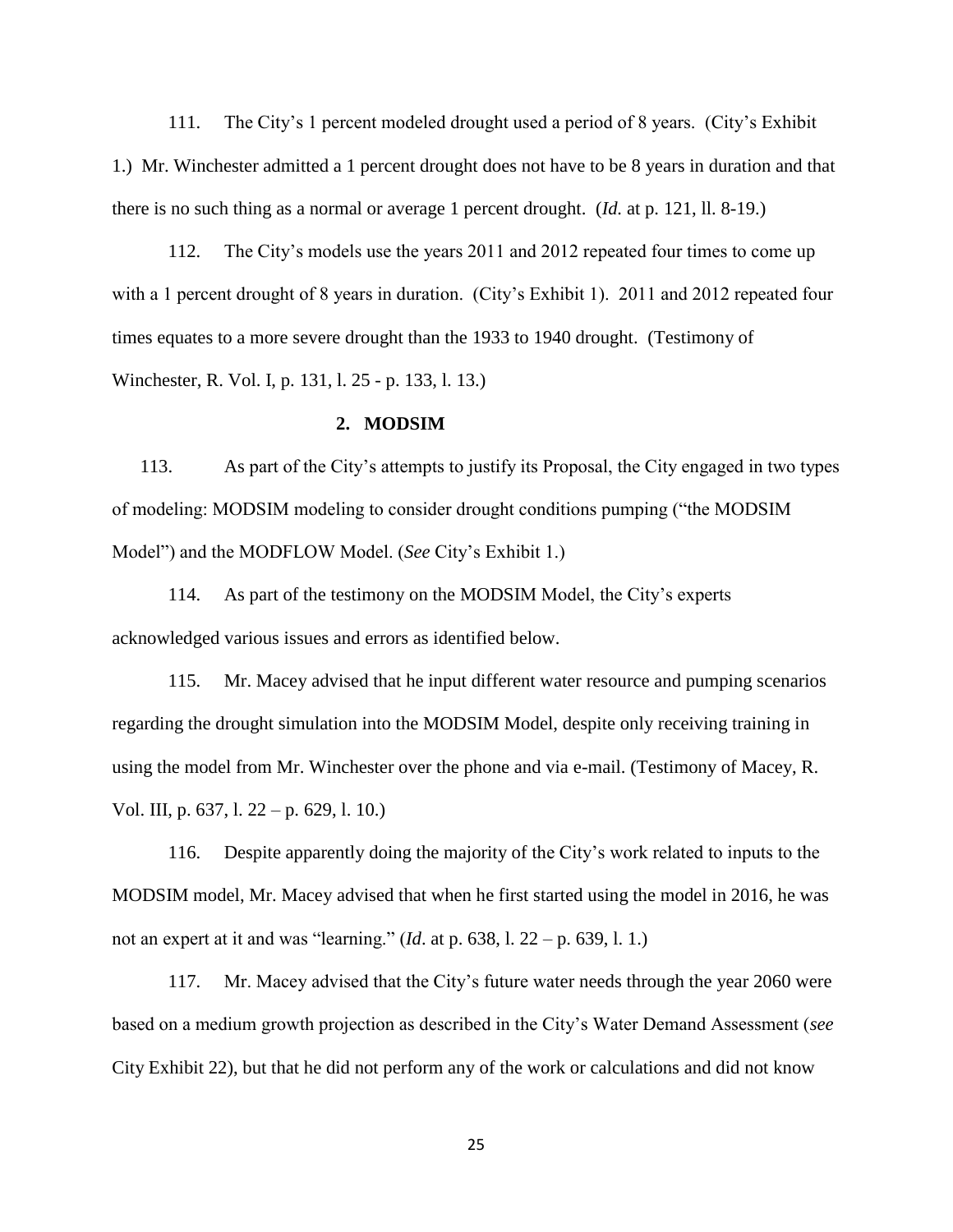why that was used, other than it was recommended as the most likely outcome. (*Id*. at p. 664, l.  $18 - p. 666, 1.24.$ 

118. The City's projected medium growth projection was based on population growth projections when the City's population was growing between 1 to 1.2 percent annually, however Mr. Macey testified that the City's population had only grown 1.8 percent total over the last 8 years, which he described as "considerable flat lining." (*Id.* at p. 640, l. 18 – p. 642, l. 15.)

119. Mr. Macey testified that the majority of the water use in the City's well field area, (central well field study area) was by the City.  $(Id.$  at p. 676, l. 24 – p. 678, l. 23.)

120. An error was noted with Cheney Reservoir being assumed to be starting at 110 percent full, instead of 100 percent full in the analysis. (Testimony of Letourneau, R. Vol. V, p. 1341, 25 – p. 1343, l. 20.) In fact, David Barfield identified this error, along with other concerns, in a September 18, 2017 letter to the City. (DWR Exhibit 4.) However, Mr. Letourneau could not recall if the City ever addressed the discrepancy prior to the Proposal being submitted, nor could he remember whether the City bothered to respond to Mr. Barfield's letter. (Testimony of Letourneau, R. Vol. V, p. 1344, ll. 4-16.) The error was still present in the Proposal in Table 2-3. (Testimony of Letourneau, R. Vol. VI, p. 1424, ll. 12-13.)

121. Despite questions and comments from both Mr. Barfield and Mr. Boese, prior to the Proposal being officially submitted, regarding why Cheney Reservoir was shown at being 110 percent full at the start of the City's drought simulation, the City did not correct or explain the error. (Testimony of Macey, R. Vol. III, p. 684, l. 15 – p. 689, l. 17.)

122. The City also failed to account for additional sources of supply available to it through its water demand projections, such as the Bentley Reserve and E&S well fields.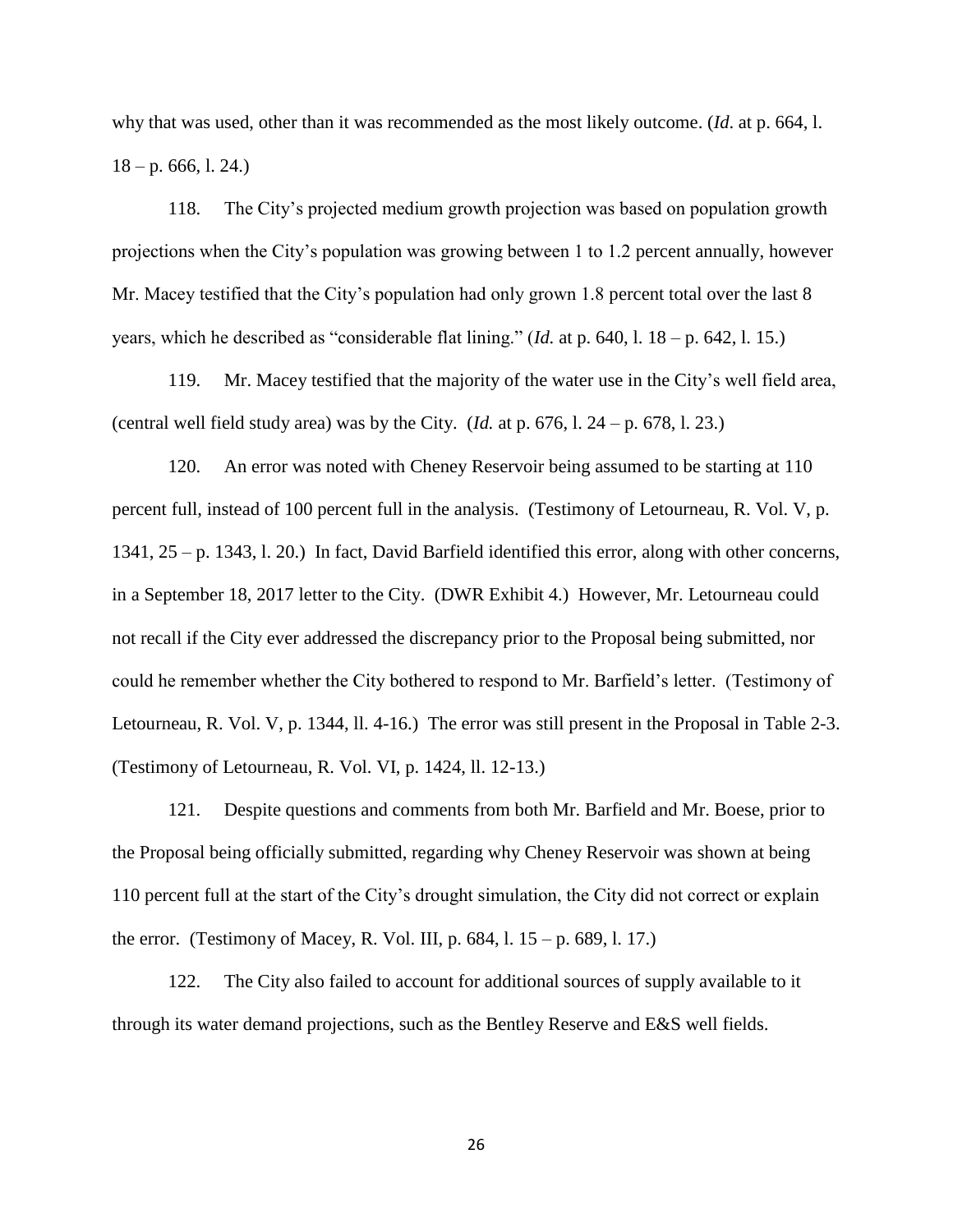(Testimony of Letourneau, R. Vol. V, p. 1368, l. 2 – p. 1369, l. 7.) Mr. Letourneau testified that the City should have accounted for these additional sources of water in its analysis. (*Id*.)

#### **3. MODFLOW**

123. With respect to the MODFLOW Model, the City's experts and the District's experts agreed that the City had numerous errors in its Proposal tables and that there were potential errors in the input files. For example, Table 2-5 of the Proposal has the incorrect figure of 15,552 acre-feet instead of 16,579 acre-feet for recharge credits withdrawal during the 1 percent drought simulation. (Testimony of Pajor, R. Vol. I, p. 207, ll. 4-23.)

124. There were also errors in Table 2-10 of the Proposal. (Testimony of Letourneau, R. Vol. VI, p. 1424, ll. 12-13.)

125. Luca DeAngelis advised the USGS MODFLOW Model has not been calibrated by USGS since the USGS Report 2013-1452, which was published in 2013, despite the model being updated with new data from the years 2009 through 2015 and beyond. (Testimony of DeAngelis, R. Vol. II, p. 491, l. 16 – p. 493, l. 5; City's Exhibit 1).

126. The USGS MODFLOW Model has a maximum 10 percent root-mean-square error goal for the entire model area. (Testimony of DeAngelis, R. Vol. II, p. 467, l. 16 – p. 468, l. 17; City's Exhibit 1.)

127. The USGS MODFLOW Model was not analyzed or calibrated for individual well accuracy. (Testimony of DeAngelis, R. Vol. II, p. 469, l.  $18 - p$ . 470, l. 9; City's Exhibit 1.)

128. The MODFLOW Model simulated versus observed actual groundwater levels differed by more than 20 feet at some individual well locations. (Testimony of DeAngelis, R. Vol. II, p. 473, l. 19 – p. 474, l. 14; City's Exhibit 1.)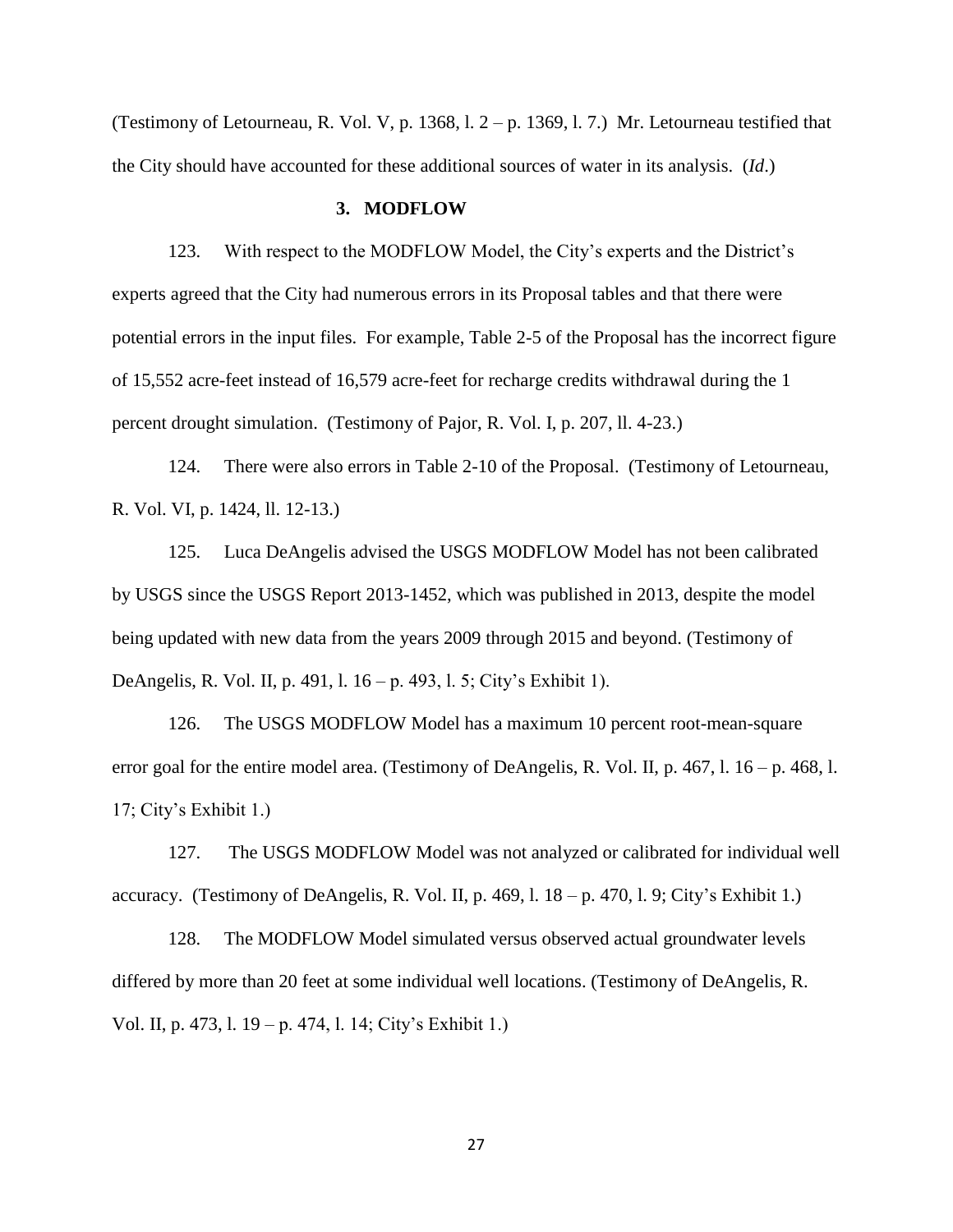129. The City's MODFLOW model did not account for rivers drying up during the drought simulation pumping. (Testimony of Romero, R. Vol. IX, p. 2517, l.  $16 - p$ . 2523, l. 21; GMD2 Exhibit 68.) Mr. Romero recommended that this be reviewed and accounted for in the model. (*See id.*)

130. Mr. McCormick admitted that this modeling did not occur, but the City could consider this condition in the future. (Testimony of McCormick, R. Vol. XIV, p. 3,525, l.  $5 - p$ . 3,527, l. 9.)

131. Mr. Clement further agreed that if the MODFLOW model accounted for the rivers drying up, the impact to the aquifer would be greater since no water from the rivers would be entering the aquifer when the rivers are dry. (Testimony of Clement, R. Vol. IV, p. 959, l. 14 – p. 960, l. 15.)

132. The City could not explain the defensibility of using the 1998 groundwater levels as a baseline for physical recharge operations and starting the MODLFOW model 1 percent drought simulation at the 1998 levels. (*Id*. at p. 935, l. 1 – 936, l. 21.)

133. Mr. Clement further advised that if the groundwater levels were started higher than the 1998 levels, then the modeled results would change and the water levels would be higher at the end of the drought than what the model indicated. (*Id.* at p. 938, ll.  $6 - 14$ .)

134. In the Proposal 1 percent drought simulation, Cheney Reservoir is assumed to be 100<sup>2</sup> percent full while the Aquifer starting point is 91 percent capacity. (Testimony of Letourneau, R. Vol. VI, p. 1473, l.  $2-p$ . 1474, l. 22.) Had the City started with the Aquifer at 100 percent full, it would have changed the results of the analysis. (*Id*.) For example, the current Minimum Index Levels would be impacted much later. (*Id*.) Mr. Letourneau admitted it

l

<sup>&</sup>lt;sup>2</sup> Again, for the sake of benefit of doubt to the City, it is assumed that the City meant 100 percent full for Cheney rather than 110 percent full as indicated in the Proposal.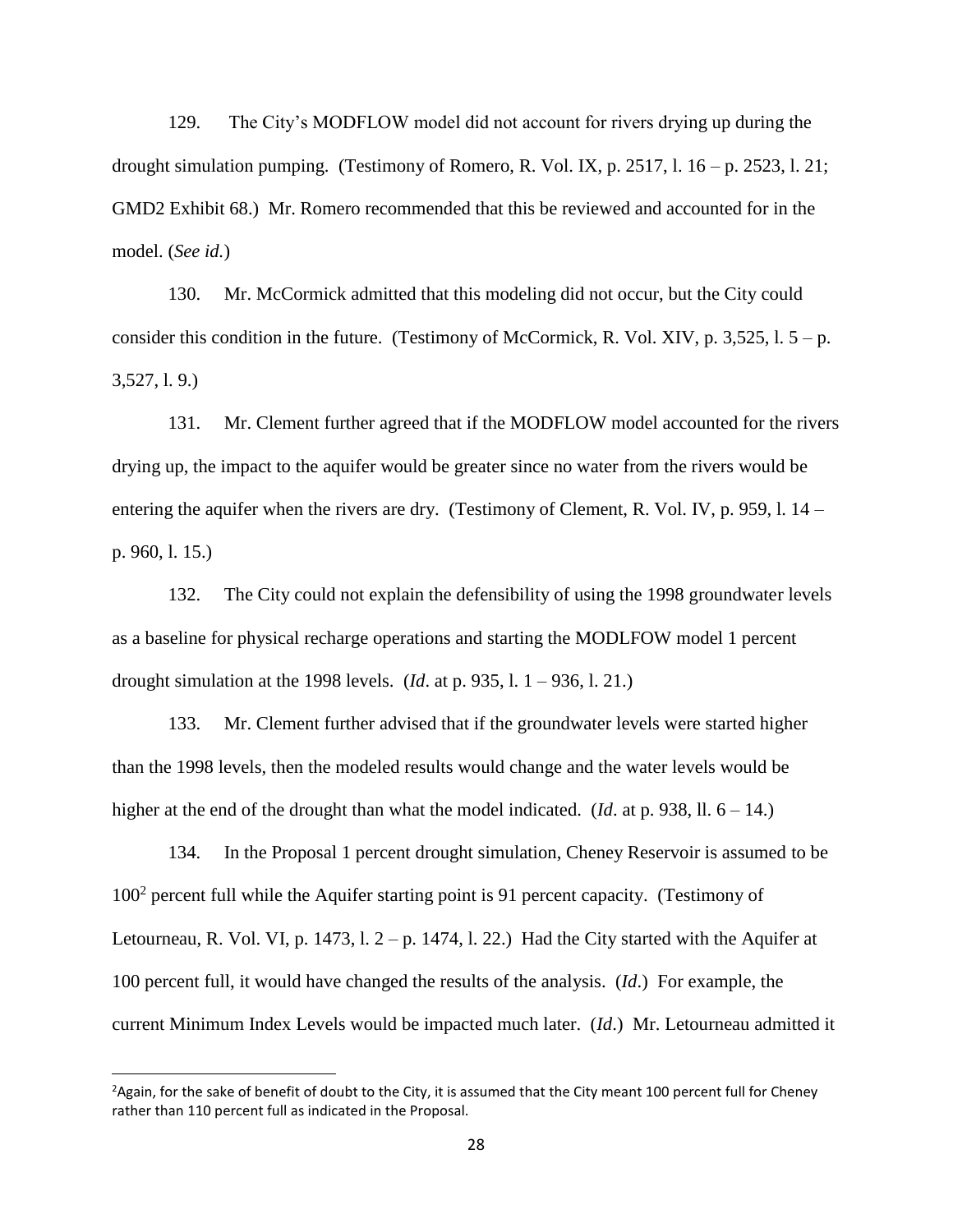would be very useful to understand the results of the City's modeling with the Aquifer starting at 100 percent capacity and that he would "like" that data. (*Id*.)

135. The City indicated that the 120,000 acre-feet cap was based on an "estimate" of the "central well field basin storage area, based on '93 levels." (Testimony of Henry, R. Vol. III, p. 544, ll. 3-6.) The City projected this to be 11.7 percent of the total aquifer storage available. (*Id*. at p. 544, ll. 7-10.)

136. In testimony, the City conceded that it did not own the Aquifer space under which the cap was based. (*See, e.g.*, Testimony of Henry, R. Vol. III, p. 591, l. 22 – p. 592, l. 3.)

137. The City alleged that the most water it would need in the time of an extreme drought, beyond its Native Rights, is approximately 50,000 acre-feet. (Testimony of Pajor, R. Vol. I, p. 167, l. 16 – p. 168, l. 9.)

138. Thus, even during an extreme 8-year drought, the City wouldn't use "anywhere near" 120,000 acre-feet of credits. (*Id.* at p. 209, ll. 11-15.) Mr. Pajor also claimed that AMCs would only be withdrawn approximately once every 100 years. (Testimony of Pajor, R. Vol. II, p. 365, ll. 10-19.) Based on the City's own calculations, if it indeed was accumulating AMCs only for use during an extreme drought, on average, it would take 240 years to utilize the accumulated 120,000 acre-feet. (*Id*. at p. 366, ll. 1-3.)

139. Mr. Letourneau also acknowledged that even if the City faced back-to-back 1 percent droughts (16 consecutive years of drought), at most, it would need 100,000 acre-feet of water, and thus that amount was a more appropriate cap. (Testimony of Letourneau, R. Vol. VII, p. 1698, ll. 13-23.)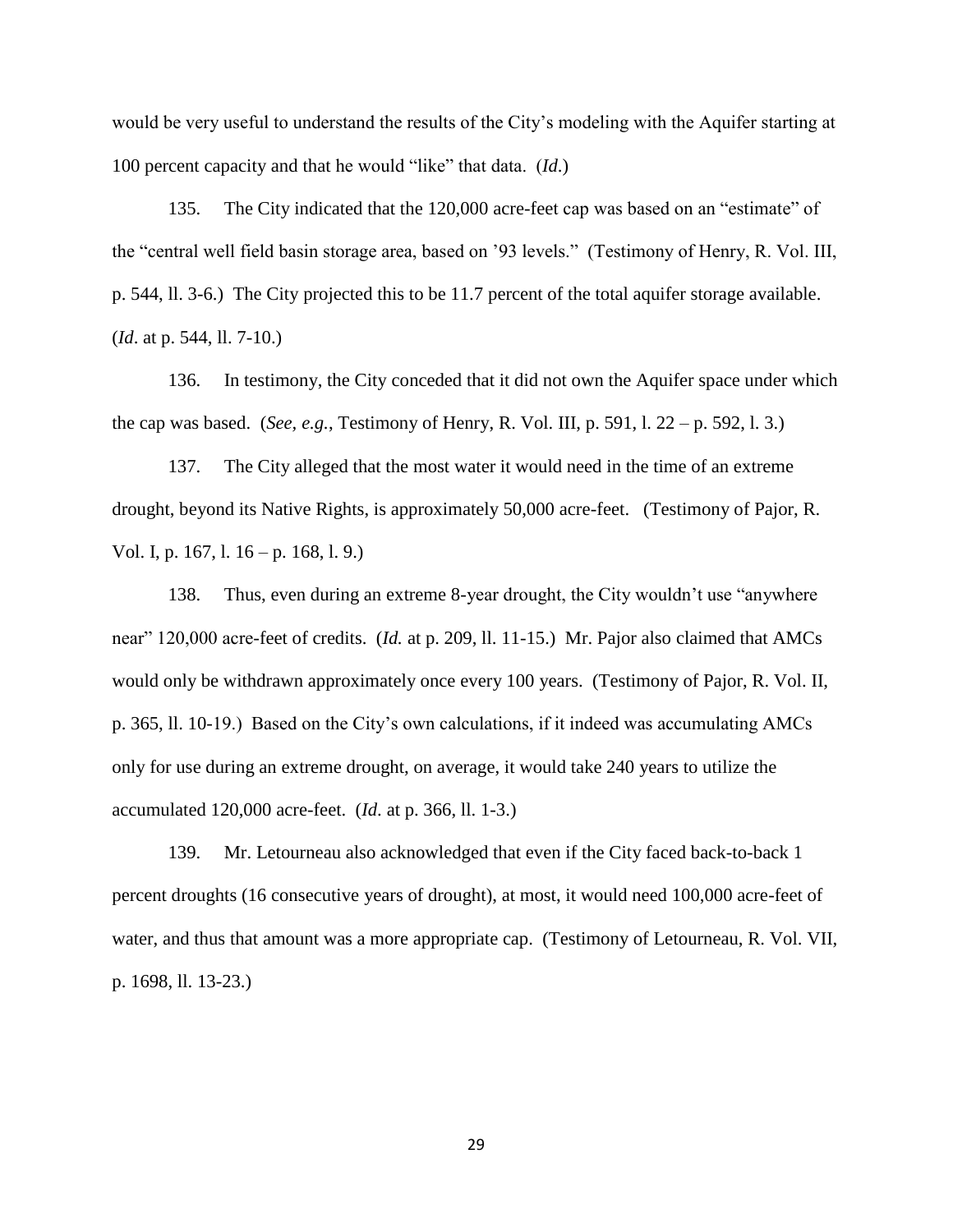140. Through its modeling, the City failed to identify the impacts to minimum desirable streamflow ("MDS") of lowering to the New Minimum Index Levels. (*See* City's Exhibit 1.)

141. Likewise, the City also did not consider the consequences of withdrawing AMCs to MDS. (*See* City's Exhibit 1.)

142. The City's modeling also did not address how lowering to the New Minimum Index Levels would impact water quality. (*See* City's Exhibit 1.)

143. Likewise, the City's modeling did not identify how withdrawing AMCs would effect water quality. (*See* City's Exhibit 1.)

144. However, quite alarmingly, Mr. Henry indicated in his expert report that "short duration uses of ASR credits during drought will accelerate the plume's progress by as much as 40 percent." (Henry Expert Report.) In his testimony, Mr. Henry maintained that the withdrawal of recharge credits could accelerate movement of the chloride by that same percentage. (Testimony of Henry, R. Vol. III, p. 597, l. 1-6.) Significantly, he agreed that this withdrawal of recharge credits would pose a "detriment to the aquifer." (*Id*. at p. 597, ll. 7-14.)

145. There were also many errors identified in the contingencies the City added to its Proposal. (Testimony of Letourneau, R. Vol. VI, p. 1470, l.  $2 - p$ . 1472, l. 9.) A contingency is used in models to account for unknown variables and precision of the variables. (Testimony of Clement, R. Vol. V, p. 962, l.  $25 - p.$  963, l. 12.) Mr. Letourneau agreed with Mr. McCormick's testimony that, at least in some cells, the proposed contingencies were "significantly" off from the actual drop. (Testimony of Letourneau, R. Vol. VI, p. 1470, l. 2 – p. 1472, l. 9.) Once again, his official recommendation was that this aspect needed to be reanalyzed by the DWR's modelers. (*Id*. at 1471, l. 19 – 1472, l. 9.)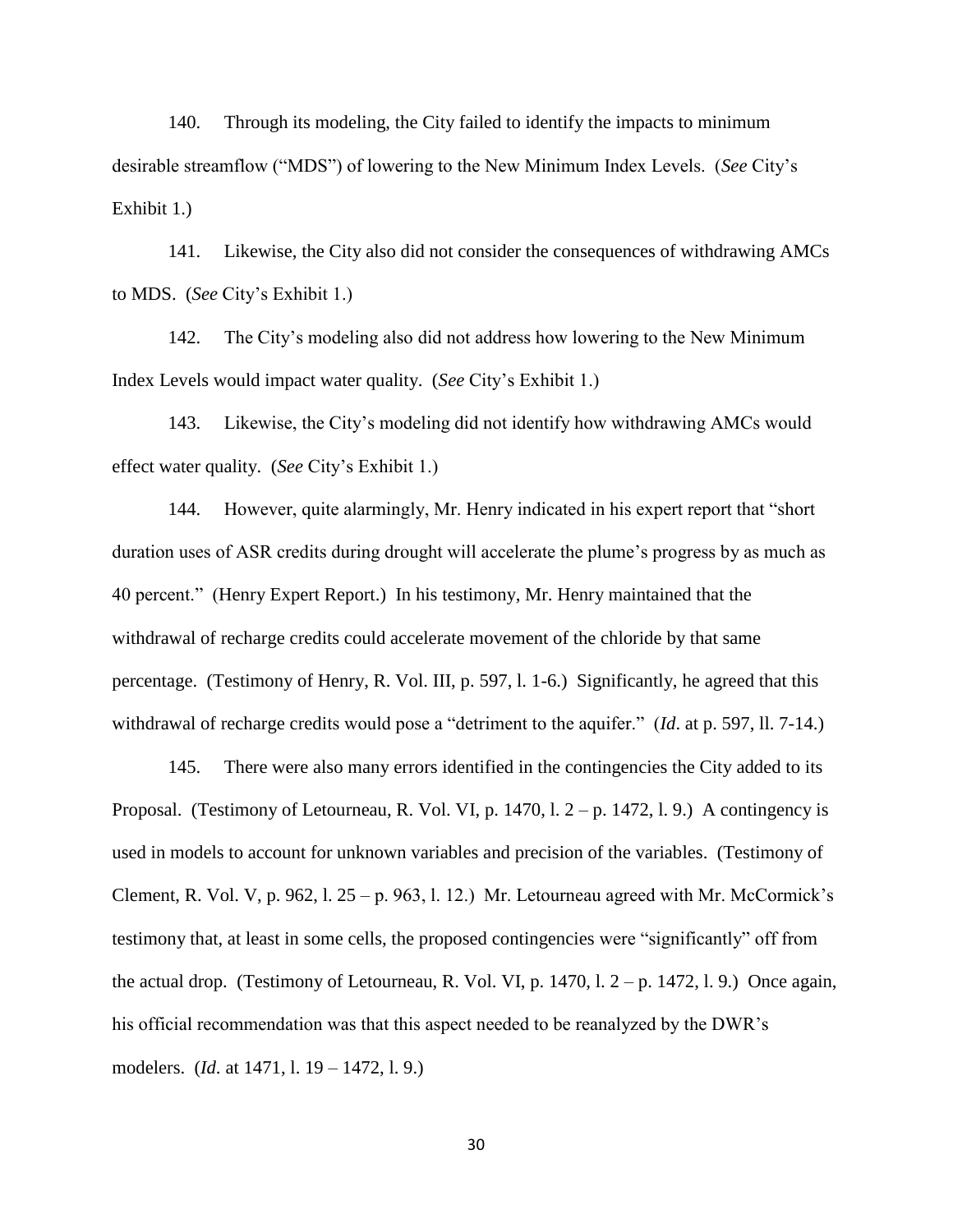146. The City did not model how withdrawing AMCs along with lowering to the New Minimum Index Levels would impact the overall viability of the Aquifer. (*See* City's Exhibit 1.)

147. Likewise, the City did not consider the impacts of its Proposal to the sustainability of individual wells owned by other users in the Aquifer. (*See* City's Exhibit 1.)

148. The MODFLOW Model, looks at 400-foot by 400-foot grids and the City did not evaluate drawdowns to individual wells. (Testimony of McCormick, R. Vol. XIV, p. 3,507, l. 24  $-$  p. 3,508, l. 16.)

## **ii. The Modeling of the District and the Intervenors**

## **a. Overview**

149. In contrast, the District's and the Intervenor's experts identified numerous concerns with the City's Proposal on water quality, minimum desirable streamflow, and impairment. Each will be addressed below.

150. Mr. Romero is extremely qualified regarding water-related models, including working on in excess of 100 models, and helping write/develop at least 30 models. (Testimony of Romero, R. Vol. IX, p. 2431, l. 19 – p. 2432, l. 9.)

151. Mr. Romero was very familiar with the MODFLOW model, having previously developed a model for Kansas Groundwater Management District No. 5, and that model has been used by the Chief Engineer and the DWR, to assist in investigating impairment. (*Id.* at p. 2435, l.  $3 - p$ . 2436, l. 4.)

152. Mr. Romero's analysis of the City's Proposal found that it did not include any information regarding the impact to rivers or wells from the drawdown caused by the City's drought pumping and proposed minimum index levels. (*Id.* at p. 2465, l. 4 – p. 2468, l. 1., p. 2468, l. 23 – p. 2470, l. 14.)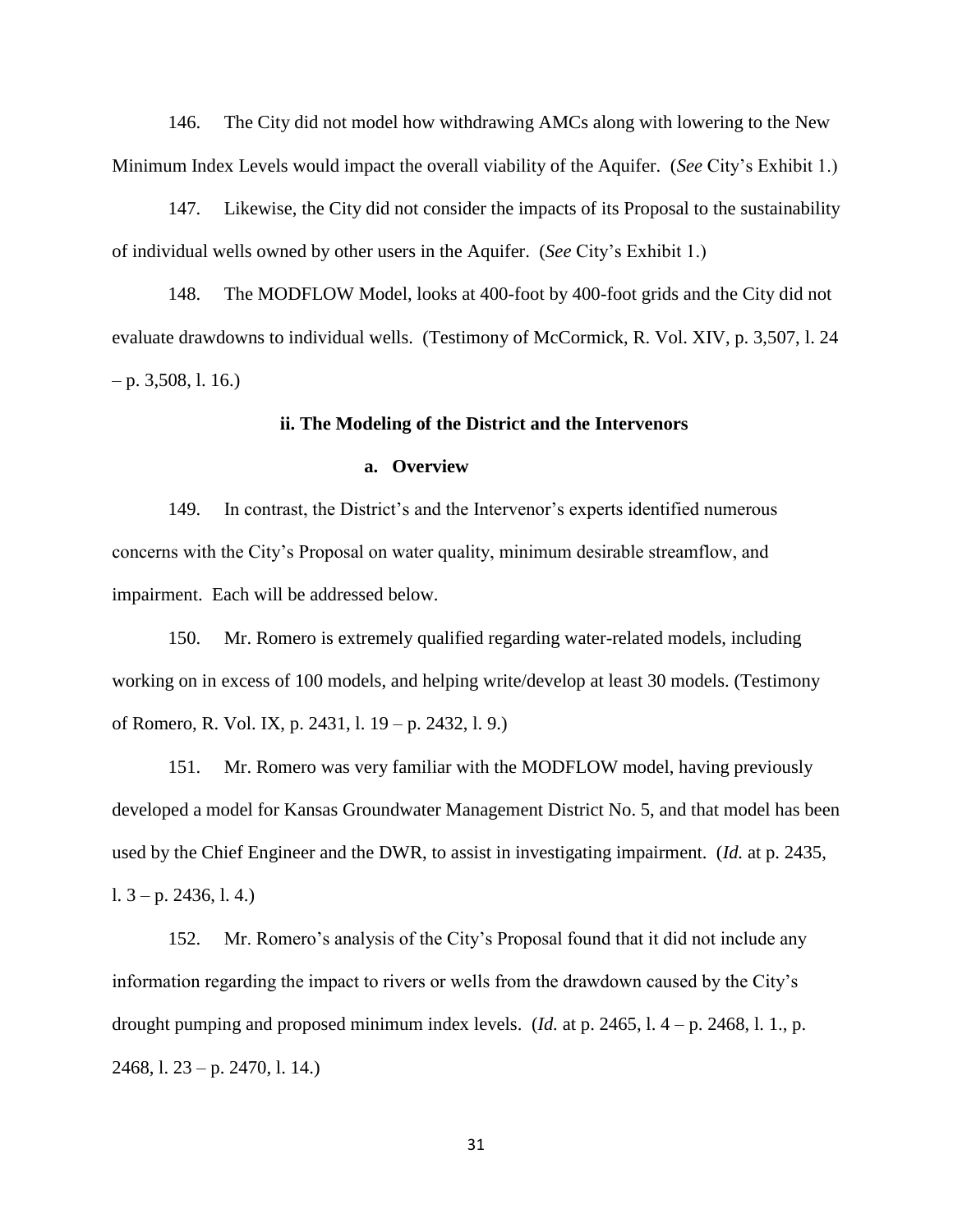153. Mr. Romero testified that the City diverting groundwater below the current minimum index level (1993 water levels) would be a new diversion of groundwater from a technical standpoint. (*Id.* at p. 2468, ll. 2-22.)

154. The City's Proposal did not include any information regarding the impact to rivers or wells from the AMC proposed pumping during the simulated drought. (*Id.* at p. 2476, ll. 4-9.)

155. Mr. Romero modified the MODFLOW model to evaluate the impacts of the City's proposal on rivers and wells. (*Id*. at p. 2476, ll. 10-16.)

#### **b. Undefined Source of Water**

156. Aquifer Maintenance Credits (AMC's) are not defined in DWR or District rules and regulations. (Testimony of Boese, R. Vol. VII, p. 2253, ll. 9- 15.)

157. The City's AMC proposal would change the source of supply from a defined source (recharge credit) to an undefined source (AMC). (*Id.* at p. 2254, ll.  $1 - 23$ .)

## **c. Water Quality**

158. Dave Romero advised that the Proposal did not address potential impacts to water quality, and he identified that lowering the water level to the New Minimum Index Level could result in the harmful migration of Chlorides further in the Aquifer towards the lowered water table area. (Testimony of Romero, R. Vol. X, p. 2547, l. 18– p. 2551, l. 9; GMD2 Exhibit 68.)

159. Likewise, Mr. Boese also testified that lowering the water level to the New Minimum Index Levels through pumping of recharge credits, would increase the migration of Chloride plumes from the Arkansas River area and the Burrton area and would adversely impact the public interest. (Testimony of Boese, R. Vol. VII, p. 2184 l.  $7 - p$ . 2186, l. 5; District Exhibit 44).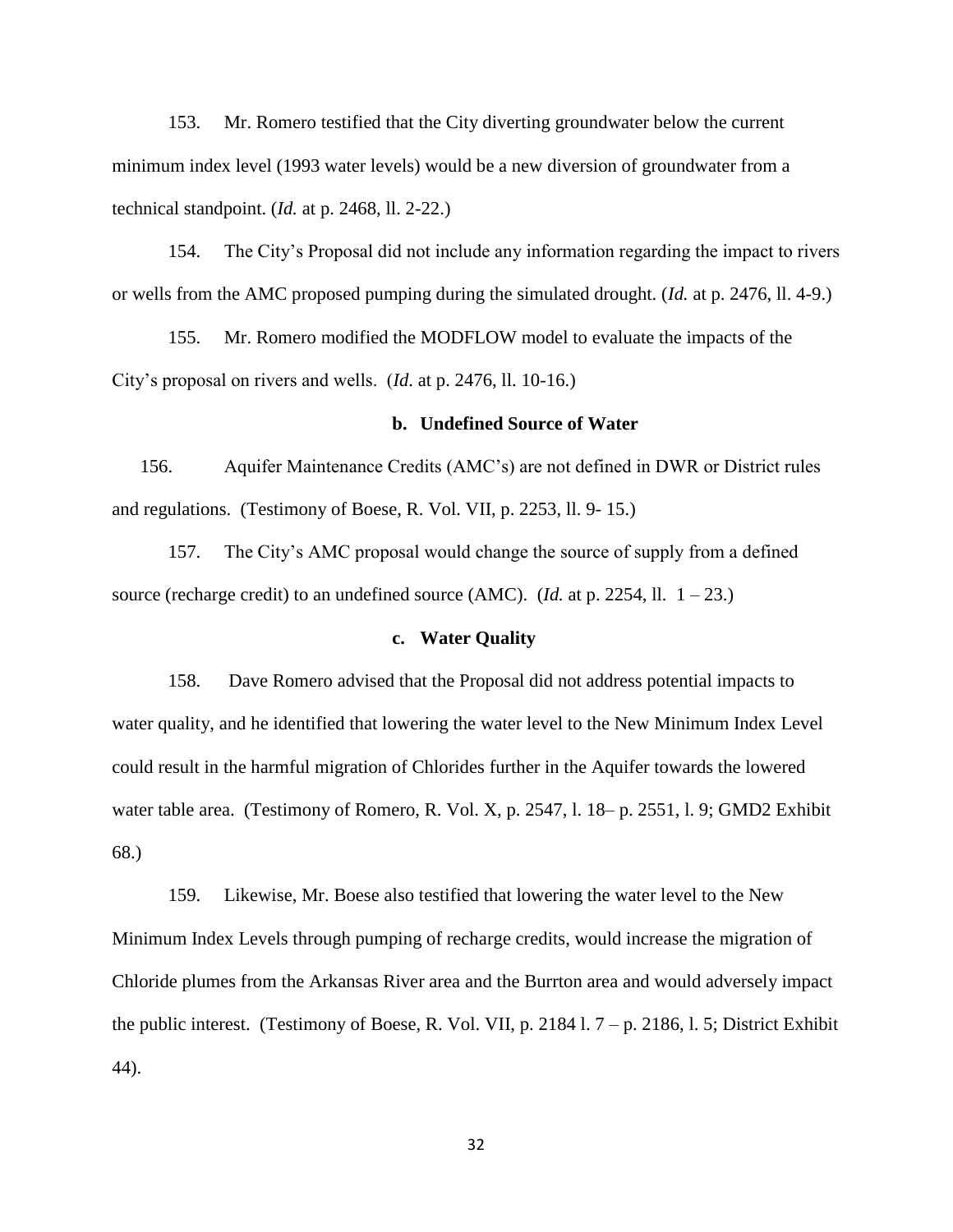160. Mr. Austin also testified that lowering the water levels below the current Minimum Index Levels would accelerate the movement of Chlorides in the Aquifer. (Testimony of Austin, R. Vol. XII, p. 3204, ll. 8-12.)

161. Mr. Austin testified that arsenic is present in clays in the Aquifer and could be released under certain conditions and that the City should evaluate what impacts the Proposal has on arsenic in the Aquifer. (*Id.* at p. 3208, l. 15 – p. 3209, l. 14.)

#### **d. Impairment**

162. Mr. Letourneau identified in his testimony that the City must demonstrate that its Proposal won't cause impairment to existing water rights. (Testimony of Letourneau, R. Vol. VII, p. 1669, ll. 20-23.) He testified that to meet this burden, the City would have to show that its Proposal met three elements: 1) that there was not an unreasonable raising or lowering of the static water level, 2) that it would not cause an unreasonable increase or decrease of streamflow, and 3) that it would not cause an unreasonable deterioration of water quality. (*Id*. at p. 1671, ll. 8-25.) Mr. Letourneau identified that it was the District's function to make a determination if the Proposal resulted in a regional lowering of the water table. (*Id*. at 1925, 11-25.)

163. Dave Romero carefully modeled the impact of lowering to the New Minimum Index Level on the overall health of the Aquifer. He indicated that it would adversely impact the Aquifer, as the City pumping recharge credits to the New Minimum Index Levels resulted in Aquifer storage depletion of 33,100 acre-feet compared to Aquifer storage depletion of only 5,200 based on the current minimum index levels. (Testimony of Romero, R. Vol. IX, p. 2501, ll. 8-16; GMD2 Exhibit 68.)

164. Mr. Romero's modeling showed that lowering water levels to the New Minimum Index Levels in the 1 percent drought simulation expands the City's ability to pump accumulated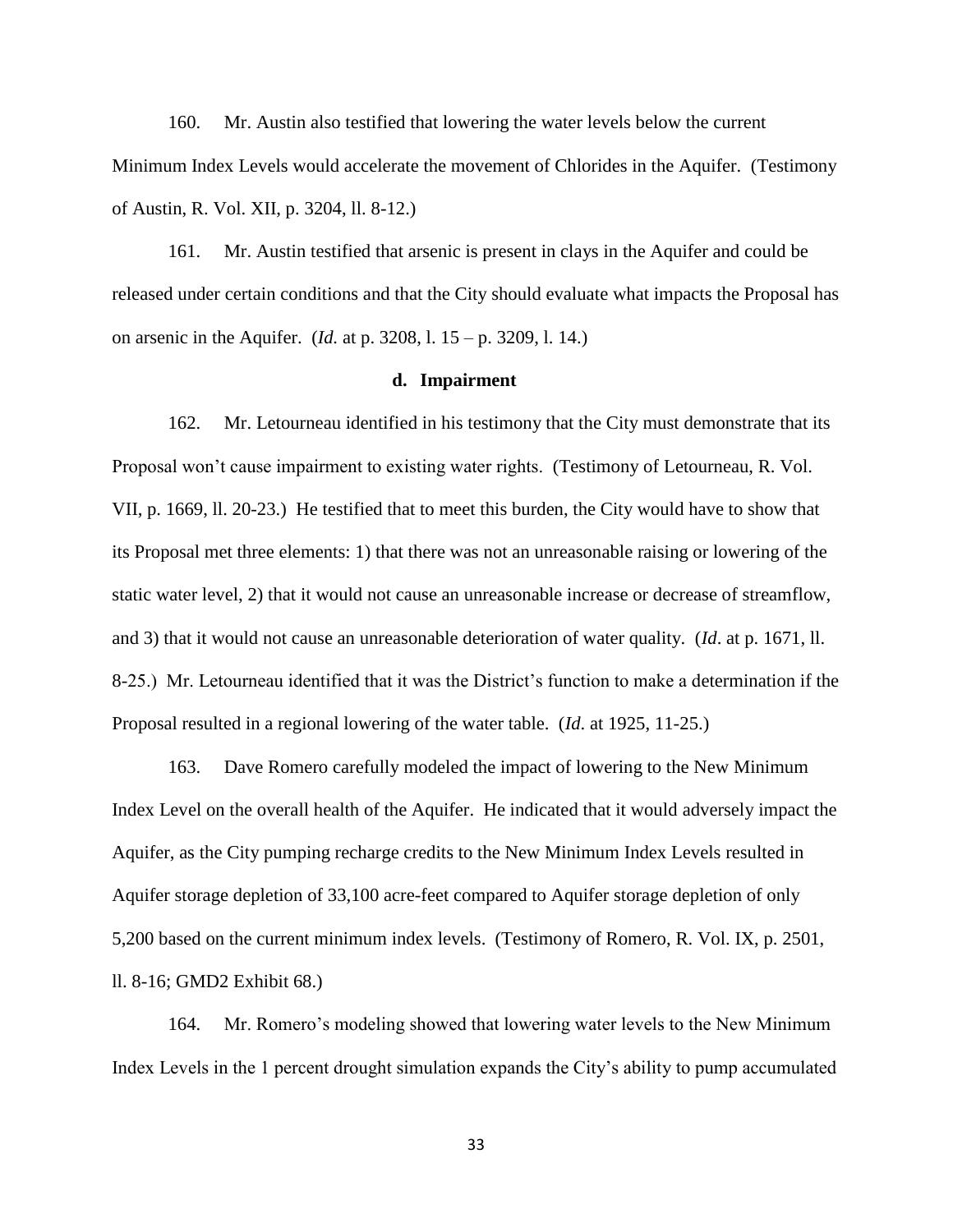recharge credits by an additional 79,500 acre-feet—from 14,900 acre-feet under the current Minimum Index Levels restriction to 94,000 acre-feet under the New Minimum Index Levels. (*Id*. at p. 2,503, l. 13 – p. 2,504, l. 19; GMD2 Exhibit 68.)

165. Mr. Romero opined that the City's Proposal could have drastic impacts to individual wells and that the City should have conducted this focused analysis. (*Id*. at p. 2467, l. 5 – p. 2,468, l. 1; GMD2 Exhibit 68.)

166. Mr. Romero, using the MODFLOW model, analyzed the impact of the City pumping down to the proposed minimum index levels and he found that at least six additional wells would lose their water column, and therefore be impaired, and he further advised that the number of wells that would be impaired may be higher, as older wells that are not in the Kansas Geological Survey database were not identified in his evaluation. (*Id*. at p. 2,531, l. 15 – p. 2,536, l. 4; GMD2 Exhibit 68.)

167. Mr. Romero demonstrated that domestic wells located greater than 660 feet from a City pumping well can also be impaired by the City's pumping; therefore, the protection and remediation afforded to domestic wells may need to be expanded past 660 feet. (GMD2 Exhibit 68; Testimony of Romero, R. Vol. X, p. 2,545, ll. 8-20.)

168. Simply drilling a well deeper if impaired by the City's pumping may not be a viable option if there are clays or other poor water producing layers deeper in the aquifer and further analysis is needed. (*Id.* at p. 2,546, l. 7 – p. 2,547, l. 17; GMD2 Exhibit 68.)

169. Dr. Masih Akhbari, another highly credentialed witness for the District that had written a leading book on groundwater hydrology and modeling, agreed with Mr. Romero's conclusions in this regard. (Testimony of Akhbari, R. Vol. II, p. 383, l.  $10 - p$ . 389, l. 25.) In fact, he analogized the City's modeling approach of "root versus square" in comparing data for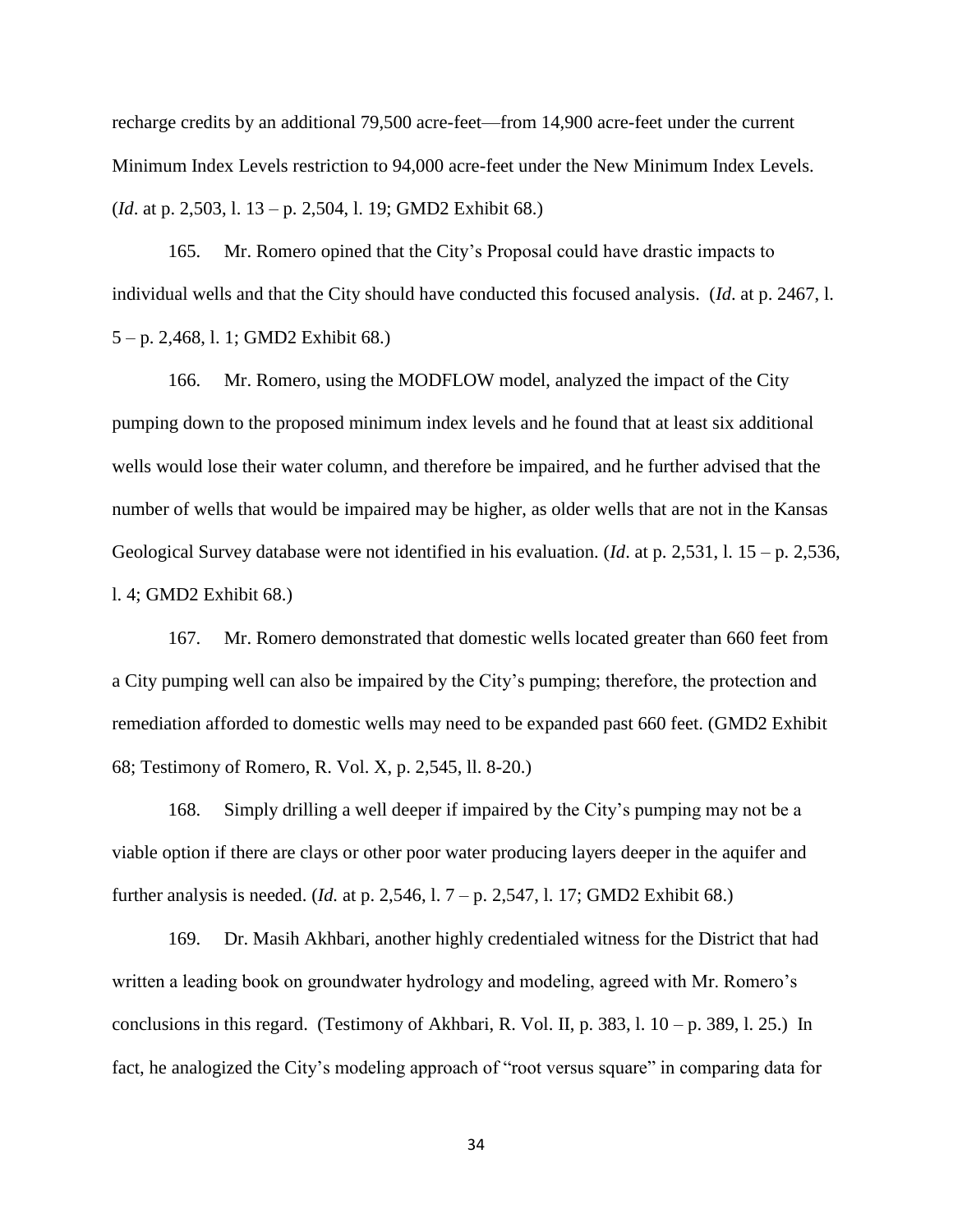the entire Aquifer storage basin with individual wells as just as problematic as looking at weather data averaged for the entire nation and applying that data equally to Chicago or San Diego. (*Id.*  at p. 389, ll. 11-25.) He indicated that on average there was "30 percent of error at the location of each index level… [a]nd that could be as high as even 68 percent of error." (*Id.* at p. 390, ll. 7-11.)

170. Thus, Dr. Akhbari discovered vast discrepancies between the simulated data produced by the City and the actual data applicable to each index cell. (*Id.* at p. 390, l. 1 – p. 392, l. 20.) He looked at observed data from 1952 to 2008 to arrive at his conclusions. (*Id.*) Remarkably, he scrutinized 20 of the City's monitoring wells and determined that "60 percent of these wells, are underestimating groundwater levels in the simulated results." (*Id*. at p. 392, ll. 13-15; District's Exhibit 64.)

171. Consequently, Dr. Akhbari opined that the USGS model is "incapable" of determining drawdowns at individual wells and would require "more refinement and a lot longer comparison of simulated versus observed data" to allow for this analysis. (Testimony of Akhbari, R. Vol. II, p. 396, ll. 7-21.)

172. Mr. Pope also opined that, due to the lack of physical recharge, the withdrawal of AMCs could harm the Aquifer as a result of "substantially more water use and effect during that period." (Testimony of Pope, R. Vol. X, 2725, ll. 24-25.)

#### **e. Spacing and Safe Yield**

173. As a direct extension of its impairment analysis, the District presented extensive evidence on safe yield and spacing.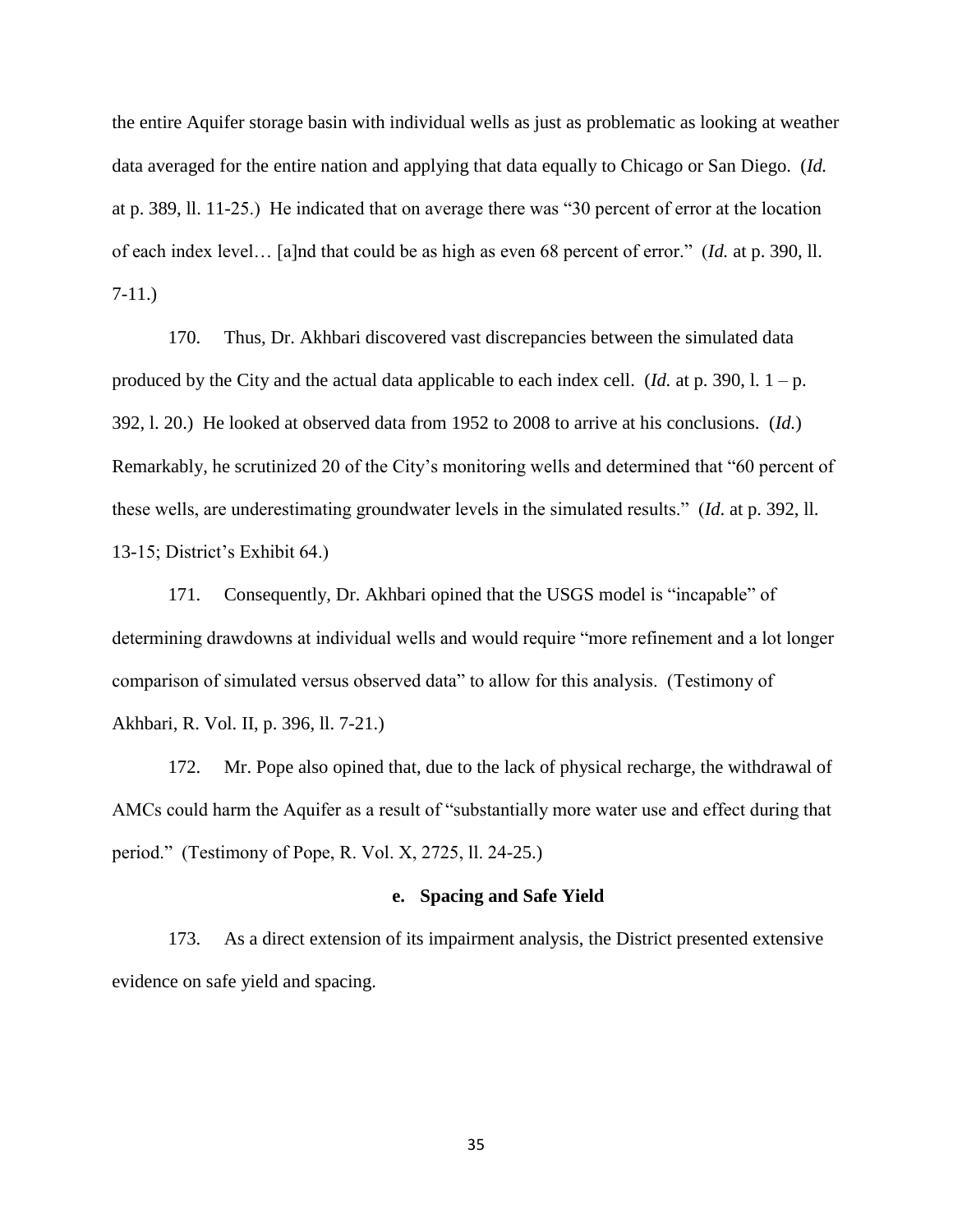#### **a. Spacing**

174. The City's own witnesses indicated that the Proposal would be subject to the same spacing waivers and the same conditions under which those spacing waivers were granted. (Testimony of Henry, R. Vol. III, p. 620, l.  $12 - p$ . 622, l. 3; Testimony of Pajor, R. Vol. II, p. 322, ll. 15-21.)

175. Lane Letourneau, the sole witness and expert for DWR, testified that the conditions under which the spacing waivers were granted were important conditions that should continue to apply. (Testimony of Letourneau, R. Vol. V, p. 1307, l.  $17 - p$ . 1312, l. 11; District Exhibit 53; District Exhibit 57.)

176. Mr. Letourneau agreed that well holders at the time of ASR Phase II were asked to concede to the spacing waivers under the promise and condition that the minimum index level would not drop below the 1993 level. (Testimony of Letourneau, R. Vol. V, p. 1308, ll. 1-6; District Exhibit 57.)

177. He further testified that the City made this assurance at the time to both well holders and to the District. (Testimony of Letourneau, R. Vol. V, p. 1311, ll. 2-7, p. 1313, l. 22 – p. 1314, l. 1; District Exhibit 53.)

178. Consequently, Mr. Letourneau indicated that the District also granted the spacing waivers under the condition that the minimum index level standard would not drop below the 1993 levels. (Testimony of Letourneau, R. Vol. V, p. 1311, ll. 8-14.)

179. Ultimately, because the City is now seeking to drop the minimum index level below the 1993 standard, new spacing waivers should be sought and considered as a prerequisite to the City's Proposal being granted. (*Id*. at p. 1311, l. 15 – 1312, l. 5.)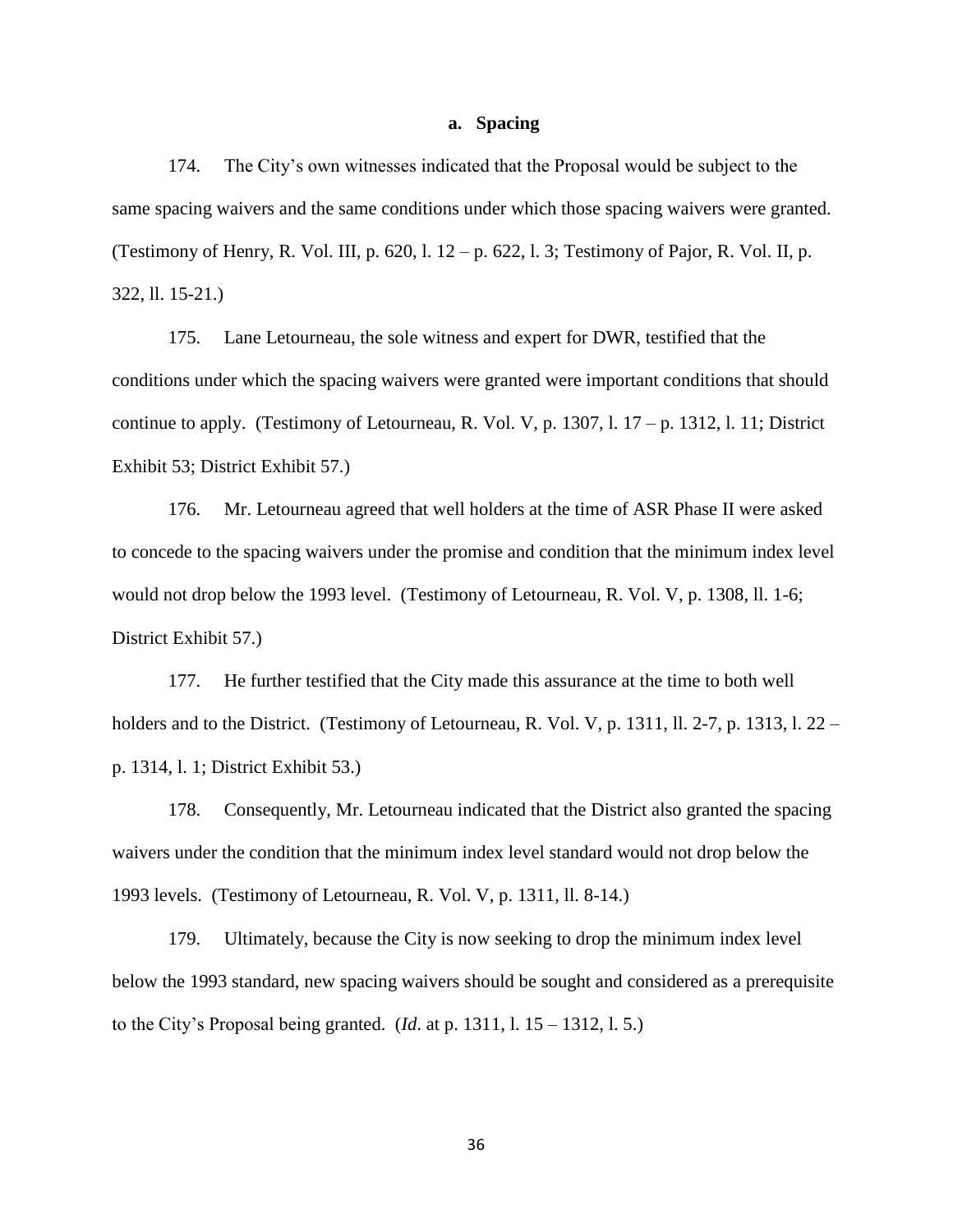180. In setting up the testimony of Mr. Boese, Mr. Letourneau agreed that the

recommendation of a groundwater management district with respect to spacing would "carry a

lot of weight to the Division of Water Resources." (Testimony of Letourneau, R. Vol. VII, p.

1928, ll. 3-7.)

181. The District recommended spacing waivers for the ASR Phase II applications that did not meet spacing requirements to domestic wells and non-domestic wells, in part, pursuant to the ASR Phase II MOU between the District and the City. (Testimony of Boese, R. Vol. VIII, p. 2154, l. 15 – p. 2157, l. 3; District Exhibit 27.)

182. The ASR Phase II MOU, Section B(1) states, in part:

GMD2 and the City further agree as follows: As to any water permit applications filed by the City which in all other respects comply with the regulations of GMD2, and for which the proposed wells are to be used for the purposes of both aquifer recharge as defined by regulation and withdrawal of water for an authorized use, GMD2 agrees to recommend that such proposed applications be granted a waiver of the applicable well spacing requirements. A petition for waiver of the well spacing requirement shall be submitted to GMD2 and shall be granted by GMD2 upon a finding that the conditions set out above do exist and that the granting of the waiver will not unreasonably impair the public interest.

(*See* District Exhibit 27 – ASR Phase II MOU.)

183. Pursuant to the ASR Phase II MOU Section B(1), the granting of spacing waivers by the District was for ASR Phase II wells that would be used for both **aquifer recharge** as defined by regulation and withdrawal of recharge credits. (*See* District Exhibit 27). Since AMCs do not recharge the Aquifer and AMCs are not defined as aquifer recharge, Mr. Boese determined that the spacing waivers previously granted do not apply to AMC withdrawals, and new spacing waivers from the District would be required. (Testimony of Boese, R. Vol. VIII, p. 2154, l. 15 – p. 2157, l. 3; District Exhibit 27.)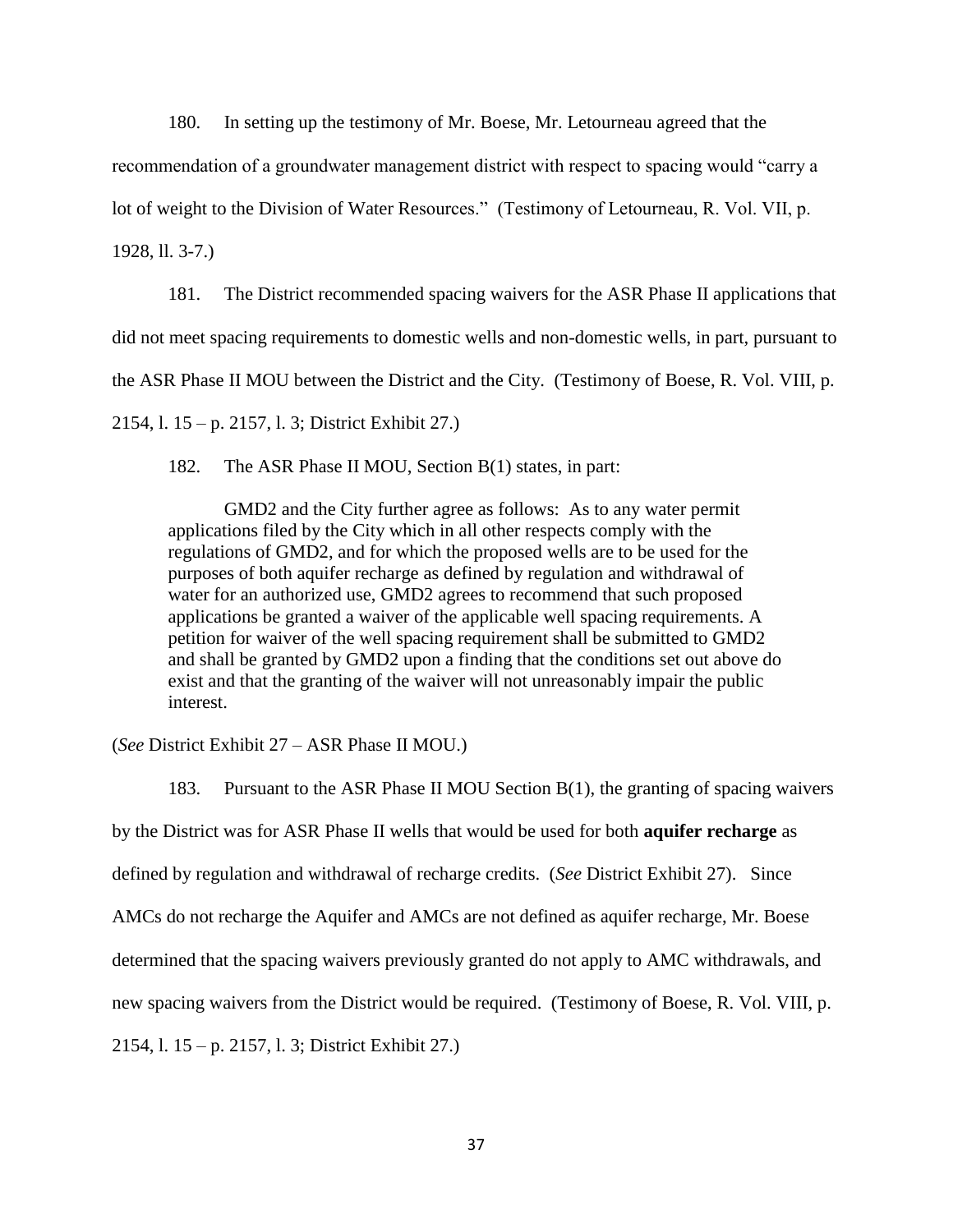184. Additionally, since the granting of spacing waivers by the District was also based on recharge credits not being withdrawn when the groundwater levels dropped below the 1993 Minimum Index Levels, new spacing waivers from the District would also be required if the minimum index levels were lowered as proposed by the City and the City would have to show the New Minimum Index Level would not cause impairment. (Testimony of Boese, R. Vol. V, p. 2165, l. 18 – p. 2166, l. 19.)

### **b. Safe Yield**

185. As eluded to previously, safe yield was another critical theme advanced by the District during the Hearing. Mr. Letourneau simply defined "safe yield ... in simple terms, [as] the amount of water the aquifer will safely provide." (Testimony of Letourneau, R. Vol. VII, p. 1673, ll. 14-15.)

186. As identified in the Hearing, the District's Safe Yield Regulation K.A.R. 5-22- 7(b)(7) exempts an "aquifer storage and recovery well" from having to comply with the District's Safe Yield Regulation K.A.R. 5-22-7(a). (Testimony of Boese, R. Vol. VIII, p. 2211, ll. 4-9.)

187. As explained by the District, an AMC, specifically the withdrawal of an AMC, is not exempt from the District's Safe Yield Regulation K.A.R. 5-22-7(a) because an AMC does not add any outside source of water to the Aquifer. (*Id*. at p. 2211, ll. 10-25.)

188. Further, the withdrawal of physical recharge credits is exempt from the District Safe Yield Regulation because an outside water source is added to the Aquifer, whereas an AMC is not exempt. (*Id*. at p. 2213, l. 3 – p. 2214, l. 2.)

189. The City's existing 30 ASR Phase II permitted recharge credit withdrawal wells are all in locations where the Aquifer is over-appropriated and were approved based on the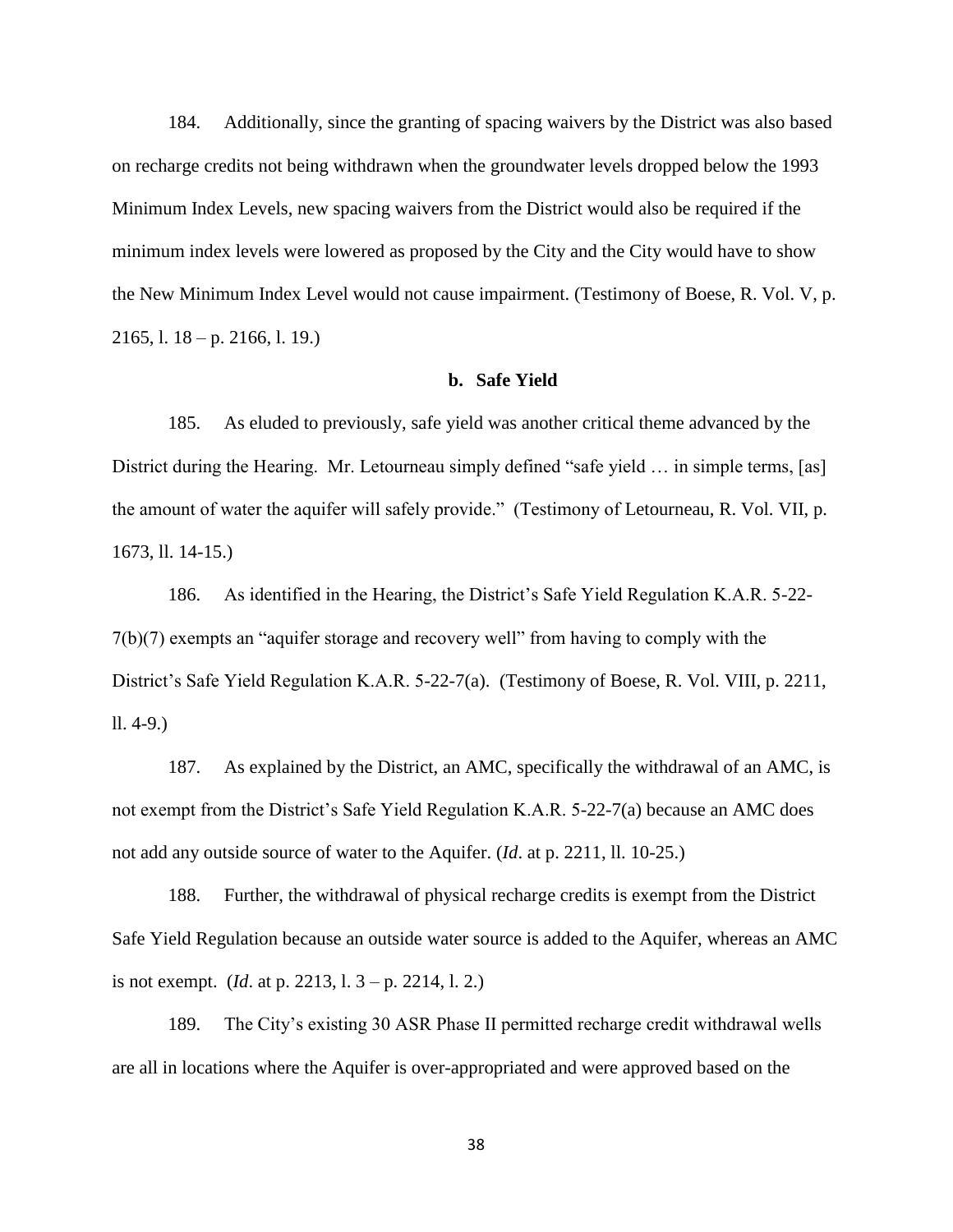exemption stipulated in K.A.R. 5-22-7(b)(7), because the wells were to be used for both recharge and recovery. (*Id*. at p. 2213, ll. 3-18). Mr. Boese demonstrated this by reviewing the safe yield calculations the District performed on all 30 Phase II well locations, which showed that they were all grossly over-appropriated. (*Id*. at p. 2214, l. 3 – p. 2222, l. 10; District Exhibit 59).

190. Thus, the existing 30 ASR Phase II permitted well locations would not meet safe yield requirements under the AMC Proposal and would have been recommended for denial by the District. *(Id.* at 2223, l. 19 – p. 2224, l. 8.)

191. Safe Yield calculations performed by the District on the City's additional 30 new ASR Phase II permit applications for recharge credit withdrawal, which were all voluntarily dismissed by the City, also indicated that the applications' well locations were also overappropriated. (District Exhibit 41.)

192. Mr. Letourneau agreed with Mr. Boese's testimony on safe yield. He even testified that when K.A.R. 5-22-7(b) was passed, it only contemplated physical recharge as being exempt from safe yield that could later be appropriated for a beneficial use. (Testimony of Letourneau, R. Vol. V, p. 1321, l. 5 – p. 1323, l. 6, p. 1327, l. 18 – p. 1328, l.10.)

193. Mr. Letourneau indicated that the whole reason it was exempt pursuant to that statute was due to the physical recharge and water being injected into the aquifer from a new source. (*Id*. at p. 1323, ll. 19-23.) The following exchange occurred: "Q: Let me see if I understand. Is the reason that it's exempt because water from an outside source is being added to the water supply in the aquifer? A: Yes." (*Id*.) Later testimony of Mr. Letourneau further clarified the point: "Q: So by it not being new water, you believe it's exempt in the sense that new water is being put into the aquifer from an outside source and already existing water isn't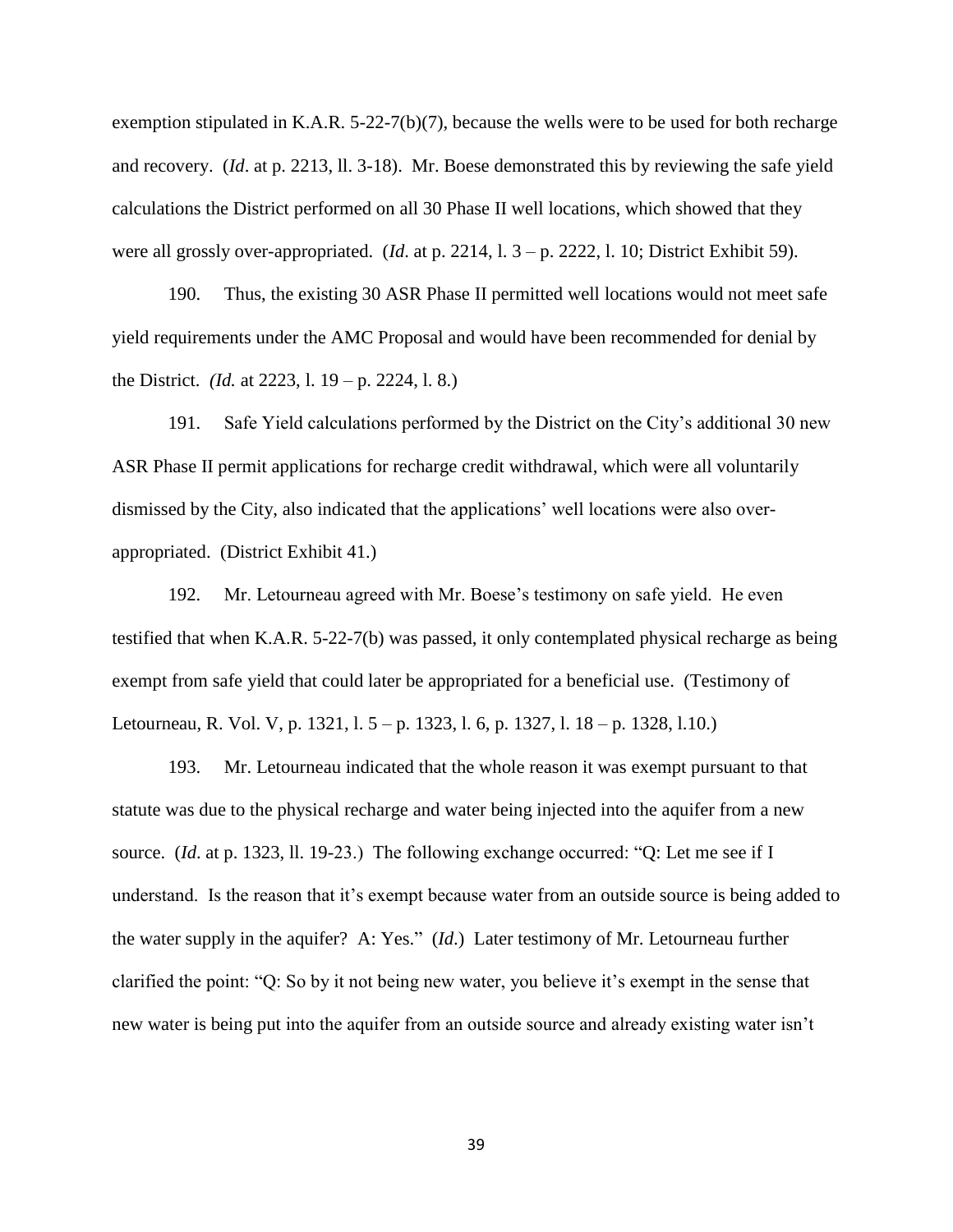being taken from the aquifer, is that why you believe it's exempt? A: Yes." (*Id*. at p. 1328, ll. 11-17.)

194. Mr. Letourneau also testified that it was the District's initial decision regarding whether AMCs meet the safe yield requirements. (Testimony of Letourneau, R. Vol. VI, p. 1512, ll. 1-5.)

## **f. Minimum Desirable Streamflow (MDS)**

195. Mr. Romero also conducted a detailed analysis of the City's Proposal on river flow and MDS. (*See* GMD2 Exhibit 68.)

196. Based on Mr. Romero's analysis, the City's pumping of recharge credits in the 1 percent drought scenario results in a 30,100 acre-foot combined depletion from the Little Arkansas River and the Arkansas River. (Testimony of Romero, R. Vol. IX, p. 2486, l.  $6 - p$ . 2487, l. 2.; District Exhibit 68.)

197. Mr. Romero testified that the river depletion would obviously be greater if the City pumped the suggested recharge credit cap of 120,000 acre-feet during the simulated drought. (*Id*. at p. 2489, l. 5 – p. 2490, l. 7; District Exhibit 68.)

198. Based on Mr. Romero's analysis, the City pumping to the New Minimum Index Levels resulted in river depletion of 43,800 acre-feet compared to river depletion of only 10,200 based on the current Minimum Index Levels. (*Id.* at p. 2499, l. 24 – p. 2501, l. 16; GMD2 Exhibit 68.)

199. Based on Mr. Romero's analysis, the City pumping to the New Minimum Index Levels resulted in Little Arkansas River and Arkansas River combined flow reduction of about 10 cubic feet per second ("cfs") compared to about 3 cfs reduction based on pumping down to the current minimum index levels. (*Id.* at p. 2511, 1.  $14 - p$ . 2514, 1. 5; District Exhibit 68.)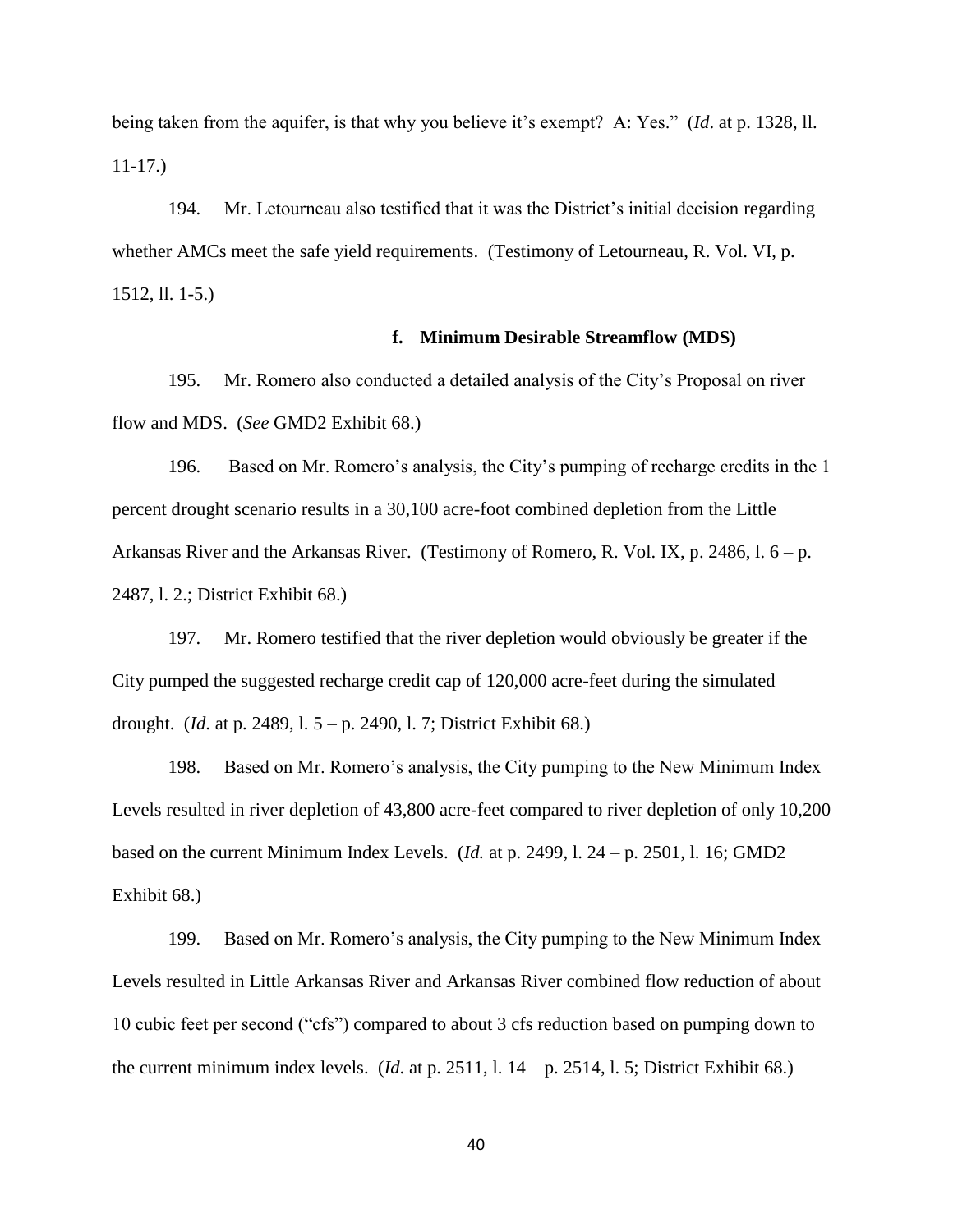200. The city pumping down to the New Minimum Index Levels compared to the current minimum index levels will result in less river flow, more days MDS is not met for the Little Arkansas River (approximately one extra month per two-year period), and therefore adversely impacts MDS. (*Id.* at p. 2514, l. 6 – p. 2517, l. 15; District Exhibit 68.)

201. River flow depletion caused by the City's drought pumping of recharge credits continues for years after the drought pumping ends. (Testimony of Romero, R. Vol. X, p. 2551, l. 19– p. 2553, l. 22; District Exhibit 68.)

202. Mr. Boese also opined that lowering the water levels to the New Minimum Index Levels would reduce river flow and negatively impact MDS. (Testimony of Boese, R. Vol. VIII, p. 2187, l. 24 – p. 2188, l. 23.)

## **e. The Lack of Initial Modeling and Analysis by DWR**

203. At the hearing, Mr. Letourneau—the DWR's sole witness—testified that he had not performed any modeling of the City's Proposal nor had any analyzed any of the City's modeling. (Testimony of Letourneau, R. Vol. V, p.  $1344$ , l.  $17 - p$ . 1360, l. 8.) He verified that he had not completed a detailed analysis to determine the impact of the City's Proposal on impairment, water quality, minimum desirable streamflow, or other factors. (*Id*. at p. 1359, l. 12  $-$  p. 1360, l. 8.)

204. Mr. Letourneau also did not know if the DWR had actually completed any modeling to analyze the City's Proposal nor did he know the extent to which the DWR had even reviewed the City's modeling for the Proposal, or if at all. (*Id*. at p. 1360, l. 9 – p. 1363, l. 13.) He indicated that he didn't believe the DWR took measurements or completed additional calculations to analyze the Proposal. (*Id*.)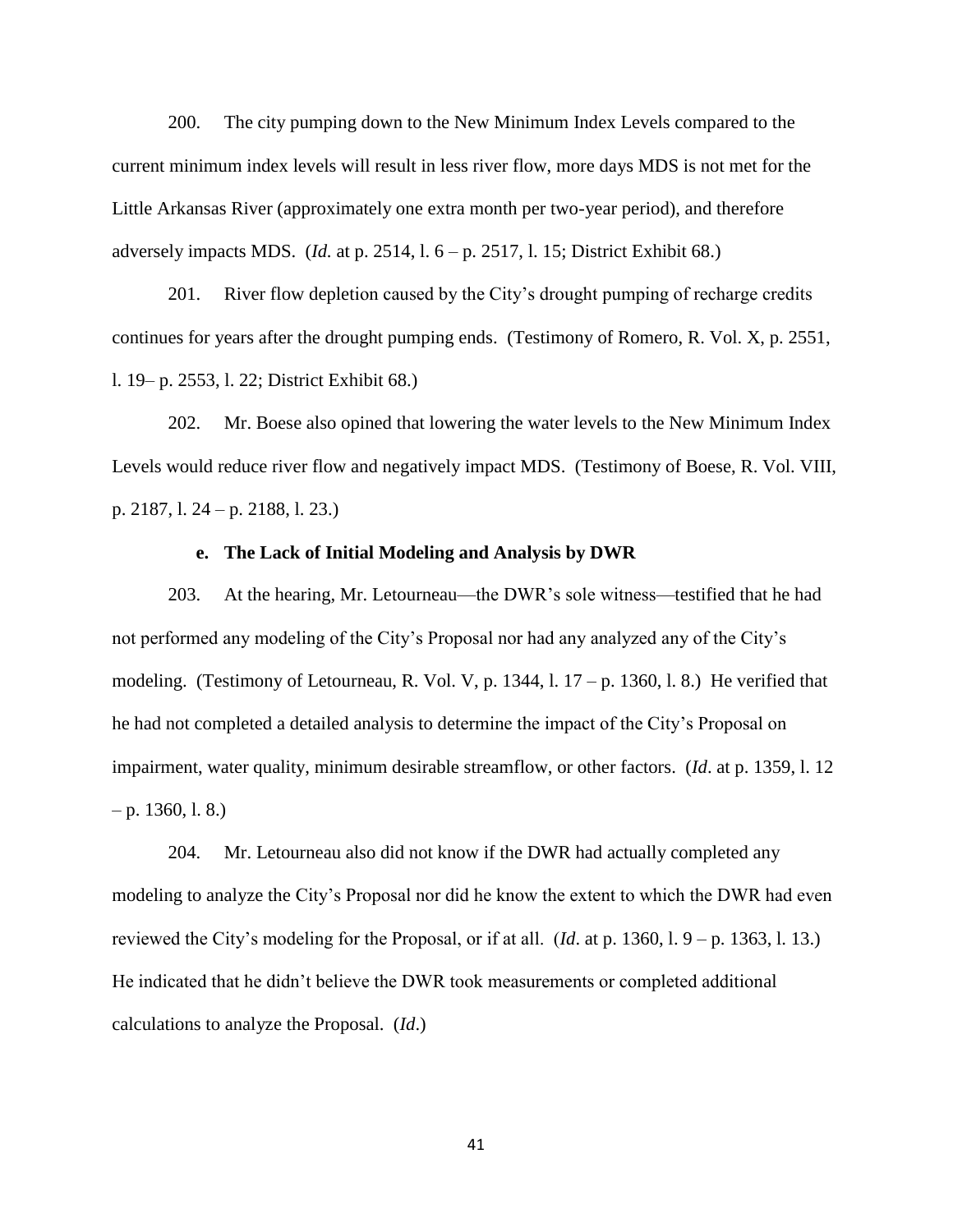205. However, Mr. Letourneau later indicated that he did not believe the DWR attempted to replicate any of the City's modeling. (*Id*. at p. 1376, l. 4 – p. 1380, l. 19.) He also indicated that the DWR did not perform any independent modeling. (*Id*.) Finally, he indicated that the DWR didn't attempt to "pick apart the City's modeling" and just made a determination that the inputs and the modeling looked "reasonable." (*Id*.) For example, the DWR didn't analyze through any kind of scientific analysis the extent to which the City's Proposal would impact water quality. (*Id*.) In fact, Mr. Letourneau admitted to never seeing any analysis or research in this regard at all. (Testimony of Letourneau, R. Vol. VII, p. 1684, ll. 1-8.) He certainly hadn't seen data as to the impacts to the Aquifer when the water associated with AMCs would be withdrawn. (*Id*. at p. 1690, ll. 7-14.)

206. However, he acknowledged that if 120,000 acre-feet of credits were withdrawn over the course of a number of years, at a rate of 18,000 acre-feet per year, it would indeed "have an impact on the aquifer." (*Id*. at 1693, ll. 4-19.) First, Mr. Letourneau recognized that it could have the potential to cause impairment. *(Id. at p. 1700, ll. 13-23.)* Next, he agreed that it could adversely impact water quality and cause further migration of the Burrton Chloride Plume. (*Id*. at p. 1700, l. 24 – p. 1701, l. 5.) Third, he acknowledged that it could impact minimum desirable streamflow. (*Id.* at 1701, ll. 8-12.) Consequently, he concluded that, under this scenario and recognizing the above potential impacts, that "if there was an impact, then it would not be in the public interest." (*Id.* at p. 1701, ll. 13-21.)

207. He also conceded that the DWR had performed no modeling to determine the impacts of the City's Proposal on minimum desirable streamflow. (*Id.* at p. 1680, ll. 2-9.) In fact he admitted that the DWR hadn't even considered the impacts of the City's Proposal on minimum desirable streamflow when the water subject to AMCs was diverted from the Aquifer: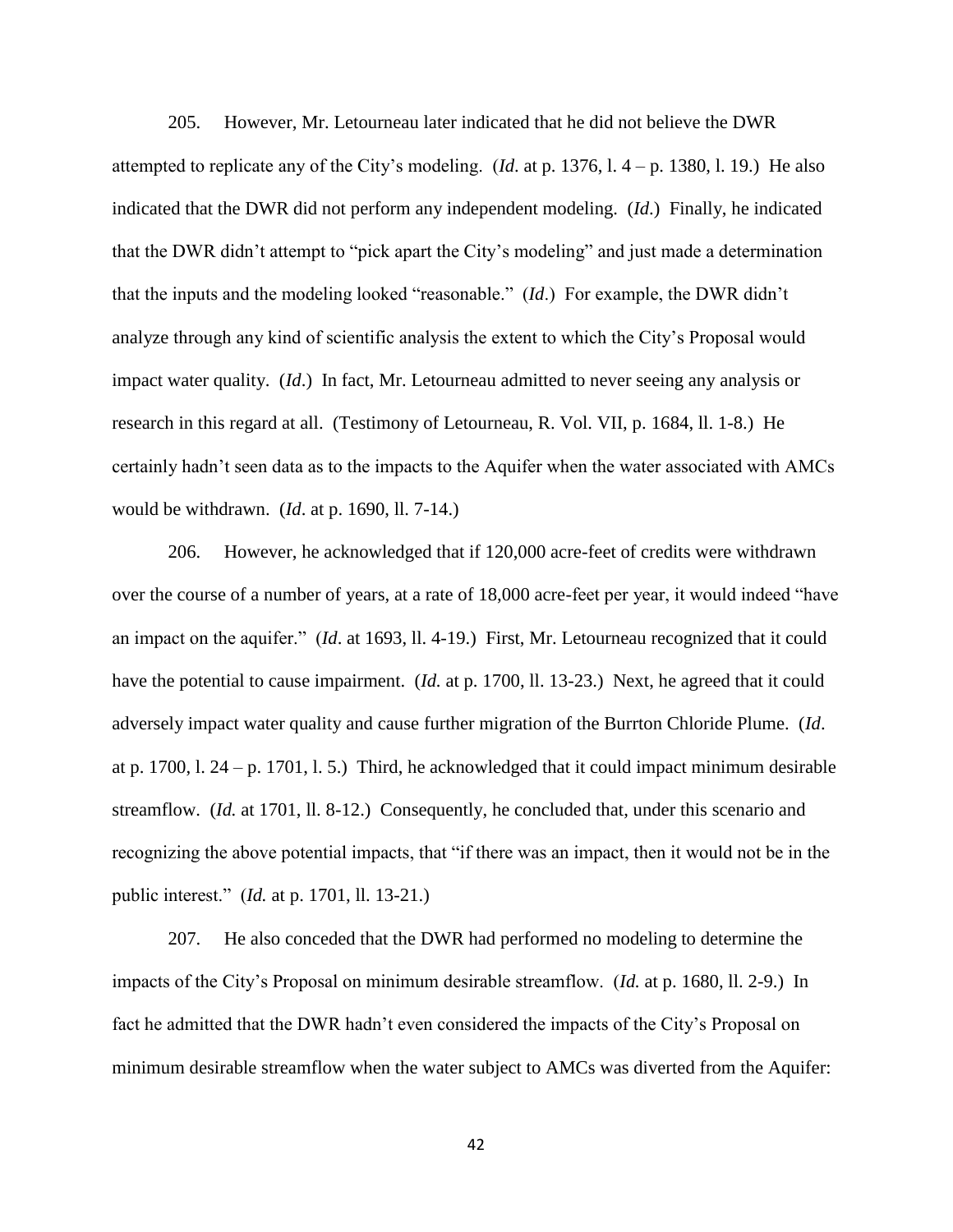Q: And did the Division of Water Resources consider what the impact would be on minimum desirable streamflow at the point that these aquifer maintenance credits are cashed in? A: No.

(*Id*. p. 1681, ll. 18-22.) In fact, Mr. Letourneau indicated that the potential impacts of the Proposal to minimum desirable streamflow were brought to the DWR's attention for the first time during the Hearing. (*See id.* at p. 1876, ll. 7-9.)

208. Mr. Letourneau, however, did recognize that both groundwater diversions and surface water diversions can undermine minimum desirable streamflow. (*Id.* at p. 1757, ll. 20- 23.)

209. Mr. Letourneau indicated that DWR performed no modeling as it related to lowering the minimum index level. (Testimony of Letourneau, R. Vol. VI, p. 1527, l. 19 – p. 1528, l. 17.) When asked if this modeling occurred, Mr. Letourneau answered: "DWR can only speak for itself. DWR did not perform any such independent calculations or modeling." (*Id*. at p. 1528, ll. 6-8.)

210. However, with respect to lowering the minimum index level, Mr. Letourneau testified that the many errors and concerns identified during the Hearing with the City's Proposal resulted in the need for DWR to perform more analysis. (*Id.* at p. 1530, ll. 6-10.) The following conversation occurred in the Hearing:

Q: [A]re you saying that perhaps some independent calculations and some independent verification should occur with respect to the effect of lowering the minimum index levels?

A: Yeah, we will review based on the errors that we found, definitely.

(*Id.*) To date, there is no indication that this additional review has occurred.

211. Ultimately, Mr. Letourneau recognized the many errors made by the City caused him "concern." (Testimony of Letourneau, R. Vol. VI, p. 1425, l. 19 – p. 1427, l. 1.) He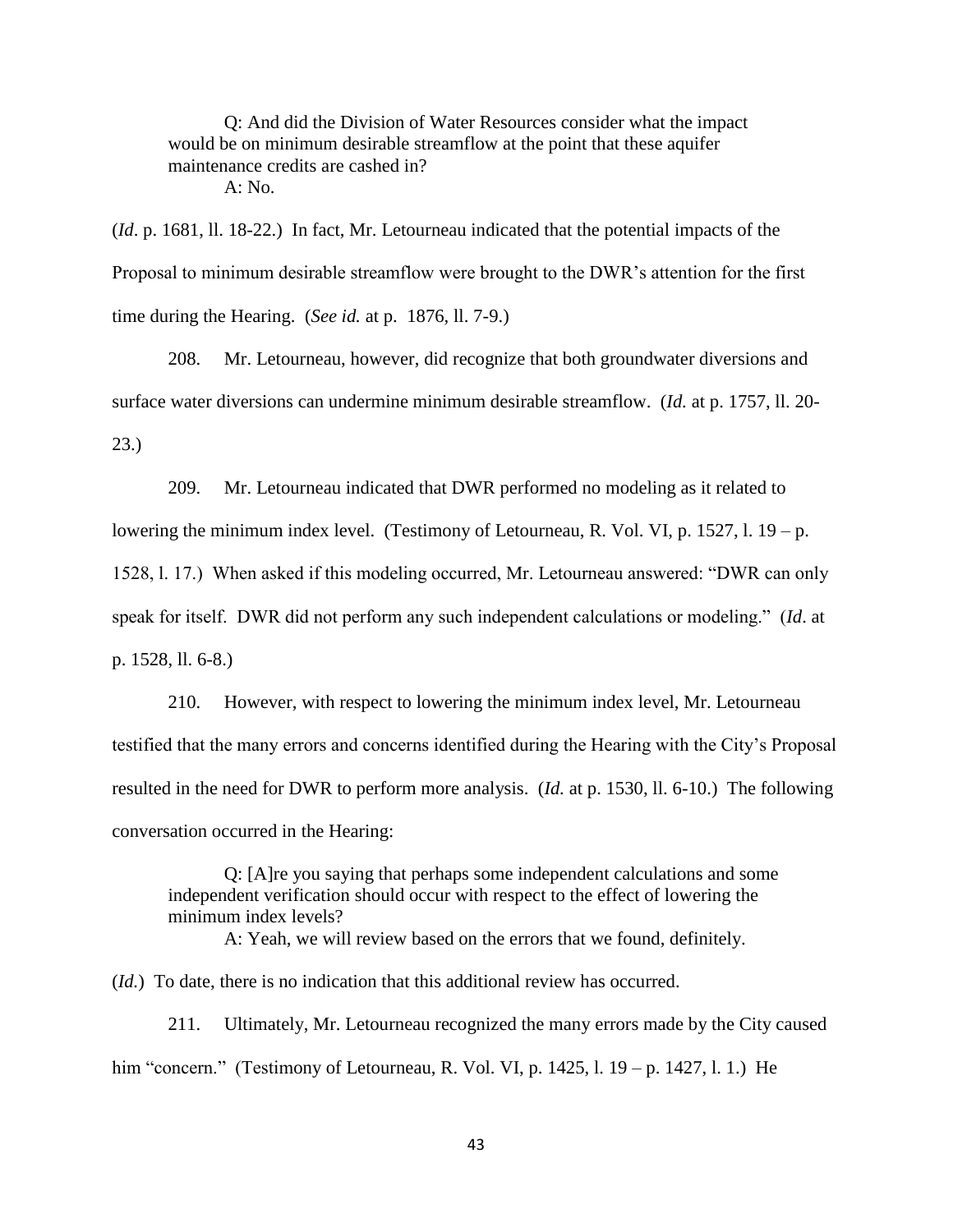indicated that the City would need to submit a "corrected proposal" before the DWR could make an ultimate determination. (*Id*.) He said the DWR would need to analyze the "corrected proposal" before it could make an ultimate recommendation for or against the City's Proposal. (*Id*.)

# **f. The Concept of Practical Saturated Thickness**

212. Extensive time during the Hearing was devoted to the concept of practical saturated thickness. Consequently, although this argument is related to the City's modeling, it merits a separate section in the stated facts.

213. The City based much of its analysis on its assumption that there was plenty of water left in the Aquifer based on saturated thickness. (*See, e.g.,* City's Exhibit 1.)

214. Originally, Mr. Letourneau agreed. (Testimony of Letourneau, R. Vol. VI, p. 1531, l. 21 – p. 1532, l. 9.) For example, he originally opined that the drop to the New Minimum Index Level was "not that significant compared to the practical saturated thickness of the aquifer." (*Id*.)

215. However, he indicated that the significance of a drop in the minimum index level is a direct function of "how much aquifer is there." (*Id.* at p. 1534, l. 9.) In comparing to Wichita County where the saturated thickness was minimal, Mr. Letourneau indicated that the Equus Beds Aquifer was "very blessed." (*Id.* at p. 1534, ll. 14-19.)

216. The saturated thickness looked at by the City and presented in the Proposal was based on the USGS MODFLOW modeled results and individual well locations and practical saturated thickness was not modeled or represented in the Proposal. (Testimony of Clement, R. Vol. IV, p. 986, l. 14 – p. 998, l. 3.)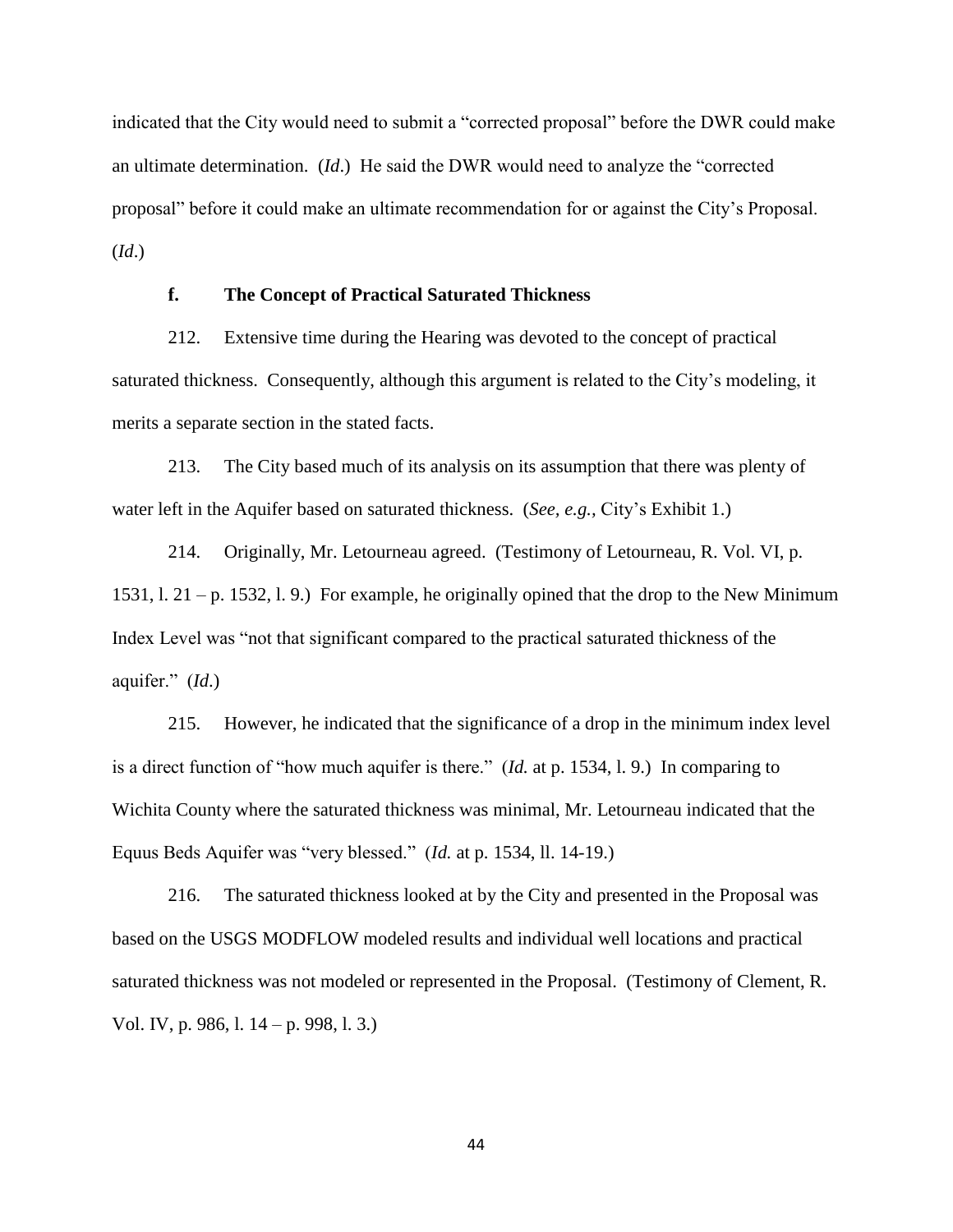217. However, the City and DWR never considered individual well logs. (Testimony of Letourneau, R. Vol. V, p. 1405, ll. 16-20.)

218. The District-generated hydrographs for all of the Index Cells' deep monitoring wells (IW monitoring wells) represented actual site-specific well data, and many of the hydrographs indicated there was less remaining saturated thickness at the actual monitoring well location than what the MODFLOW model and Proposal indicated. (Testimony of Boese, R. Vol. XI, p. 2973, l. 2 – p. 2979, l. 14, District Exhibit 60, City Exhibit 1).

219. Mr. Letourneau had vast experience with analyzing well logs and had done so for many years for an oil well logging company. (Testimony of Letourneau, R. Vol. VI, p. 1535, ll. 7-12.)

220. Mr. Letourneau drew a distinction between saturated thickness and practical saturated thickness. (*Id.* at p. 1536, ll. 15-20.) He recognized that even if the saturated thickness of a portion of the Aquifer was 100 feet, it does not mean that much water is actually available.  $(Id.$ at p. 1536, l.  $21 - p$ . 1537, l.  $24$ .) The reason for this difference in available water is due to the fact that "non-water bearing formations," such as shale or clay, must be excluded from the analysis. (*Id*.) Thus, for example, even if the saturated thickness of a portion of an aquifer boasted 100 feet, if there is a clay layer of 50 feet, the practical saturated thickness is only 50 feet—which is the critical determination in scrutinizing the availability of water. (*Id*.)

221. In applying this distinction to the City's Proposal, Mr. Letourneau acknowledged that the City's Proposal did not take into account practical saturated thickness and the City's modeling only looked at saturated thickness. (*Id.* at p. 1540, ll. 18-23.)

222. During the Hearing, the District then had Mr. Letourneau analyze a number of official monitoring wells of the City of Wichita in representative index cells and apply the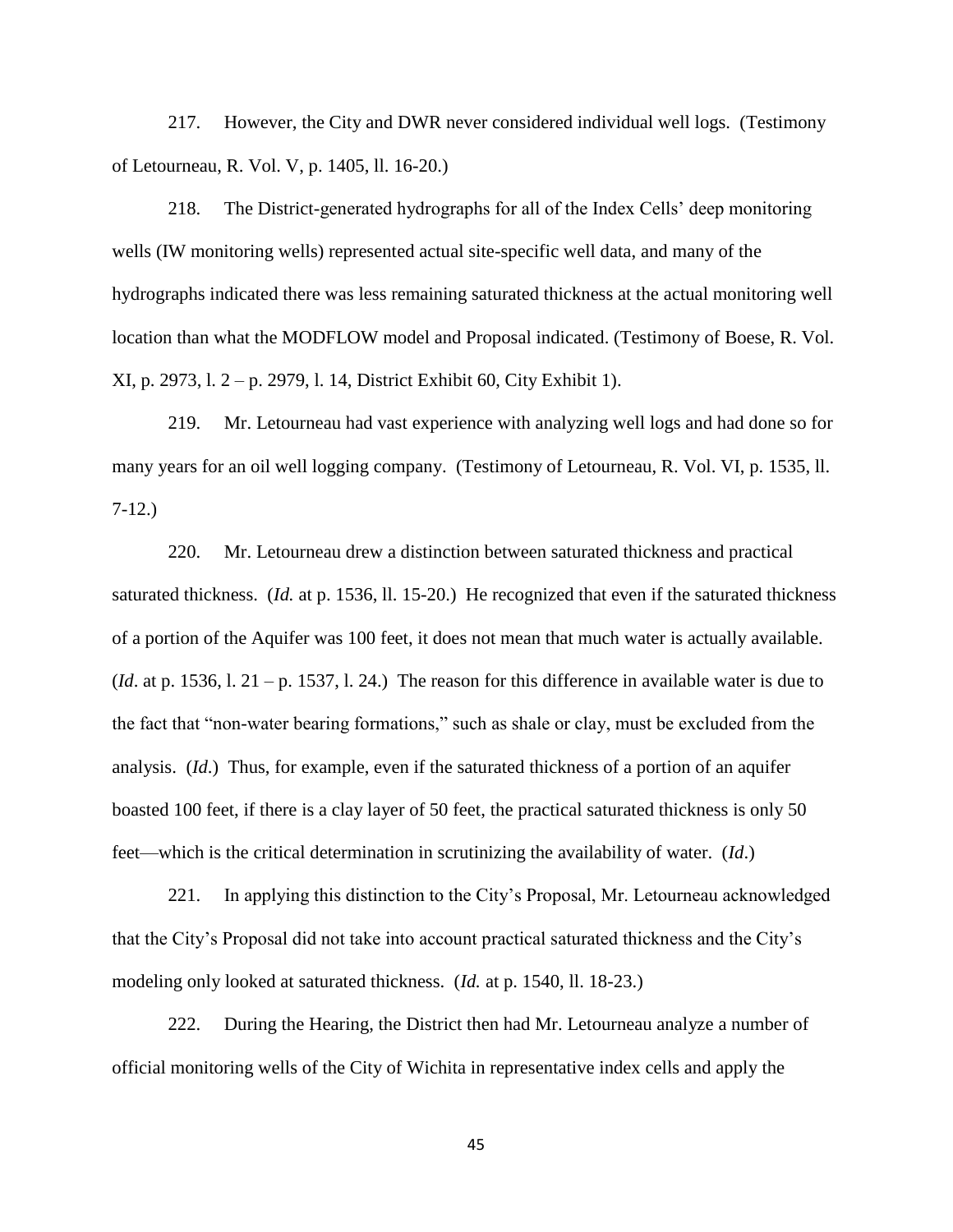concept of practical saturated thickness. (*See* Exhibit 80; Testimony of Letourneau, R. Vol. VI, p. 1549, ll. 13-15.) Mr. Letourneau testified that these monitoring wells were accurate and the City submits periodic reports based on the validity of these monitoring wells. (Testimony of Letourneau, R. Vol. VIII, p. 1969, ll. 1-25.) Each index cell analyzed was a 2-mile by 2-mile area. (*Id*. at 1558, ll. 5-8.) This analysis and the key attributes of these monitoring wells are outlined below.

- 223. The following attributes of IW1C were found:
	- i. Location in the Aquifer: Northern part. (*Id*. at 1560, l. 8.)
	- ii. Saturated thickness at end of drought pumping identified by City in index cell: 163 feet. (Figure 10 of the City's Exhibit 1; Testimony of Letourneau, R. Vol. VI, p. 1557, ll. 5-10.)
	- iii. Saturated thickness if drop to new minimum index level. 131 feet (Figure 11 of the City's Exhibit 1; Testimony of Letourneau, R. Vol. VI, p. 1561, ll. 9-13.)
	- iv. Practical saturated thickness: a "maximum" of 30 feet. (District's Exhibit 80; Testimony of Letourneau, R. Vol. VI, p. 1555, l. 21 – p. 1556, l. 24.)
	- v. Mr. Letourneau indicated there was a "cause for concern" with the City's analysis with respect to this index cell. (*Id*. at p. 1559, ll. 2-4.)
- 224. The following attributes of IW2C were identified:
	- i. Location in the Aquifer: "Smack dab in middle" of the Aquifer. (*Id.* at p. 1562, ll. 3-14.)
	- ii. Saturated thickness at end of drought pumping identified by the City in index cell: 187 feet. (*Id.* at p. 1565, ll. 14-18.)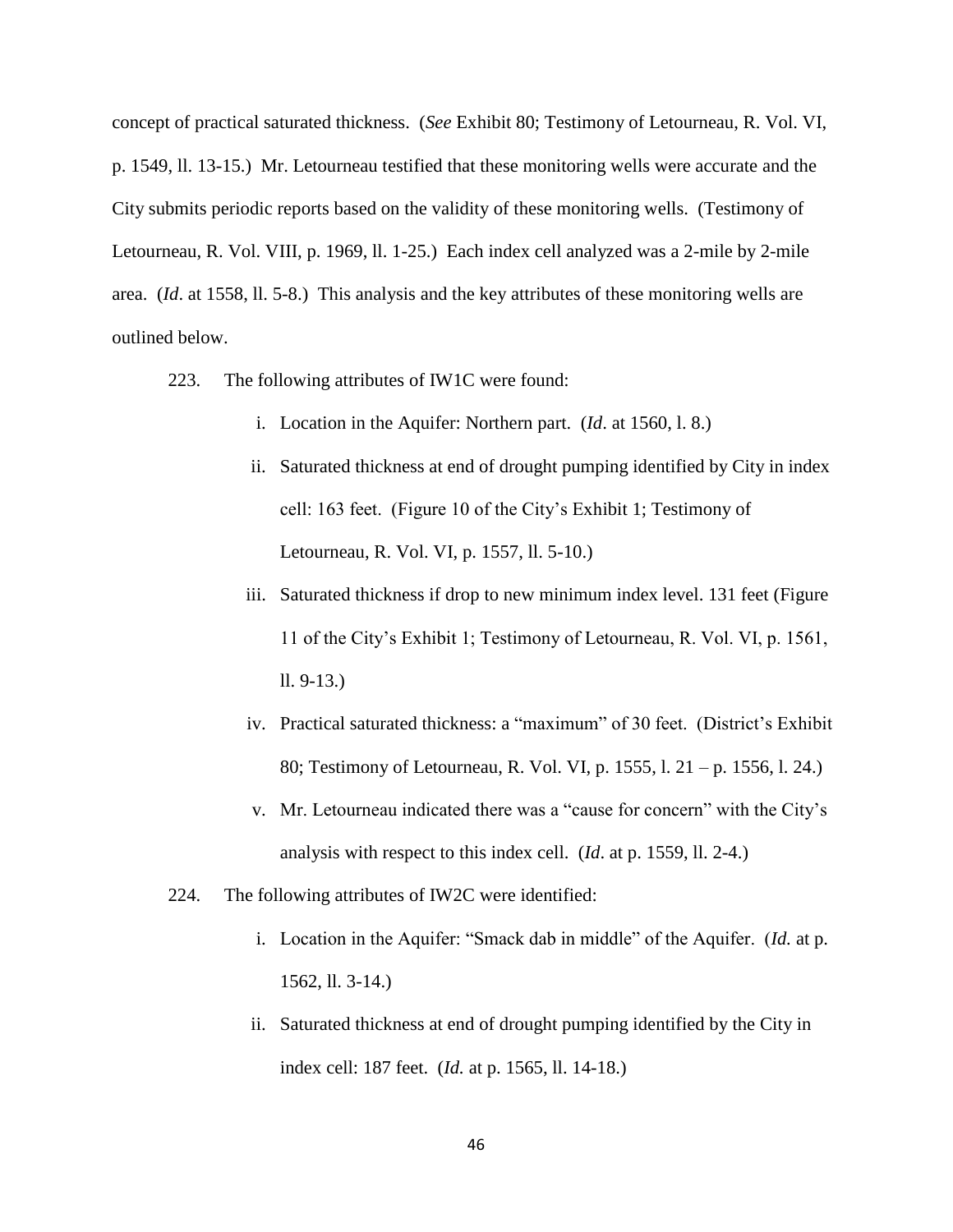- iii. Saturated thickness if drop to new minimum index level: 171 feet. (*Id.* at p. 1566, ll. 4-8.)
- iv. Practical saturated thickness: 40 feet. (District's Exhibit 80; Testimony of Letourneau, R. Vol. VI, p. 1563, ll. 10-14.)
- v. For this index well, this variance caused Mr. Letourneau to be "concerned." (*Id.* at p. 1568, ll.14-24.)
- 225. The following attributes of IW10C were explained in the hearing:
	- i. Location in the Aquifer: In the upper middle of the City's well field. (*Id.*  at p. 1569, ll. 11-18.)
	- ii. Saturated thickness at end of drought pumping identified by the City in index cell: 175 feet. (Figure 10; Testimony of Letourneau, R. Vol. VI, p. 1572, ll. 14-20.)
	- iii. Saturated thickness if drop to new minimum index level: 165 feet. (*Id.* at p. 1573, ll. 10-19.)
	- iv. Practical saturated thickness: 76 feet. (District's Exhibit 80; 1572, ll. 21- 25.)
	- v. For this index well, this also caused concern for Mr. Letourneau and required Mr. Letourneau to recommend more modeling and analyzing. (*Id.* at p. 1575, ll. 2-19.)
- 226. The following attributes existed for IW21C:
	- i. Location in the Aquifer: Middle, eastern edge of City's well field—"in the heart of it." *(Id. at p. 1576, ll. 7-17.)* In fact, a number of the City's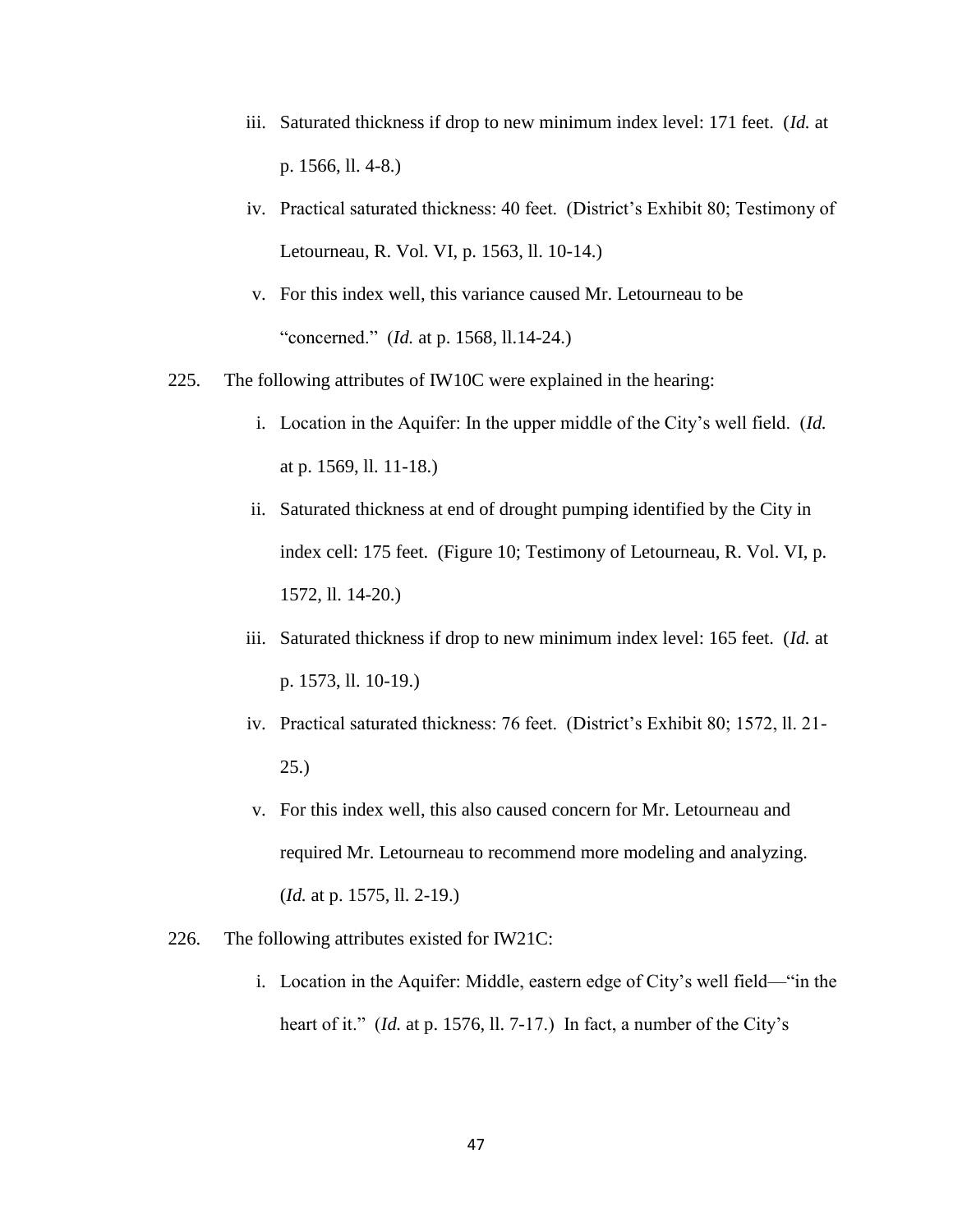recovery wells are located right in and around this index cell. (*Id.* at p. 1576, ll. 18-25.)

- ii. Saturated thickness at end of drought pumping identified by the City in index cell: 154 feet. (*Id.* at p. 1579, ll. 8-15.)
- iii. Saturated thickness if drop to new minimum index level: 146 feet. (*Id.* at p. 1583, ll. 3-15.)
- iv. Practical saturated thickness: 46 feet. (District's Exhibit 80; Testimony of Letourneau, R. Vol. VI, p. 1582, ll. 13-18.)
- v. For this index well, this variance caused Mr. Letourneau "definitely" to have a cause for concern and again testified that the modelers needed to look into this discrepancy. (*Id.* at p. 1583, l.14 – p. 1584, l. 4.)

227. Based on these four index cells analyzed, Mr. Letourneau indicated that he wished to revise his previous testimony that lowering to a new minimum index level would not be that significant. (*Id.* at p. 1589, ll. 2-12.) He specifically indicated that his answers in the discovery requests and in his deposition would also change. (*Id.* at p. 1589, l. 21 – p. 1590, l. 2.)

228. Based on the index cells analyzed with regard to practical saturated thickness, Mr. Letourneau testified that it caused "concern" for the City's analysis in the entire Aquifer and that he would want his modelers to go back and explain the "difference." (*Id.* at p. 1585, l. 5 – 1586, l. 15.)

229. He also indicated that if DWR engaged in further analysis and repeated this exercise for other index cells with the "same type of effect," it would certainly cause him concern about dropping to a new minimum index level. (*Id.* at p. 1590, ll. 3-12.)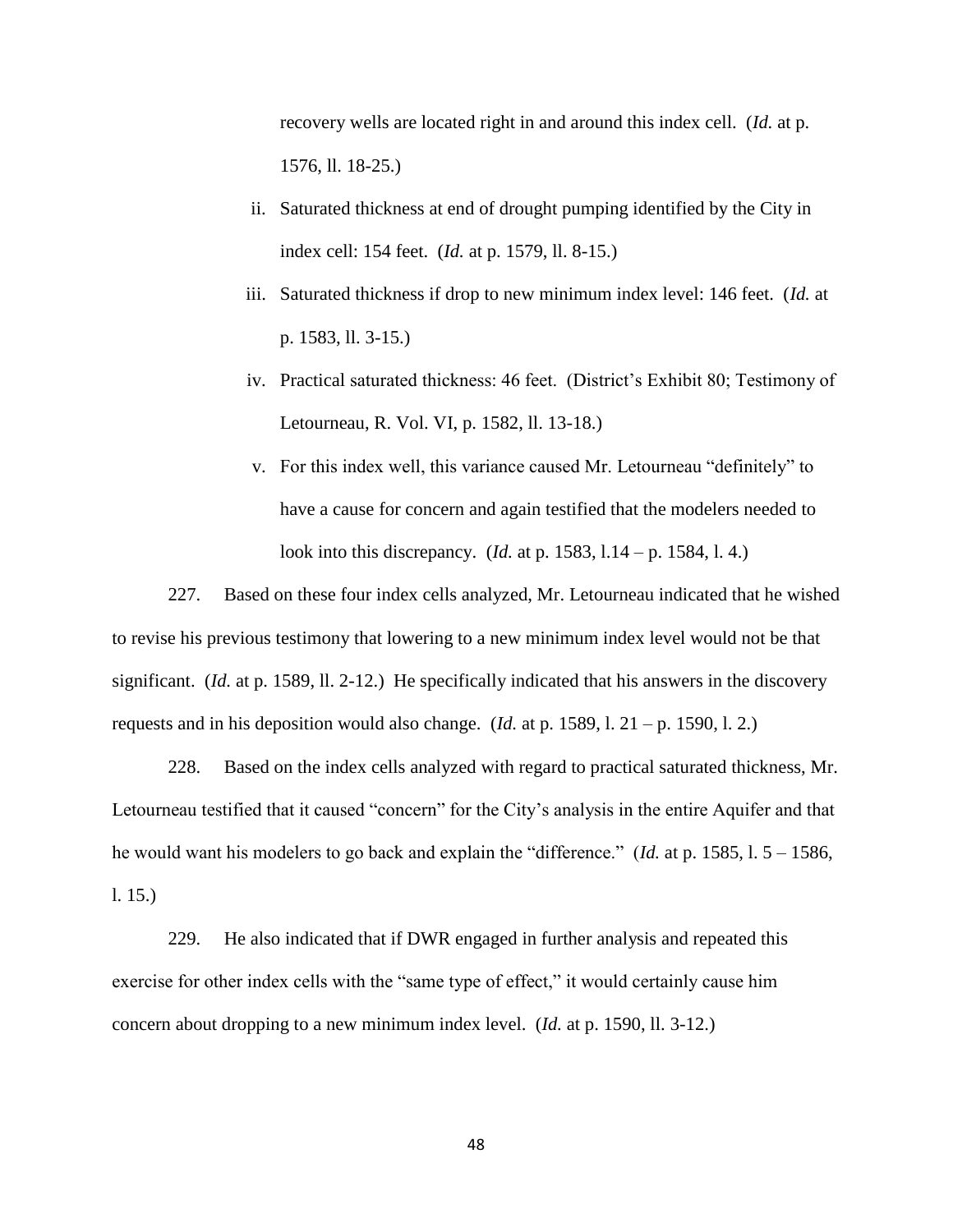230. He also indicated that, based on what he saw during his testimony, that "if we drop the minimum index level below the 1993 levels, it's very possible that individuals could complain about impairment." (*Id.* at p. 1591, ll. 8-10.)

231. In light of the discussion on practical saturated thickness, Mr. Letourneau indicated that DWR needed to "reevaluate" the effects of dropping the minimum index levels anywhere from 9 to 23 feet. (1587, ll. 14-19.) For example, in index cell 1, the drop in the minimum index level would only leave a remaining practical saturated thickness of 7 feet. (*Id. at p.* 1587, l. 20 – 1588, l. 4.)

232. The discussion of practical saturated thickness was also particularly interesting in light of Mr. Letourneau's previous opinions on a contingency. He said that a contingency of 40 feet would be too much based on the saturated thickness of the Aquifer. (*Id.* at p. 1469, ll. 3-12.)

233. Ultimately, Mr. Letourneau testified that, despite his previous testimony and opinions, he could not say that the New Minimum Index Level was in the public interest. (*Id*. at p. 1604, ll. 3-16.) He said that this determination could not be made without more analysis of the City's Proposal. (*Id*.) Indeed, this additional analysis was never advanced at the Hearing and the DWR is now precluded from raising it.

234. Mr. Letourneau concluded:

Q: So as you're sitting here today, would it be your recommendation, then, in the future to look at some of those production wells and look at some other well log data to ensure that the static water level is protected by the City's proposal? A: Yeah … that would be good to look at.

(Testimony of Letourneau, R. Vol. VII, p. 1685, ll. 11-18; *see also* Testimony of Letourneau, R. Vol. VI, p. 1765, ll. 8-15.)

235. Even though Mr. Letourneau testified to the need for the City to conduct further analysis based on the well logs analyzed at that juncture in the hearing, Mr. Oleen accused the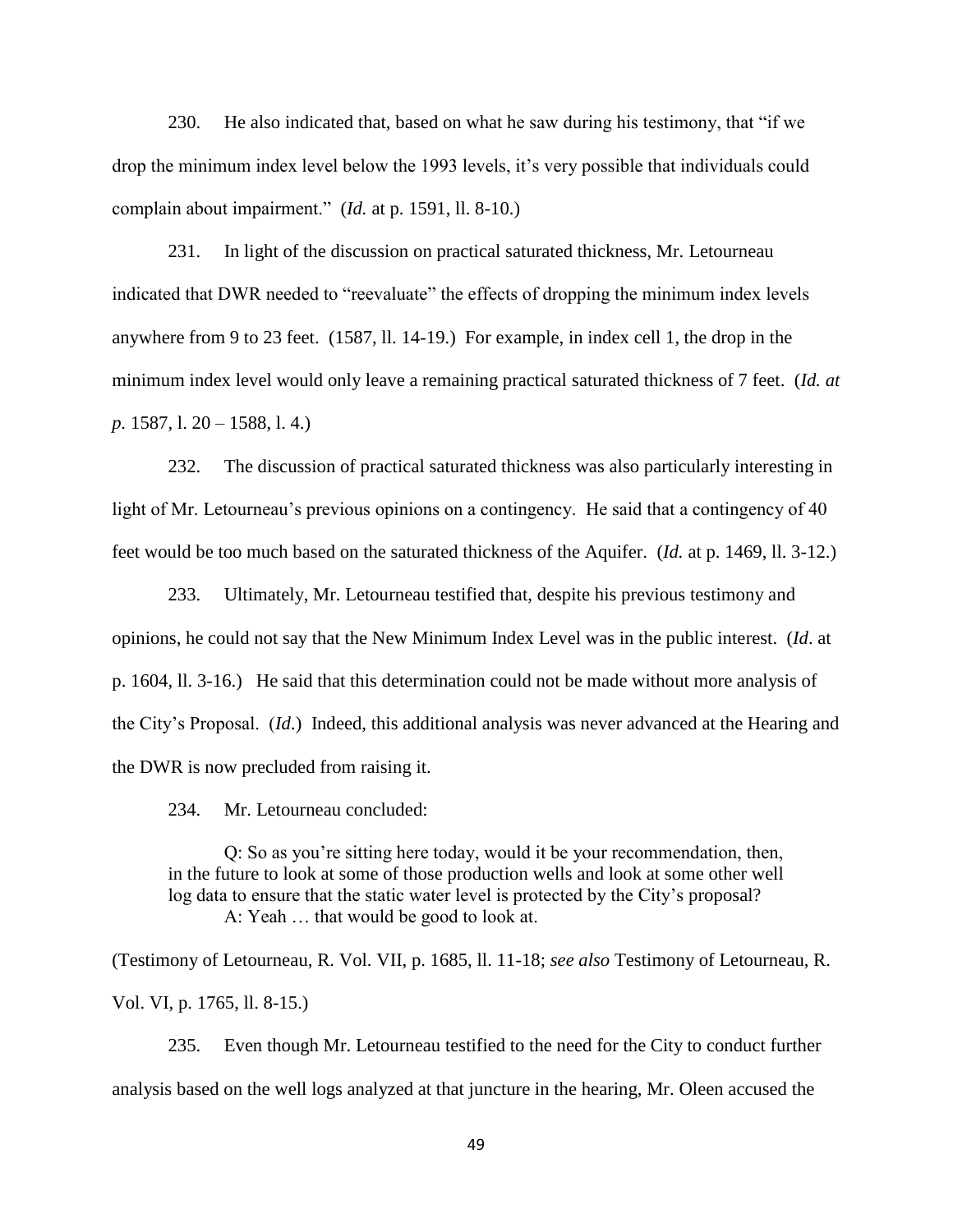District of "cherry picking" results. (*See, e.g., id*. at p. 1586, ll. 1-3.) Thus, during further crossexamination the District introduced even more monitoring wells, with the below attributes.

236. IW14C:

- i. Location: Western part of basin storage area.
- ii. Saturated thickness at end of drought pumping reported by City: 205 feet.
- iii. Saturated thickness if drop to New Minimum Index Level: 194 feet
- iv. Practical saturated thickness: 94 feet.
- v. Mr. Letourneau admitted that the practical saturated thickness was only half of the amount touted by the City.

(Testimony of Letourneau, R. Vol. VIII, p. 1972, l. 2 – p. 1975, l. 6; District's Exhibit 81.)

- 237. IW8C:
	- i. Location: Western half of Aquifer.
	- ii. Saturated thickness at end of drought pumping reported by City: 205 feet.
	- iii. Saturated thickness after dropping to New Minimum Index Level: 196 feet.
	- iv. Figure 10 practical saturated thickness: 135 feet.
	- v. Figure 11 practical saturated thickness: 125 feet.

(Testimony of Letourneau, R. Vol. VIII, p. 1975, l. 11 – p. 1977, l. 5; District's Exhibit 81.)

238. After these logs were analyzed and a proffer that other well logs contained over a hundred feet of clay in the lithologic data, Mr. Letourneau reiterated his conclusion that this data needed to be looked into and it "raised a question." (Testimony of Letourneau, R. Vol. VIII, p. 1978, ll. 6-13.)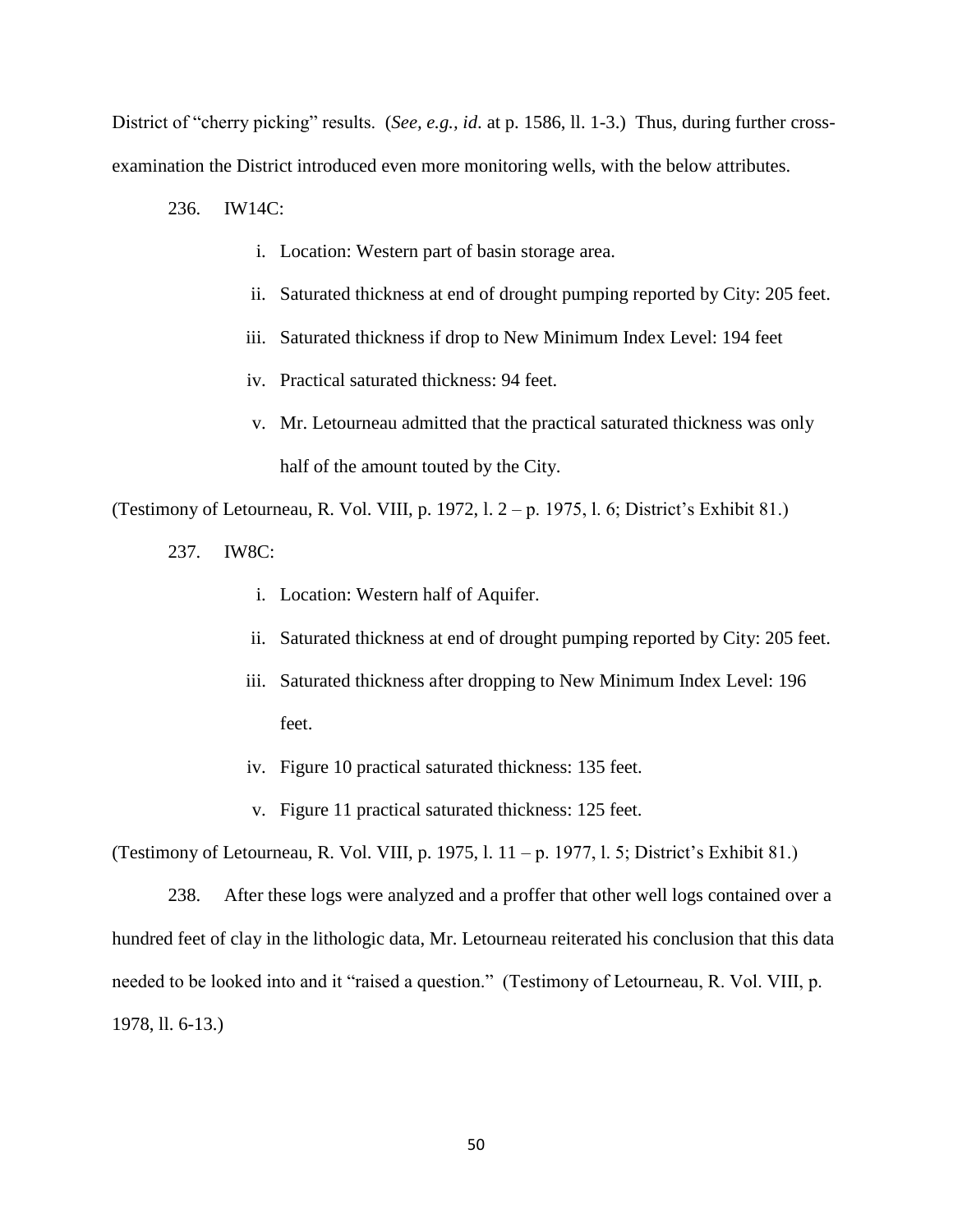239. Later, during cross-examination by Ms. Wendling, Mr. Letourneau was even more blunt with his assessment about whether the City's assessments of available water were "called into question," and stated: "Absolutely. All this well log information brings into question everything, I mean, that's what we were hoping that the model had taken care of." (*Id.* at p. 1989, ll. 4-7.)

## **g. The City's Solutions to Impairment**

240. Daniel Clement testified that if impairment occurred to another user, the City could drill the impacted well(s) deeper, however, he could not guarantee the Aquifer would yield sufficient water or acceptable quality just by drilling deeper. (Testimony of Clement, R. Vol. IV, p. 998, l. 4 – p. 1002, l. 4.).

241. He failed to identify any other solution.

242. Mr. Letourneau indicated that, based on the well log data he analyzed, it's not as simple as just digging a deeper well. (Testimony of Letourneau, R. Vol. VI, p. 1592, ll. 4-24.) The reason this is a problematic solution is because that, based on the lithologic data he reviewed, digging deeper may reach a clay layer. (*Id*.)

## **h. The City's Accounting Methodology**

243. As indicated, the City has proposed a simplified accounting methodology for AMCs. (*See* City's Exhibit 1.)

244. In contrast to the existing accounting approach for physical recharge credits, the new approach for AMC accounting only applies an initial loss of 5 percent and then an annual gradational loss of 1 to 5 percent, depending upon the Index Cell location of the AMC. (Testimony of McCormick, R. Vol. V, P. 1186, ll. 1-5; City Exhibit 1.)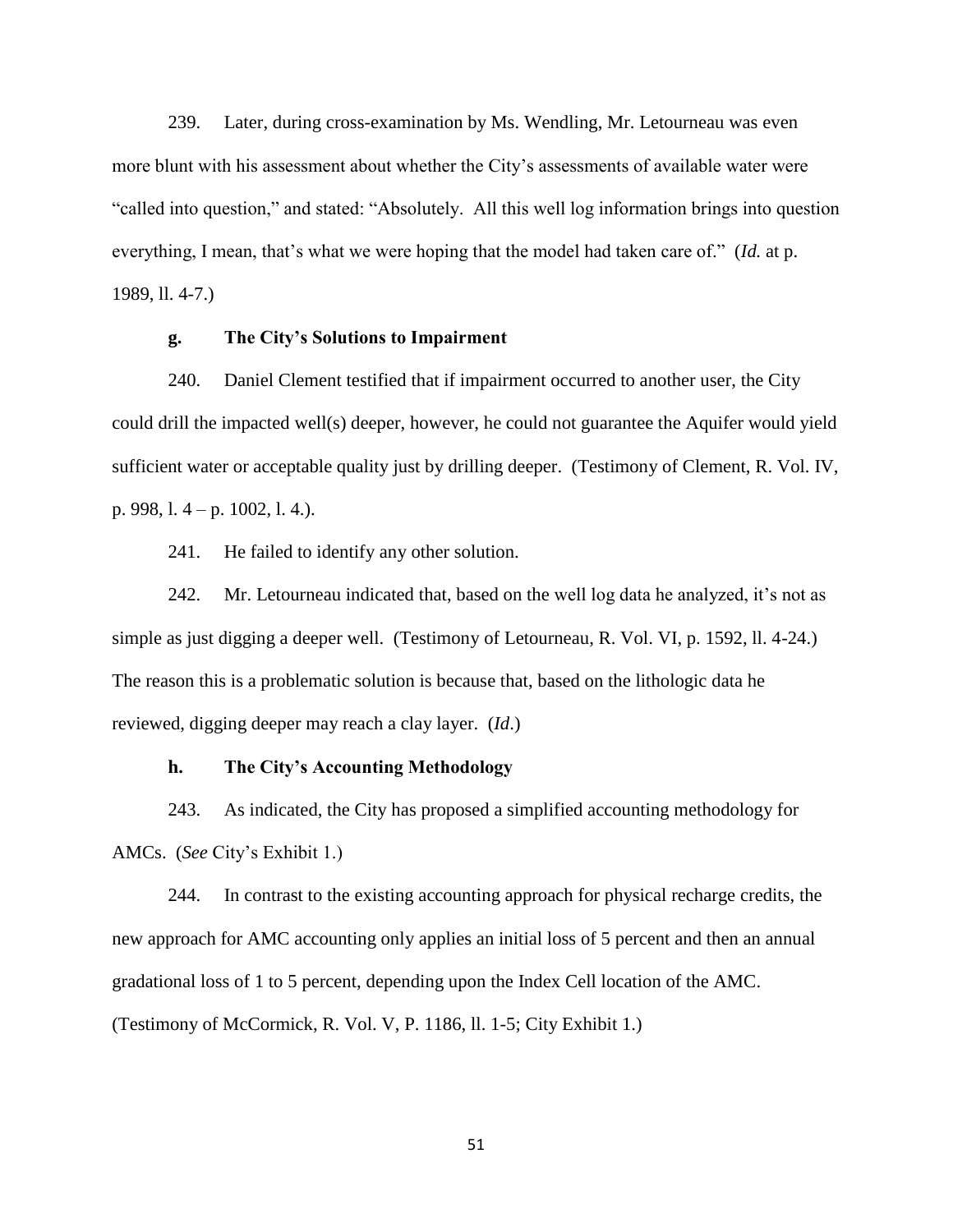245. In fact, in simplifying the City's Proposal conceptually, Mr. Letourneau testified that AMCs were "just a different form of accounting." (Testimony of Letourneau, R. Vol. VII, p. 1629, ll. 7-11.)

246. A reason for the new accounting method is because the old method is impractical because it relies on "actual metered physical recharge values compared to actual water levels." (Testimony of Letourneau, R. Vol. VI, p. 1443, ll. 14-21.) In contrast, this would be impossible with AMCs because the "recharge would be theoretical." (*Id.* at p. 1,443, 1. 23 – p. 1,444, 1. 1.)

247. The City's proposed AMC accounting is based on low groundwater levels (1998 water levels) as the basis for the gradational losses. (Testimony of McCormick, R. Vol. V, p. 1187, ll. 12-23; City's Exhibit 1.)

248. Mr. Romero indicated that this would result in minimizing recharge credit losses while optimizing AMC credit retention. (*See* District Exhibit 68.)

249. Mr. Romero emphasized the need to account for both low and high water levels in the accounting. (Testimony of Romero, Vol. X, p. 2555, l.  $13 - 2257$ , l.  $13$ ; Exhibit 68.)

250. Mr. McCormick admitted that during a wetter year, there was variance in the two accounting methodologies of 1,000 acre feet of water and the variance would be greater as the water level increased. (Testimony of McCormick, R. Vol. V, p. 1204, l.  $4-p$ . 1205, l. 15.) Mr. Letourneau agreed that this variance was "significant." (Testimony of Letourneau, R. Vol. VI, p. 1616, ll. 5-11.) In fact, he said it warranted further analysis and discussion with the City. (*Id.* at p. 1,618, l. 22 – 1,619, l. 8.)

251. The City established gradational losses based on low 1998 water levels as the City determined that the 1998 water levels were optimal for physical recharge. (Testimony of McCormick, R. Vol. V, p. 1187, ll. 12-23, City's Exhibit 1.)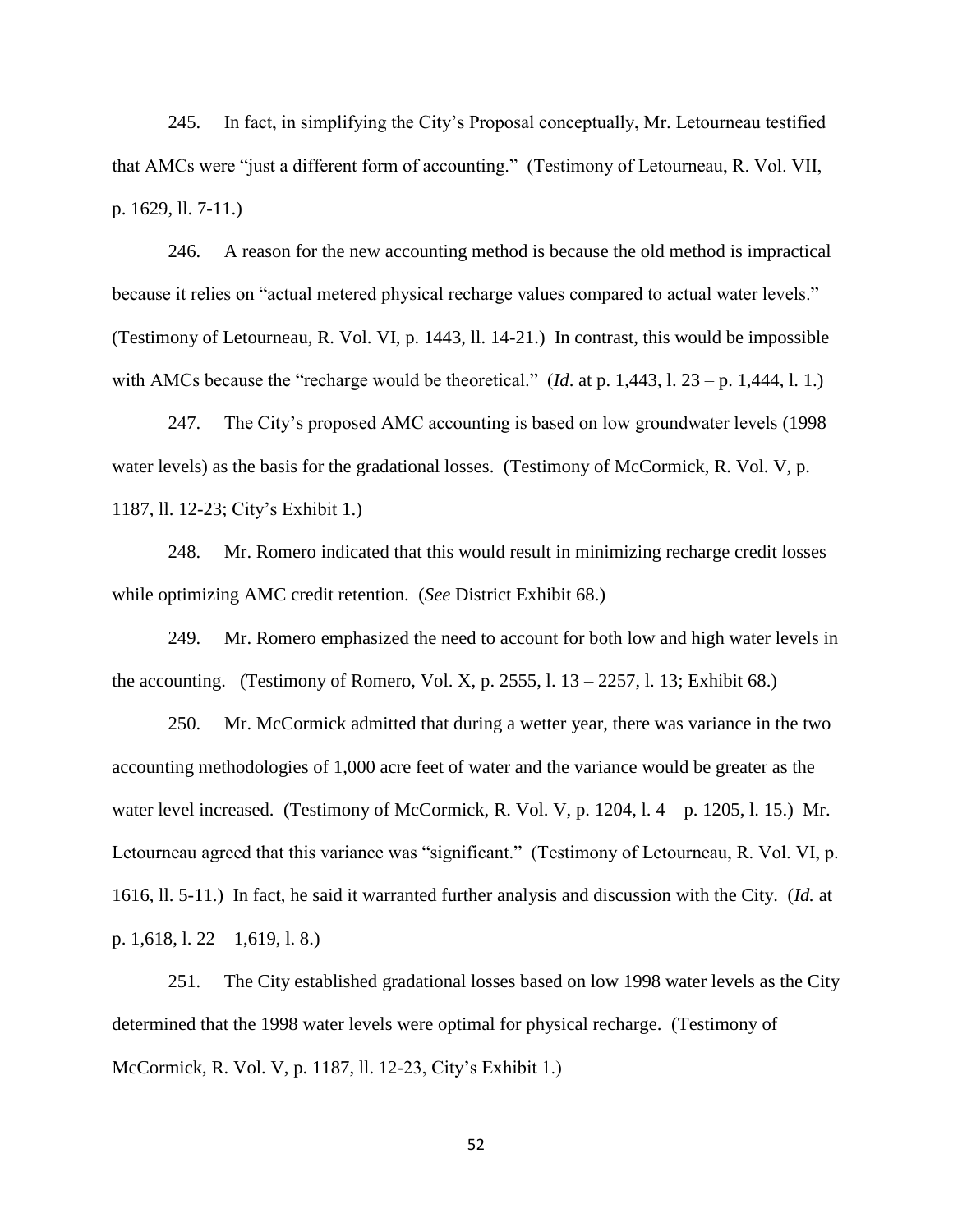252. The District proved that the City had made numerous errors in calculating actual losses. The City highlighted a projection of 85 percent retention of physical water they injected into the aquifer from 2006 - 2015 on page 4-2 of its Proposal. (City's Exhibit 1; Testimony of Letourneau, R. Vol. VI, p. 1424, ll. 20-25.) However, the City acknowledged that this percentage was in error and it should have been closer to 73 percent at the time. (Testimony of Letourneau, R. Vol. VI, p. 1457, ll. 8-18; Testimony of McCormick, R. Vol. V, p. 1188, l. 11 – p. 1190, l. 10.)

253. In real life, by its own admission, the City was only retaining about 63-64 percent of the water it injected into the Aquifer from 2006 – 2017 based on the new accounting reports. (Testimony of Letourneau, R. Vol. VI, p. 1424, ll. 20-25; Testimony of McCormick, R. Vol. V, p. 1176, l 4 – p. 1180, l. 24.)

254. Mr. McCormick agreed that there were several errors in the City's Proposal that were noted during the Hearing. These included table 2-5 (projected recharge credit pumping in year 5 of the simulated drought), showing Cheney Reservoir starting at 110 percent full compared to 100 percent full, and the incorrect reporting that 85 percent of physically injected source water remained as a recharge credits for the years 2006-2015. (Testimony of McCormick, R. Vol. V, p. 1190, l. 11 – p. 1190, l. 24.)

255. Expressing shaky confidence, Mr. McCormick further advised that he was unaware of any other errors in the City's Proposal and proclaimed: "That's why they're being identified now." (Testimony of McCormick, R. Vol. V, p. 1191, l. 25 – p. 1192, l. 7.)

256. These specific errors indeed caused Mr. Letourneau, DWR's sole witness and expert, concern. (Testimony of Letourneau, R. Vol. VI, p. 1458, ll. 15-22.) He indicated that it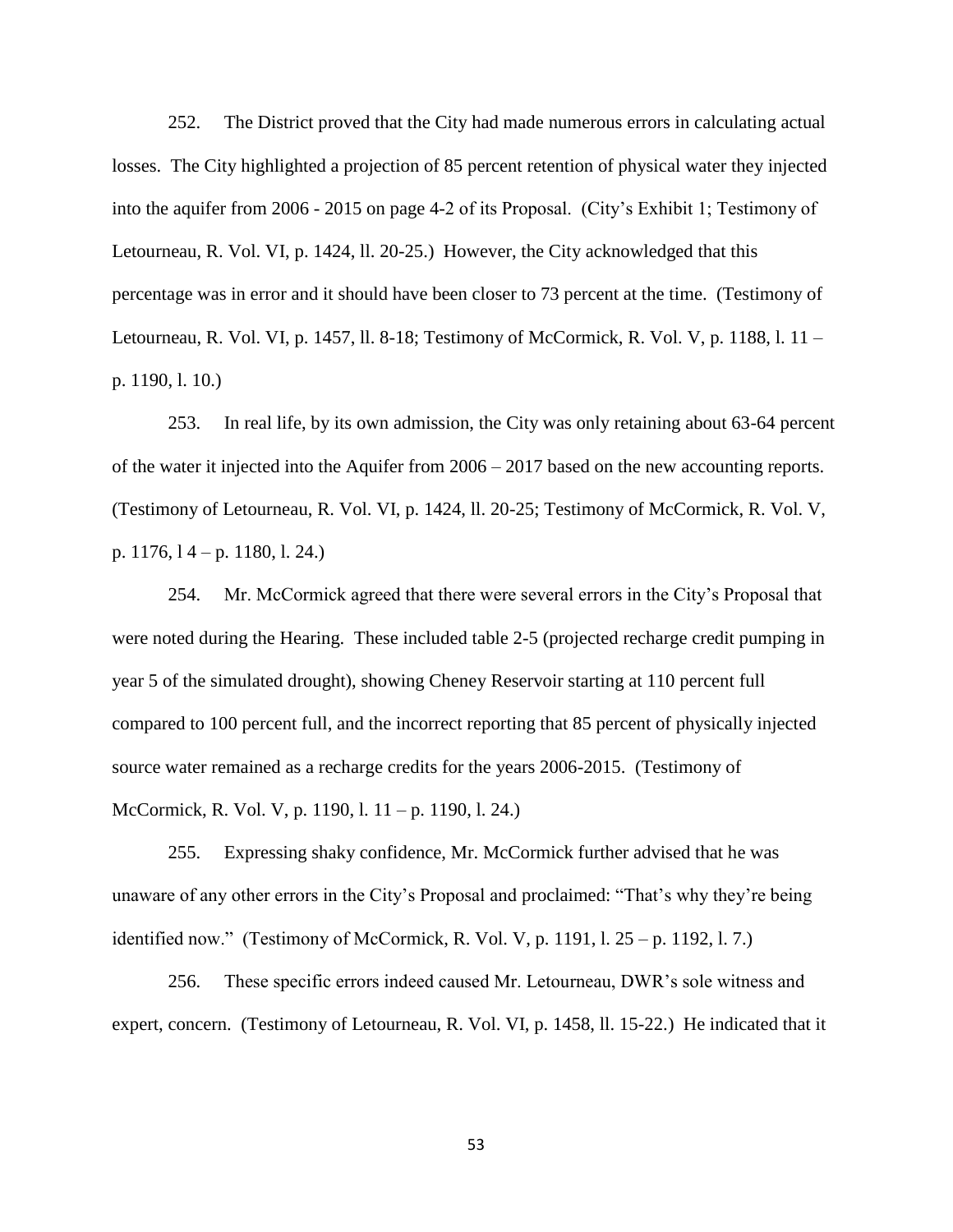forced the need for the City to submit a corrected Proposal so DWR could reanalyze its validity.

(*Id*.) He stated:

[A]nd we are picking up some errors. And this hearing process was to gather more information, and we are gathering more information, and we will commit to, once these things are corrected, to take another review of all of this, definitely. But it does—yes, it raises a question and we will review.

(*Id*.) Again, to date, no "corrected" Proposal has been submitted.

257. This all raised concerns for the validity of the City's 1, 3, and 5 percent calculations for gradational losses. (*Id.* at p. 1459, l. 23 – p. 1461, l. 21, p. 1465, l. 16 – p. 1466,

l. 1.)

258. With respect to gradational losses, DWR officially took the opinion that more review was required. (*Id.* at p. 1462, ll. 8-14.) The following exchange occurred with Mr. Letourneau:

Q: And so if you were to make an official recommendation, would you, as you're sitting here today, would your recommendation be that this, at least this part of the proposal, requires some additional review? A: Yes.

# (*Id*.)

259. The City's accounting is based on an annual approach that aggregates pumping and looks at water levels in January. (*Id.* at p. 1336, ll. 17-19.)

260. Mr. Letourneau was instrumental in helping the City change the date when these accounting measurements would occur from summer to January. (*Id*. at p. 1335, l. 18 – p. 1336, l. 7.) In essence, January water levels would be higher than in the summer when more pumping occurs. (*Id*. at p. 1337, ll. 10-17.) Thus, he said that the effect of the change to January was beneficial to the City because it allowed the City to be able to recover more recharge credits. (*Id*. at p. 1337, ll. 18-21.)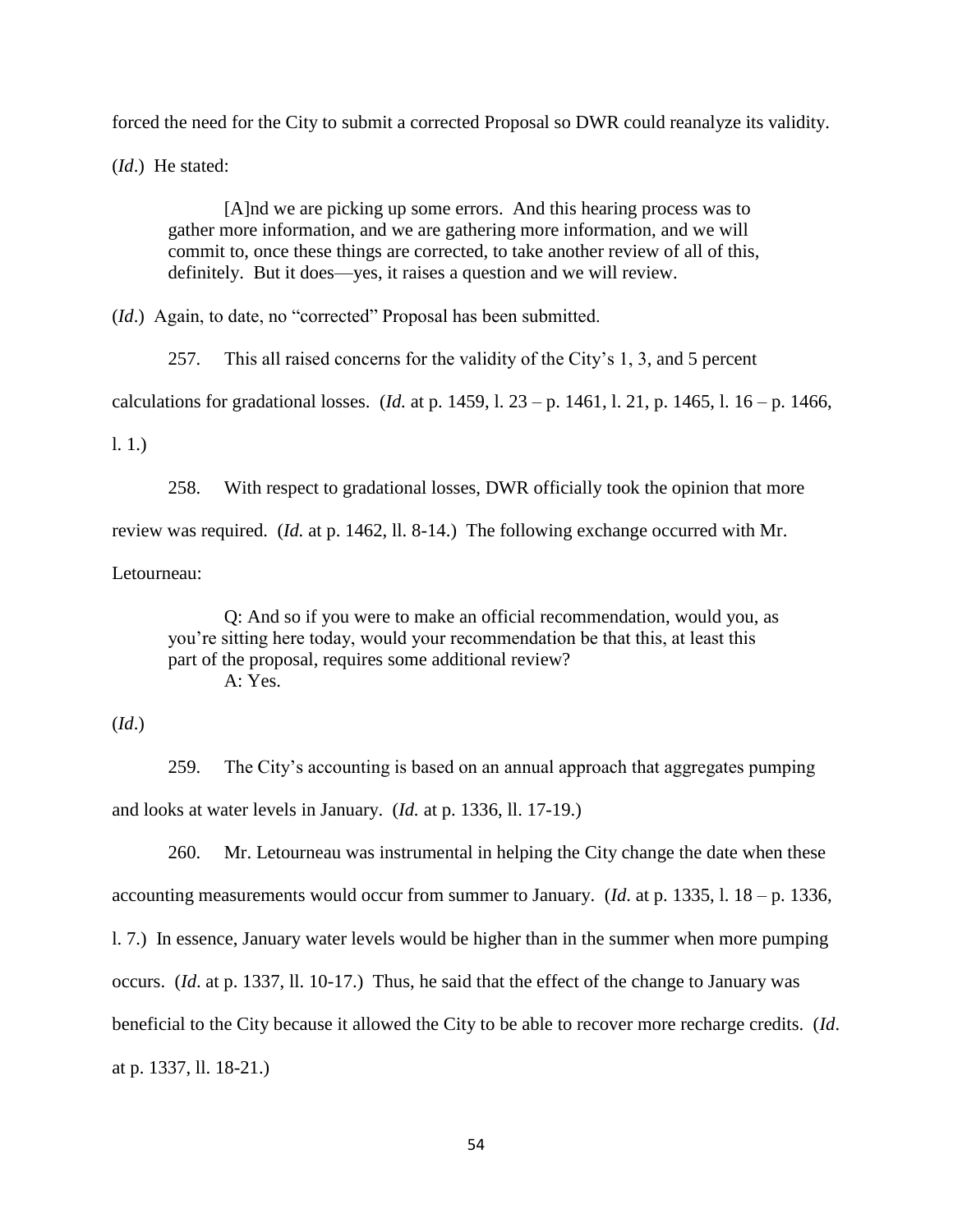261. The City's accounting approach fails to take into account peak pumping periods. (*See* City's Exhibit 1.)

## **i. The Testimony of the Intervenors**

262. The Intervenors produced various landowners that testified against the Proposal.

263. These landowners indicated that they had purchased land based on knowledge that it contained water rights. (*See, e.g*., Testimony of Carp, R. Vol. XIII, p. 3448, ll. 13-19.)

264. These landowners further testified to the significant enhancements to the land that these water rights added. (*See, e.g*., *id.* at p. 3445, l. 19 – p. 3447, l. 10.) In fact, testimony identified that the value could be tens of thousands or even hundreds of thousands of dollars, depending on the situation. (*See id*.)

265. The landowners indicated that they had investment expectations based on the future use of their water rights and domestic wells. (*See, e.g.,* Testimony of Carp, R. Vol. XIII, p. 3368, l. 1-4; Testimony of Basore, R. Vol. XII, p. 3317, l. 3-16.)

266. The landowners indicated that they have not given the City permission to take their water. (*See, e.g*., Testimony of Carmichael, R. Vol. XIII, p. 3367, ll. 18-24; Testimony of Carp, R. Vol. XIII, p. 3448, l. 7)

267. They also testified that they felt like the rules were not being equally applied to them and to the City. (*See, e.g.*, Testimony of Carp, R. Vol. XIII, p. 3416, l. 1 – p. 3,418, l. 25.)

### **j. Further Testimony on the Takings Clause**

268. Mr. Letourneau testified that "you can have a lowering of the water table as long as you do not take water that somebody else has the right to." (Testimony of Letourneau, R. Vol. VII, p. 1672, ll. 1-3.) However, when asked about Takings as it related to AMCs, Mr. Letourneau testified that the subsequent withdrawals of AMCs were not a taking of Equus Beds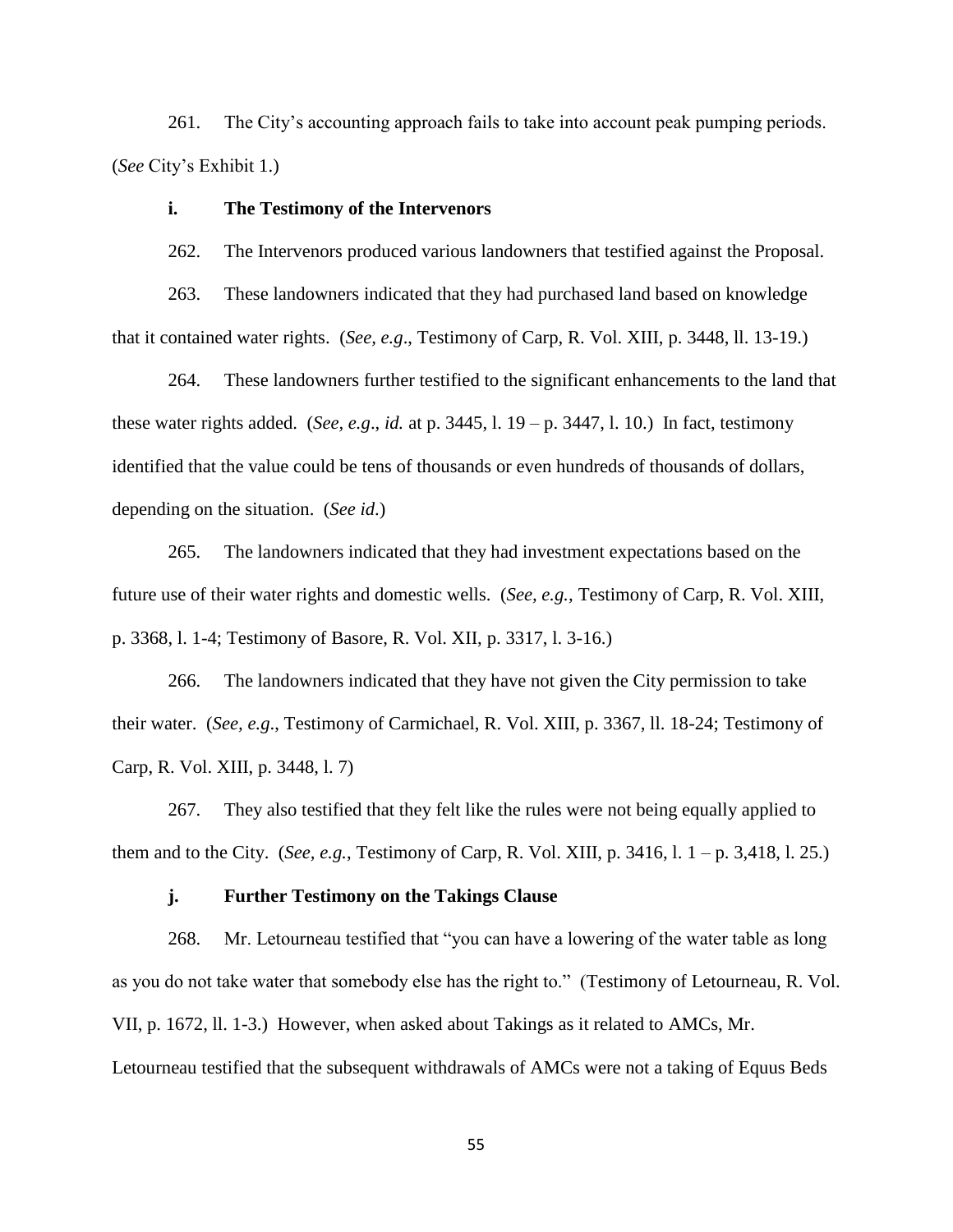water but rather a different source of water: namely basin storage area water. (*Id.* at p. 1677, l. 9 – p. 1679, l. 14.) In contrast, a convoluted discussion emerged where Mr. Letourneau identified that if irrigators were pumping within the basin storage area or if the City of Wichita was pumping its native rights, the source of water would be Equus Beds. (*Id*.)

269. Mr. Letourneau did reiterate the fundamental principal that with a water right you don't own the water, just the right to use the water. (Testimony of Letourneau, R. Vol. VII, p.

1799, ll. 16-19.)

270. Mr. Pope also elaborated in detail that the City's Proposal constituted an unauthorized taking among other users:

It's really—and, again, using the analogy of a surface water reservoir, once water is lawfully diverted under a water right, stored in that reservoir, it's considered property of the right owner. If that same thing is true for artificial recharge, then that's—that's fine because the City would have control over the water they physically recharged. But under the AMC proposal where they're not physically recharging water, arguably they could claim ownership of that amount of credits that they would have accrued under AMCs and that's water they never physically put there. And so they have to be taking water, since they didn't physically put it there, they have to be taking water, then, that the water right holders were entitled to pump because that's their source of supply. And that's where you would get into this injury issue of adversely affecting other water right holders in that area.

(Testimony of Pope, R. Vol. X, 2726, l. 11 – p. 2727, l. 7.)

## **k. Testimony on the Illegality of AMCs**

271. All parties agreed that AMCs were not defined in statute or regulation.

(Testimony of Pajor, R. Vol. I, p. 239, ll. 4-11.) Both David Pope and Tim Boese testified that

AMCs are illegal. (*See, e.g*., Testimony of Pope, R. Vol. X, p. 2711, ll. 13-16; GMD2 Exhibit

39.) Mr. Pope indicated that AMCs were not authorized by any of the Kansas statutes or

regulations. (*See id*.) In fact, due to a detailed statutory analysis that he performed, Mr. Pope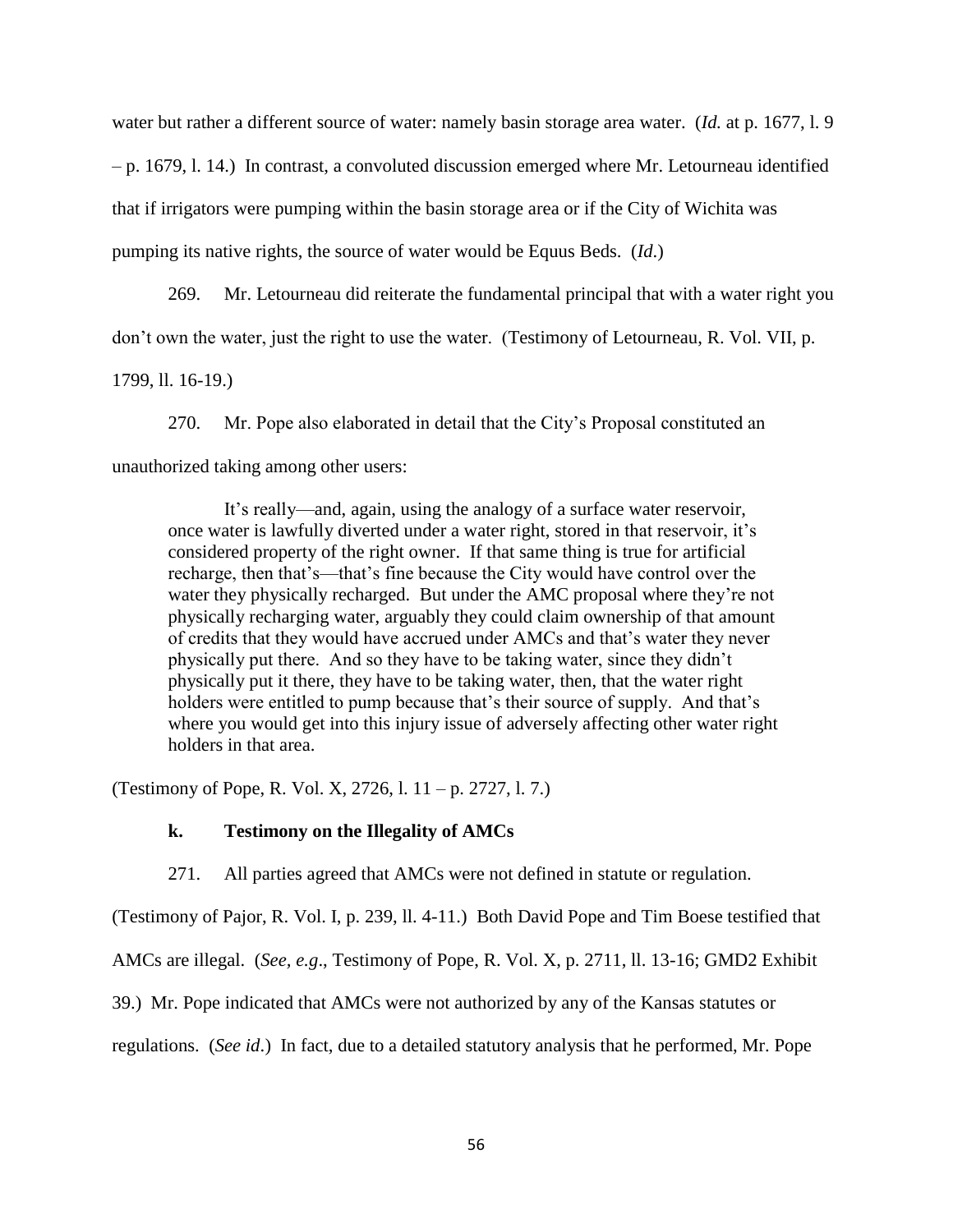opined that AMCs were prohibited and not consistent with the Water Appropriation Act and related regulations. (*Id*. at p. 2712 l. 2 – p. 2714, l. 2, p. 2728, ll. 8-23; GMD2 Exhibit 1.)

272. Mr. Boese also provided a detailed review of the ASR regulations and definitions and concluded that AMCs were not defined or allowed by the Kansas Water Appropriation Act and the associated regulations. (Testimony of Boese, R. Vol. VIII, p. 2230, l.  $7 - p$ . 2248, l. 7; GMD2 Exhibit 39.)

273. Both Mr. Pope and Mr. Boese were highly qualified to render these conclusions. Mr. Pope, for instance, was the Chief Engineer of the Division of Water Resources for approximately a quarter of a century and, during that time, created the regulations applicable to the Aquifer Storage and Recovery Program for the State of Kansas. (Testimony of Pope, R. Vol. X, p. 2699, l. 10 – p. 2702, l. 15.)

274. Likewise, Mr. Boese had spent over 28 years working for the District, including being employed by the District when the ASR regulations were promulgated and approved, and he concluded that the current ASR regulations require a physical injection of source water in order to establish a recharge credit. (Testimony of Boese, R. Vol. 2252, l. 7 – p. 2253, l. 8.)

275. Mr. Pope based his conclusions on the illegality of AMCs on a number of specific terms found in the regulations. One word listed in the regulations is the word "storage." (R. Vol. XI, 2836, l.  $16 - p$ . 2846, l. 24.) To provide context to the concept of "store," Mr. Pope analyzed a definition of that term introduced by Mr. Oleen. (*Id.*) In looking at all the definitions of store, he concluded that all the definitions should be construed in the context of humans physically placing something into storage for later use. (*Id*.) Mr. Pope then applied this discussion to the concept of AMCs and indicated that, by definition, through AMCs no storage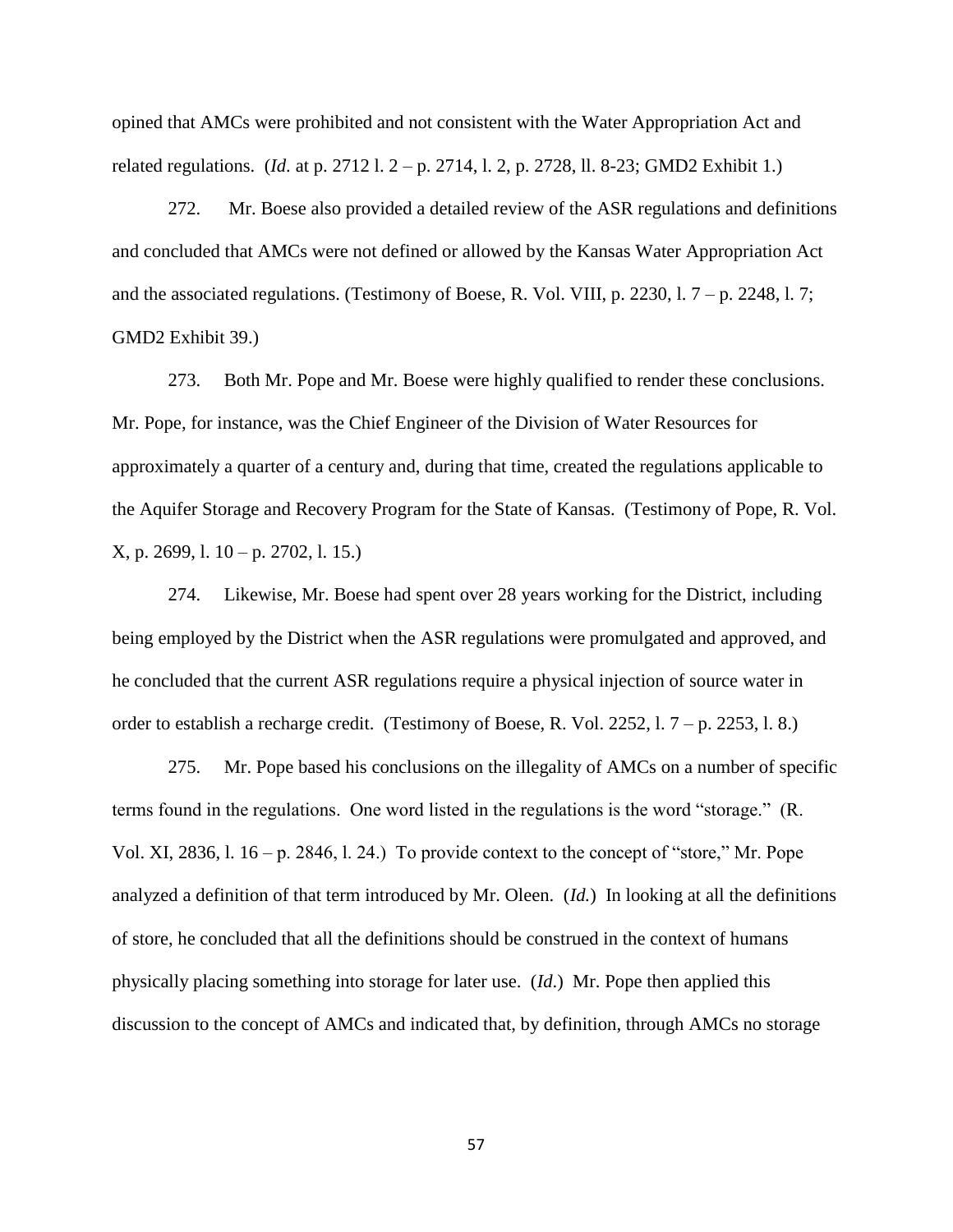could occur because the City was not artificially recharging the Aquifer and placing water in the basin storage area. (*Id.* at p. 2848, l. 6 – p. 2849, l. 8.)

276. Mr. Pope further highlighted that the Aquifer Storage and Recovery Regulations should be construed in the context of artificial recharge. (Testimony of Pope, R. Vol. X, p. 2712, ll. 8-22.) He noted that "artificial recharge means the use of source water to artificially replenish the water supply in the aquifer." (*Id.* at p. 2712, 1. 24 – p. 2713, 1. 1.) He also attached significance to the terms "recharge credit" and "source water" in the context of placing that source water in the Aquifer by artificial means for subsequent appropriation. (*Id.* at p. 2713, ll. 2-19.)

277. The former Chief Engineer, David Barfield, previously as early as 2017, and before the City submitted the Proposal and prior to this Hearing, determined that AMC's were a "functional equivalent" of physical recharge. (Testimony of Letourneau, p. 1393, l. 24 – p. 1394, l. 5; GMD2 Exhibit 33.)

278. Mr. Pope also opined that an applicant cannot expand the consumptive use of a water right after it's established. (Testimony of Pope, R. Vol. X, p. 2716, l.  $11 - p$ . 2717, l. 1.) Moreover, he testified that AMCs expand the consumptive use of the City's existing water rights. (*Id.* at p. 2718, ll. 21-25.)

279. Mr. Pope also testified that the City's Proposal could open the floodgates for other water users to "manipulate the system" and get future credit for pumping surface water rights in lieu of groundwater rights. (*Id.* at p. 2721, ll. 10-22.) He explained that the City's Proposal is no different conceptually from a situation where other water users have sought a credit for not pumping one source due to having another water source available to pump. (*Id.* at p. 2720, ll. 11-18.) He indicated that if this precedent was set, it would "have an adverse effect on the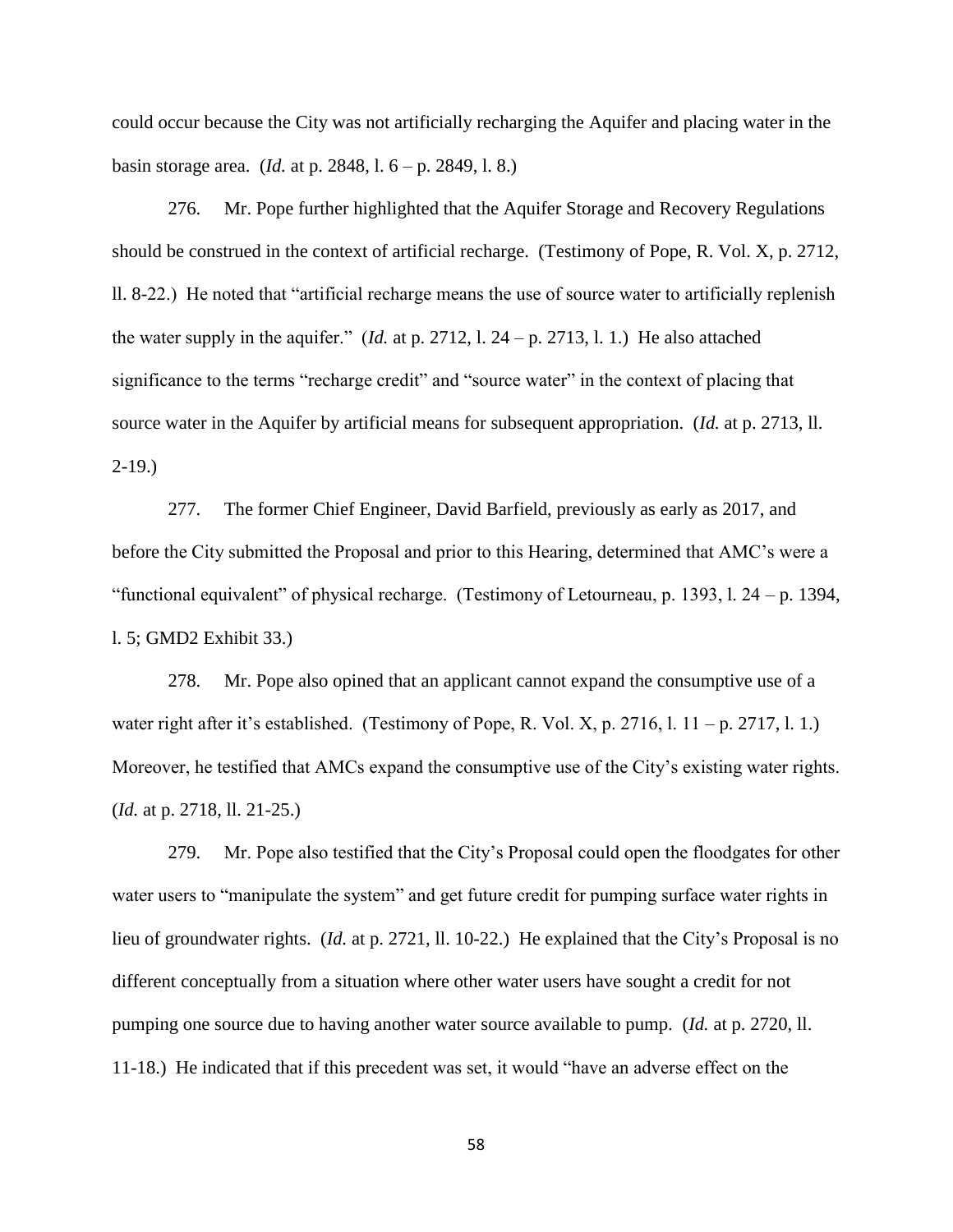aquifer, it can cause more stream depletion, potential impairment between users, matters of that nature." (*Id.* at p. 2721, 1. 23 – p. 2722, 1. 1.) He discussed a parade of evils in the context of other major river systems in the state and concluded "so those are the kinds of other situations in the state where getting credit for not pumping a well can really lead to unintended consequences." (*Id.* at p. 2722, ll. 2-24.)

280. Mr. Pope ultimately opined that the City's Proposal "should not be approved." (*Id.* at p. 2731, l. 24 – p. 2732, l. 1; District's Exhibit 1; District's Exhibit 2.)

281. The City's expert on the concept of a functional equivalent, Joe Pajor, admitted that he had no legal expertise to make that determination. (Testimony of Pajor, R. Vol. I, p. 239, l. 25 – p. 241, l. 10.) Mr. Mcleod, the attorney for the City, in undermining any credibility Mr. Pajor may have had on the subject, said about Mr. Pajor: "This witness has no specific expertise to testify to laws and regulations." (Testimony of Pajor, R. Vol. I, p. 239, ll. 22-23.)

282. The sole witness for the DWR admitted that the DWR had never applied the concept of a functional equivalent to any other situation it had encountered. (Testimony of Letourneau, R. Vol. V, p. 1395, ll. 3-6.)

283. Mr. Letourneau also indicated that the concept of "functional equivalent" is not found anywhere in statute or regulation. (*Id*. at p. 1401, ll. 1-10.) He also acknowledged that neither Mr. Barfield, nor the DWR, cited any statutory or legal support to justify the functional equivalent concept. (*Id*. at p. 1402, ll. 3-10.)

284. Mr. Boese further indicated that the term "functional equivalent' is not found in any Kansas Water Appropriation Act statutes or regulations and when reviewing a water appropriation or water right change application, the application either meets the applicable rules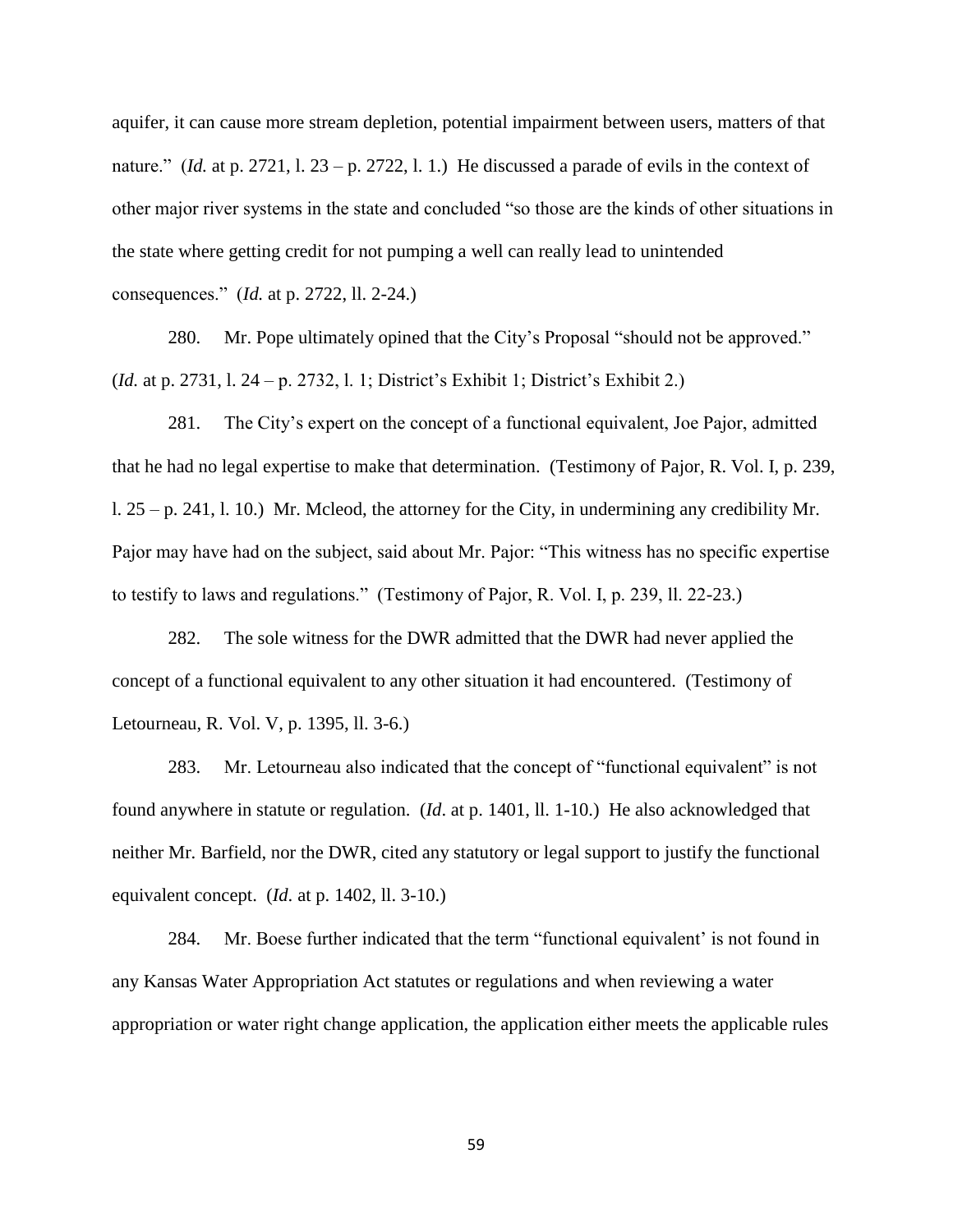and regulations, or it does not. (Testimony of Boese, R. Vol. VIII, p. 2248,  $1.8 - p.$  2250,  $1.10$ .) There is no consideration if it is within the ballpark, or functionally equivalent. (*See id*.)

285. Mr. Letourneau testified that per K.A.R.  $\S$  5-22-14(f), if the City were seeking a new application for a water right, it could only base it on projected population growth for 20 years. (Testimony of Letourneau, R. Vol. V, p. 1365, ll. 12-13.) Mr. Letourneau distinguished the Proposal as a modification of existing permits but acknowledged that the initial application for those permits would be subject to the 20-year window. (*Id*. at p. 1365, l. 2 – p. 1367, l. 19.) Although the 20-year perfection period can be extended on a new application, a City cannot ask for additional water. (Testimony of Letourneau, R. Vol. VI, p. 1414, ll. 6-12.)

286. Nonetheless, without a statutory basis to support such an approach, the City is basing its water projections for the Proposal based on over a 40-year window. (Testimony of Letourneau, R. Vol. V, p. 1365, l.  $2-p$ . 1367, l. 19.) Significantly, and in contrast, when the City of Maize attempted to base water projections on a period of longer than 20 years, both the District and the DWR denied the attempt. (Testimony of Letourneau, R. Vol. VI, p. 1415, ll. 12- 20.)

287. Mr. Letourneau admitted that when water rights are fundamentally altered, there are only a handful of situations where a change application or a new application is not required. (R. Vol. VII, p. 1656, l. 17 – p. 1657, l. 3.) He summed up those alterations as "if one wanted to change the meter requirements, one wanted to reduce the amount of water used, or even divide the water right" a change application would be unnecessary. (*Id*.)

288. He clarified that a change application could not be used to "expand the amount of water to be used." (*Id.* at p. 1657, ll. 18-21.) Moreover, he agreed that any efforts to increase the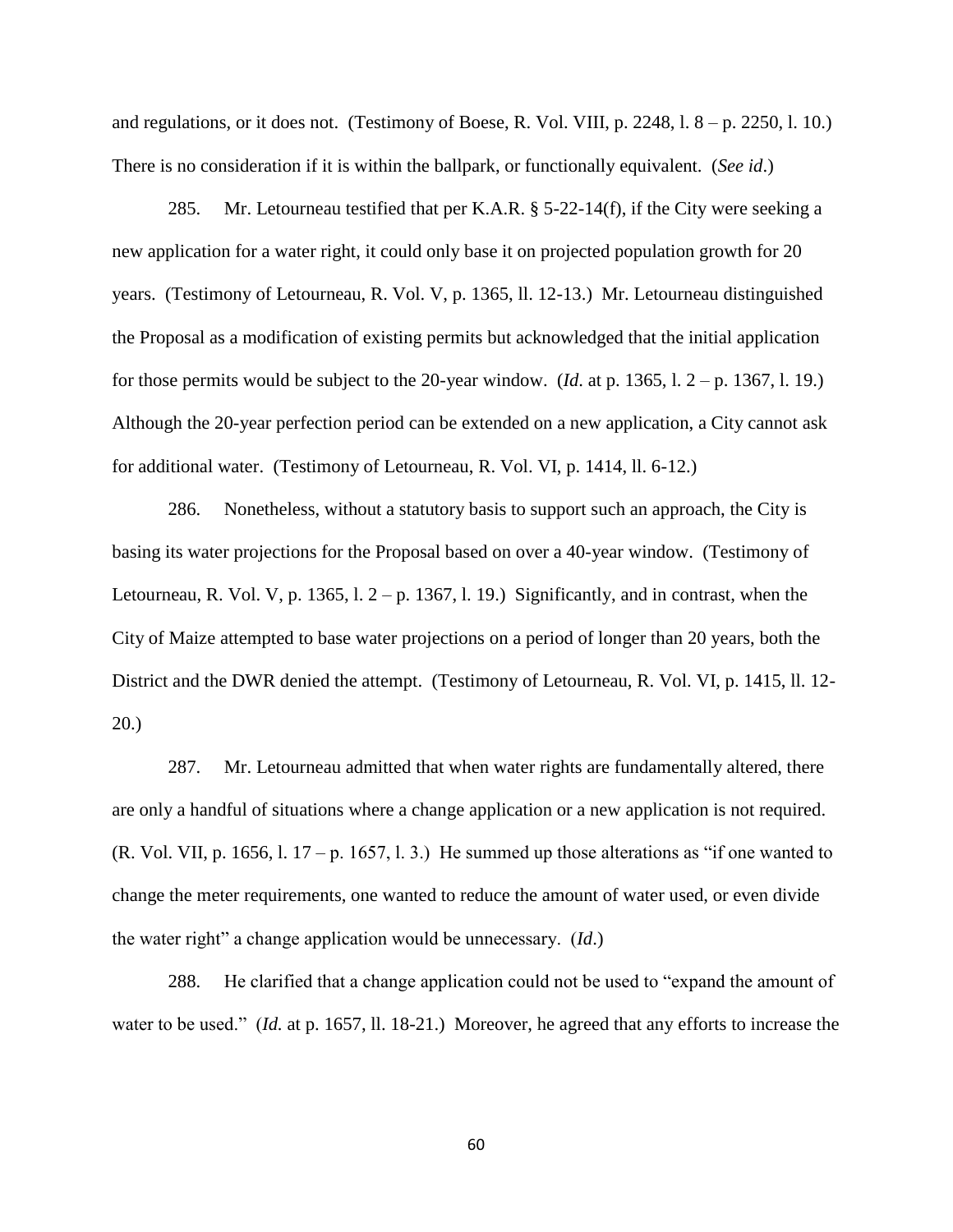amount of water that could be diverted pursuant to a water right would require a new application or permit:

Q: And, in fact , would you agree with me that if one's trying to expand the amount of water to be used, you can't do it unless you file a new application or for a new permit? Is that a true statement? A: That's correct.

(*Id.* at p. 1657, l. 22 – p. 1658, l. 2.)

289. During this same discussion, Mr. Letourneau agreed that the same basic requirements that must be shown to seek a new application, must also be demonstrated if a change application is sought, such as safe yield or impact on minimum desirable streamflow. (*Id.* at p. 1660, l. 2 – 1662, l. 14.).

290. Mr. Letourneau testified that not dropping below the 1993 level was a "fundamental aspect" of the ASR Phase I and Phase II Orders. (*Id.* at p. 1687, ll. 2-5.) Nonetheless, Mr. Letourneau agreed that the City was changing the circumstances under which its recharge credits could be withdrawn by establishing a lower New Minimum Index Level. (*Id.*  at p. 1686, ll. 19-25; 1751, ll.7-10.) He said this change was "a fundamental modification to the permit conditions" but did not require a change application. (*Id.* at p. 1687, ll. 7-11.) The rationale for this was because it was not one of the reasons justified by the statute—i.e. change in place of use. (*Id.* at p. 1803, ll. 18-22.) He also said that the City was making a "modification to the accounting." (*Id.* at p. 1687, l. 17.)

291. Mr. Letourneau also recognized that a change in the type of use made of water requires a change application. (*Id.* at p. 1752, ll. 16-18.)

292. Mr. Letourneau also recognized that the DWR did not perform a detailed statutory analysis and did not "pick this proposal apart word by word" and analyze terms in the statutes such as "storage" or "subsequent." (*Id.* at p. 1728, ll. 8-12.) When asked if "the storage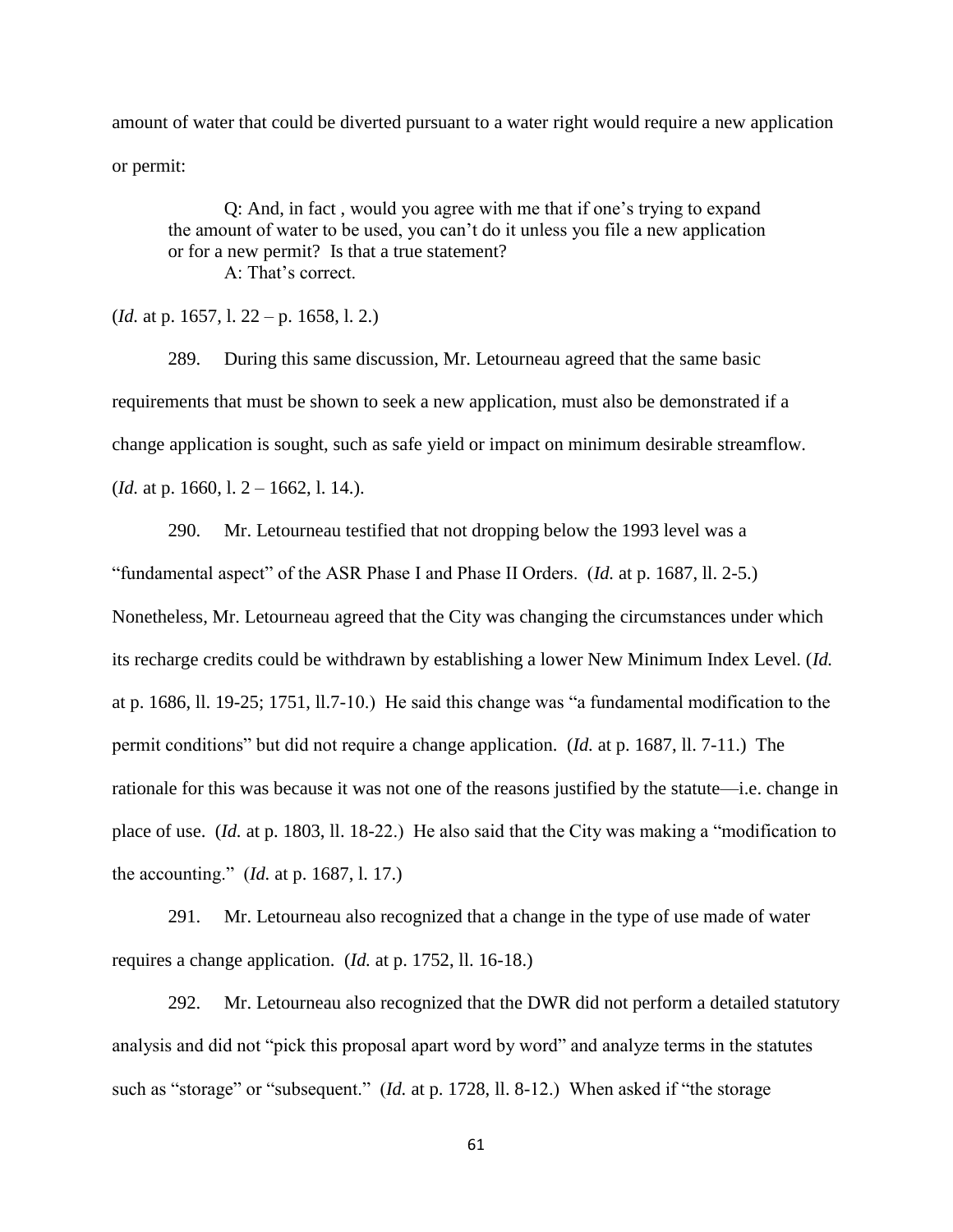contemplates that water would be put in this unsaturated portion" Mr. Letourneau responded, "That's correct." (*Id.* at p. 1732, ll. 7-10.) He further stated that, as used in the regulation, "the unsaturated portion of the aquifer is the dewatered space in the aquifer to put a physical recharge credit in." (*Id.* at p. 1732, l.  $25 - p$ , 1733, l. 3.) In contrast, Mr. Letourneau readily recognized that AMCs can be accumulated when the Aquifer is "fully saturated" and no water is injected into an unsaturated portion of the Aquifer. (*Id.* at p. 1733, ll. 6-17.)

293. Mr. Letourneau also again reiterated that with AMCs, no source water was being sent directly to the City, and thus was not being placed in the Aquifer, and was not available for subsequent recovery. (*Id.* at p. 1734, l. 13 – p. 1735, l. 2.)

294. Despite his experience in interpreting statutes and regulations, Mr. Oleen objected and undermined Mr. Letourneau's credibility in this regard by proclaiming: "I don't think the witness can testify to what the regulation contemplates." (*Id.* at p. 1732, ll. 12-14.) This objection by Mr. Oleen thus paved the way for the expert testimony of Mr. Pope and Mr. Boese to be the supreme authority on the interpretations of the relevant statutes and regulations.

295. However, nonetheless, despite Mr. Oleen's concerns as to his witnesses' credibility on the subject, Mr. Letourneau applied his experience in looking at statutes and regulations to analyze a number of terms of art in the applicable regulations. For starters, he supported the analysis that "unsaturated portion of the aquifer meant … the portion of the aquifer where water doesn't exist." (*Id.* at p. 1732, ll. 2-6.)

296. He testified, "Aquifer storage means the act of storing water in an aquifer by artificial recharge for subsequent diversion and beneficial use." (Testimony of Letourneau, R. Vol. VIII, p. 1951, ll. 22-24.) He also stated, "Aquifer storage is artificial recharge." (*Id.* at p. 1952, ll. 18-19.)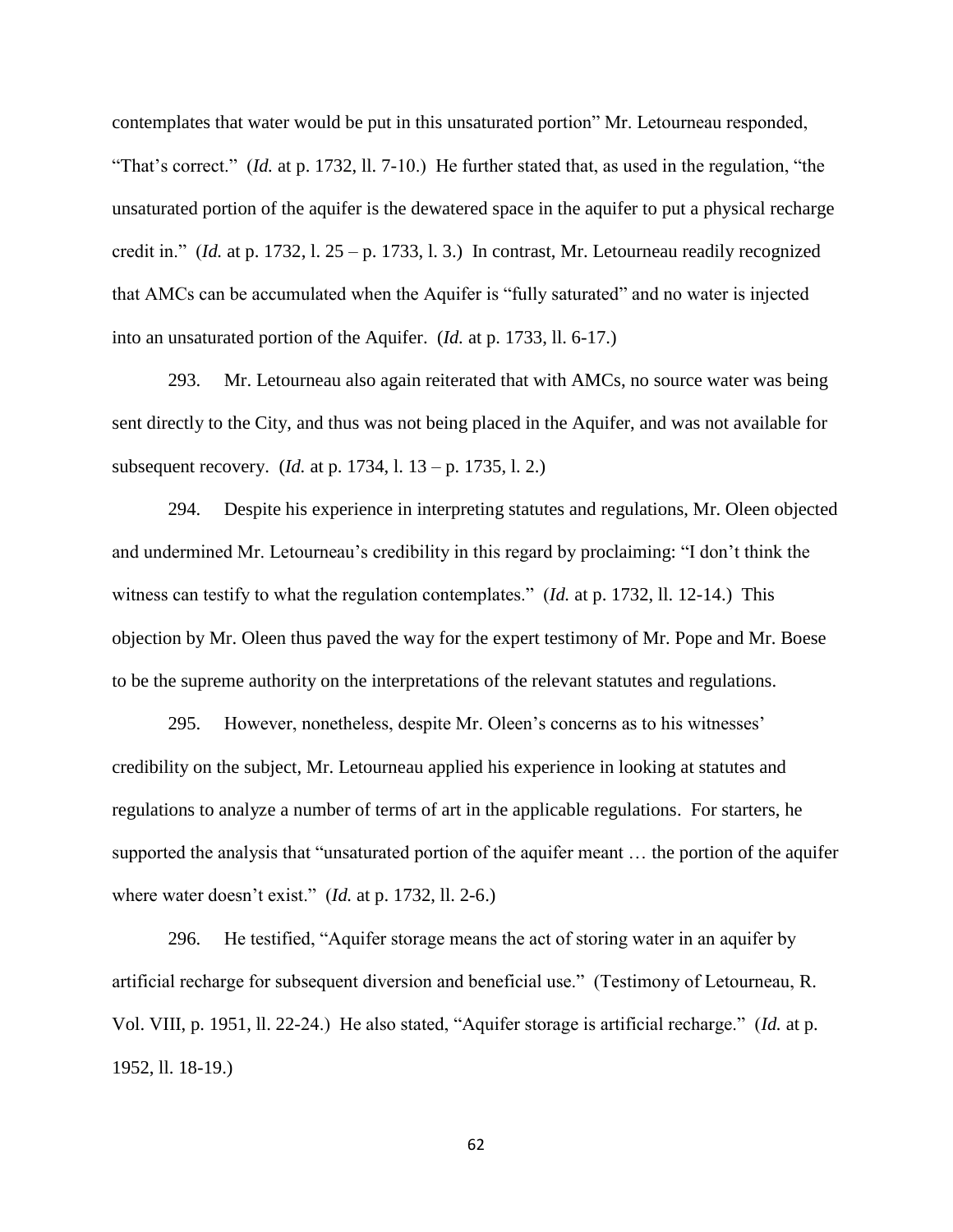297. In construing a critical point in the storage and recovery statutes, the following discussion also occurred:

Q: So my question is if there's a concern here about degrading water quality in the groundwater of a basin storage area, doesn't that contemplate putting this source water that we got from this overflow into an aquifer?

A: Yes, or not take it out. Either not take it out or whatever you put in has to be as good or better.

(*Id.* at p. 1958, ll. 16-23.) So, in other words, to qualify under the Aquifer Storage and Recovery Statutes, water must be injected into the Aquifer for storage. (*See id*.)

298. Mr. Letourneau summed up another portion of the relevant statutes in a manner that necessitated the need for physical recharge to qualify under the Aquifer Storage and Recovery Statutes, in stating: "Well, my thought on that is it took an appropriation to put the water in—it took an appropriation to put the recharge credit into the basin storage area, then it's a subsequent appropriation to pump it back out and use it for municipal use." (*Id.* at p. 1960, ll. 18-23.)

299. When asked, "[W]hen this aquifer maintenance credit is accumulated, how does it become source water in the aquifer if it's been sent to the City already," Mr. Letourneau simply responded, "By the accounting, by—by the annual accounting report." (*Id.* at p. 1964, ll. 15-20.) Thus, in reconciling a critical aspect of the relevant statutes, Mr. Letourneau could not logically reconcile how the City was placing source water in the Aquifer. Instead, moments later Mr. Letourneau agreed that no source water was being placed in the Aquifer through the City's Proposal:

Q: [W]hen we create this aquifer maintenance credit, would you at least agree that this act of creating this aquifer maintenance credit doesn't actually put source water into the basin storage area? A: Yes, I can agree with that.

(*Id.* at p. 1966, ll. 5-10.)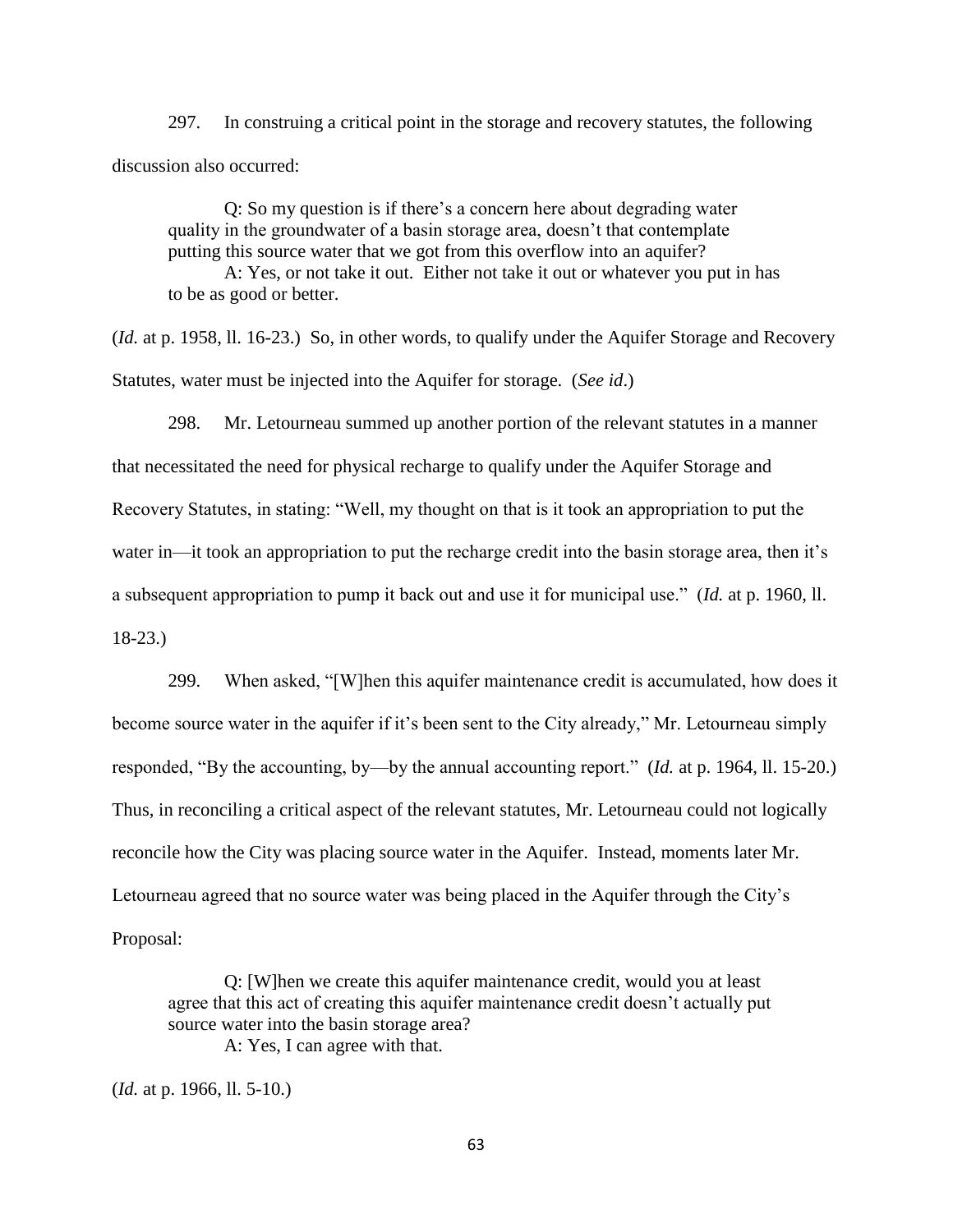300. Mr. Letourneau also discussed the various uses of water blessed by statute, including municipal and recharge uses. (Testimony of Letourneau, R. Vol. VII, p. 1874, ll. 19- 23.) In this context, during cross-examination by Mr. Mcleod, the following illuminating exchange occurred:

Q: She pointed out that storage is not specifically mentioned there. Let me ask you this question, in recognize the exist—in recognizing the existence of water left in the aquifer for purposes of an accounting process, is that a use of water within the meaning of any of those 14 uses in the statute? A: No.

(*Id.* at p. 1874, l. 24 – p. 1875, l. 6.)

## **l. Testimony on Passive Recharge Credits**

301. Mr. Boese and Mr. Pope both explained the concept of a passive recharge credit.

302. Mr. Pope defined a passive recharge credit as water left in storage that the City

could have otherwise pumped. (Testimony of Pope, R. Vol. X, p. 2707, ll. 11-22.)

303. Multiple witnesses acknowledged that passive recharge credits were originally considered in the context of using water from Cheney Reservoir rather than pumping from the Aquifer. (*See, e.g.*, Letourneau, R. Vol. V, p. 1272, l. 18 – p. 1273, l. 16.)

304. Both Mr. Boese and Mr. Pope argued that the City's Proposal amounts to nothing more than passive recharge credits. (Testimony of Pope, R. Vol. X, p. 2728, l.  $3 - p$ . 2730, l. 10; GMD2 Exhibit 39.) Mr. Pope declared that the City's Proposal defines AMCs in the context of "water left in storage" and this is directly consistent with the definition of passive recharge credits prohibited by prior ASR Orders. (*Id.* at p. 2836, ll. 4-15.)

305. Both witnesses contended that the Proposal should not be allowed based on that conclusion. (*See id.* at p. 2728, l. 3 – p. 2730, l. 10; GMD2 Exhibit 39.)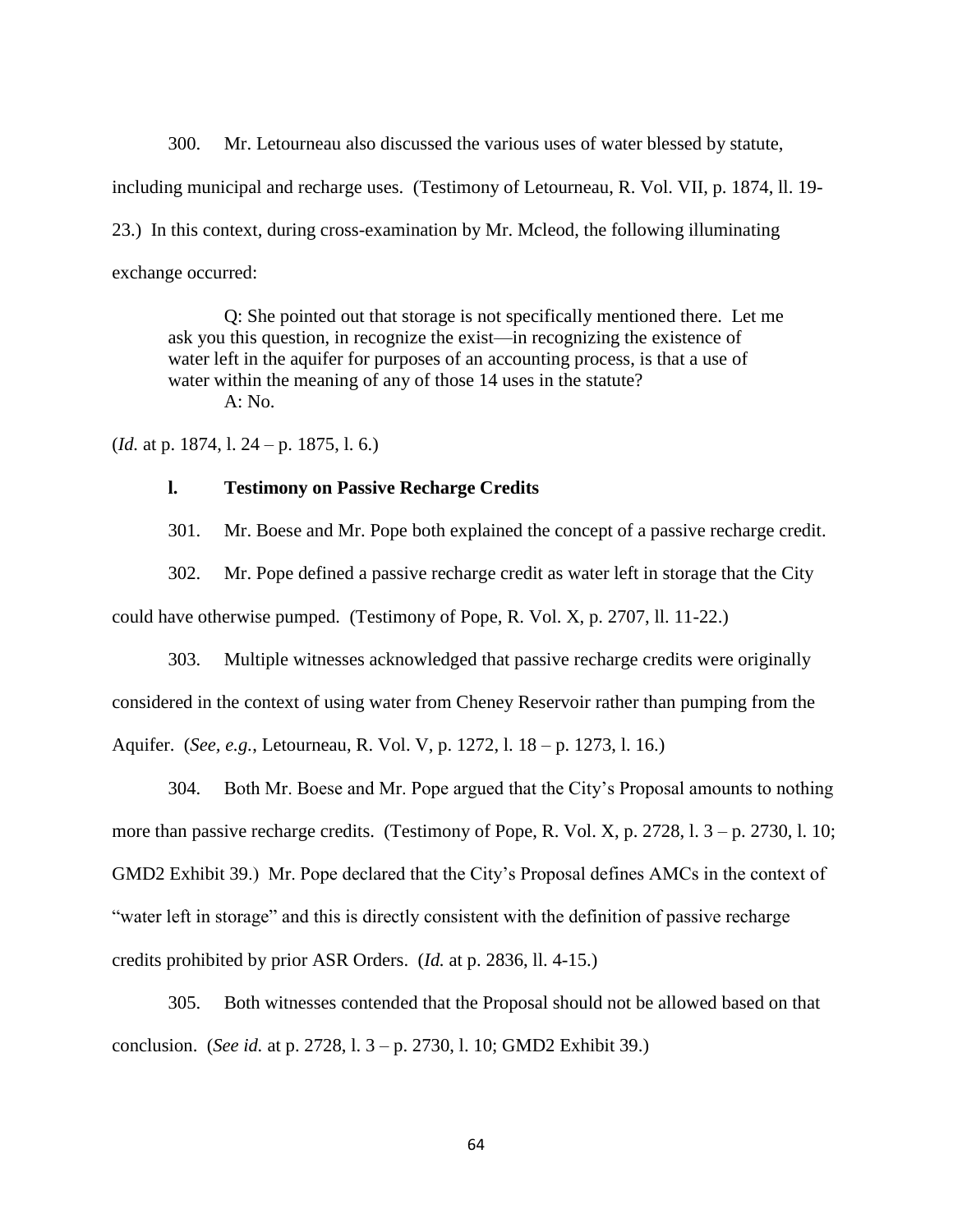306. The 2005 ASR Phase I Initial Order stated that "passive recharge credits should

not be allowed because they are not artificial recharge as defined in K.A.R. 5-1-1 because no

source water is being artificially recharged to create those credits." (*See* District's Exhibit 26,

pg. 11.) The ASR Phase II Order similarly stated, "That passive recharge credits shall not be

allowed." (*See* District's Exhibit 28, p. 5, no. 2.)

307. Mr. Letourneau interpreted what was meant in ASR Phase I with respect to

passive recharge credits in the following testimony:

Q: So at least as it related to the ASR Phase I Order, the idea was that source water had to be physically injected into the aquifer, was that the concept of ASR Phase I?

A: Yes.

Q: And, in fact, as the statement implies, if the source water wasn't injected into the aquifer, that was going to be considered a passive recharge credit; is that true?

A: That's correct.

Q: And also as used in number 3, would you agree that the term recharged and—that's used in the context of water being put into the aquifer for storage, would you agree that's the context it's used?

A: Yes, in number 3 it is, correct.

(Testimony of Letourneau, R. Vol. VII, p. 1631, ll. 10-25.)

308. Mr. Letourneau agreed that the ASR Phase I and ASR Phase II Orders prohibited

passive recharge credits and the DWR is still opposed to passive recharge credits. (*Id.* at p.

1632, ll. 14-22; p. 1635, l. 20 – p. 1636, l. 1.)

309. He also agreed that passive recharge credits were not defined in statute or

regulation and "the definition for passive recharge credits is actually obtained from the ASR

Phase I and ASR Phase II orders." (*Id.* at p. 1632, l. 23 – p. 1633, l. 6.) That corresponding

definition of passive recharge credits was the notion of receiving a credit for "water which the

City could have legally pumped but did not pump." (District's Exhibit 26, p. 2; Testimony of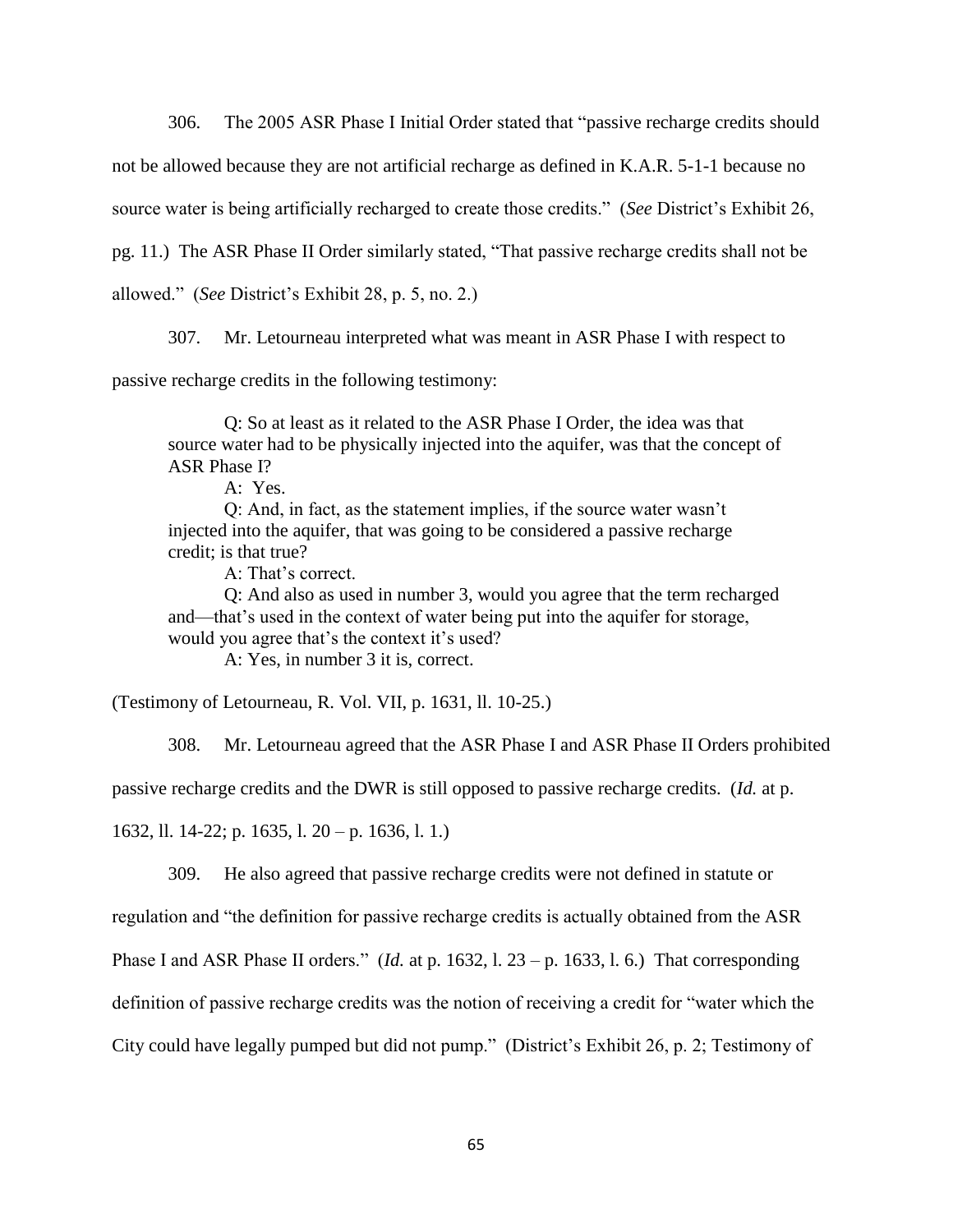Letourneau, R. Vol. VII, p. 1634, ll. 4-9.) Mr. Letourneau summed this up in his testimony as follows:

Q: So in other words, the idea that the City could have diverted water out of the aquifer but chose not to, that was considered a passive recharge credit, at least at the time of this ASR Phase I Order. Is that a true statement?  $A \cdot$  That's true.

(*Id.* at p. 1634, ll. 10-15.) Later, he agreed that under the Phase I Order, "passive

recharge credits were defined as credits for not pumping the City wells in the basin storage area."

(*Id.* at p. 1635, ll. 9-13; *see also* District's Exhibit 26, p. 9.)

310. He further testified that the same definitions of passive recharge credits found in

the ASR Phase I Order also applied to ASR Phase II. (*Id.* at p. 1636, ll. 2-12.)

311. Moments later, in light of the above definitions, the following exchange occurred

with Mr. Letourneau in reference to the City's Proposal:

Q: The City is seeking credit for not pumping water from the aquifer and leaving that water in storage under the AMC proposal; is that true? A: That's true, we call that management, management of the of the groundwater.

(*Id.* at p. 1641, l. 22 –p. 1642, l. 2.) He admitted the City had a legal right to pump the water under which it was seeking AMCs. (*Id.* at p. 1642, ll. 3-6.)

312. Originally, the DWR classified the City's AMC Proposal as passive recharge

credits before later changing its position. (p. 1643, ll. 8-17.) Mr. Letourneau testified:

Q: At least initially, when the City first came to you with a concept of an aquifer maintenance credit, there was concern among DWR staff that these—that these aquifer maintenance credits were passive recharge credits; is that true? A: Sure.

(*Id.* at p. 1643, ll. 8-14.) He also testified in his deposition that initially there was "quite a bit of concern" that AMCs were passive recharge credits. (*Id.* at p. 1643, ll. 18-24.) And although the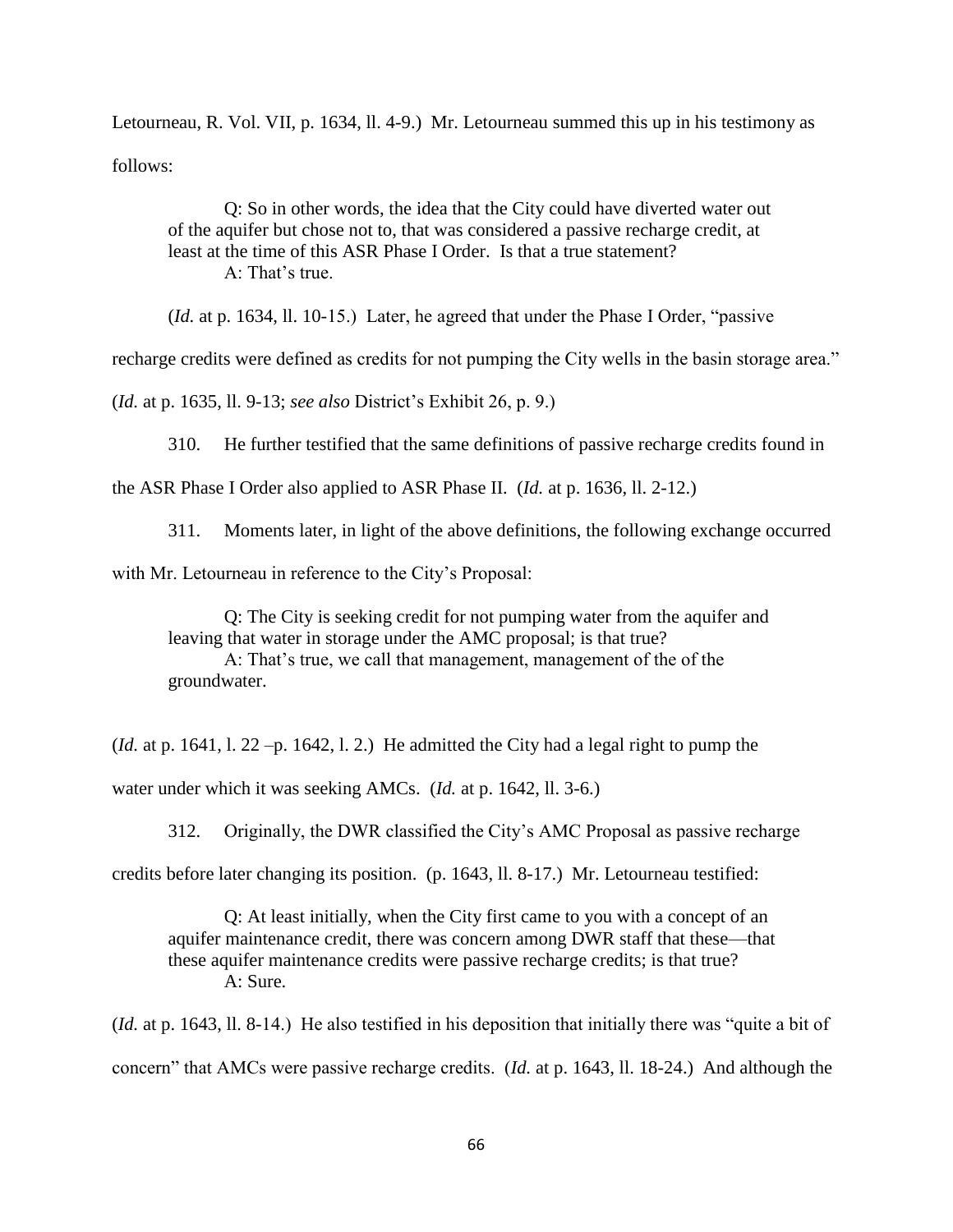DWR took "a long, hard look at this" concept, it ultimately determined that AMCs were not passive recharge credits because the same ASR infrastructure as to treatment was still being utilized with AMCs. (*Id.* at p. 1645, l. 16 – p. 1646, l. 15.)

313. Mr. Letourneau agreed with Mr. McCormick that, as in the case of Cheney, pumping water out of El Dorado Reservoir and seeking a credit for not pumping the Aquifer would also be seen as a passive recharge credit. (*Id.* at p. 1649, l. 21 – p. 1651, l. 8.) He agreed that El Dorado water could be technically treated at the ASR treatment facility and, even if that occurred, it would still be considered a passive recharge credit. (*Id.* at p. 1651, l. 21 – p. 1652, l. 24.) He indicated that the same logic applied to diversions from the Big Arkansas River to the City. (*Id.* at p. 1652, 1. 25 – p. 1653, 1. 9.) Mr. Letourneau summed up his position as follows, "[E]verything other than diversions from the Little Ark through the ASR diversion works would be considered passive recharge credits right now." (*Id.* at p. 1655, ll. 1-4.) Thus, he admitted that ultimately the *only* distinction with respect to the City's Proposal that exempted it from the definition of a passive recharge credit was the source of water as "coming from the Little Ark." (*Id.* at 1655, ll. 16-21.)

### **m. Other Drought Planning Approaches Available to the City**

314. The City testified that it had other approaches available to mitigate water concerns during drought. For example, the City could desalinate water from the Burrton plume. (Testimony of Henry, R. Vol. III, p. 556, ll. 15-25; Exhibit 17, p. 6.) Or the City could reclaim more industrial water. (Testimony of Henry, R. Vol. III, p. 567, ll. 7-12; Exhibit 17.) Another option was to construct more bank storage wells. (Testimony of Henry, R. Vol. III, p. 568, ll. 13-17.)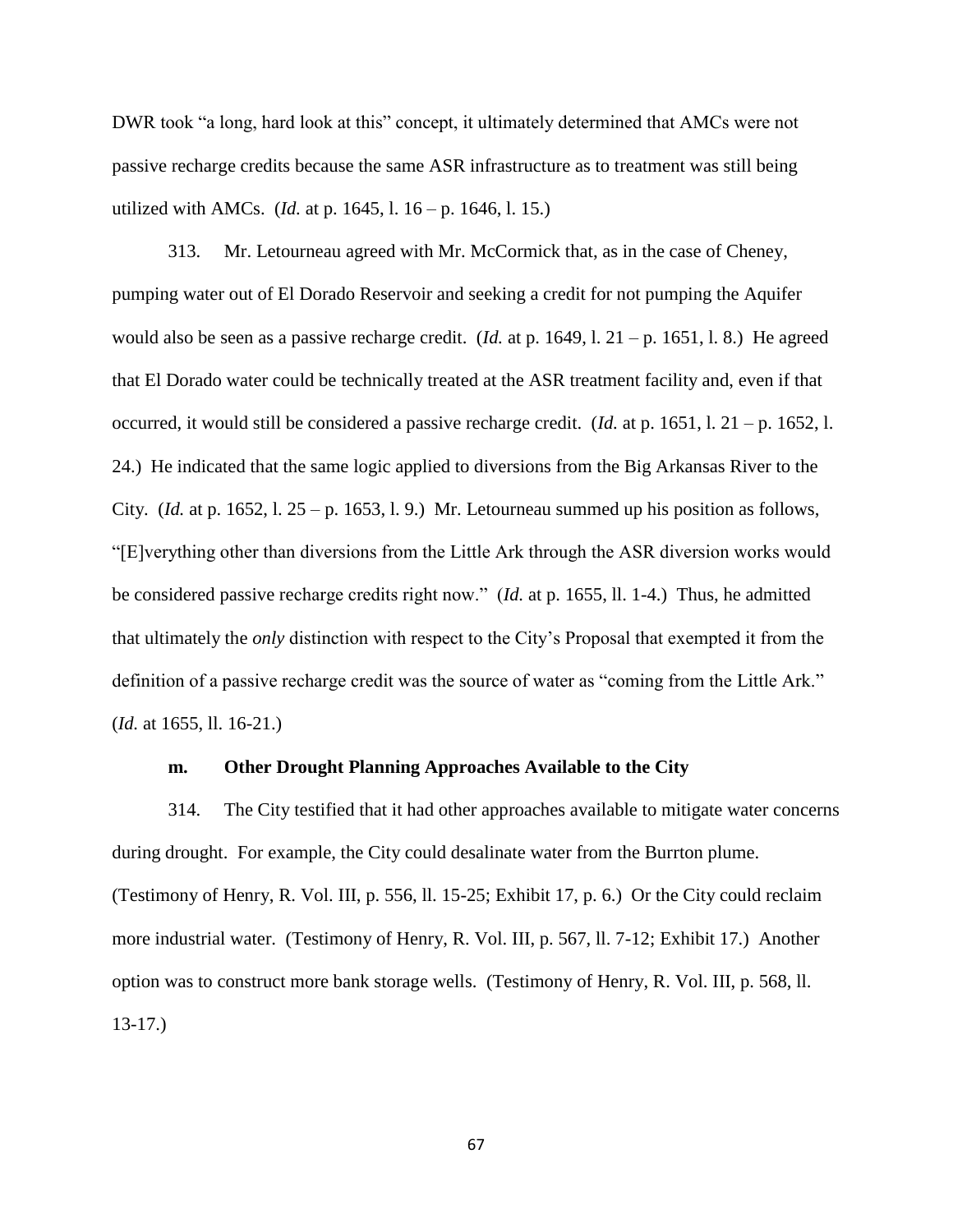315. The City is also contemplating constructing more recharge basins in the Aquifer. (Testimony of Pajor, R. Vol. I, p. 234, ll. 4-7.) Mr. Letourneau testified that recharge basins allow the City to pump water from the Little Arkansas River and recharge the Aquifer even when it is 100 percent full. (Testimony of Letourneau, R. Vol. V, p. 1334, l. 17 – p. 1335, l. 4.) Consequently, if the City wanted a mechanism to generate more recharge credits during a situation where the Aquifer was at or near capacity, it could simply construct more recharge basins. (*Id*. at p. 1335, ll. 5-17; Testimony of Letourneau, R. Vol. VI, p. 1499, ll. 13-20.)

316. Mr. Letourneau testified that not enough information currently exists in the Proposal regarding how the City plans to utilize recharge basins. (Testimony of Letourneau, R. Vol. VI, p. 1513, ll. 8-20.) Consequently, he testified that he was not prepared to make a recommendation on the Proposal as it applied to recharge basins. (*Id*.)

317. The City is also in the process of constructing a water treatment plant that can accommodate treating water from other sources, such as El Dorado Reservoir. (Testimony of Henry, R. Vol. III, p. 559, ll. 19-23; Testimony of Pajor, R. Vol. I, p. 157, ll. 6-7; Exhibit 17, p. 6.)

318. Mr. Henry testified that according to surveys, the citizens of Wichita were willing to pay good money to secure alternative sources of water. (Testimony of Henry, R. Vol. III, p. 563, ll. 17-18; Exhibit 18.)

319. The City also admitted that it looked into multi-year flex accounts ("MYFAs") but could not originally recall the exact reason that MYFAs were discounted. (Testimony of Pajor, R. Vol. I, p. 232, l. 4 – p. 233, l. 2, p. 357, ll. 10-14.) Later, the City testified that it discounted the concept over fear that its 40,000 acre feet of native rights would become junior. (Testimony of Pajor, R. Vol. II, p. 358, ll. 3-9.) However, Mr. Pajor later acknowledged that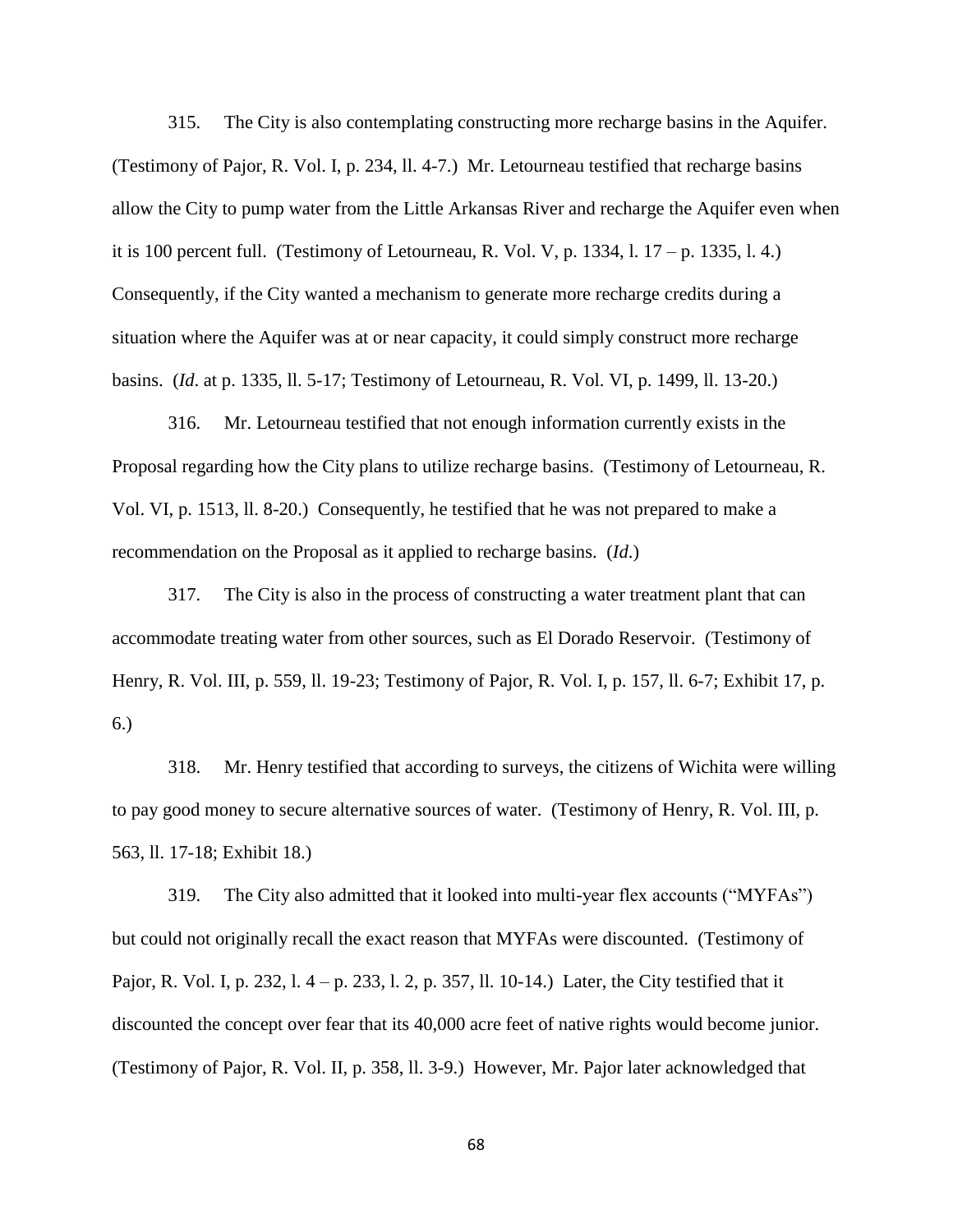K.A.R. 5-16-7 actually indicated, when pressed, that under MYFAs the quantity of senior rights was protected. (*Id*. at p. 360, l. 16 – p. 361, l. 1)

320. In his testimony, Mr. Letourneau testified that he and Chris Beightel were the two individuals at DWR responsible for making a determination on whether MYFAs were feasible for the City. (Testimony of Letourneau, R. Vol. V, p. 1332, ll. 12-23.) He indicated that the primary reason MYFAs were discounted by DWR was due to the duration of only five years. (*Id*. at p. 1332, l. 24 – p. 1333, l. 3.) In fact, when asked if there was another concern, Mr. Letourneau did not identify one. (*Id*. at p. 1333, ll. 4-6.) Then asked if it could be a viable option if the period was extended for municipalities, Mr. Letourneau concluded that he hadn't considered that option and it would have to be studied by DWR. (*Id*. at p. 1333, ll. 7-17.)

### **n. Necessary Conditions of the City's Proposal**

321. During his testimony, Lane Letourneau testified to many permit conditions that should be imposed on the City. He indicated that, at the very least, all the conditions and restrictions found inherent in the ASR Phase II MOU should be included as permit conditions in the order related to the City's Proposal. (Testimony of Letourneau, R. Vol. VI, p. 1610, l.  $16 - p$ . 1611, l. 7.)

322. Mr. Henry testified on behalf of the City that the Permit conditions imposed if the Proposal is granted should be equal to or more stringent than those imposed in ASR Phase I or ASR Phase II. (Testimony of Henry, R. Vol. III, p. 601, l. 21 – p. 602, l. 9.)

323. Mr. Pajor agreed when questioned by Mr. Oleen that AMCs should only be withdrawn "in some certain defined drought situation." (Testimony of Pajor, R. Vol. II, p. 311, ll. 8-14.) However, neither the City nor DWR *defined* what this "defined drought situation" would look like.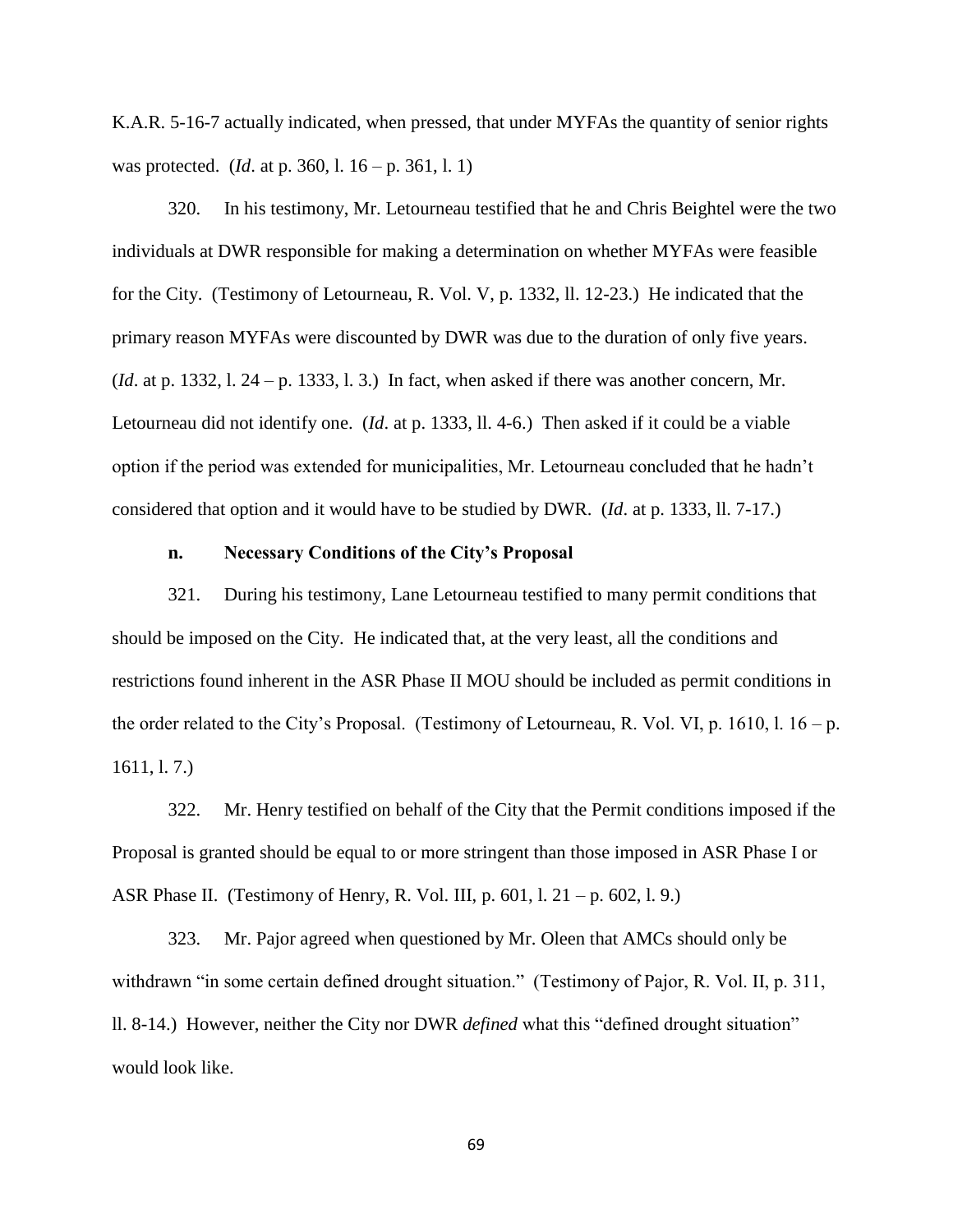324. Mr. Pajor stated that it should be a condition that all native water rights are withdrawn before any AMC credits can be utilized. (Testimony of Pajor, R. Vol. II, p. 317, ll. 4- 7.) However, the City failed to put this condition in its Proposal and this condition was omitted from the draft order submitted by DWR. (Testimony of Pajor, R. Vol. II, p. 318, ll. 8-16.)

325. Mr. Letourneau testified that another very beneficial permit condition would be to require that all other available sources of water (such as Cheney Reservoir) are first exhausted before AMCs are withdrawn. (Testimony of Letourneau, R. Vol. VI, p. 1526, l. 14 – p. 1527, l. 6.)

326. Another important condition that was not included with the City's Proposal was the concept of rotational pumping, where the City would withdraw the water accumulated through AMC credits from different locations within the City's wellfield at different times. (*Id*. at p. 363, ll. 6-22.)

327. Mr. Letourneau also testified that if impairment occurred with the City's Proposal to other water users, the City should "make them whole, however they do it, whether they drill them a well, provide them water, something to make them whole." (Testimony of Letourneau, R. Vol. VII, 1702, ll. 6-8.)

328. He also indicated that it would be good to "figure … out" how to impose "more specific" permit conditions that required the City to withdraw AMCs and manage the Aquifer in a manner beneficial to all users. (*Id*. at 1704, ll. 11-18; p. 1705, ll. 11-20.)

## **II. Arguments and Conclusions of Law**

### **a. Burden of Proof and Standard of Review**

In an agency action of this nature, under Kansas law it is clear that the City of Wichita has the burden of proof. Indeed, the hearing schedule indicated that the City must show "by a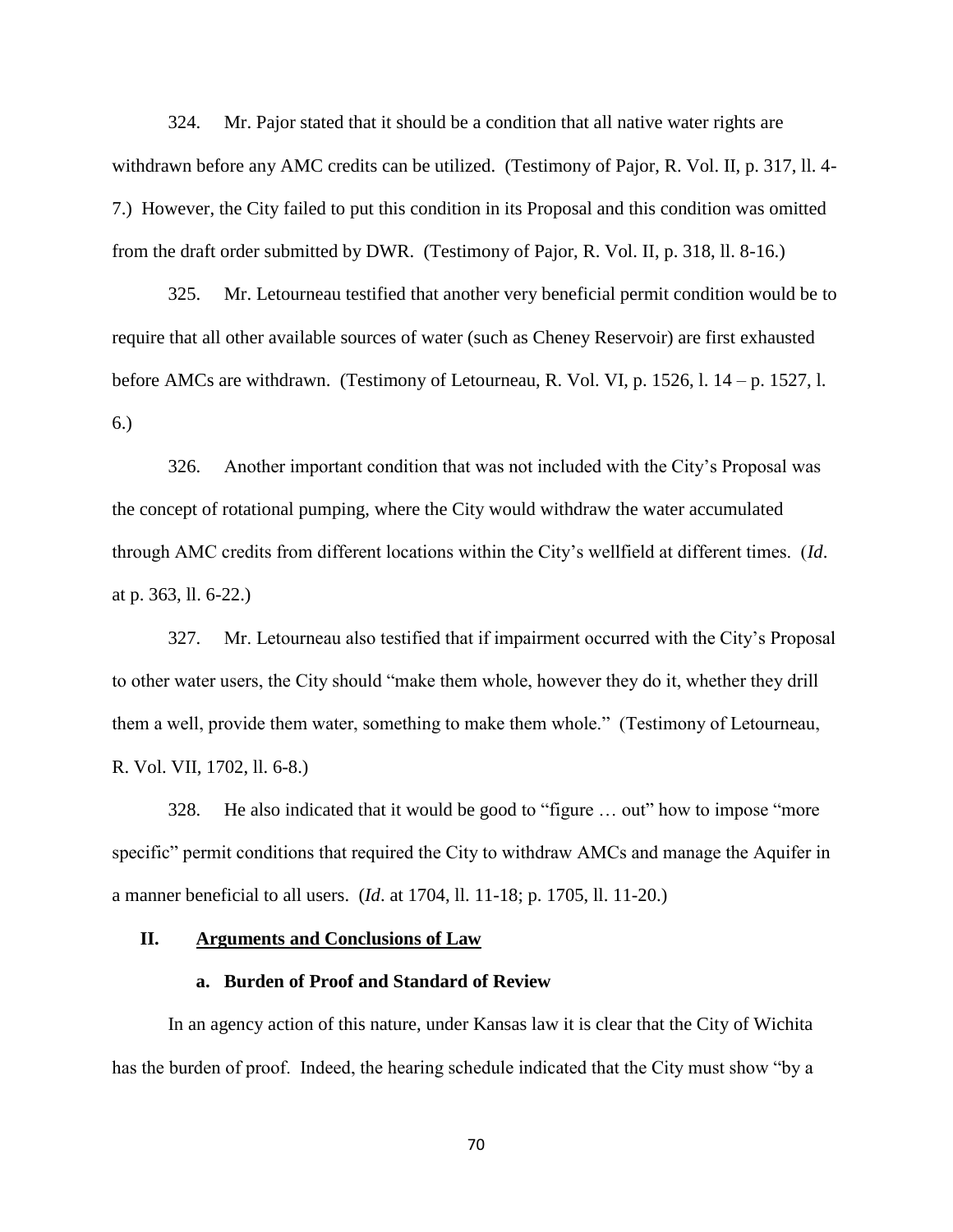preponderance of the evidence that the proposed change to the project should be approved." *See*  Order to Modify Hearing and Schedule, Sept. 27, 2018; Pre-Hearing Conference Order, July 23, 2018; Prehearing Order, May 1, 2019. At a bare minimum, the City must demonstrate that its Proposal does not "impair an existing water right or prejudicially and unreasonably affect the public interest." *Clawson v. State*[, 49 Kan. App. 2d 789, 798, 315 P.3d 896 \(2013\).](https://advance.lexis.com/api/document/collection/cases/id/5B3J-RTX1-F04G-C02D-00000-00?page=798&reporter=3164&context=1000516) In doing so, the City should have produced evidence that its Proposal will not undermine water quality, will not unreasonably interfere with minimum desirable streamflow, harm safe yield, decrease water quality, or cause impairment, among other factors. Thus, the City has the burden of proof to demonstrate that each element, outlined above, is adequately addressed and there is no impairment to existing water rights, or detriment to the public interest.

## **b. The City's Proposal Is Flawed Because It Is Based on a Number of Hypothetical Assumptions**

During the Hearing, it became apparent that the City's arguments and Proposal are based on many hypothetical assumptions. For example, a big assumption is that the City will manage the Aquifer in a manner that aspires to keep the Aquifer full. Although this was a prerequisite of many of the City's arguments, there is no guarantee of this fact. Even this argument lacks merit. Consider a scenario where the City pumps down the Aquifer using its Native Water Rights by 10,000 acre feet and then fully recharges the Aquifer in the same year. Now consider a scenario where, during that same year, the City accumulates 10,000 acre feet in AMCs by diverting surface water to the City, then pumps down the Aquifer by 10,000 acre feet using its Native Water Rights. The City can then withdraw another 10,000 acre feet of groundwater in the future based on the accumulated AMCs, doubling the impacts to the Aquifer. This is a very plausible scenario and there is no way to preclude the City from pursuing such an approach. Thus, again, the City's entire premise is based on a fallacy that doesn't hold "water."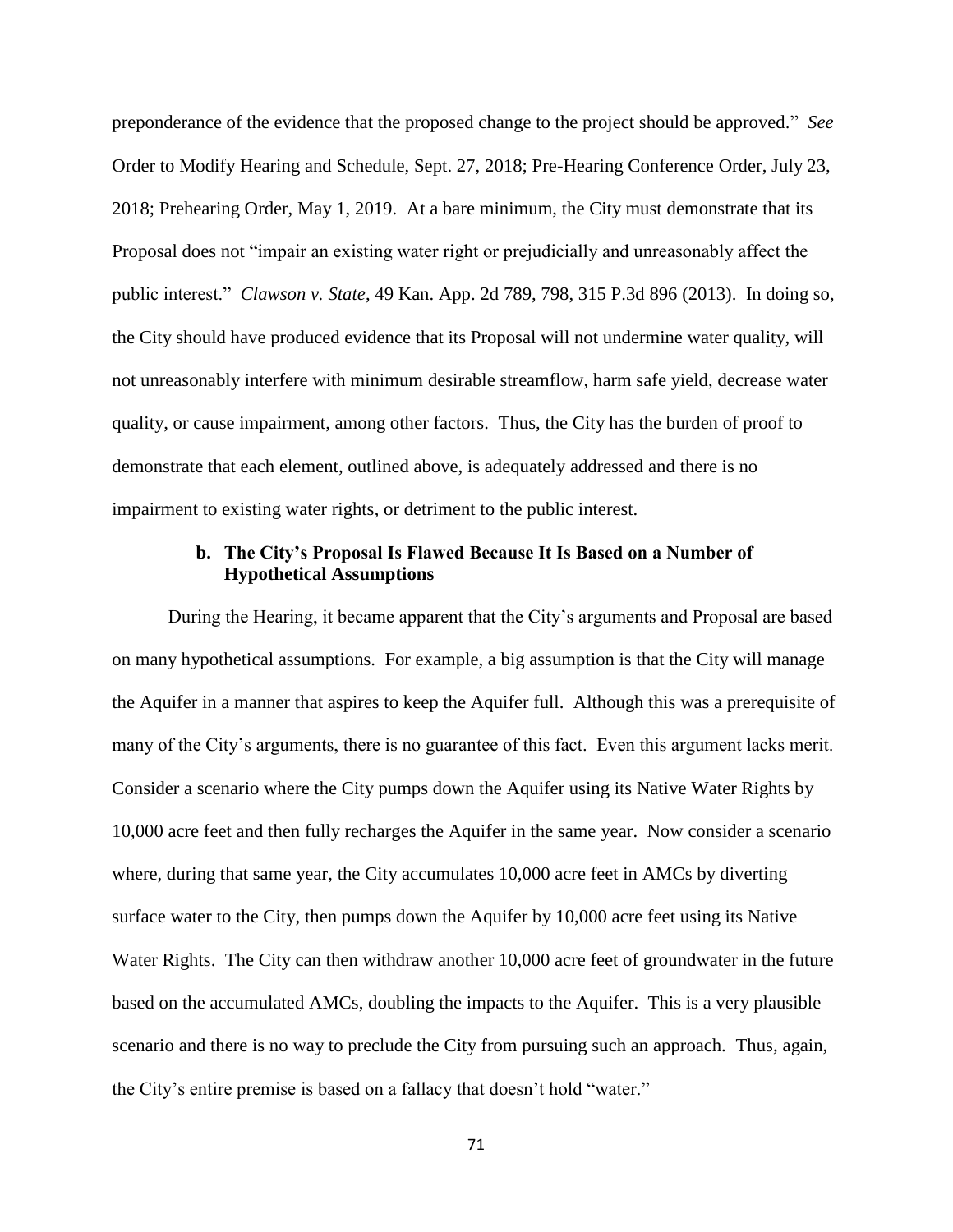### **c. Numerous Errors and Concerns Existed with the City's Modeling**

### **i. MODSIM and Drought Modeling**

Although a mere drop in the ocean of the District's concerns with the City's modeling and Proposal, the District uncovered a number of concerns with the MODSIM and drought modeling performed by the City. With respect to MODSIM, foremost, the City employee that was asked to complete this modeling had little training and admitted it was a "learning" experience. A number of errors were uncovered during the Hearing including, but not limited to, the fact that Cheney was erroneously reported as starting at 110 percent full, the population projections did not align with the historic reality, and the City ignored other sources of water supply. Additionally, there was no explanation for the need to project into 2060, which was in conflict with the District's Maximum reasonable quantity for beneficial use regulation K.A.R. 5- 22-14(f), which allows for a maximum 20 years water use projection. This latter point is yet another reason to deny the Proposal as unlawful and was acknowledged by Mr. Letourneau.

With respect to the drought modeling, the testimony of Mr. Winchester made it very clear this was an imprecise forecast at best. He indicated that, based on the lack of viable data and other factors, the modeling could be unreliable and subjective in nature. Moreover, the City's simulated drought, created by repeating the 2011 and 2012 drought years for a total of eight years, created a drought forecast more severe than anything seen within the last 100 years. He also admitted that a 1 percent drought would not have to be 8 years. These, and other concerns, compounded the arbitrary foundations of the City's assumptions applied to later modeling.

### **ii. MODFLOW**

Many errors were also uncovered with the MODFLOW modeling, which lies at the heart of the justification for the City's Proposal. As identified above, the District identified numerous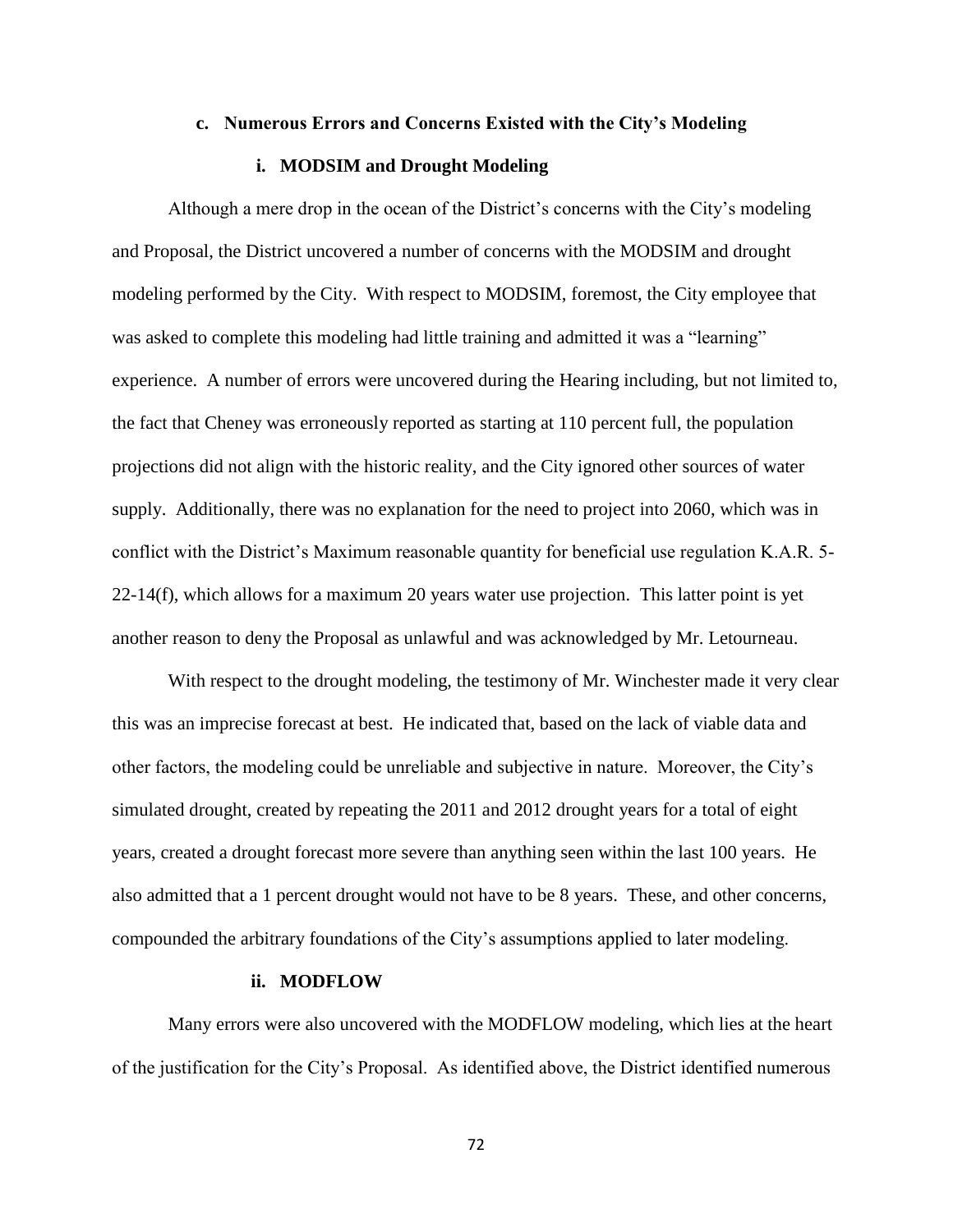errors in the tables and data produced by the City in response to this modeling. Further, the City admitted that the model had not been recalibrated since before 2013 despite incorporating updated data. The City also based its modeling on many unexplained assumptions such as Cheney starting at 100 percent full and the Aquifer starting at 91 percent full.

## **d. The City Failed to Model Critical Required Components**

A critical concern identified during the testimony was the fact that the City failed to consider many critical events in its modeling. For example, in lowering to a New Minimum Index Level, the City failed to model impacts to minimum desirable streamflow (sometimes referred to as "MDS"), water quality, or the forms of impairment identified by the District. Likewise, the City omitted an analysis of these same components based on withdrawing AMCs. As a consequence, the only modeling and corresponding viable testimony on these subjects was provided by the District and the Intervenors.

## **e. The City's Proposal Is Not in the Public Interest**

The City must also demonstrate that its Proposal will not prejudicially and unreasonably impact the public interest. The Kansas Water Appropriation Act does not provide a succinct definition of "public interest." However, the Kansas Supreme Court has helped to define the broad scope of the "public interest where no apparent definition exists. *Harris Enterprises, Inc. v. Moore*, 241 Kan. 59, 66, 734 P.2d 1083 (1987). The Court has indicated that a public interest must "be a matter which affects a right or expectancy of the community at large and must derive meaning within the legislative purpose embodied in the statute." *Id*. *Wheatland Elec. Coop., Inc. v. Polansky*, 46 Kan. App. 2d 746, 754, 265 P.3d 1194 (2011) further supports a liberal standard in demonstrating impact to the public interest when the court indicated that "public interest could be hindered by the increased drain on a shared water resource" and that the "chief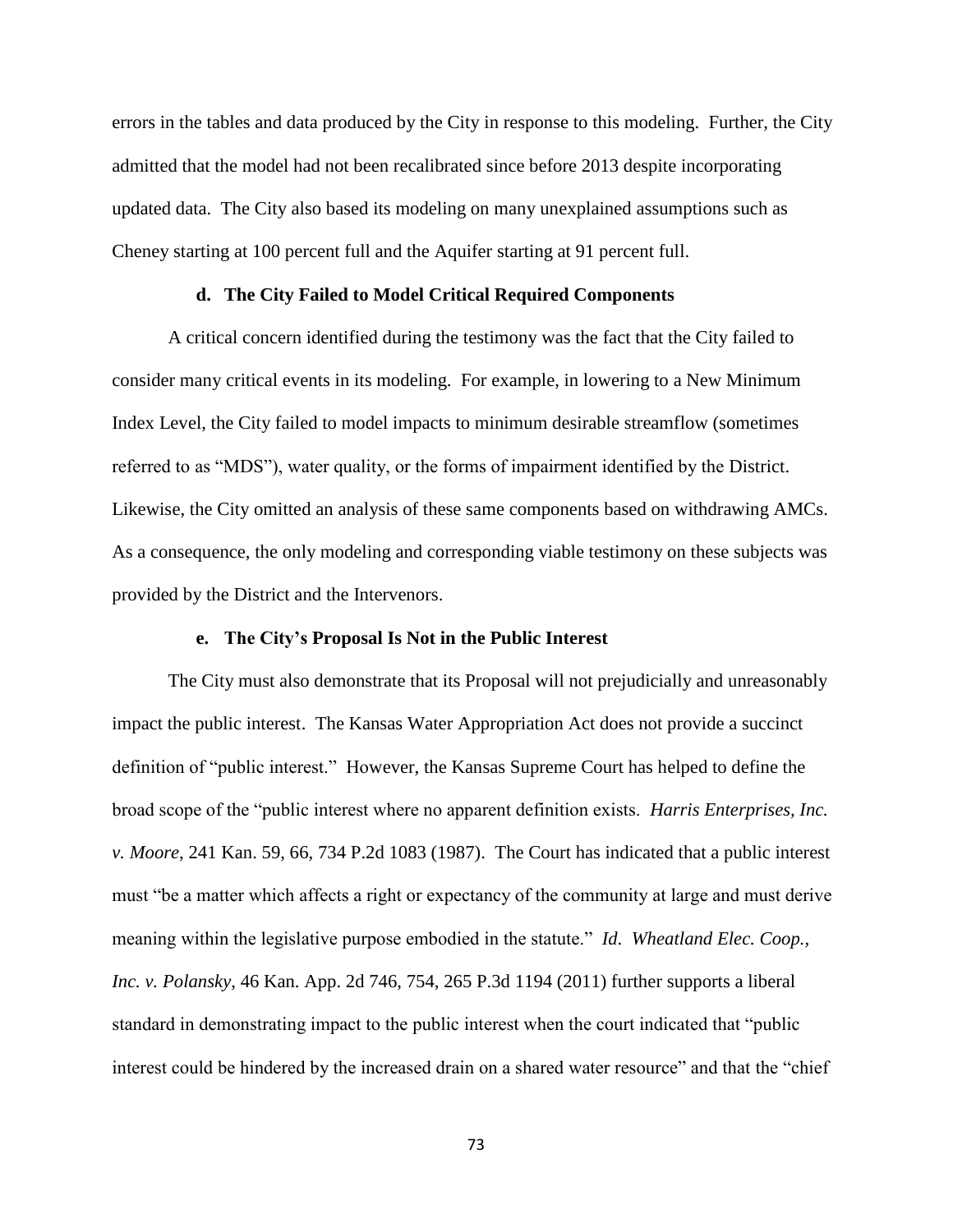engineer [should] consider these real-world concerns." Thus, the breadth of the "public interest"

is extensive and the Chief Engineer should give broad consideration to any factors that

demonstrate that the public interest will be impacted.

Fortunately, the Kansas legislature has adopted a statute that outlines the playbook the

Chief Engineer must follow when considering the public interest. [K.S.A.](https://advance.lexis.com/document/?pdmfid=1000516&crid=36782161-964f-4ff7-a0d4-a443af57fd52&pddocfullpath=%2Fshared%2Fdocument%2Fcases%2Furn%3AcontentItem%3A5B3J-RTX1-F04G-C02D-00000-00&pddocid=urn%3AcontentItem%3A5B3J-RTX1-F04G-C02D-00000-00&pdcontentcomponentid=6804&pdshepid=urn%3AcontentItem%3A5B33-F301-DXC8-71D0-00000-00&pdteaserkey=sr1&pditab=allpods&ecomp=1yrLk&earg=sr1&prid=2801a1ca-26a2-4491-a027-bd35ded60875) 2012 Supp. 82a-

[711\(b\),](https://advance.lexis.com/document/?pdmfid=1000516&crid=36782161-964f-4ff7-a0d4-a443af57fd52&pddocfullpath=%2Fshared%2Fdocument%2Fcases%2Furn%3AcontentItem%3A5B3J-RTX1-F04G-C02D-00000-00&pddocid=urn%3AcontentItem%3A5B3J-RTX1-F04G-C02D-00000-00&pdcontentcomponentid=6804&pdshepid=urn%3AcontentItem%3A5B33-F301-DXC8-71D0-00000-00&pdteaserkey=sr1&pditab=allpods&ecomp=1yrLk&earg=sr1&prid=2801a1ca-26a2-4491-a027-bd35ded60875) states:

In ascertaining whether a proposed use will prejudicially and unreasonably affect the public interest, the chief engineer shall take into consideration:

(1) Established minimum desirable streamflow requirements;

(2) the area, safe yield and recharge rate of the appropriate water supply;

(3) the priority of existing claims of all persons to use the water of the appropriate water supply;

(4) the amount of each claim to use water from the appropriate water supply; and

(5) all other matters pertaining to such question.

Thus, applying these factors, it is very clear the City did not establish that its Proposal was in the public interest. As will be established, the City grossly failed this burden. The District demonstrated that, per the *Wheatland* case, the City's Proposal would cause an increased drain on the Aquifer and harm the other users of the Aquifer. Indeed, for example, as supported by the discussion on saturated thickness and practical saturated thickness, the City's Proposal grossly exaggerated the available water after a projected drought and after establishing a New Minimum Index Level in each index cell. This alarming discrepancy was never countered by the City.

# **f. The City's Proposal Would Adversely Impact Minimum Desirable Streamflow**

The next factor the District identified is the adverse impacts to minimum desirable streamflow. Several statutes address minimum desirable streamflow. *See e.g.*, K.S.A. 82a-703a, 703b, and 703c. The Chief Engineer must carefully examine and apply each of these statutes. Indeed, K.S.A. 82a-703c defines minimum desirable streamflow for the Little Arkansas River,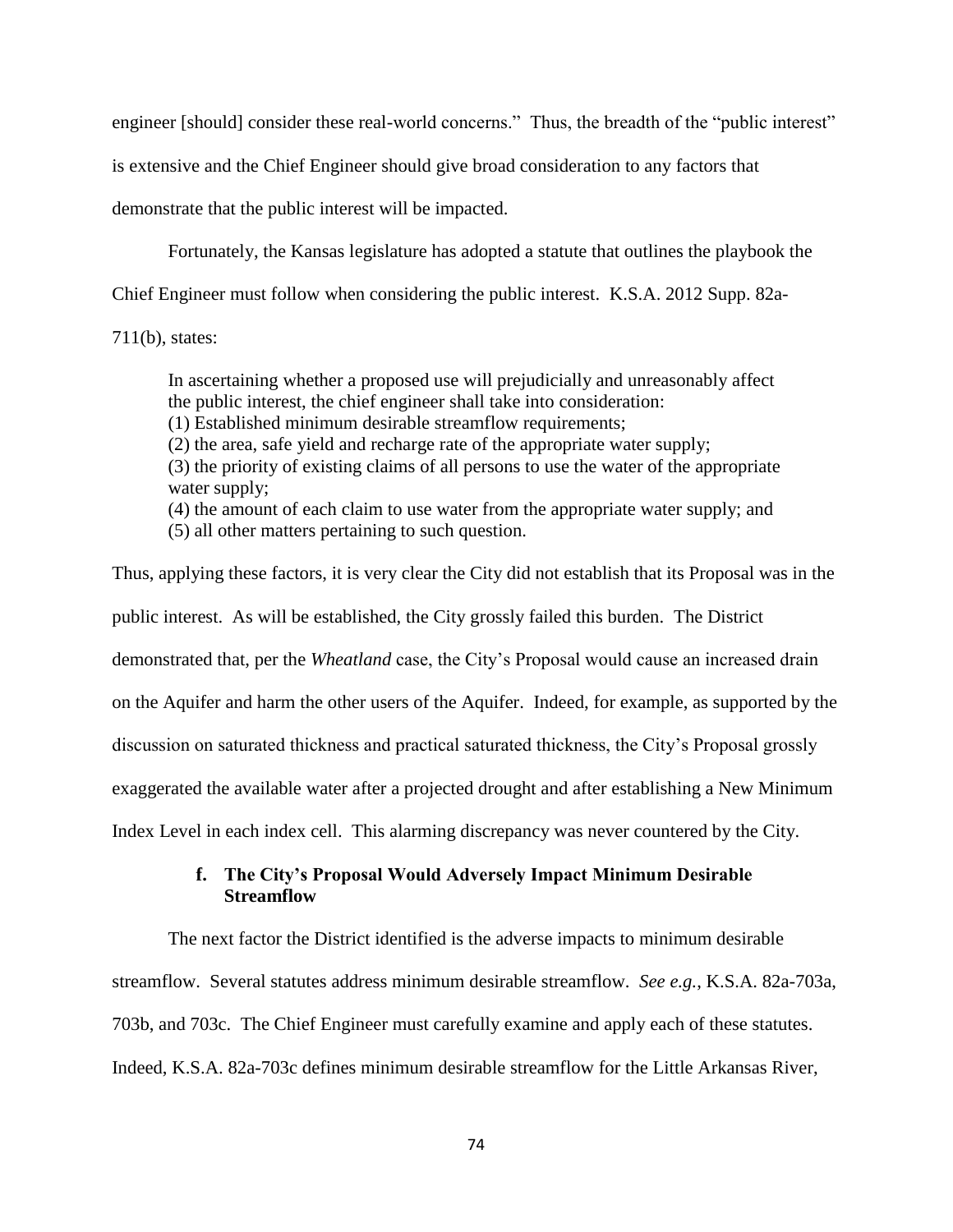for example. As indicated above, the District produced extensive modeling and testimony from its experts indicating that the City's attempts to establish a New Minimum Index Level and withdraw AMCs would have dire consequences for MDS. For example, Dave Romero indicated that the City's pumping in the simulated 1% drought depleted the Little Arkansas River and Arkansas River ("Rivers") by a combined 30,100 acre-feet; pumping recharge credits to the New Minimum Index Levels caused an additional 33,600 acre-feet depletion in the Rivers compared to pumping to the current Minimum Index Levels (43,800 acre-feet versus 10, 200 acre-feet), and caused a streamflow reduction of about 10 cubic feet per second in the Rivers; River flow depletion would last for years after the drought pumping ceased, and MDS would be met less often on the Little Arkansas River. Thus, the District undoubtedly demonstrated that the City's Proposal would undermine MDS.

## **g. The City's Proposal Would Negatively Interfere with Water Quality**

Vast testimony from witnesses from all parties exemplified that the City's Proposal had the potential to undermine water quality in the Aquifer. The City's witnesses acknowledged that significant Aquifer drawdowns could accelerate the movement of the Burrton Chloride Plum by as much as 40 percent. Moreover, the District and Intervenor's experts—once again the only experts that provided viable analysis on the subject—produced data and documentation to support the consequences of establishing a new bottom coupled with the City withdrawing water that it did not inject into the basin storage area. As indicated above, the clear results highlighted the certainty of negatively interfering with water quality if the City's Proposal is adopted.

## **h. The City's Proposal Would Result in Multiple Forms of Impairment**

The District and the Intervenors demonstrated that multiple forms of impairment would occur if the City's Proposal was adopted: to the overall welfare of the Aquifer and to individual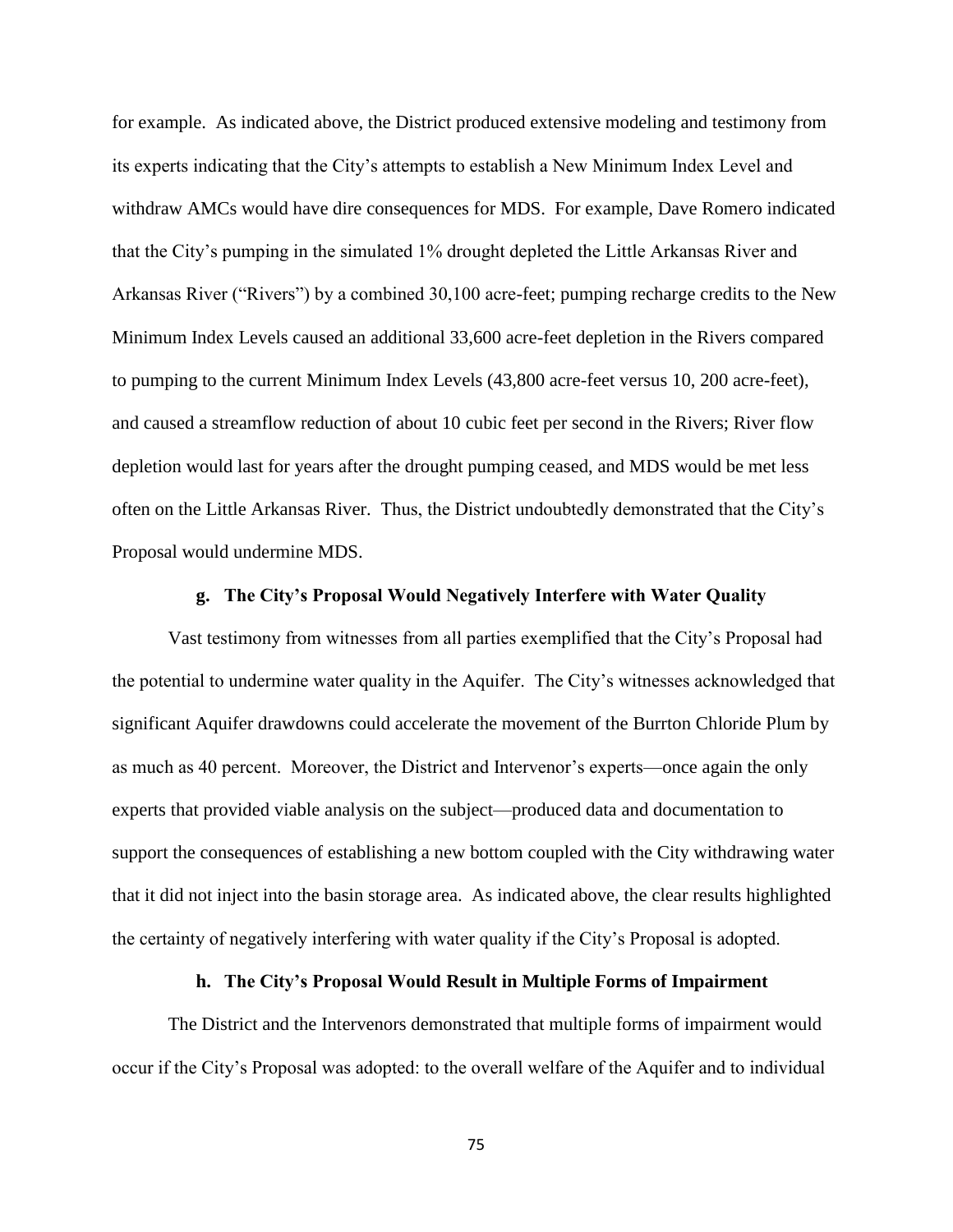well users. This analysis will thus address both forms of impairment. Again, while the City failed to address the impacts to individual wells, Dave Romero indicated that multiple wells would dry up if the City's Proposal is adopted. Further, although it seems to be axiomatic, the overall health of the Aquifer will be detrimentally impacted if a New Minimum Index Level is established and the City is able to withdraw water never injected in the Aquifer.

## **i. Overall Health of Aquifer**

Kansas law undoubtedly requires the City to demonstrate that its actions will not cause impairment to the overall health of the Aquifer. K.S.A. 82a-711(c) clarifies that "impairment shall include the unreasonable raising or lowering of the static water level or the unreasonable increase or decrease of the streamflow or the unreasonable deterioration of the water quality at the water user's point of diversion beyond a reasonable economic limit." The Kansas Court of Appeals very recently twice addressed the definition of impairment in the companion cases of *Garetson Brothers v. American Warrior, Inc.*, 51 Kan. App. 2d 370, 347 P.3d 687 (2015); *Garetson Bros. v. Am. Warrior, Inc.*, 56 Kan App. 2d 623, 628, (Ct. App. Jan. 11, 2019). In those cases, the court adopted a very broad definition of the word "impairment" as it relates to water rights. *Id*. Two panels of the court held that an aggrieved party need only show that the offending party's approach "diminishes, weakens, or injures" the aggrieved party's rights. *Id*. Thus, this standard is now entrenched law.

Only a minimal showing is required that the City's Proposal causes impairment. As demonstrated in the hearing by the expert testimony of the District and the Intervenors, there is amble evidence that the Proposal will unreasonably lower the static water level, adversely impact streamflow, and diminish water quality. Regardless, it was the City's burden of proof on this issue. The City failed to produce any credible expert testimony that its Proposal—especially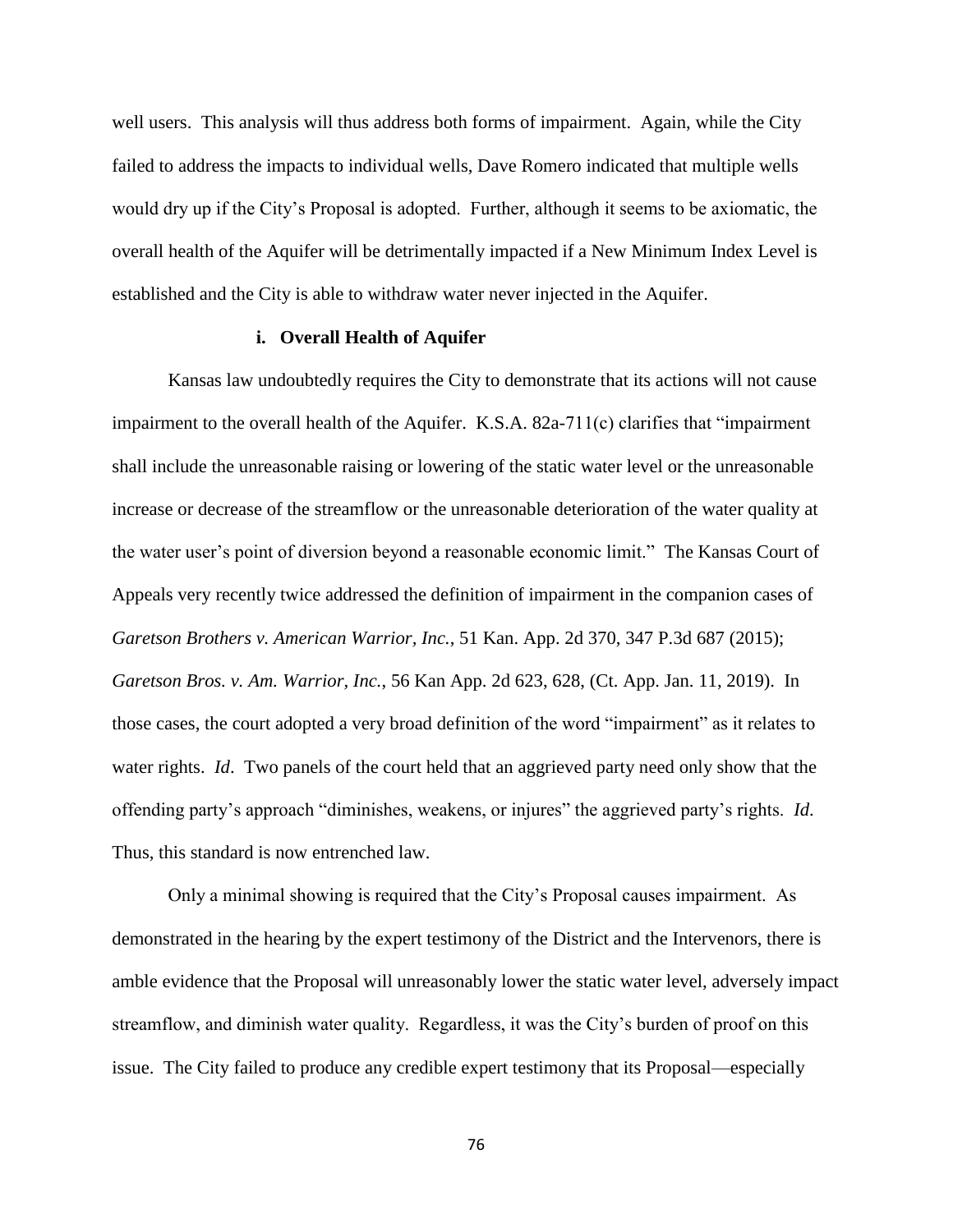during periods of withdrawals of AMCs below the New Minimum Index Level—would not result in impairment.

#### **ii. To Individual Wells**

The District also produced vast expert testimony and analysis on the impacts of the City's Proposal to individual wells. As indicated above, Dave Romero identified a number of individual wells that would lose their water column if the Proposed Minimum Index Level is adopted and credits are withdrawn by the City. He also indicated that the drawdowns would impact numerous domestic wells located greater than 660 feet from the City's ASR Phase II pumping wells, which is critical because there is no remedy proposed by the City for impaired domestic wells located farther than 660 feet from a City ASR Phase II well. Thus, the District clearly proved that this type of impairment would occur if the City's Proposal is adopted.

# **i. The City's Proposal Would Not Meet Other Statutory and Regulatory Requirements**

## **i. Safe Yield**

AMCs would allow additional appropriation of groundwater where there is no groundwater available for appropriation due to the safe yield regulations. This is not in the public interest as provided by K.A.R. 5-3-9 (b), which states that "Unless otherwise provided by regulation, it shall be considered to be in the public interest that only the safe yield of any sources of water supply...shall be appropriated." K.A.R. 5-22-7(a) provides, subject to certain exceptions, "The sum of prior appropriations shall not exceed the allowable safe-yield amount for that area of consideration." K.A.R. 5-22-7(b) does exempt the application for an aquifer storage and recovery well from the safe yield regulation, but only based on the ASR regulations and Memorandums of Understanding (MOUs) in place at the time this regulation was adopted.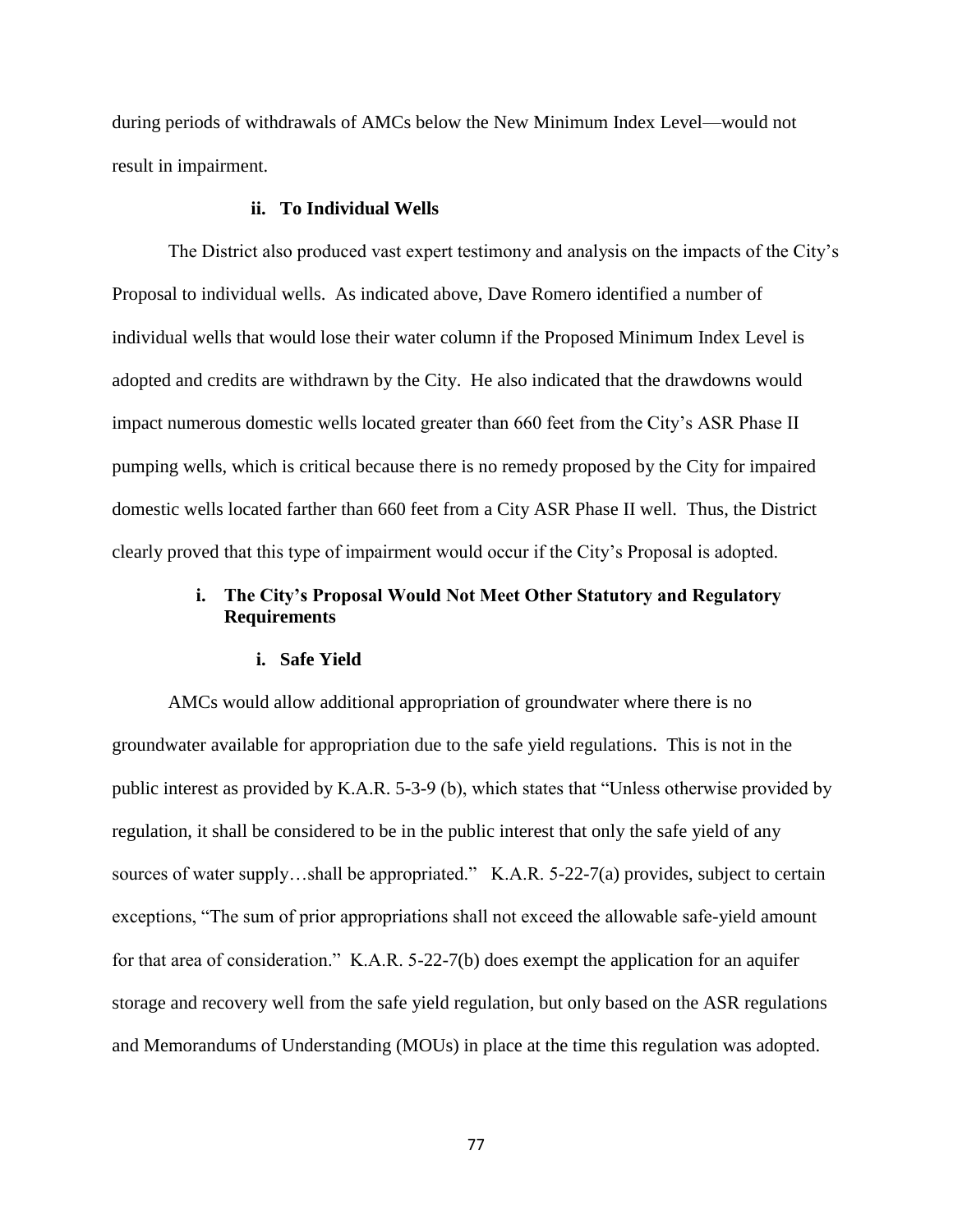The District provided ample evidence that the City's Proposal would result in grossly undermining safe yield in the ASR basin storage area. Again, the City failed to address this point. However, the District highlighted how the City would be withdrawing groundwater that is already dedicated to prior water rights in areas that are sometimes overappropriated by fourfold. As indicated, the City's Proposal, because it fails to qualify as an Aquifer Storage and Recovery system, is subject to safe yield.

## **ii. Spacing**

Again, in contrast to the total lack of refutation or analysis by the City, the District produced ample evidence that the City's Proposal will be in contravention of spacing requirements. K.A.R. 5-22-2(a) clarifies the importance of meeting spacing. A well owner, such as the City, can seek a spacing waiver during the application process. However, in this case, any initial spacing waivers are wholly invalid as they were conditioned on remaining at the 1993 levels and utilizing artificial recharge. The City's failure to meet spacing is yet another hurdle the City was unable to overcome and thus fatal to the City's Proposal moving forward.

# **j. The City's Position Regarding the Benefits of Keeping the Aquifer Full Is Wholly Inapplicable to Lowering to a New Minimum Index Level**

The City's only argument for the benefits of its Proposal were conditioned on the notion that it would be incentivized to keep the Aquifer levels higher initially as it conditioned AMCs. However, it merits noting—and this is very significant—that this argument does not apply to establishing a New Minimum Index Level. Establishing a new bottom is wholly irrelevant to the City's motivation to keep the Aquifer full. The *only* justification advanced by the City is that it could wait longer to withdraw recharge credits during a drought event without fear that credits would be stranded. However, there was no analysis or modeling produced by the City that demonstrated how waiting longer to withdraw credits would somehow benefit the Aquifer during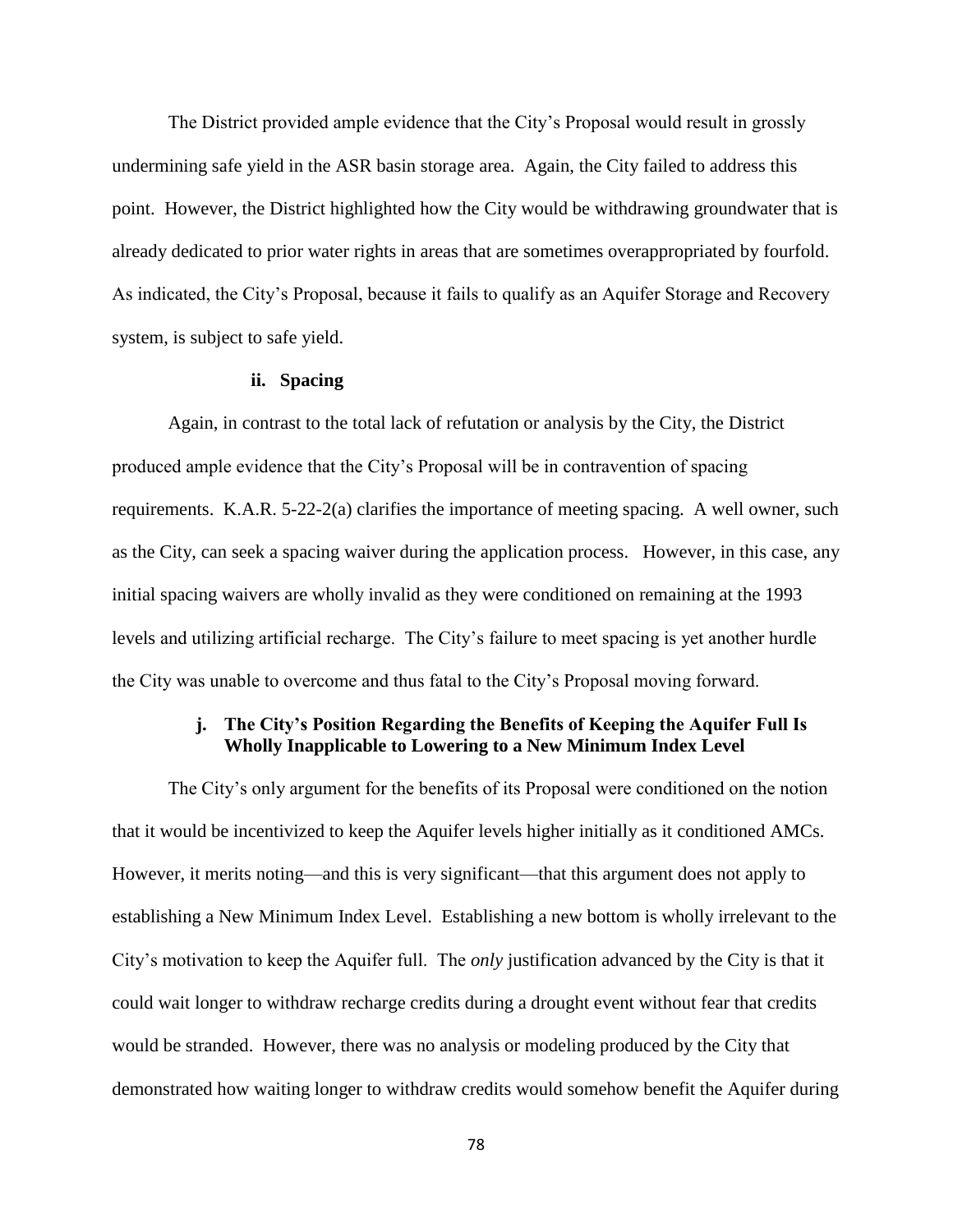an extreme drought. Consequently, the sole benefit of establishing a New Minimum Index Level would be to the citizens of the City while no advantage was identified to the Aquifer itself. Regardless, as established below, the District showed numerous harms with the concept of lowering below the established 1993 levels. Thus, under no circumstances should this part of the Proposal be given any serious consideration. Indeed, the August 8, 2005, ASR Phase I Findings and Order clearly states that the public interested is protected by the City not withdrawing Equus Beds groundwater below the current minimum index levels.

### **k. The Potential for Harm Is Greater in the Future**

Another theme advanced by the District was the fact that the harm of the City's Proposal can be accelerated in the future. As admitted by the City, the City has the potential to accumulate AMCs faster in the future through the construction of more bank storage wells. Further, a decision in favor of the City would pave the way for more permits and would allow the City to accelerate accumulation of recharge credits (AMCs) and therefore, withdrawals. Consequently, the harms demonstrated now have the potential to be compounded in the future.

### **l. The City's Cap of 120,000 Acre Feet Was Erroneously Established**

The City and the DWR were unable to justify the basis for the new cap. Conflicting testimony existed regarding whether the cap was based on the basin storage area or double the needs of the City in a projected 1 percent drought. Again, it became clear this was just an arbitrary number. While the District does support a cap, the District believes the cap should be 50,000 acre feet, or the amount of recharge credits the City projects it needs during a 1 percent drought scenario. In fact, this is the *only* part of the City's Proposal that the District recommends for approval, subject to this modification, and applied to ASR Phase I and ASR Phase II permits.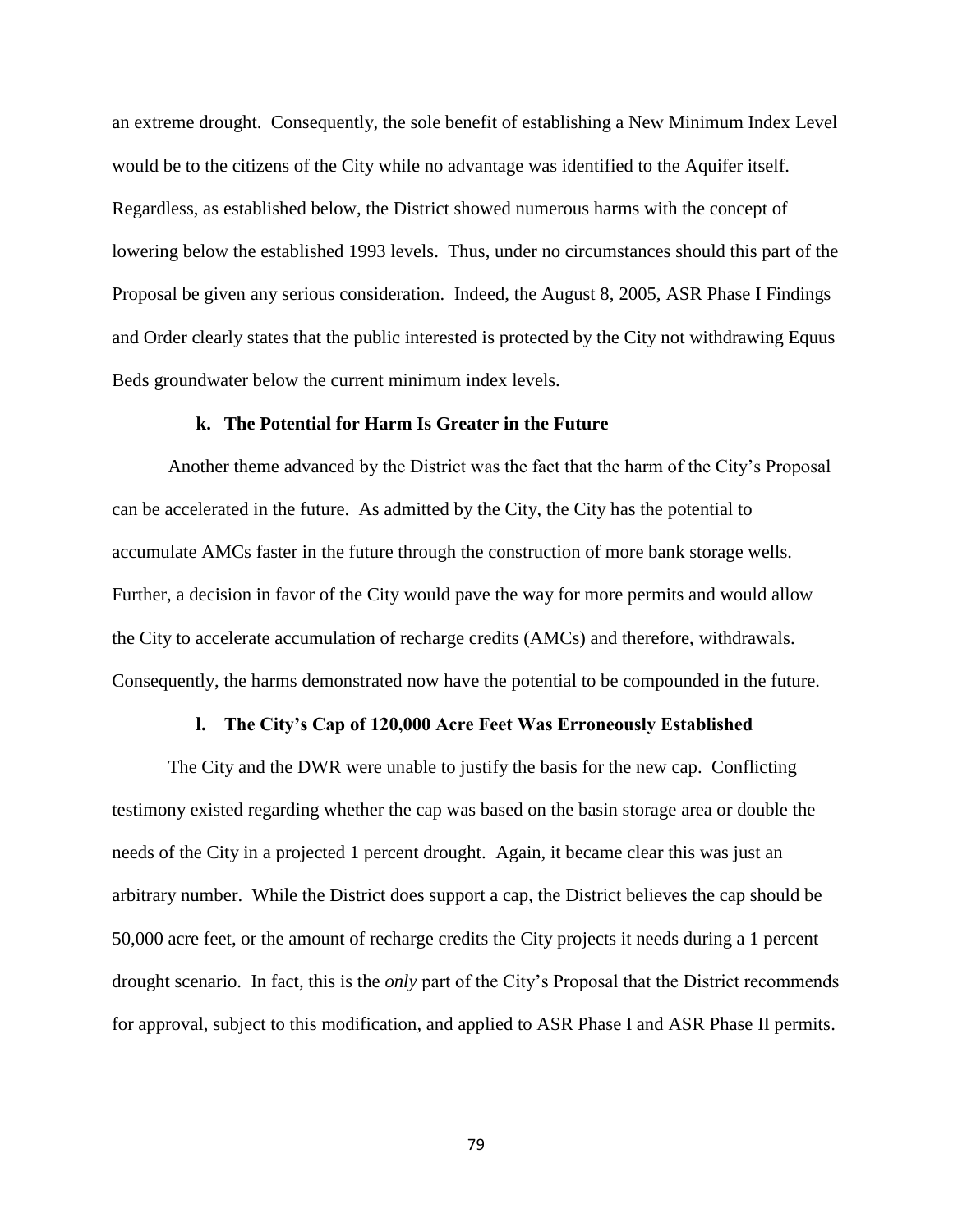### **m. The City Failed to Justify the Contingency**

The City also could not explain how it determined the contingencies applied to the New Minimum Index Levels in its Proposal. Mr. Letourneau agreed that the cross-examination of Mr. McCormick highlighted that the contingencies were arbitrary in nature and perhaps too aggressive. Again, this is yet another part of the Proposal cast in doubt during the Hearing.

## **n. The City's New Accounting Method Has Numerous Flaws**

Another concern with the City's Proposal had to do with discrepancies in the application of the new accounting methodology for AMCs. Expert witnesses for both the District and the City agreed that because the recharge is only theoretical, this resulted in potential discrepancies in the accounting. For example, the City's new accounting methodology failed to take into account the different responses of the Aquifer under low and high water levels and is proposed to be based, in part, on the 1998 water levels, which allows for AMCs to be retained at a much higher rate than the physical recharge credits have been historically retained. Consequently, this resulted in a fluctuation of over 1,000 acre feet in some situations between the old and the new accounting approach. Alarmingly, Mr. Romero indicated that this would result in minimizing recharge credit losses while optimizing AMC credit retention. Mr. McCormick also agreed with some of these concerns. Consequently, as acknowledged by Mr. Letourneau, this is yet another area of the Proposal that requires further development.

#### **o. The City Failed to Meet Procedural Burdens in Pursuing Its Proposal**

## **i. The City Failed to File a New Application or a Change Application**

In this case, the City has not filed a change application with DWR. *Clawson* makes it clear that "a person seeking to appropriate water, other than for domestic use, must file an application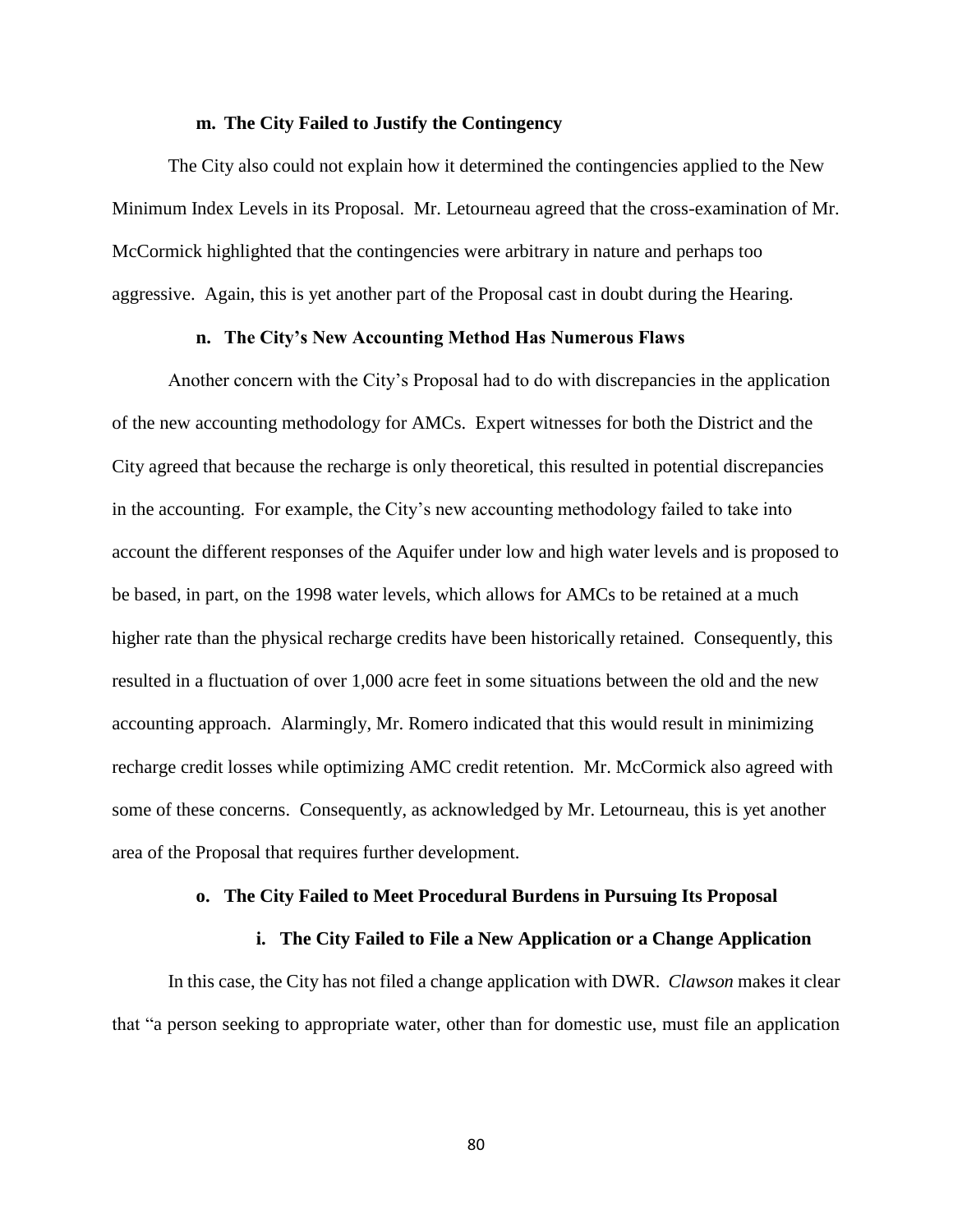with the chief engineer." *Clawson*[, 49 Kan. App. 2d at 798.](https://advance.lexis.com/api/document/collection/cases/id/5B3J-RTX1-F04G-C02D-00000-00?page=798&reporter=3164&context=1000516) K.S.A. 82a-708b provides the sole legal authority for making changes to any existing water right. That statute promulgates:

- (a) Any owner of a water right may change the place of use, point of diversion or the use made of the water, provided such **owner shall**:
- (1) Apply in writing to the chief engineer for approval of such proposed change,
- (2) **Demonstrate** to the chief engineer that any proposed change is **reasonable** and **will not impair existing rights."**
- (3) Demonstrate to the chief engineer that any proposed change relates to the **same local source of supply** as that to which the water right relates."
- (4) …The chief engineer shall approve or reject the application for change in accordance with the **provisions and procedures** prescribed **for processing original applications to appropriate water**….

*Id.* (Emphasis supplied). If an applicant desires to change a water right pursuant to K.S.A. 82a-708b, the provisions for processing a new application to appropriate water, found at K.S.A. 82a-708a, 82a-709 through 714, and the appropriate regulations, must also be followed.

In Kansas, once a water right is acquired, the only three attributes of a water right that may be changed are the: (1) the authorized point of diversion, (2) the authorized place of use, and (3) the use made of the water. K.S.A. 82a-708b. Otherwise, no other changes to a water right are expressly authorized by the Kansas Water Appropriation Act hereinafter "(KWAA)." This requirement is there to prevent any change in the operation of a water right to the detriment of all water rights, permits, and applications in existence as of the date of the change application (senior water rights).

The proposed AMC program will have the effect of allowing the City to use its water to accumulate AMCs—arguably not a beneficial use recognized by law—and to increase its consumptive use under its existing water rights, without filing either a new or change application. This is something that could not be done even if the City filed a change application, so it should be unlawful to do so without filing a new application. Any change in the operation of an existing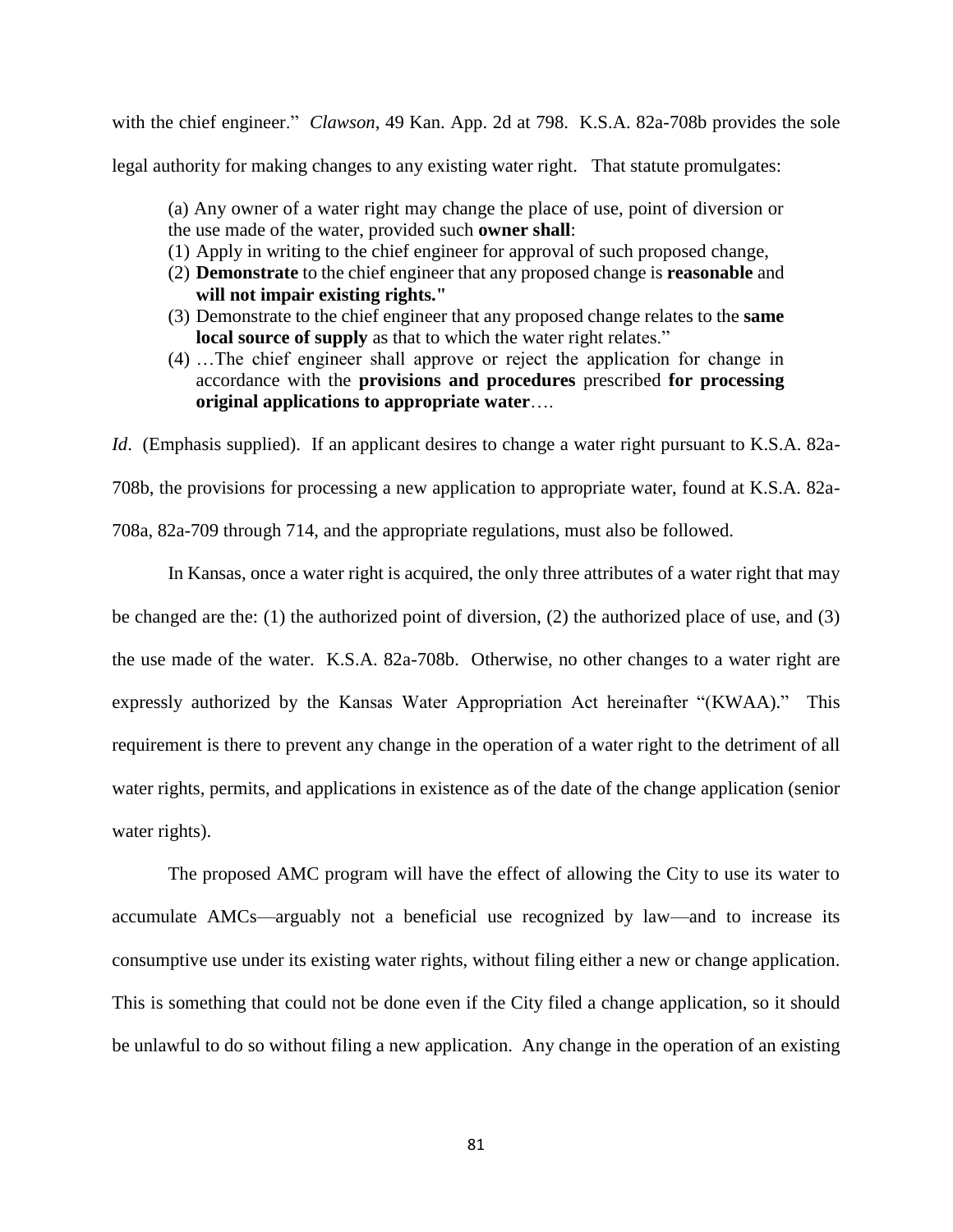water right cannot impair a water right in existence at the time the change is requested. K.S.A. 82a-708b(a)(2).

At the very least, on the face of the City's Proposal, the City will alter the methodology in which water is diverted from the Aquifer. The City will be allowed to first divert water directly from the Little Arkansas River and pump the water directly to the City. Later, the City will be allowed to divert, via accumulated AMCs, native groundwater from the Aquifer directly to the City without first adding to the groundwater supply by injecting source water from the Little Arkansas River into the Aquifer. In the case of the City's existing 30 ASR recharge credit withdrawal permits, this amounts to up to 18,000 acre-feet per year. This constitutes two sources of water and at least two points of diversion. Thus, at the very least, this is tantamount to changing the point of diversion and the source of supply.

*De minimus* changes can be made to existing water rights without the filing of a change application through a Finding and Order issued by the Chief Engineer, but such changes are usually to correct errors, like obtaining better information as to where a well or place of use is actually located or correcting typos. Additionally, other type of changes can be made through Findings and Orders, such as dividing a water right into two or more rights and reducing a water right's place of use, quantity, etc. However, none of these types of changes allow expansion of a water right, altering the point of diversion, or changing the local source of supply. The maximum annual quantity cannot be increased, and the consumptive use cannot expand (for example, in the case of an irrigation water right, the irrigated acres may be increased only a nominal amount, e.g. 10 acres or 10 percent of the base acres, whichever is less). The priority date also cannot be changed.

DWR has adopted the proper change application form that must be filed if a water user wishes to change a permit or water right. DWR has also adopted the proper new appropriation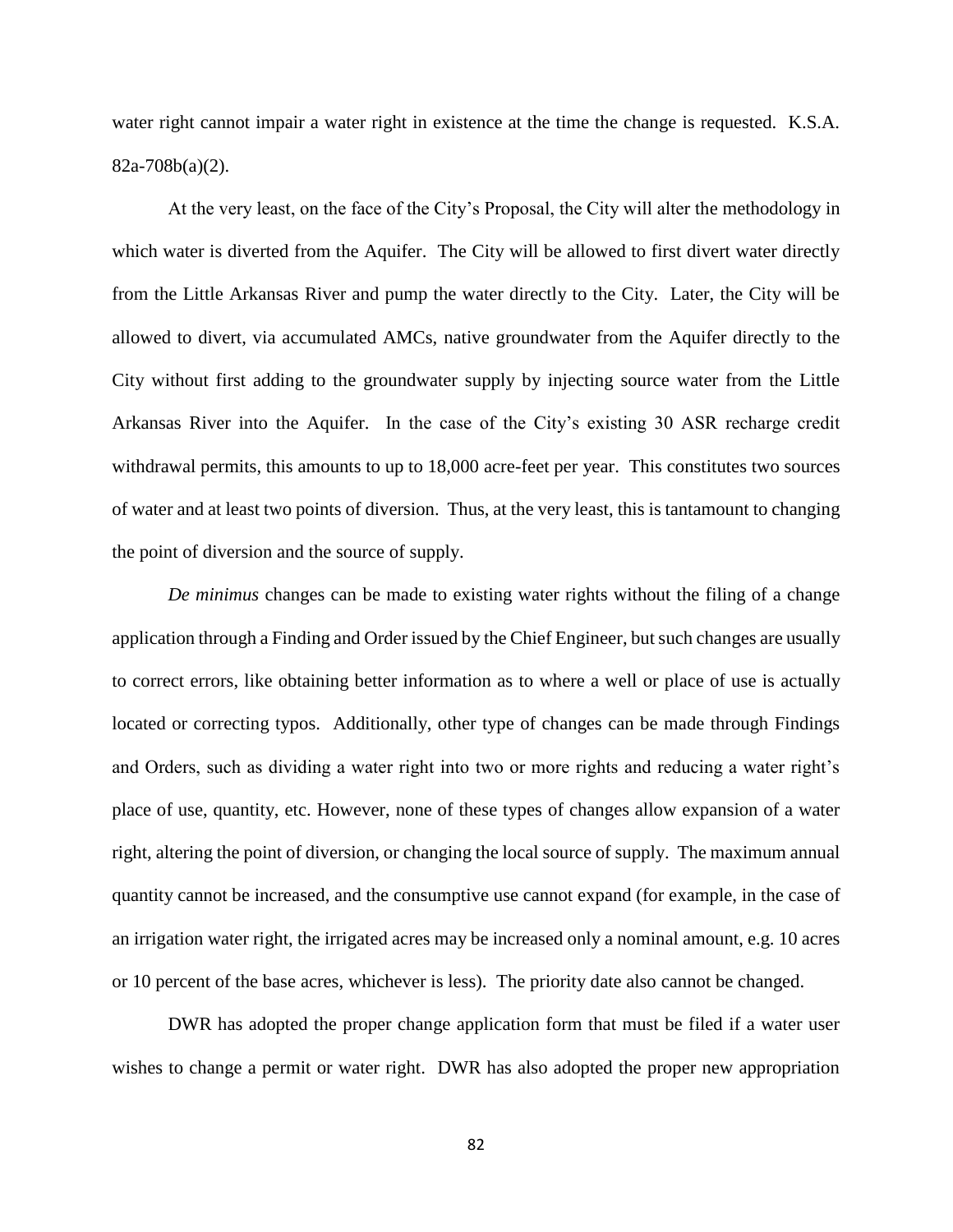form that must be filed if a person wishes to apply for a permit to appropriate water. These forms can be found on DWR's website. The City has failed to file a new or change application. Thus, the City's Proposal must be dismissed as facially defective.

#### **ii. The City Cannot Retroactively Change Permit Conditions**

The Kansas Court of Appeals has made it abundantly clear that water rights or permits may not later be altered by the Chief Engineer after they have been granted. *See Clawson v. State*, 49 Kan. App. 2d 789, 792, 315 P.3d 896 (2013). Indeed, this conclusion makes sense as it offers predictability to both the applicant and the surrounding water users. In *Clawson*, Mary Clawson "obtained 10 approvals and permits from the chief engineer of the DWR to appropriate water." *Id*. At 792. In doing so, the chief engineer imposed a monitoring plan to retain jurisdiction to alter aspects of the permits, as deemed necessary, at a later time. *Id*. Ms. Clawson argued that that the chief engineer lacked authority to later alter her permits. *Id*. At 793. The Kansas Court of Appeals agreed. *Id*.

In reaching this conclusion, the Court of Appeals labored to examine various statutes and laws germane to water rights. As stated in *Clawson*, "[T]he KWAA does not give the chief engineer carte blanche authority to alter water appropriations." *Id*. at 807. The *Clawson* case only identifies a handful of reasons the chief engineer can alter a permit or water right, absent a change application being filed, including abandonment and the ability to suspend a water right. *Id*. Instead, the court concludes that "the KWAA does not authorize the chief engineer to reevaluate and reconsider an approval once a permit has been issued." *Id*.

In this situation, the City is seeking to alter water permits after they have been previously approved subject to a variety of conditions. Indeed, the City is seeking to lower the established aquifer minimum index levels that govern when the City can pump groundwater recharge credits,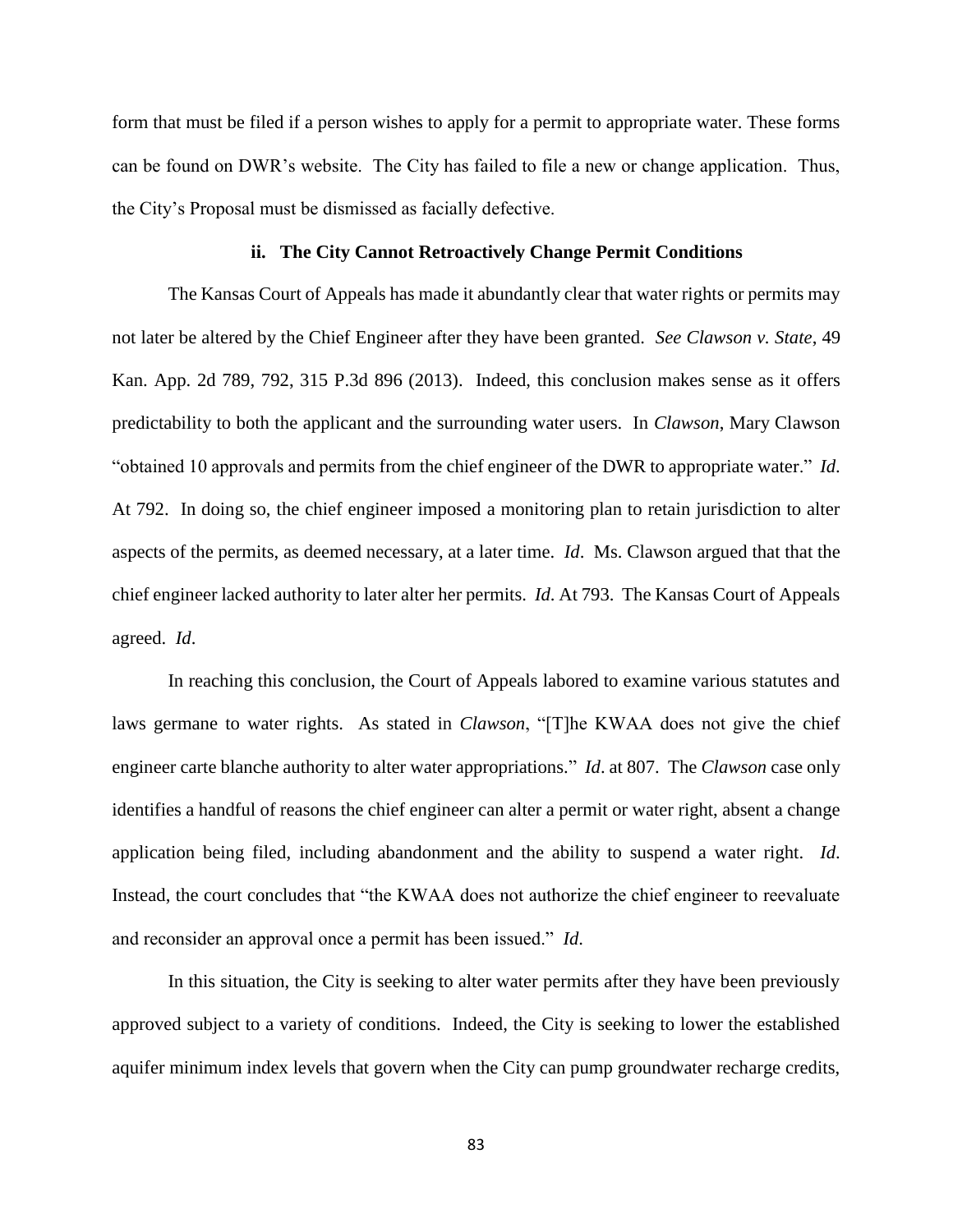alter the nature of the source water, change how the water is diverted, and eliminate the need to physically recharge the Aquifer to establish recharge credits. If the City's Proposal is approved, the City would be allowed to obtain multiple beneficial uses for any surface water diverted from the Little Arkansas River when the Aquifer's artificial recharge capacity is limited as determined by the City. By necessity, this fundamentally requires an altering of the water permits already granted to the City. There is certainly no other way to construe the City's Proposal. Thus, based on *Clawson*, the City's Proposal must be dismissed on its face. To the extent the City or DWR argues that no change application is required because the City is merely altering a water permit, this argument is to no effect under *Clawson*. The City's Proposal must be dismissed on its face.

Moreover, Mr. Letourneau repeatedly testified that if the City's Proposal is granted, the conditions under which AMCs can be withdrawn will be determined at a later time. This approach is fatal pursuant to *Clawson*. The Chief Engineer cannot determine these issues in a piecemeal fashion. In order to properly retain jurisdiction, all issues must be adjudicated at the same time.

#### **p. The City Lacks Standing**

Standing is a jurisdictional issue that was properly previously asserted by the District in a motion to dismiss. *See Moorhouse v. City of Wichita*, 259 Kan. 570, 574 (1996). "[I]f a person does not have standing to challenge an action or to request a particular type of relief, then 'there is no justiciable case or controversy' and the suit must be dismissed." *Bd. of County Comm'rs v. Bremby*, 2008 Kan. LEXIS 392, 402 (Kan. 2008) (citing *Kansas Bar Ass'n v. Judges of the Third Judicial Dist.*, 270 Kan. 489, 490, 14 P.3d 1154 (2000). When a party lacking standing to pursue an adjudication nevertheless seeks relief, "it is tantamount to a request for an advisory opinion." *Id*. The interest or prospective injury to the party cannot be speculative. *Varney Bus. Servs. v. Pottroff*, 275 Kan. 20, 30 (Kan. 2002).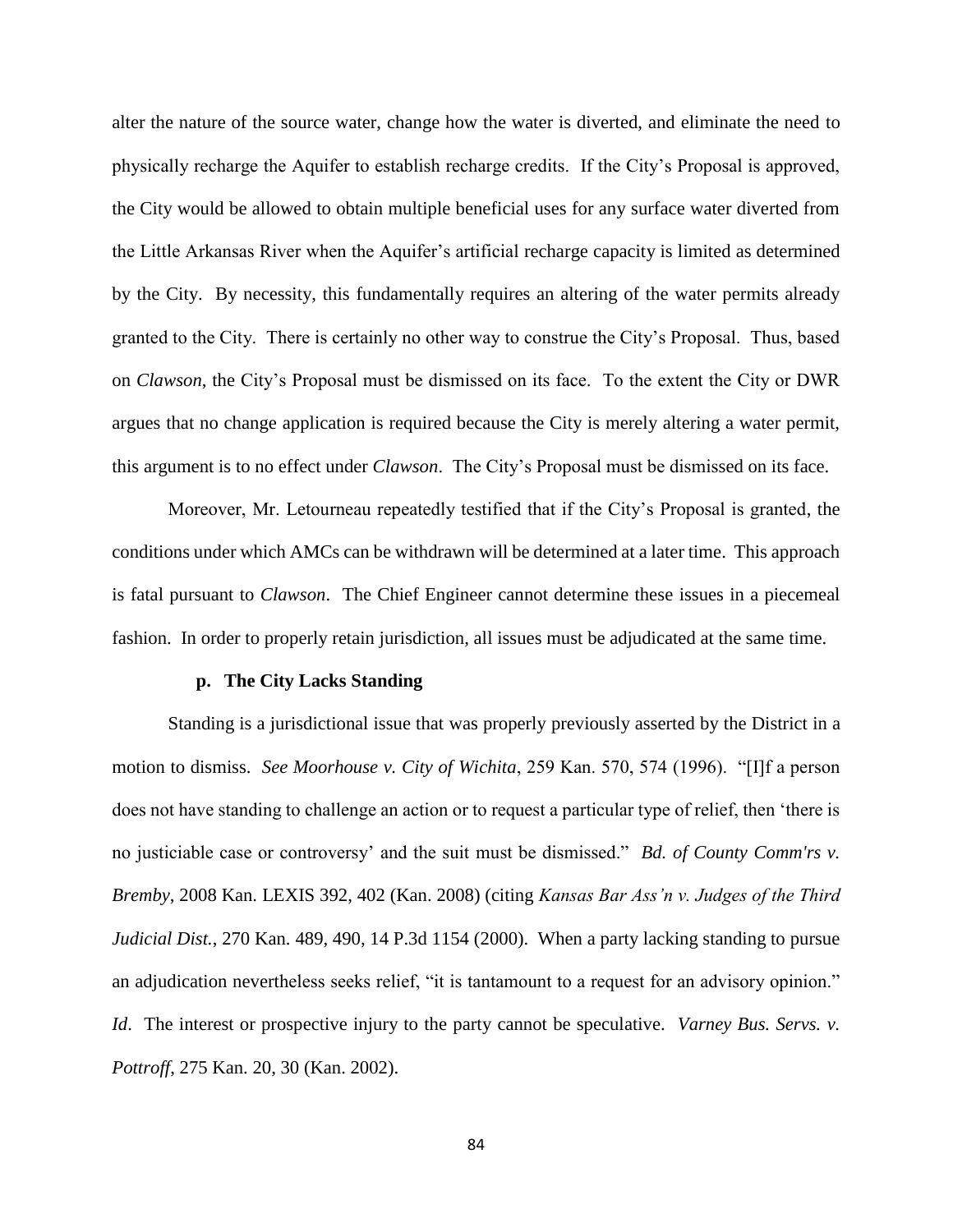The City undoubtedly lacks standing to pursue its Proposal. As indicated previously, the City cannot seek to alter a water right or permit without properly filing for a change application. Further, per *Clawson*, absent a change application being filed, the Chief Engineer has no authority to alter a permit. Additionally, the City has not filed a new groundwater appropriation application for additional groundwater withdrawal. DWR and the City have indicated that the circumstances under which an AMC is withdrawn can be determined at a later time. Thus, the City is simply seeking what is tantamount to an advisory opinion from the hearing officer. Further, numerous details of the City's proposal are theoretical and speculative. These facts are further fatal to the City's standing per established law such as the *Pottroff* case. Finally, as will be demonstrated in great detail below, there is no regulatory or statutory framework to support the City's Proposal. Until new regulations are adopted, the City has no standing to pursue its Proposal. Thus, based on the law cited above—and based on many other reasons—the City does not have standing to advance its Proposal.

#### **q. The City Should Have First Sought Review with the District**

The City proposes to modify two of the most fundamental conditions of the ASR water permits: how recharge credits can be accumulated and under what conditions the recharge credits can be withdrawn. While K.S.A. 82a-706 defines the Chief Engineer's duties related to the beneficial use of water and the priority of appropriation of water rights, the District is conferred the power of management of the groundwater resources pursuant to K.S.A. 82a-1020. Specifically, the Kansas Legislation recognized the need for the formation of special districts to manage the groundwater resources. In the case of the Equus Beds Groundwater Management District, the District was formed in 1975 to properly manage the Equus Beds Aquifer. An aquifer storage and recovery (ASR) project is clearly aquifer management. While the chief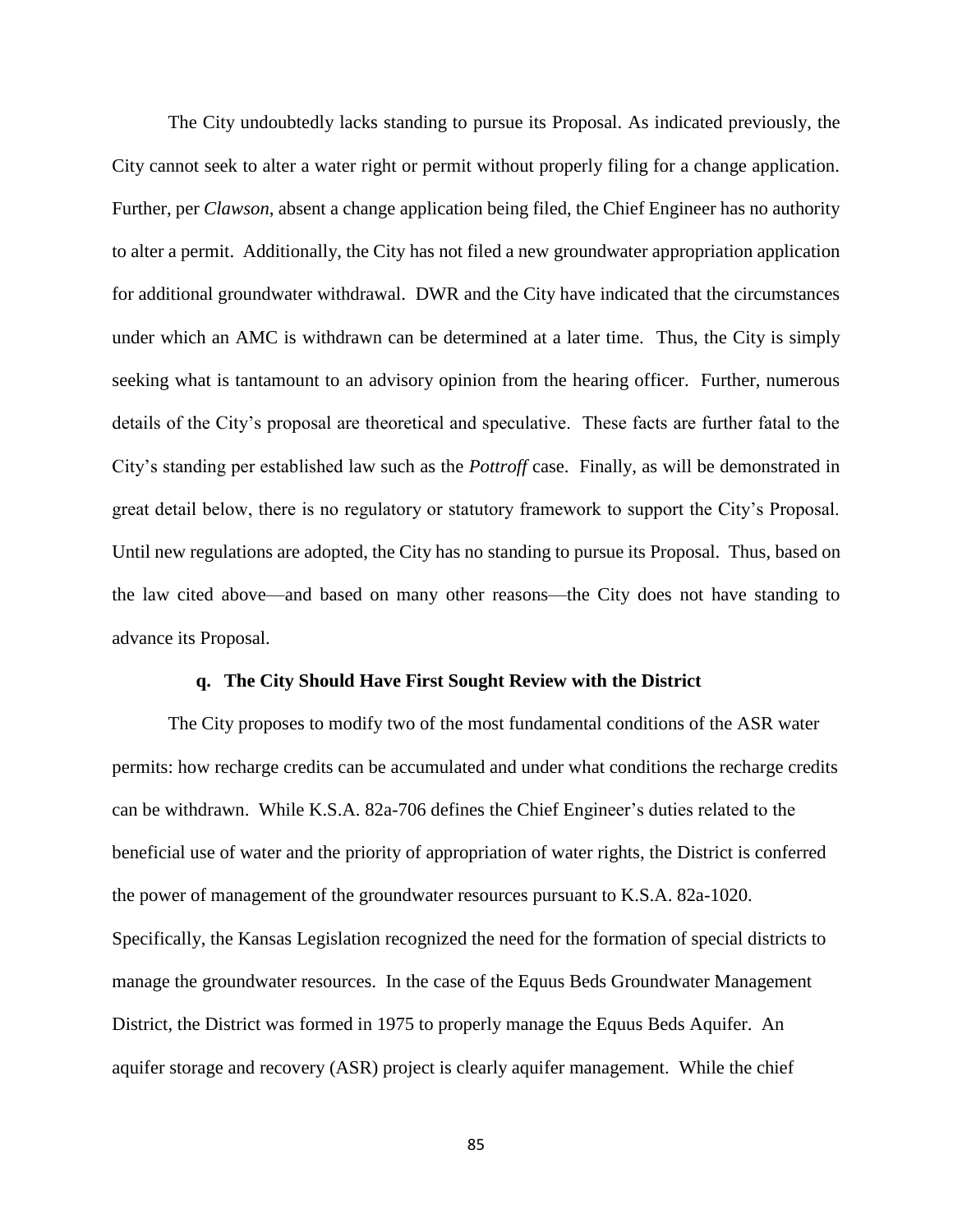engineer can effectuate an ASR project by issuing water permits, the management of the aquifer, and therefore the ASR project, is clearly in the purview of District. In fact, K.S.A. 82a-1020 clearly advises that the groundwater management district's formation is "…to establish the right of local water users to determine their destiny with respect to the use of the groundwater insofar as it does not conflict with the basic laws and policies of the state of Kansas." Determining how recharge credits can be accumulated and when they can be used is clearly the role of the District and not the role of a hearing officer to decide.

Thus, from a procedural standpoint, the City failed to pursue proper administrative channels and it should have started its review with the District. The Kansas Administrative Procedures Act, found at K.S.A. 77-501 *et seq*., embodies this principal. Indeed, the City should have first brought its Proposal before the District. Instead, the City excluded the District from the conversations about the Proposal. K.S.A. 77-506 allows for the conversion of a proceeding to be heard by another agency. In this case, it should have been the District that first considered the City's Proposal. This is yet another reason the City's Proposal must be dismissed.

### **r. AMCs Are Illegal and Not a Creature of Current Statutes or Regulations**

#### **i. AMCs Are Fictitious**

All witnesses in the hearing agreed that AMCs are not defined by Kansas statutes or regulations. Thus, it was well established that AMCs are merely a fictitious concept conjured by the City. Based on the District's research, no other jurisdiction has adopted a similar concept, especially without an explicit regulatory scheme supporting it. Frankly, this makes sense as AMCs stand in direct contravention to established water law principles adopted across the United States as AMCs allow the doubling of a consumptive use, appropriate water dedicated to other users, and violate the "first in time, first in right principal," among many other concerns.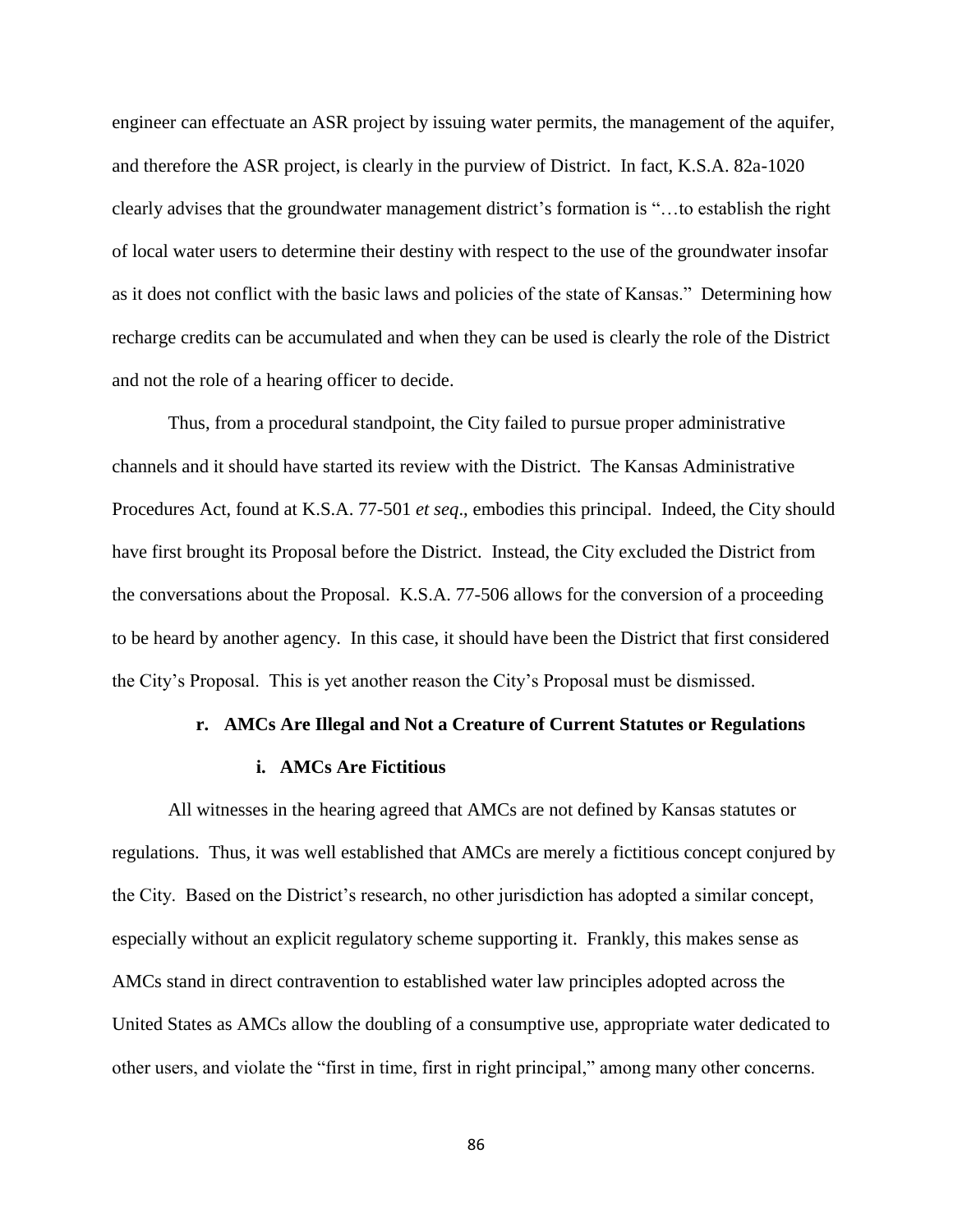### **ii. AMCS Are Not Allowed**

Perhaps one of the most compelling arguments against the adoption of AMCs—and there are obviously many—is the fact that AMCs are precluded by the current statutory and regulatory scheme in Kansas. Mr. Pope and Mr. Boese provided a masterful analysis of why AMCs are illegal. In short, K.A.R. 5-12-1(a) reads: "An operator may store water in an aquifer storage and recovery system under a permit to appropriate water for artificial recharge if the water appropriated is source water." "Source Water," as defined by KA.R. 5-1-1(yyy), "means water used for artificial recharge that meets the following conditions: (1) is available for appropriation for beneficial use; (2) is above-base flow stage in the stream; (3) is not needed to satisfy minimum desirable streamflow requirements; and (4) will not degrade the ambient groundwater quality in the basin storage area." As supported by the testimony of the DWR and the District, the proposed accumulation of AMC's does not meet the definition of "Source Water" found in K.A.R. 5-1-1(yyy), as the source water from the Little Arkansas River is not being used for artificial recharge when AMCs are accumulated, as it is instead being used directly for municipal use. Additionally, the definition of source water does not include an offset for water not pumped from the Aquifer, as proposed by the City with its Proposal.

"Artificial Recharge" as defined by K.A.R. 5-22-1(f) and K.A.R. 5-1-1(g) "means the use of source water to artificially replenish the water supply of the aquifer." Again, as supported by the testimony of Mr. Letourneau and other parties, the proposed accumulation of AMCs does not meet the definition of "Artificial Recharge," as the source water from the Little Arkansas River is not being used to artificially replenish the water supply of the Aquifer, but is instead being diverted directly to the City. "Aquifer storage" as defined by K.A.R. 5-22-1(c) and K.A.R. 5-1- 1(e) "means the act of storing water in the unsaturated portion of an aquifer by artificial recharge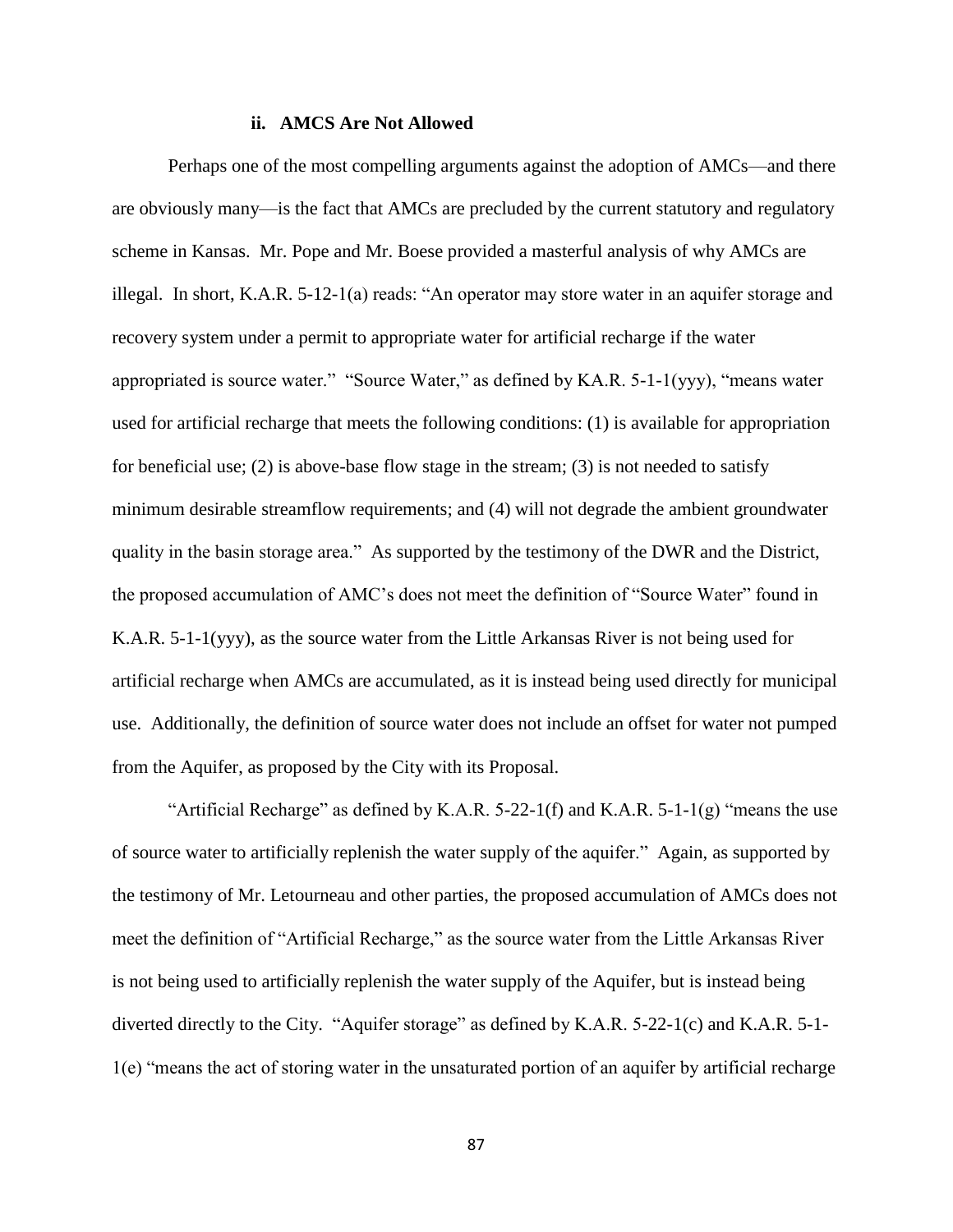for subsequent diversion and beneficial use." The proposed accumulation of AMCs does not meet the definition of "Aquifer Storage" because AMCs, by definition, are accumulated when the Aquifer is fully saturated, as again admitted to by Mr. Letourneau. "Aquifer storage and recovery system," as defined by K.A.R. 5-22-1(d) and K.A.R. 5-1-1(f), "means a physical infrastructure that meets the following conditions: (1) Is constructed and operated for artificial recharge, storage, and recovery of source water; and (2) Consists of apparatus for diversion, treatment, recharge, storage, extraction, and distribution." Here, it was uncontroverted during the Hearing that with the accumulation of AMCs no artificial recharge or storage of source water will occur. "'Recharge credit' means the quantity of water that is stored in the basin storage area and that is available for subsequent appropriation for beneficial use by the operator of the aquifer storage and recovery system." K.A.R. §§ 5-1-1(mmm), K.A.R. 5-22-1(ee). As universally acknowledged during the Hearing, there is no water stored through the accumulation of AMCs. Mr. Letourneau and Mr. Pope both acknowledged that, as a consequence, there is no water placed in the Aquifer and available for *subsequent* recovery.

Further, K.A.R. 5-22-1(f) and K.A.R 5-1-1(g) both refer to artificially replenishing the aquifer. Further, the entire set of regulations deal with "aquifer storage and recovery." *See, e.g.*, K.A.R. 5-12-1 *et seq*. A regulation can be construed by looking at titles and plain language. Indeed, there would be no reason to even refer to the term "aquifer" in the regulations if the there was no need to actually store water in an aquifer. These regulations further specify that an accounting method must be used to quantify the water injected into the aquifer. K.A.R. 5-12-2 defines the accounting of water in the context of water "entering and leaving the basin storage area." Mr. Letourneau indicated that, with the accounting of AMCs, there is no metering of water and the accounting is only theoretical.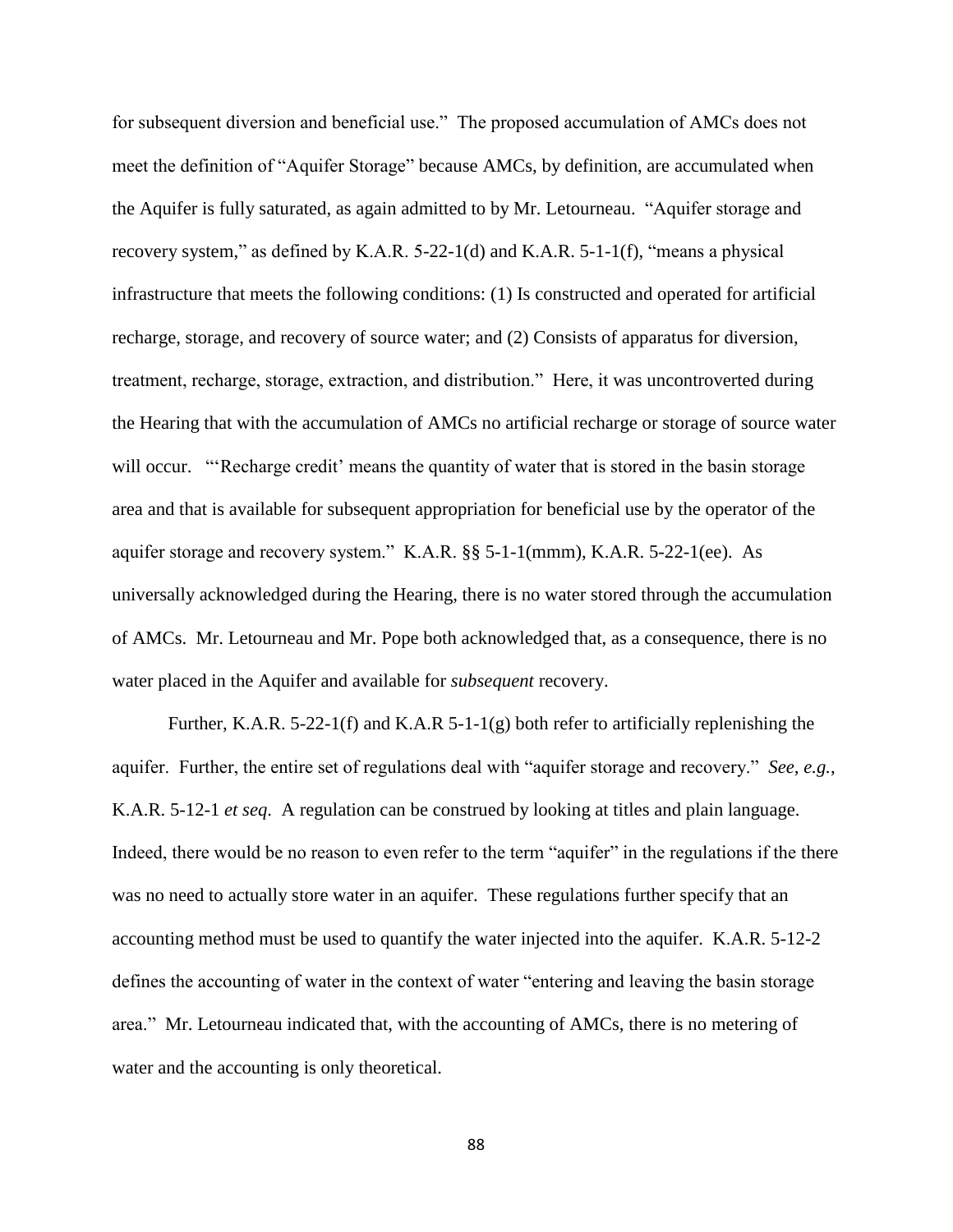Additionally, K.A.R. 5-12-2 requires the accounting to include the amount of "artificial recharge." K.A.R. 5-1-1(k) and K.A.R 5-22-1(l) indicate that a "basin storage area" means "the portion of the aquifer used for aquifer storage…" Again, this further clarifies that the source water must actually be put in the aquifer to accumulate recharge credits that can be later withdrawn from the aquifer. The regulations are also predicated on the use of "source water" per K.A.R. 5-1-1(g) and K.A.R 5-22-1(f). The definition of source water found in K.A.R. 5-1- 1(yyy) further contemplates that the water will be stored in the aquifer, because a condition is that the injected source water "will not degrade the ambient groundwater quality of the basin storage area." Again, there would be no mandate regarding the quality of water in the aquifer if it wasn't contemplated that the water was actually entering into the aquifer. K.A.R. 5-1-1(e) and K.A.R. 5-22-1(c) also refers to "artificial recharge" and the plain language indicates that an aquifer will be recharged. The ordinary meaning of "recharge" refers to the "act of recharging" or "restoring." *Webster's Dictionary*. In this case, both Mr. Pope and Mr. Letourneau acknowledged that the City is attempting to capitalize on water that naturally entered the Aquifer. Mr. Pope also provided a detailed construction of the word "store," after it was brought up by Mr. Oleen, and conclusively demonstrated that, by any interpretation of the definition, no storage of water will occur under the City's Proposal. Thus, as indicated above, it is abundantly clear that AMCs are contrary to current statutes and regulations.

#### **iii. There Is No Such Thing as a Functional Equivalent**

It is very clear that the concept of AMCs being a "functional equivalent" to actual recharge credits should not receive any traction, despite being fervently argued by the City and DWR. In fact, it is perplexing that the District must even devote space in this document to addressing this concept. Both the City and the DWR admitted that this notion was simply made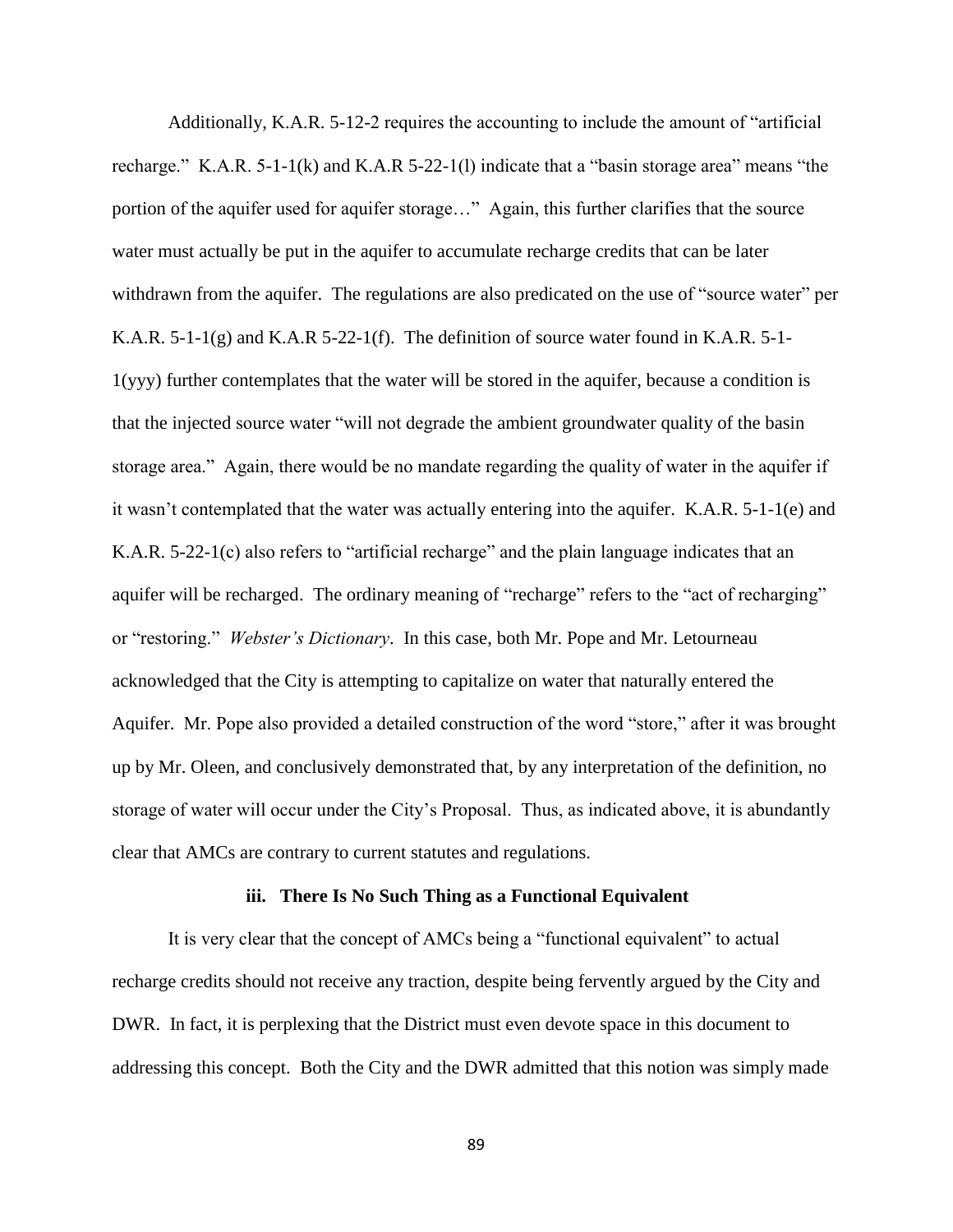up and not found in statutes or regulations. The DWR conceded that it had never applied the notion of a functional equivalent—or close enough—in other situations it had encountered. Moreover, the witnesses for both the DWR and the City that testified to the notion of a functional equivalent were disqualified as experts on this subject by their own respective attorneys. Regardless, the most credentialed witnesses on the subject, David Pope and Tim Boese, both testified that AMCs are not a functional equivalent to physical recharge credits. Mr. Boese, for example, testified that in almost three decades of construing water regulations, he had never applied the concept of functional equivalent and unduly expanded the nature of a regulation he was interpreting.

### **s. AMCs Violate the Water Appropriation Act**

### **i. AMCs Are Contrary to the Concept of First in Time, First in Right**

Kansas public policy, unchanged since 1945, mandates the use of the prior appropriation doctrine when there is insufficient water available for all appropriators. The prior appropriation doctrine permeates the Kansas Water Appropriation Act, K.S.A. 82a-701, *et seq*., and is fundamental Kansas public policy that is binding on all water users and government agencies, including the Chief Engineer, the DWR and the District. K.S.A. 82a-703b(b); 82a-706; 82a706b; 82a-706e; 82a-707(b), (c), and (d); 82a-708b; 82a-710; 82a-711(b)(3); 82a-711a; 82a712; 82a-716; 82a-717a; 82a-742; 82a-745; 82a-1020; 82a-1028(n) and (o); 82a-1029; 82a1039; and the April 13, 2018, Order, pp. 4-5, ¶ 4. Fundamental to this Act is the concept of prior appropriation or "first in time, first in right." Attempted modifications of a water right that encroach on the rights of senior users must be denied. *Wheatland*, 46 Kan. App. 2d at 754 ("*The chief engineer must deny any change application that will materially injure senior water-rights holders*, K.A.R.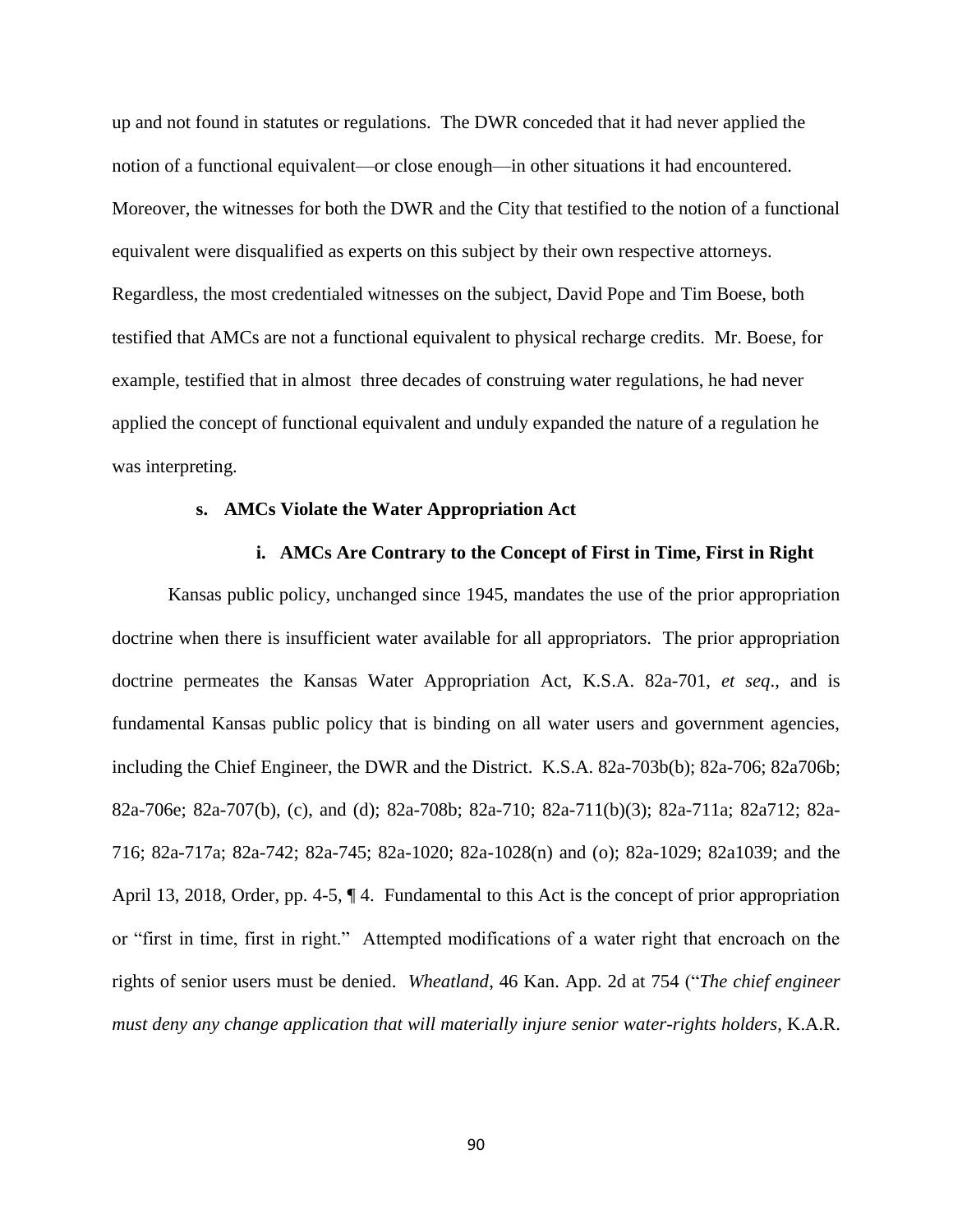5-5-8(a), and the chief engineer is allowed to place the terms, conditions, and limitations on the application that he or she deems necessary to protect the public interest.") (emphasis added).

The City's Proposal flies in the face of the Kansas Water Appropriation Act. Through AMCs, the City will accumulate credits, to later divert native groundwater, while never injecting any source water into the Aquifer. This native groundwater the City diverts may be subject to the priority of established senior or vested rights of other users. This stands the concept of prior appropriation and "first in time, first in right" on its head. Moreover, Kansas has adopted a statutory system to recognize new water rights through a sophisticated permitting process. As indicated, the City is attempting to circumvent this entire process. Thus, the very essence of the City's Proposal drains the lifeblood out of years of established Kansas water law. Thus, based on the face of the Proposal, it must be dismissed.

#### **ii. AMCs Seek a New Form of Consumptive Use**

The City's Proposal further seeks an entirely new, undefined form of consumptive use. In Kansas, beneficial water uses include, but are not limited to, domestic, municipal, irrigation, industrial, and recreational. K.S.A. § 82a-707(b). Any beneficial use not authorized by this statute is prohibited in Kansas. *See id*; *Wheatland*, 46 Kan. App. 2d at 748. Here, the City is seeking a new, completely undefined form of beneficial use of water: AMCs. Consequently, per the clear guidance of K.S.A. § 82a-707(b) the City's Proposal must be denied. Further, AMCs would likely fall low on the list of priorities, certainly below domestic uses. *See* K.S.A. § 82a-707(b). This factors further into the analysis below.

# **iii. AMCs Seek to Improperly Expand the Consumptive Use**

Another bedrock principle of Kansas water law is that once a permit is granted, no changes may be made to it that would expand the quantity of water diverted or the quantity of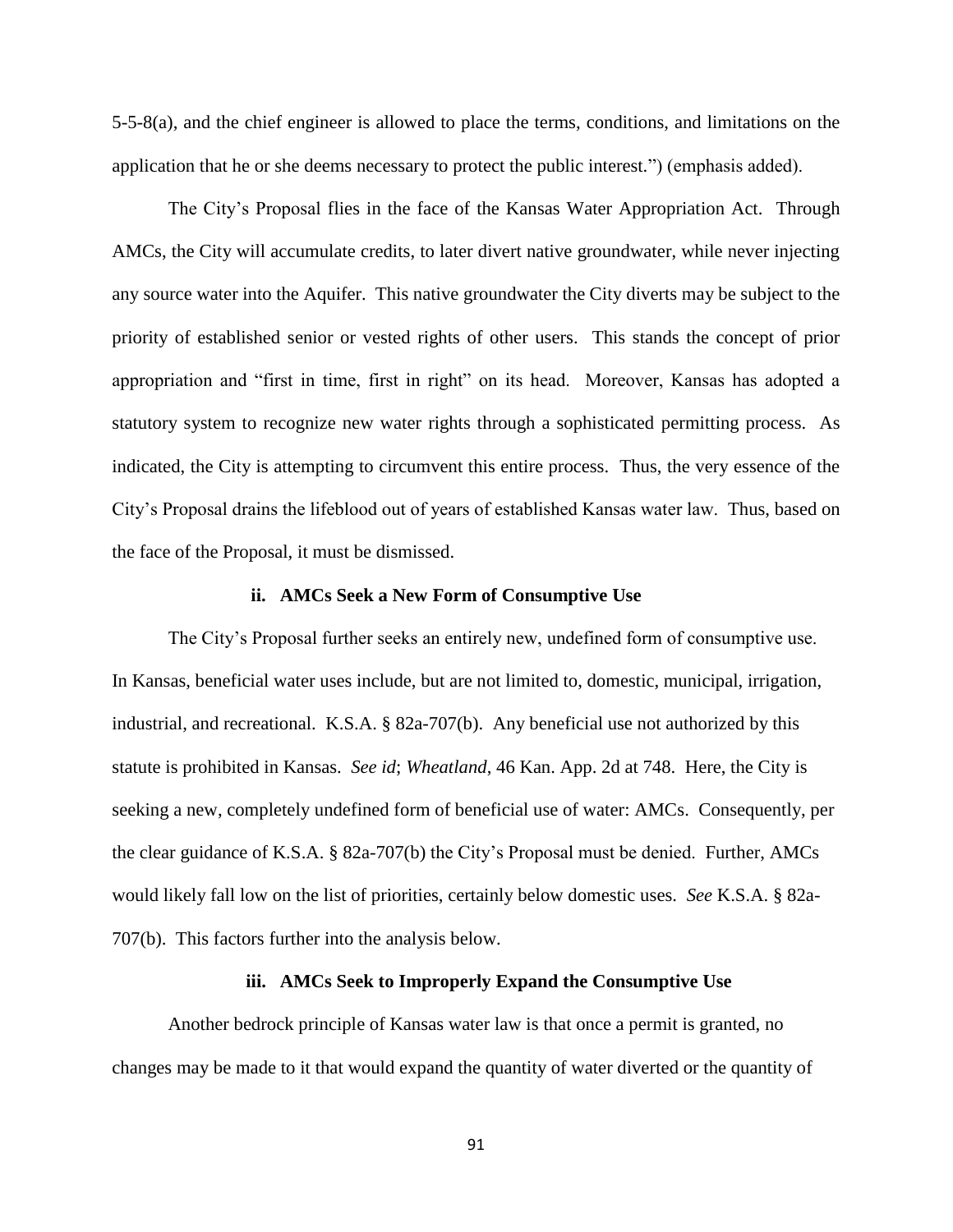water consumed. "The extent of consumptive use shall not be increased substantially after a vested right has been determined or the time allowed in which to perfect the water right has expired, including any authorized extension of time to perfect the water right." *See* K.A.R. 5-5-3. Kansas regulations also prohibit material expansion of the authorized place of use for irrigation. Expanding the authorized place of use for irrigation would allow the water right owner to consistently apply a higher percentage of his water right more frequently than he would have been able to do had the place of use not been expanded. Consequently, a Kansas regulation provides generally that an application to increase an irrigation place of use may not be enlarged by 10 acres or 10 percent of the base acres, whichever is less. *See* K.A.R. 5-5-11.

Kansas Courts have also opined that the water use of a water right cannot increase at a later date. For example, in the *Wheatland* case, the court discussed the above regulations to arrive at this conclusion. *See* 46 Kan. App. 2d at 754-55. There, Wheatland Electric Cooperative sought to change the type of beneficial use from irrigation to municipal to sell water to Garden City. *Id*. at 748. In addressing the concerns this posed, the Kansas Court of Appeals wrote:

Changing the use from irrigation to municipal use, where the company would treat the water it diverted and sell it to the city, would likely allow Wheatland to divert and use as much water as any permit would allow because the place of use would no longer impose a practical limitation: the city needs lots of high-quality water, while only so much irrigation can be done on a limited acreage. *Not only could the increased diversion affect existing appropriation rights, but the public's interest could also be hindered by the increased drain on a shared water resource*.

*Id*. at 754 (emphasis added). The *Wheatland* Court also quoted a Kansas Attorney General Opinion: "If approval of a change application would substantially increase the gross pumpage under that water right by allowing the right to be pumped to its maximum quantity every year ... the consumptive use would also increase and nearby well owners who depend on that same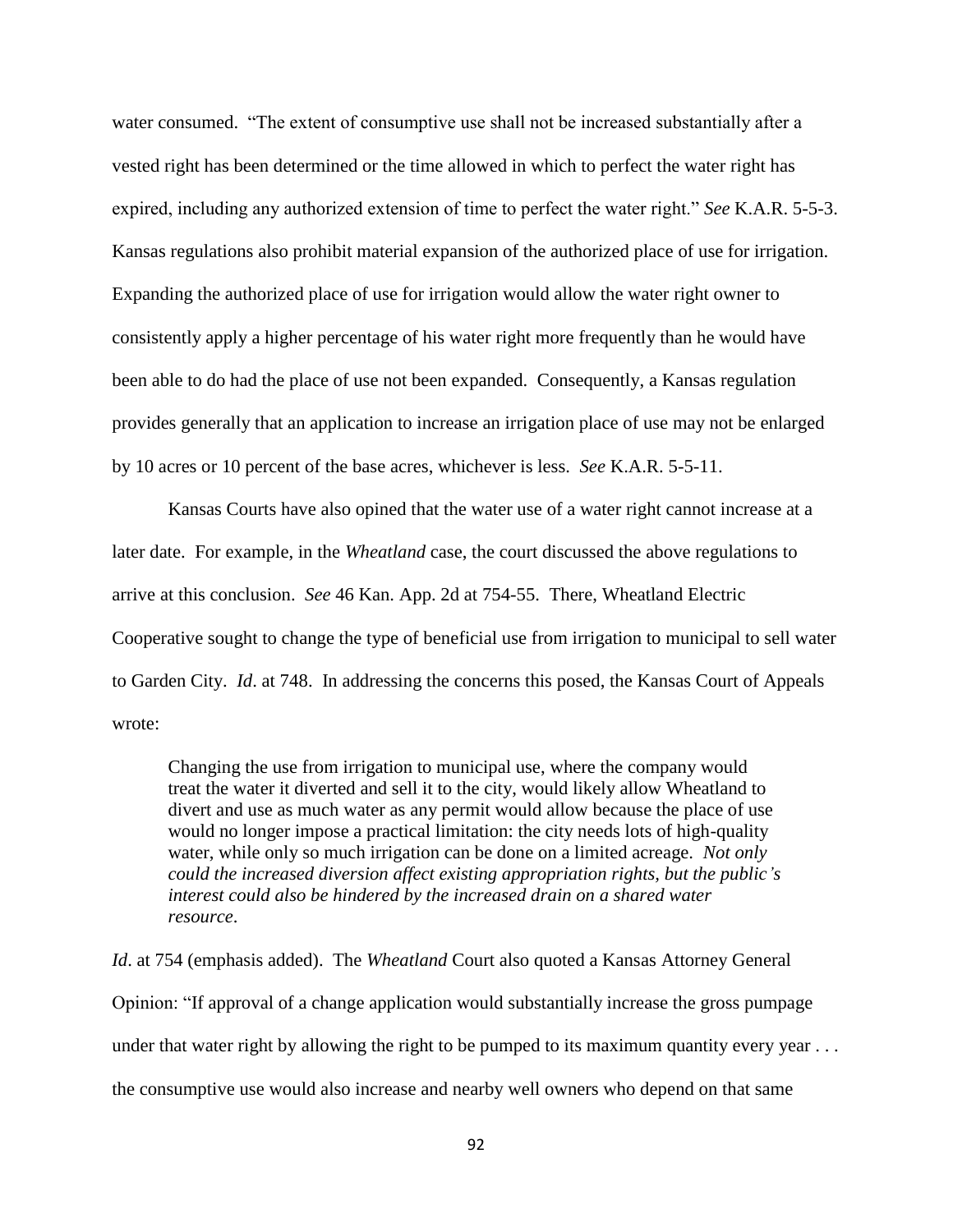source of water supply would be injured by the change approval." *Id*. at 754-55 (*quoting* Att'y Gen. Op. No. 95-92, 1995 Kan. AG LEXIS 95 (opining that the consumptive use of a water right cannot be expanded)). With these principles in mind, the Kansas Court of Appeals determined that the DWR was well within its rights to limit the consumptive use of the existing water right and that the DWR should take affirmative steps to ensure that the authorized use of a water right is not increased. *Id*. at 755.

The United States Supreme Court also recently ruled that one cannot expand a consumptive use of a water right in the case of *Montana v. Wyoming*, 563 U.S. 368, 379, 131 S. Ct. 1765 (2011). In that case, the Court analyzed years of established jurisprudence in water law to arrive at that conclusion. *See id*. Thus, this concept is not only entrenched in Kansas law, but also a bedrock of water law principles established throughout the United States.

As established during the Hearing, there are two real types of water in the Aquifer: 1) native water and 2) physical recharge credits. The first type of water in the Aquifer is native water that has naturally entered into the Aquifer, which is subject to the priority system. The second type of water is physical recharge credits, which are accumulated by the City physically injecting an outside source of water into the Aquifer.

What the City is proposing to do to accumulate AMCs is to divert surface water from the Little Arkansas River, treat it and send it directly to the City for municipal use. Thereby, by use of AMCs, the City will get permission from the Chief Engineer to later divert native water from the Equus Beds Aquifer that the City never put there in the first place. Water Permit No. 46,627 authorizes the use of water for two beneficial uses: 1) artificial recharge and 2) municipal use. The permit does not authorize AMCs as a beneficial use, because AMCs are neither artificial recharge nor municipal use. However, if the accumulation of AMCs is approved, the City would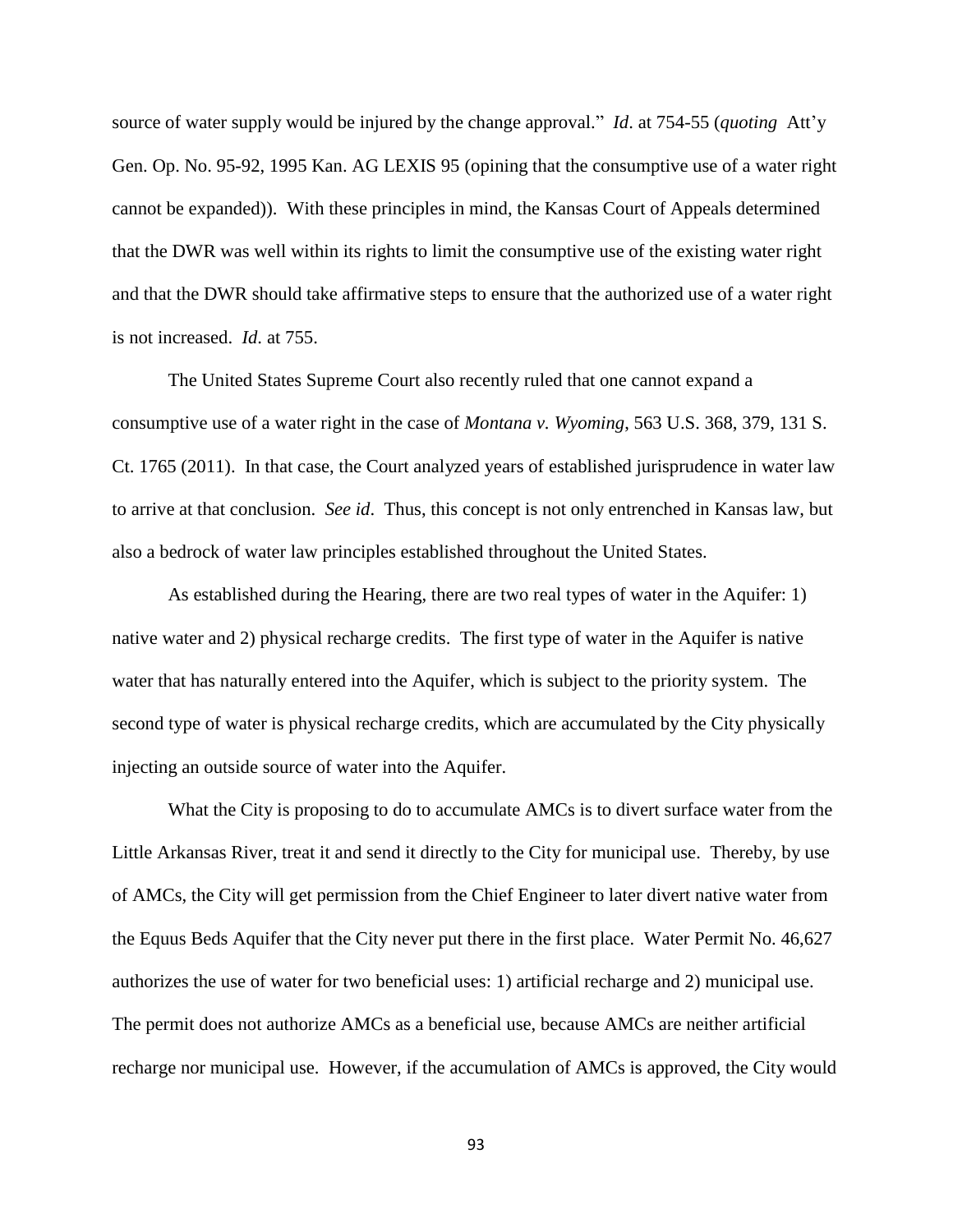be authorized to divert surface water from the Little Arkansas River, treat it, and pump it to the City for municipal use, which is clearly already allowed. However, at the same time the treated surface water was being used for municipal use, the same surface water would be counted as a recharge credit (minus any initial loss and gradational losses). It is impossible for the same water to be used simultaneously for two different uses—in this case, for municipal use and for the accumulation of AMCs. The City has effectively doubled its water consumption and this concept was clearly supported by the testimony of Mr. Letourneau, among others. Such an approach shocks the conscience of years of established water law holding that one cannot expand the beneficial use of a water right after it is initially approved. This is yet another reason that the AMC concept must be denied.

#### **iv. AMCs Are a Different, Undefined Source of Supply**

The source of water for the ASR Phase II withdrawal permits is identified in the permits as "groundwater recharge credits accumulated in the Equus Beds Aquifer." Since AMCs are clearly not "groundwater recharge credits accumulated in the Equus Beds Aquifer," AMCs are an undefined different source of supply that has no definition in the Kansas Water Appropriation Act statutes and regulations—unlike "groundwater", "surface water", and "recharge credits", which are all defined in K.A.R. 5-1-1. There is no support for a source of supply based on existing, native water "left in storage."

#### **t. Dropping to the New Minimum Index Levels Are Illegal**

It was also established during the Hearing that the City's attempts to retroactively seek a New Minimum Index Level are illegal. The City is taking this approach in violation of prior memorandums of understanding. The City has thumbed its nose at prior orders from the DWR. The City has walked away from prior commitments made to landowners. Additionally, as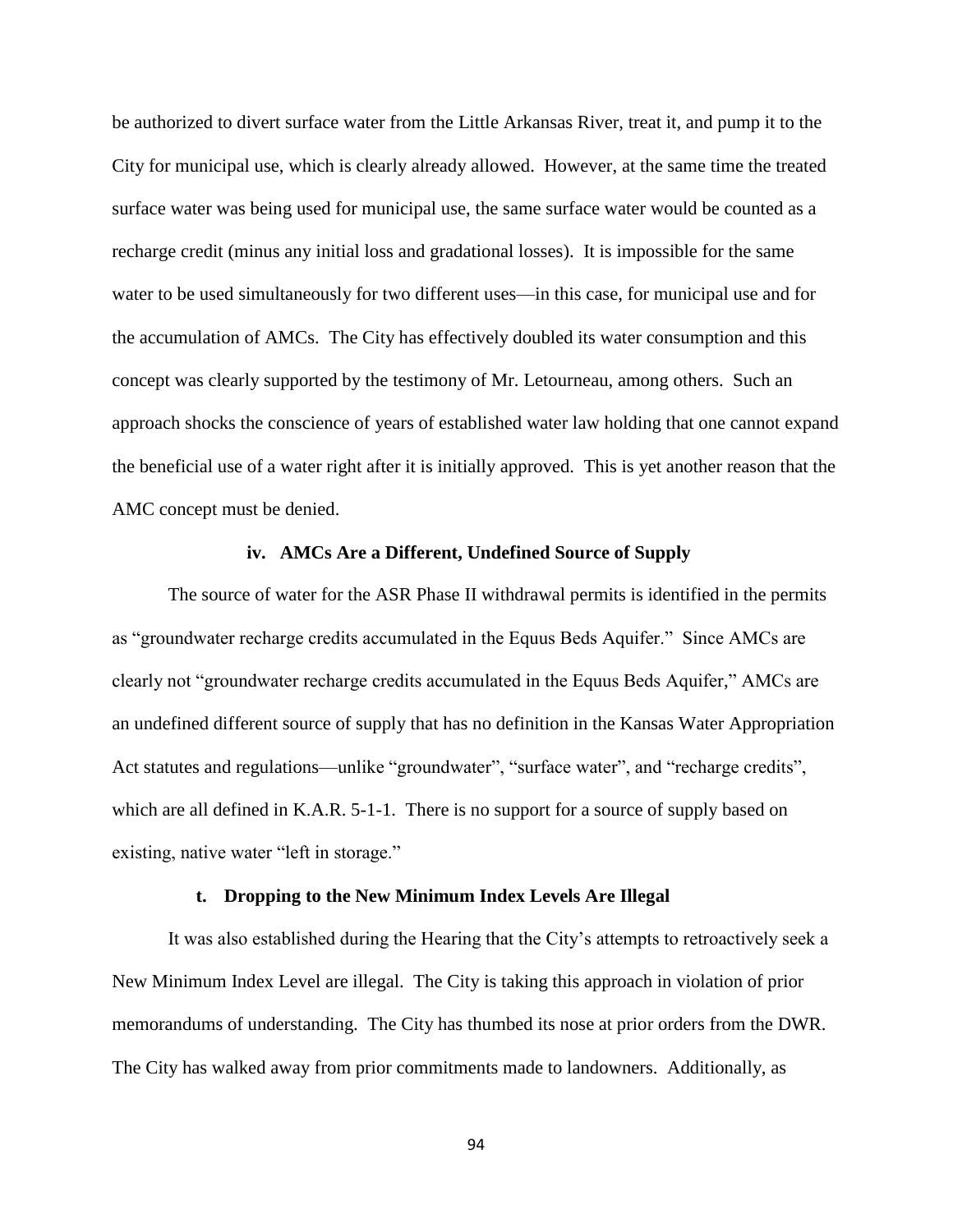established elsewhere, retroactive modifications to a water right or permit are illegal based on the manner under which the City has pursued them. Thus, the City is legally precluded from dropping to the New Minimum Index Level.

# **u. The City's Proposal Amounts to an Unauthorized Taking of Water and Real Property Rights**

Lowering the minimum index groundwater levels and allowing the City to deplete the Aquifer further based on recharge credits accumulated for source water never injected into the Aquifer, will violate the Takings Clause of the Federal and State Constitution.<sup>3</sup> The Takings Clause of the Fifth Amendment of the United Stated Constitution ensures that "private property [shall not] be taken for public use, without just compensation." U.S. Const. Amends. V, XIV. The Kansas Supreme Court and Kansas statutory authority has afforded broad deference to this federal protection. *See* K.S.A. 26-513(a); *Estate of Kirkpatrick v. City of Olathe*, 289 Kan. 554, 558, 215 P.3d 561 (2009). As stated in *Creegan v. State*:

Even though fundamental principles of State property law may define property rights, the Takings Clause nevertheless limits a State's authority to redefine preexisting property rights. Thus, 'a State, by *ipse dixit*, may not transform private property into public property without compensation,' *Webb's Fabulous Pharmacies, Inc. v. Beckwith*, 449 U.S. 155, 164, 101 S. Ct. 446, 66 L. Ed. 2d 358 (1980), nor can it 'sidestep the Takings Clause by disavowing traditional property interests long recognized under state law,' *Phillips*, 524 U.S. at 167, 118 S. Ct. 1925.

[305 Kan. 1156, 1170, 391 P.3d 36 \(2017\).](https://advance.lexis.com/api/document/collection/cases/id/5N59-21F1-F04G-D01W-00000-00?page=1170&reporter=3160&context=1000516) In *Creegan*, the Court construed broadly what types of rights are subject to the Takings Clause and ruled that "[the bottom line is that it matters not whether the right held by [the aggrieved party] . . . is further identified as a real property interest or a contract right." *Id*. at 1171. Rather, any interference by the state with such rights sets up the state for an inverse condemnation claim and the need to pay just compensation. *Id*. Multiple

 $\overline{\phantom{a}}$ 

<sup>&</sup>lt;sup>3</sup>Neither the City nor DWR has pursued any action under the Kansas Eminent Domain Procedure Act.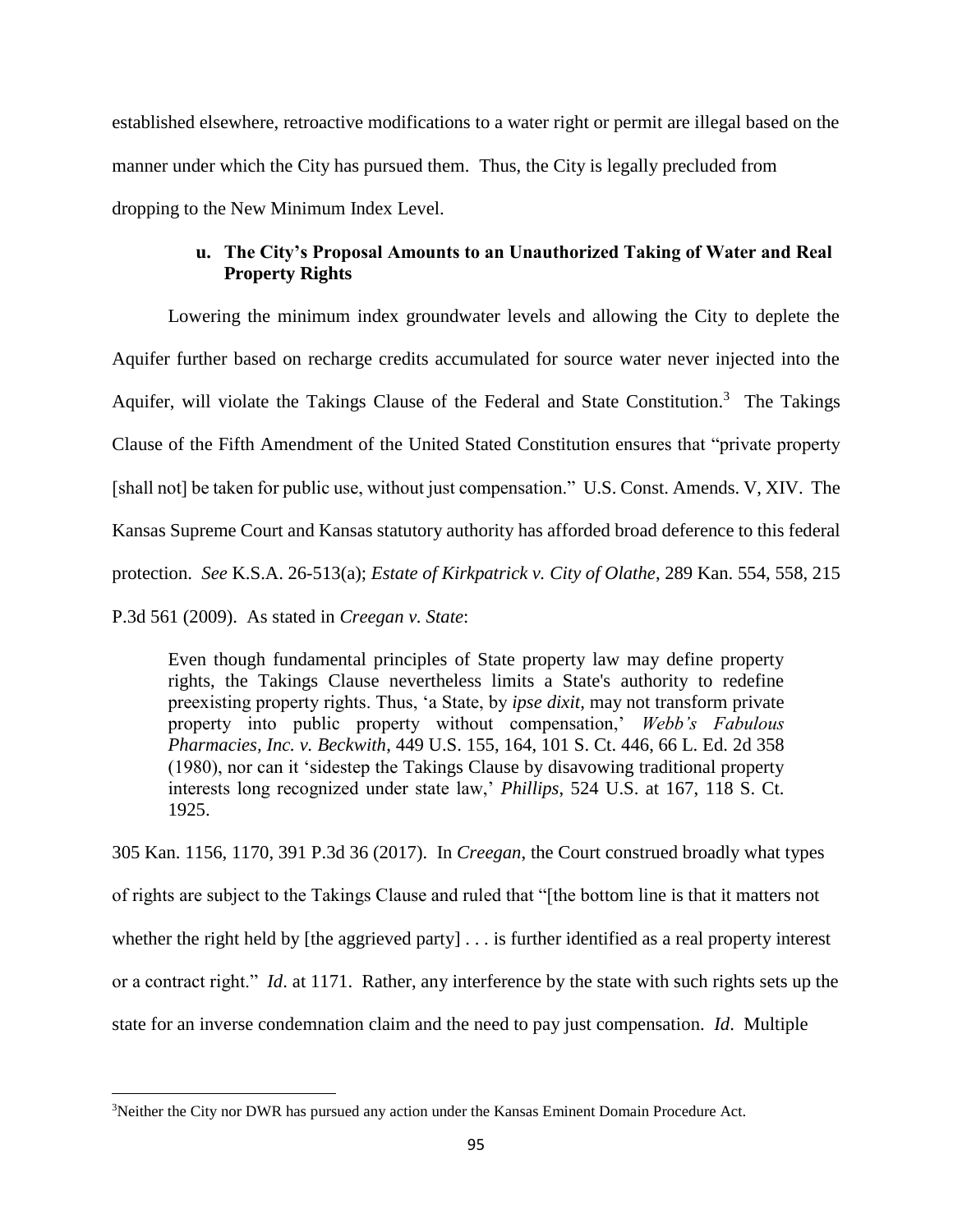Kansas court cases have opined that "water rights are property that can be taken." *Wheatland*, 46 Kan. App. 2d at 755 (*citing Durkee v. Bourbon County Comm'rs*, 142 Kan. 690, 694, 51 P.2d 984 (1935). In the *Wheatland* case, the court outlined how if an injury could be shown to water right holders based on the actions of a governmental entity, just compensation would be required. *Id*. In *Wheatland*, the Court did not find that a Taking had occurred because "Wheatland… offered no evidence to show how the reductions in water usage… decreased its water rights' values or interfered with its investments. *Id*. at 756. As will be specified below, the facts in this case are in stark contrast to *Wheatland* and a clear Taking has occurred.

This City's Proposal, if approved by the Chief Engineer, will undoubtedly constitute a taking of private property of the surrounding groundwater water users. The groundwater being "taken" in exchange for the surface water diverted to the City, will be native groundwater already inherently in the Aquifer. This is water to which all the surrounding groundwater users have prior rights to. The City's proposal will allow the City to take this groundwater while never actually physically injecting source water into the Aquifer for storage. This constitutes a taking of private property and subjects both the City and DWR to inverse condemnation claims. For this reason, the City's Proposal must be dismissed on its face.

Various landowners testified during the Hearing on behalf of the Intervenors. They made it clear that they had purchased land overlying the Aquifer with an investment-based expectation of the water rights accompanying the land. They indicated that the City's Proposal had the potential to cause hundreds of thousands of dollars in diminution in value to their land. Not surprisingly, these landowners had not given the City permission to take their water.

Additionally, the City's Proposal essentially changes a contractual obligation entered into by the City with the District in the form of prior MOUs. As indicated in the prior ASR Phase II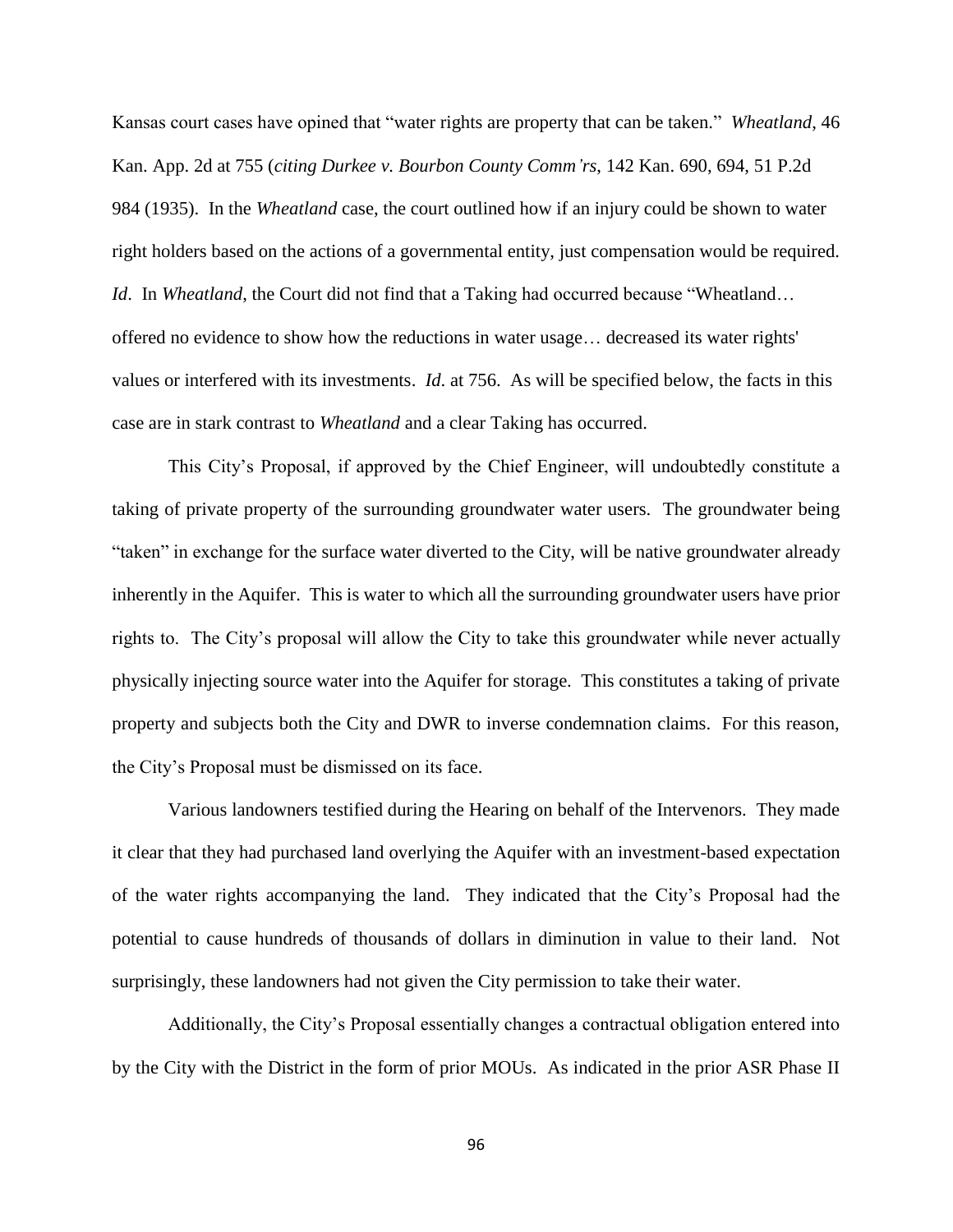MOU, the District agreed to grant well spacing waivers for proposed recharge and recovery wells that otherwise comply with all other District regulations. The City, in Phase II MOU Issue No. 6, specifically states that the City can only pump recharge credits when the groundwater levels are above the historic low level (i.e. the currently established minimum index levels). These two conditions of the ASR Phase II MOU are connected – The City agrees that the recharge credits won't be pumped below the established minimum index water levels, and the District agrees to grant spacing waivers based, in part, on this guarantee. As indicated in *Creegan*, this violation of a contractual obligation triggers the Takings Clause. The City's Proposal clearly triggers the Takings Clause and must be dismissed pursuant the Takings Clause of the United States Constitution and Kansas law.

### **v. The City has Other Drought Planning Tools Available**

As testified to during the hearing, a multi-year flex account term permit could accomplish the City's objectives, while providing a shorter duration and more room for monitoring. Per *Wheatland*, the Chief Engineer could potentially seek to significantly alter the City's Proposal into one of these approaches. There is no reason to pursue a completely new, undefined, and illegal concept like AMCs. The City must first demonstrate an attempt to pursue options available to it that are supported by current law. At the very least, if the Chief Engineer approves the City's Proposal, it must do so with a very limited duration in mind so further evaluation and study can occur.

# **w. The City Should Not Receive Preferential Treatment and the Rules Should Apply Equally to All Users**

Through its Proposal, the City is essentially seeking preferential treatment. Mr. Pajor testified that if other users can demonstrate that they are obtaining water from sources other than the Aquifer and thus leave water in the Aquifer, the argument for additional credits is "parallel"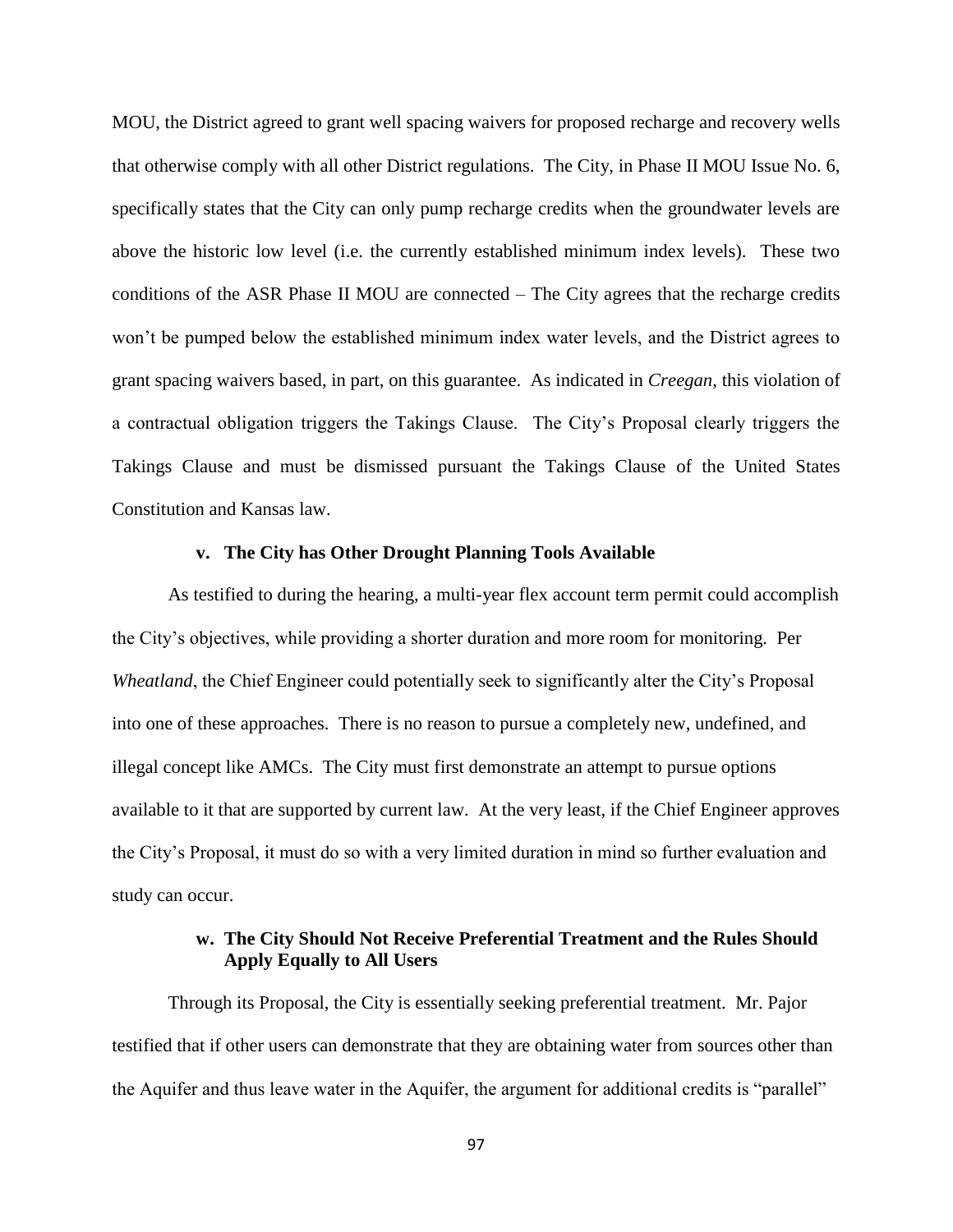to that of the City. However, as identified by David Pope, this would open the floodgates to other users—including other municipalities, irrigators, and industrial users alike—to bank fictional credits in the Aquifer that would allow for the entire supply in the Aquifer to be depleted if all "cashed" in at the same time and used in conjunction with native credits. In fact, several landowners during the Hearing expressed great frustration with this potential preferential treatment. Thus, the City should be treated equally and the same as other users of the Aquifer.

# **x. In the Event the City's Proposal Is Considered, Future Modeling Is Needed, Numerous Permit Conditions Should Be Imposed, and Statutory and Regulatory Changes Are Needed**

#### **i. Future Modeling**

As indicated previously, even if arguendo all the other hurdles outlined by the District are ignored (although they clearly should not be), the City will have to perform extensive additional modeling for its Proposal to be worthy of serious consideration. Mr. Letourneau's testimony was replete with conclusions that more modeling was needed before the DWR could make an official recommendation. For example, the City needs to fix the identified errors in its modeling, recalibrate the model to allow for examining data in individual index cells, take into account practical saturated thickness, among numerous other concerns identified during the Hearing. By the close of the Hearing, and to date, that modeling remains outstanding.

#### **ii. Permit Conditions**

During the hearing, an entrenched concept that all parties agreed upon was the need to place conditions on the City's Proposal and the withdrawal of AMCs. The *Wheatland* case further specifies the Chief Engineer's ability to set limitations on the City's use of the water up front, prior to modifying a permit or water right. 46 Kan. App. 2d at 753. It merits noting that *Wheatland* further supports the argument that the City must file a change application. *Id*.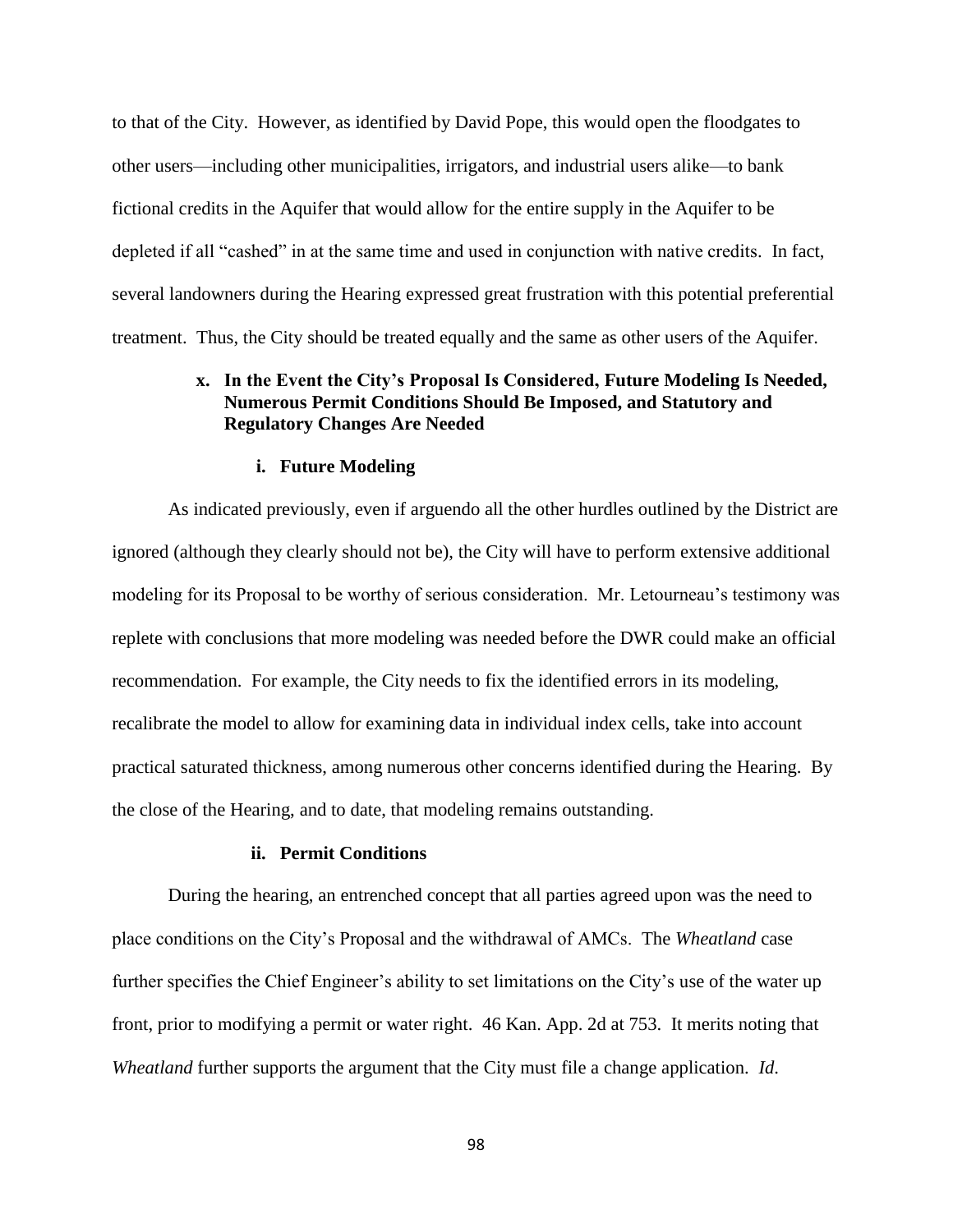However, the case also indicates that when changes are made to a water right the Chief Engineer can impose new restrictions including, but not limited to, changing the quantity and rate of diversion. *Id*. In that case, citing K.A.R. 5-5-8(b), the Court of Appeals opined that "the chief engineer is allowed to place *the terms, conditions, and limitations* on the application that he or she *deems necessary to protect the public interest*." *Id*. (emphasis added). This is because "[d]ifferent uses demand different quantities of water and return different amount of water back into the ecosystem." *Id*. Thus, the Chief Engineer must consider "existing water rights and the public" in shaping new restrictions. *Id*. *Wheatland* dealt with a vested right—a right superior to the City's permit—and still held that "a vested right does not confer upon the owner the supreme right to make *any* use of the water." *Id*. (emphasis in original).

Thus, certainly in this case, the City does not have an unfettered right to alter how it diverts and uses the water. *See id*. Notwithstanding all the prior arguments made by the District, if the City's Proposal is entertained for some reason, there should be multiple conditions placed on the withdrawal of AMCs and restrictions imposed on the City's Proposal. *See id*. In the Hearing, the parties agreed (including a witness from the City) that, at the very least, the permit conditions applicable to the Proposal should be equal to or more stringent than those applicable to ASR Phase II. The City and the DWR supported placing conditions on when the AMCs could be withdrawn during a drought, requiring that other sources of available water first be exhausted, adopting rotational pumping, and mandating that native water rights first be withdrawn. However, it was conceded that the nature of these permit conditions was not outlined in the Proposal and would have to be determined at a later date. As indicated, the Chief Engineer has the power to impose a monitoring plan that, per the *Clawson* case, must be reasonably defined.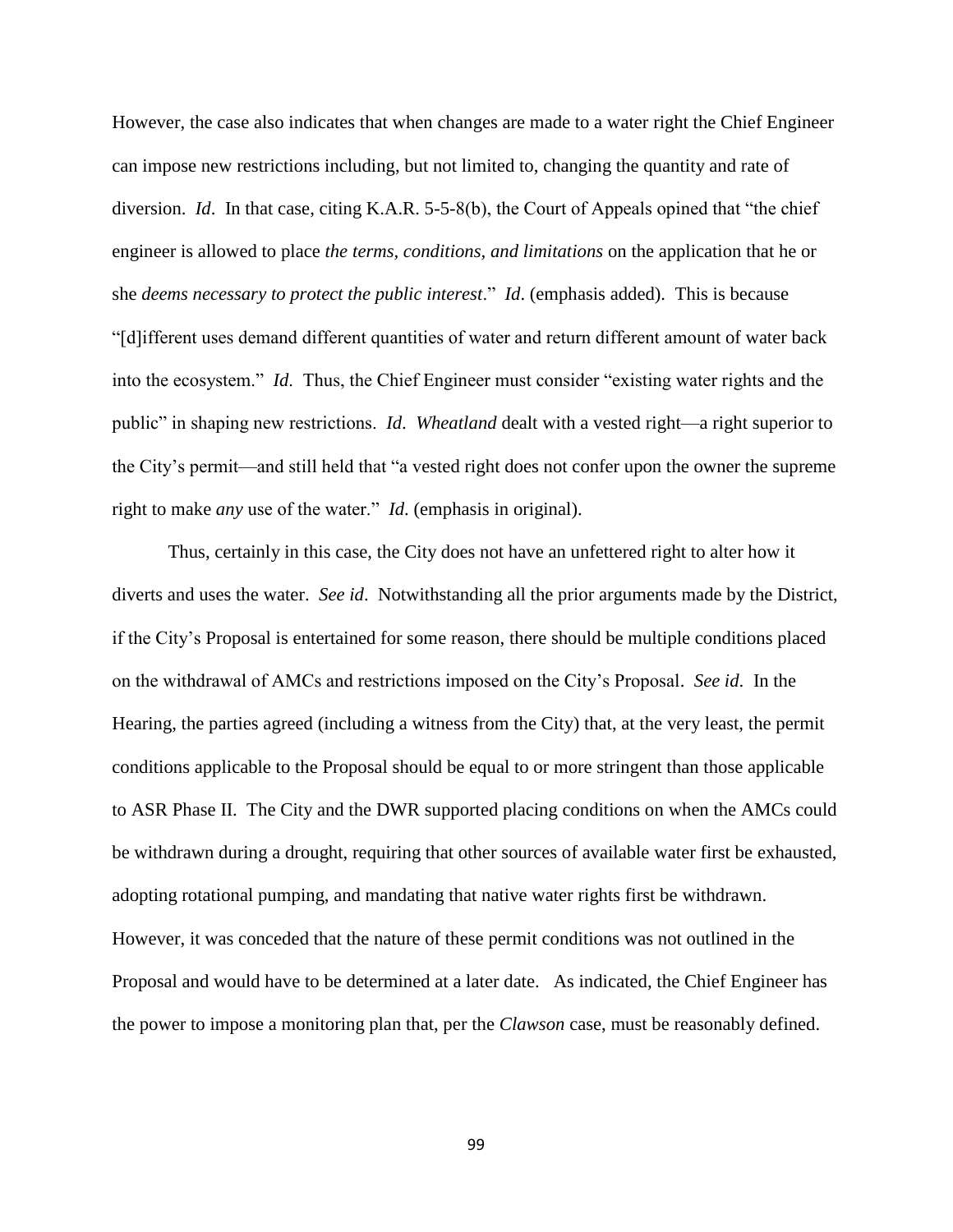It was established that if impairment occurred, the City would remedy the situation, and enforcement of the monitoring plan must be the function of the District.

# **iii. Statutory and Regulatory Changes**

As indicated, there is no statutory or regulatory mechanism allowing for the approval of AMCs or for retroactively lowering to a New Minimum Index Level. Thus, the City must seek extensive changes to Kansas statutes and regulations before the Proposal can move forward. Currently, there is no basis under which the City can pursue its Proposal.

#### **III. Conclusion**

For all the compelling reasons articulated above, the District respectfully asks that the Hearing Officer deny the City's Proposal in its entirety. In short, the City's modeling is inadequate and inaccurate, the City's Proposal has the potential for vast harms to the Aquifer and to its constituents, procedural hurdles bar the City's Proposal, and the City's Proposal is facially illegal. Adopting the City's Proposal would open the floodgates to future harms to the Aquifer and would undermine years of established precedent in Kansas water law. AMCs are a phantom concept that are very tenuously related to physical recharge credits, at best, and don't capture the benefits of artificial recharge. Regardless, under no circumstance was there even an argument advanced regarding how establishing a New Minimum Index Level would somehow benefit the Aquifer. For these reasons, it is abundantly obvious that the City's Proposal must be denied.

#### RESPECTFULLY SUBMITTED:

/s/ Thomas A. Adrian Thomas A. Adrian, SC #06976 tom@aplawpa.com ADRIAN & PANKRATZ, P.A. David J. Stucky, SC #23698 [stucky.dave@gmail.com](mailto:dave@aplawpa.com) Attorneys for Equus Beds Groundwater Management District Number 2